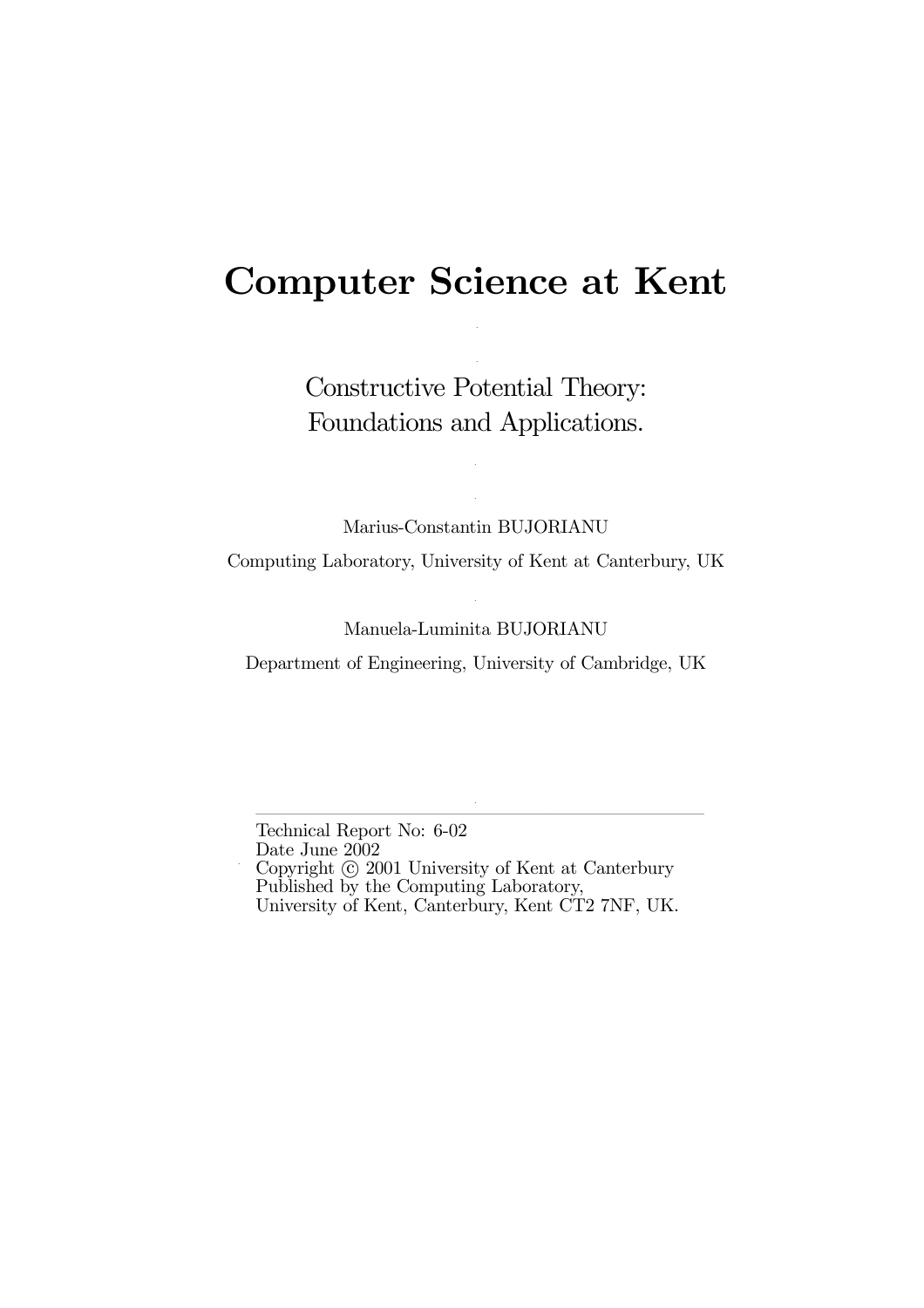#### Abstract

Stochastic analysis is now an important common part of computing and mathematics. Its applications are impressive, ranging from stochastic concurrent and hybrid systems to finances and biomedicine. In this work we investigate the logical and algebraic foundations of stochastic analysis and possible applications to computing. We focus more concretely on functional analysis theoretic core of stochastic analysis called potential theory. Classical potential theory originates in Gauss and Poincare's work on partial differential equations. Modern potential theory now study stochastic processes with their adjacent theory, higher order differential operators and their combination like stochastic differential equations. In this work we consider only the axiomatic branches of modern potential theory, like Dirichlet forms and harmonic spaces.

Due to the inherently constructive character of axiomatic potential theory, classical logic has no enough ability to offer a proper logical foundation. In this paper we propose the weak commutative linear logics as a logical framework for reasoning about the processes described by potential theory. The logical approach is complemented by an algebraic one. We construct an algebraic theory with models in stochastic analysis, and based on this, and a process algebra in the sense of computer science.

Applications of these in area of hybrid systems, concurrency theory and biomedicine are investigated.

Parts of this paper have been presented, in shorter form, at diverse conferences and workshops. This work represents a common 'umbrella' for all these presentations and offers an extended version for the (some time) very short published materials.

Keywords: Constructive Stochastic Analysis, Process Algebra, Logic, Continuous Computation

#### Acknowledgements

The authors warmly thank Dr. Feruccio Laurentiu Tiplea for his contribution in the early stage of this work and want to express their gratitude to Dr. Petru Caraman and Dr. Eugen Popa who initiated them in the field of stochastic analysis. Drs Eerke Boiten, John Derrick and Savi Maharaj are gratefully acknowledged for their professional supervision and constant support. Professors Jean Yves Girard and Nicu Boboc offered us very interesting discussions. We thank them again with this occasion.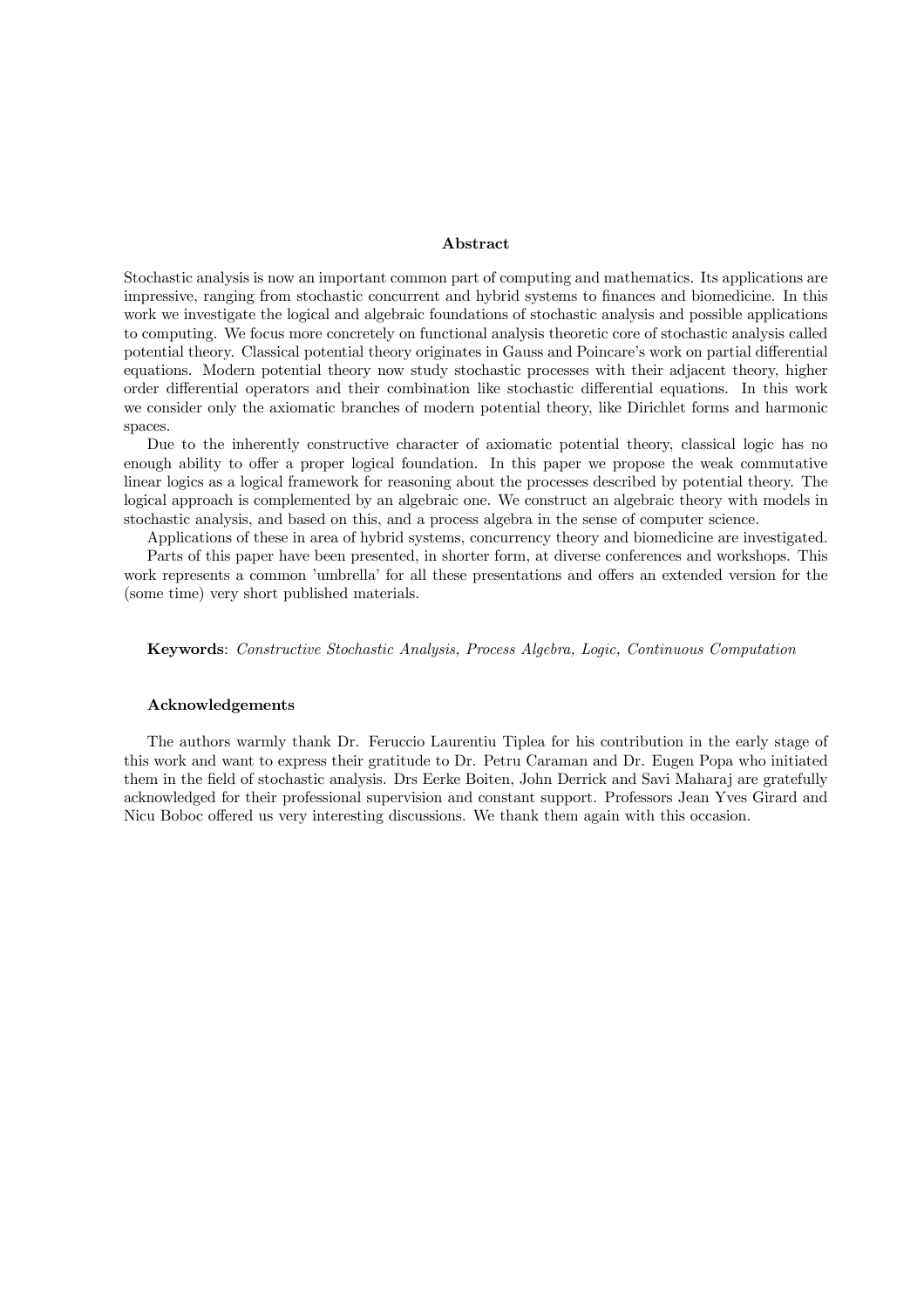# **Contents**

.

| 1            | $\overline{2}$<br>Introduction                                                                                                                               |                                                                                |  |  |  |
|--------------|--------------------------------------------------------------------------------------------------------------------------------------------------------------|--------------------------------------------------------------------------------|--|--|--|
| $\mathbf{2}$ | <b>Background</b><br>2.1<br>2.2<br>2.2.1<br>2.2.2<br>2.3<br>2.3.1<br>2.3.2                                                                                   | $\overline{4}$<br>$\overline{4}$<br>6<br>6<br>$\overline{7}$<br>11<br>11<br>13 |  |  |  |
| 3            | Logical and Computational Models<br>3.1<br>3.2<br>3.3<br>3.4                                                                                                 | 15<br>15<br>15<br>17<br>19                                                     |  |  |  |
|              | 4 Continuous Process Algebra<br>4.1<br>4.2<br>4.3                                                                                                            | 26<br>27<br>35<br>39                                                           |  |  |  |
| 5            | Unified Theory of Deterministic and Stochastic Processes<br>5.1<br>5.2<br>5.3<br>5.3.1<br>Anisotropy of Cardiac Muscle and Conduction of Excitation<br>5.3.2 | 49<br>49<br>52<br>54<br>54<br>57                                               |  |  |  |
|              | 6 Conclusions                                                                                                                                                | 59                                                                             |  |  |  |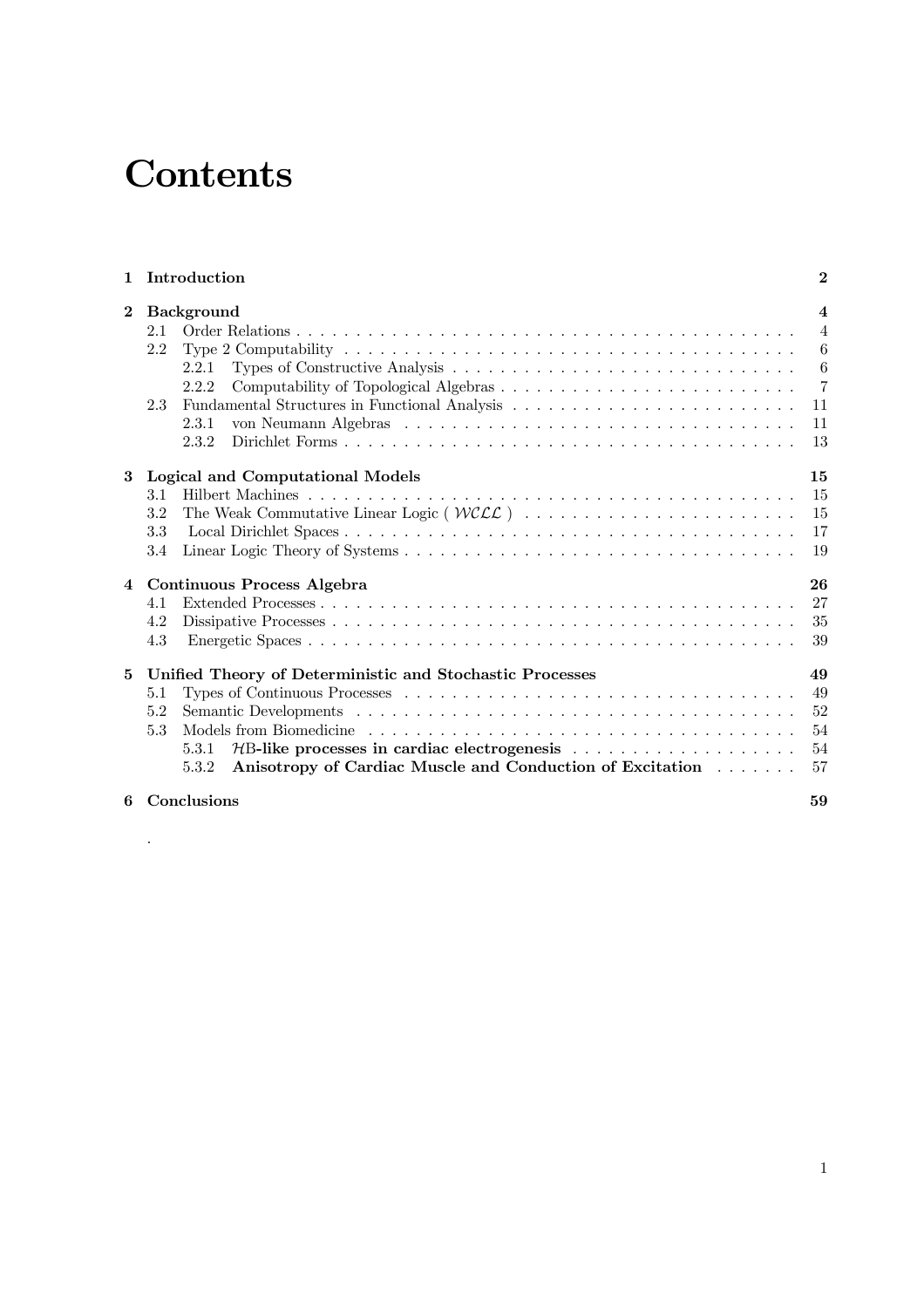## Chapter 1 **Introduction**

In recent years a lot of interest was manifested in computation processes having a continuous nature. Examples abound around: hybrid systems, biological inspired computing paradigms such as data mining and neural networks, quantum computation, embedded systems. Continuous aspects can be identified in domain traditionally considered as branches of discrete mathematics: in real time systems the time domain value is often a dense (i.e. continuous in order) set, and Zeno phenomena (i.e. the familiar continuo convergence) should be considered.

Another important computation fields, where continuity is considered, are probabilistic and stochastic computation. Stochastic Petri nets, probabilistic process algebra like PEPA, stochastic hybrid systems use frequently continuous probabilistic distributions. Particular attention was given to this case in model checking.

Behaviour of many systems (like sensors monitoring heart beats, the management of the risks involved in using stocks to fund pensions) can be profoundly affected by stochastic fluctuations and randomness. Significant benefits can be achieved if one can be quantitative, and where possible deeply understand, these systems. For example, the ability to price risk, has radically changed the financial markets, and is at the present time causing a complete rearrangement of the conventional insurance industry. The mathematical study of such systems will almost certainly involve tools with names like martingales, paths spaces, Malliavin calculus, stochastic integrals, measure valued branching processes, stochastic partial differential equations etc. All are tools central to stochastic analysis. The mathematical analysis of stochastic systems, while perhaps a little inaccessible to outsiders, is undergoing quite rapid scientific development. One could say with some justification that Stochastic Analysis has emerged as a core area of late 20th century of mathematics. The Dirichlet Spaces have both deterministic and probabilistic models, and constitutes the most important way of making effective the functional analytic tools in stochastics. Other current researches uses the Dirichlet Spaces in the Markov processes theory, stochastic differential geometry, stochastic differential equations, mechanics and physics. Detailed informations about all of these can be found in Ma and Rockner's book [MR 90].

All these approaches have no constructive logical foundations and no adequate computational model. We could interpret the recent work in computer algebra systems and formalisation of mathematics in higher orders logic (we call now these calculational approaches from now on) as an indirect computational (and thus constructive) approach to mathematics. We can make a few observations here: (a) stochastic analysis has not being approached yet by any of these methods;  $(b)$  the price paid of being very effective is that they are very poor from a foundational perspective;  $(c)$  the computational model (which is, in most cases, a variant of rewriting systems) is not used explicitly and is not adequate to from a foundational point of view (it says how mathematical -symbolic-calculation and -limited forms of-reasoning can be executed on a machine rather than the actual computational content of a continuous mathematical theory). We look here at a more balanced approach:

- More *constructive* than the classical logic
- Less *effective* but more *foundational* than calculational approaches
- Making explicit a *computational model* for continuous (and especially stochastic) mathematical theories. This model should have the same role the Hilbert machines have for discrete computation: to abstract the operational features enough for a formal logic analysis.

In this work we aim to show that the non-commutative linear logic and the Hilbert machines are suitable abstract tools to a logical approach of these topics.

The Hilbert machines are an extension of classical models of computation with symbols in order to deal with concepts like infiniteness and similarity. In [Wik 98] H. Wiklicky introduced Hilbert machine as a new quantitative computational model. A Hilbert machine operates with data taken from a Hilbert space. Prominent examples of such model of computation include Girard's Geometry of Interaction, Neural Networks and Quantum Computation.

From a logical viewpoint, a fully constructive and foundational powerful logic proved to be linear logic. Linear logic was discovered motivated by profound proof theoretic arguments, and its applications in computing proved it as logic of resources and concurrency. The possibility of using LL for founding continuous mathematics came from its further developments, namely Geometry of Interaction and noncommutative LL. In the original operator formulation of Geometry of Interaction, projections play a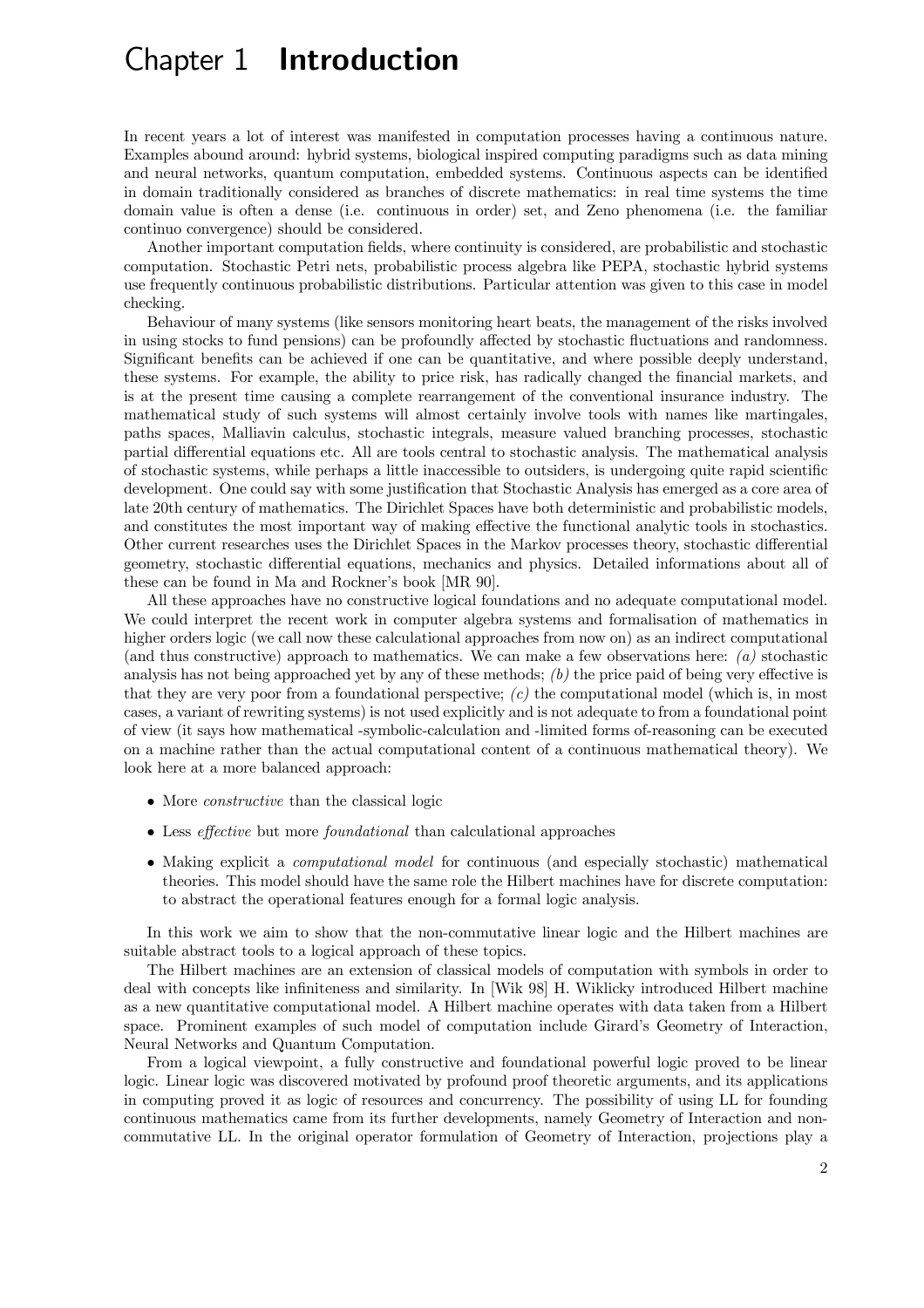very important role. The general C∗ algebras may contain no projections other than O and I. In such cases, the Geometry of Interaction becomes a trivial theory. Therefore we are interested in sub-classes of C∗ algebras rich in projections. Functional analytic arguments relate the existence of projections to the w-closability property. Such C∗ algebras, closed in w-convergence are called von Neumann algebras. Historically, the von Neumann algebras were the first class of operators algebras introduced. The passage from the C∗ algebras to the von Neumann algebras correspond in the commutative case to the passage from the algebra of continuous functions to the algebra of measurable functions. In the non-commutative case, this analogy leads to the interpretation of von Neumann algebras as "non-commutative measure theory".

The Dirichlet spaces were introduced in 1959 by A. Beurling and J. Deny [BD 95] as an axiomatic extension of classical Dirichlet integrals.

We associate to each Hilbert machine a Dirichlet space, providing in this way a logical and computational model to each class of applications of Dirichlet spaces.

Another contribution is a unifying approach to nondeterministic and deterministic continuous processes. Nondeterminism is considered by working directly with stochastic processes. This is useful in computing over the real numbers, since continuous distributions can often be more realistic, for instance in modelling economic systems or population growth. A decent formalisation must cover both discrete and continuous distributions.

In the next chapter we present background material used in the rest of the paper. The chapter is divided into three very different sections: first section introduces order causal relations, which are order relations enriched with concepts coming from concurrency theory; the second section presents domain computability for algebras; the third section introduces some basic abstract structures from continuous mathematics, namely von Neuman algebras and Dirichlet forms.

The second chapter presents a computational model for continuous processes, the Hilbert machines, and a logical foundation of these structures in linear logic.

In the third chapter we develop an abstract domain for the processes introduced before. The dynamic of these processes is modelled using the causal order relations introduced in the first chapter. The processes are abstracted via an algebraic axiomatization, suitable to apply the results presented in the first chapter. We show that most of the continuous processes modelled by differential equations and stochastic processes are domain computable.

The last chapter sketches some partial conclusions of this mathematical experiment.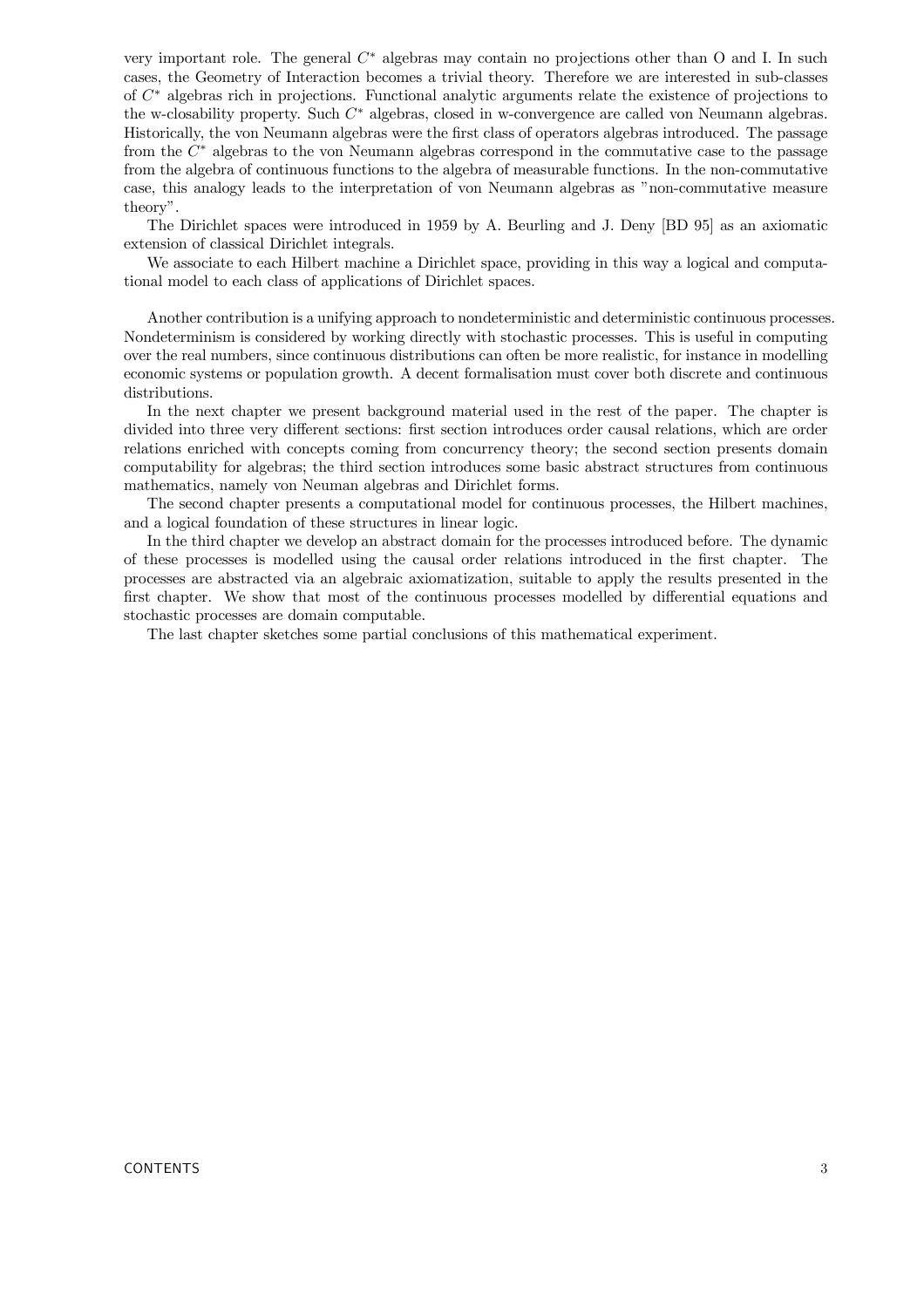## Chapter 2 Background

## 2.1 Order Relations

Let  $\prec$  be an order relation on the set B. We shall use the notations

$$
\begin{array}{rcl}\n\preccurlyeq & = < \cup id_{|B}; \\
\succ & = <^{-1}; \\
\prec & = < - <^2;\n\end{array}
$$

Definition 1 Define the following algebraic relations on B:

- the concurrency relation:  $\alpha \subset B \times B$  is a symmetric relation with  $\alpha \cap id_B = \emptyset$ .
- the causal relation:  $li \text{ }\subset B \times B$  is a binary relation with  $li \cap id_B = \emptyset$  such that the following interrelating properties holds

$$
co \cap li = \emptyset
$$
  

$$
co \cup li = B \times B - id_B
$$

Proposition 1 The following properties holds

$$
li = li^{-1}
$$
  
\n
$$
li = B \times B - co
$$
  
\n
$$
co = B \times B - li
$$

**Definition 2** Proximity  $\pi$  and the immediate neighborhood lo relations are defined by

$$
\pi = \{(a, b); \underline{li}_B[a] \subsetneq \underline{li}_B[b]\}
$$
  

$$
lo = \pi \cup \pi^{-1}
$$

Remark 1 lo express a notion of locality (even does not contain any topological or metric information) based on concurrency and causality alone.

**Definition 3** A relation  $\varpi \subseteq B \times B$  is a consistent orientation if the following conditions holds:

| $\varpi \cup \varpi^{-1} = lo$ | ( <i>consistency of changes</i> )                                                         |
|--------------------------------|-------------------------------------------------------------------------------------------|
|                                | $\varpi \circ \varpi \subseteq li$ ( <i>li between pre- and postset</i> )                 |
|                                | $\varpi \circ \varpi^{-1} \subseteq \underline{co}_B$ $(\underline{co}_B$ within preset)  |
|                                | $\varpi^{-1} \circ \varpi \subseteq \underline{co}_B$ $(\underline{co}_B$ within postset) |

Remark 2 We shall note

 $\mathcal{O}(B) = \{ \varpi \subseteq B \times B; \varpi \text{ is a consistent orientation} \}$ 

Axiom 1  $\mathcal{O}(B) \neq \emptyset$  (consistent orientability)

Axiom 2 The Basic Concurrency Axioms

| $.$ <i>li-irreducibility.</i> | $(\forall a, b \in B) : \underline{li}_B[a] = \underline{li}_B[b] \Rightarrow a = b$ |
|-------------------------------|--------------------------------------------------------------------------------------|
| $.co-irreducibility.$         | $(\forall a, b \in B) : \underline{co}_B[a] = \underline{co}_B[b] \Rightarrow a = b$ |
| $.$ <i>li-coherence.</i>      | $li_B^* = B \times B$                                                                |
| $. co-coherence.$             | $co^*_{B} = B \times B$                                                              |
| .no changes of changes.       | $\pi^2 = \emptyset$                                                                  |
| $. re-coherence.$             | $lo_R^* = B \times B$                                                                |
| .local co-transitivity.       | $(\forall a \in B) : (co _{lo[a]})^2 \subseteq \underline{co}_B _{lo[a]}$            |
| .local orientability.         | $(\forall a \in B) : (li _{lo[a]})^2 \subseteq \underline{co}_B _{lo[a]}$            |
| <i>local extensibility.</i>   | $(\forall a \in B) : id _{lo[a]} \subseteq (\underline{li}_B _{lo[a]})^2$            |
|                               |                                                                                      |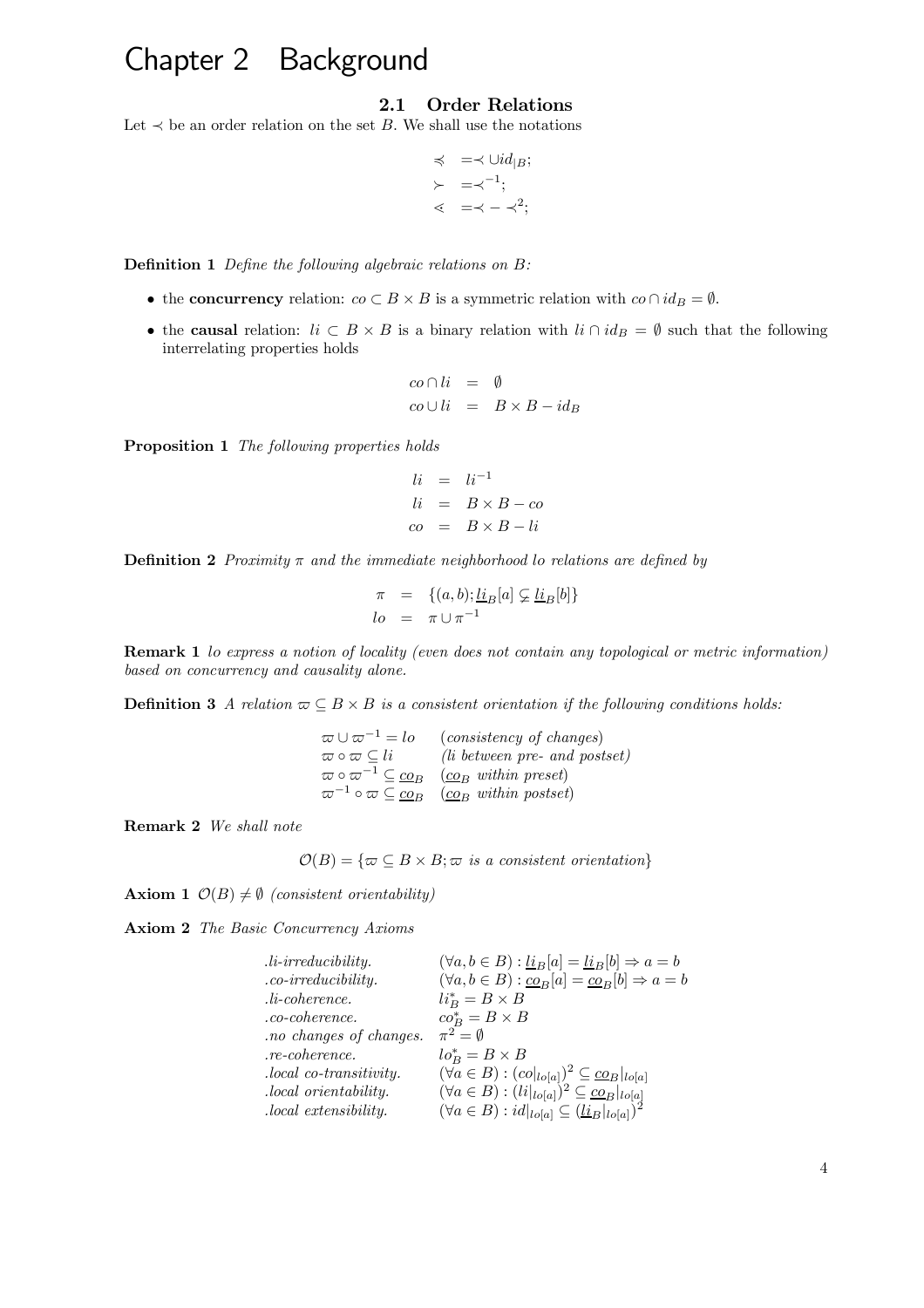Proposition 2 We have

$$
\pi \cap \pi^{-1} = \emptyset
$$
  
\n
$$
\pi \cap id_B = \emptyset
$$
  
\n
$$
\pi \subseteq li
$$
  
\n
$$
lo \subseteq li
$$
  
\n
$$
lo = lo^{-1}
$$
  
\n
$$
\pi \circ co \subseteq co
$$
  
\n
$$
\underline{li}_B \circ \pi \subseteq \underline{li}_B
$$
  
\n
$$
\pi \subseteq co \circ li
$$
  
\n
$$
\pi \cap li \circ co = \emptyset
$$
  
\n
$$
\pi = li - li \circ co
$$
  
\n
$$
(\forall a \in B) : lo[a] \neq \emptyset
$$
  
\n
$$
(\forall a \in B) : |lo[a]| \geq 2
$$

**Definition 4** A partial order  $\prec \subseteq B \times B$  is called a causal order iff

$$
\prec \cup \succ = li.
$$

**Remark 3** We shall note  $\mathcal{O}(B)$  the class of causal orders on B.

Definition 5 Let  $\prec$  be a causal order. Define

•(reconstitution of causal relation)

$$
li=:\prec\cup\succ\cup id_{|B}
$$

•(reconstitution of concurrency relation)

$$
co =: \overline{li} \cup id_{|B}
$$

• for any  $a \in B$ :

$$
\begin{array}{rcl}\n\bullet & a & = & : \{b \in B; b \prec a\}, \\
a^{\blacklozenge} & = & : \{b \in B; b \succ a\}\n\end{array}
$$

•  $l \subseteq B$  is a li-set iff

$$
(\forall a, b \in l) : (a, b) \in li
$$

 $\bullet$   $l \subseteq B$  is a  $\mathit{line}$  iff  $l$  is maximal w.r.t. li:

$$
(\forall a \in B - l), (\exists b \in l) : (a, b) \in (B \times B) - li.
$$

Let  $L = L(B)$  be the set of lines of B.

•  $c \subseteq B$  is a co-set iff

$$
(\forall a, b \in co) : (a, b) \in co
$$

 $\bullet$   $c \subseteq B$  is a  $cut$  iff  $c$  is maximal w.r.t. co :

$$
(\forall a \in B - c), (\exists b \in l) : (a, b) \in (B \times B) - co.
$$

Let  $C = C(B)$  be the set of cuts of B

#### Remark 4 We have

- $(a \text{ } li \text{ } b)$  or  $(a \text{ } co \text{ } b)$ ;
- $(a \; li \; b) \& (a \; co \; b) \Leftrightarrow a = b;$
- $\bullet$  *A* is a line iff

(i) 
$$
(\forall a, b \in A) : (a \prec b)
$$
 or  $(b \prec a)$  or  $(a = b)$ ;  
(ii)  $(\forall b \in B - A), (\exists a \in A) : not(a \prec b \text{ or } b \prec a);$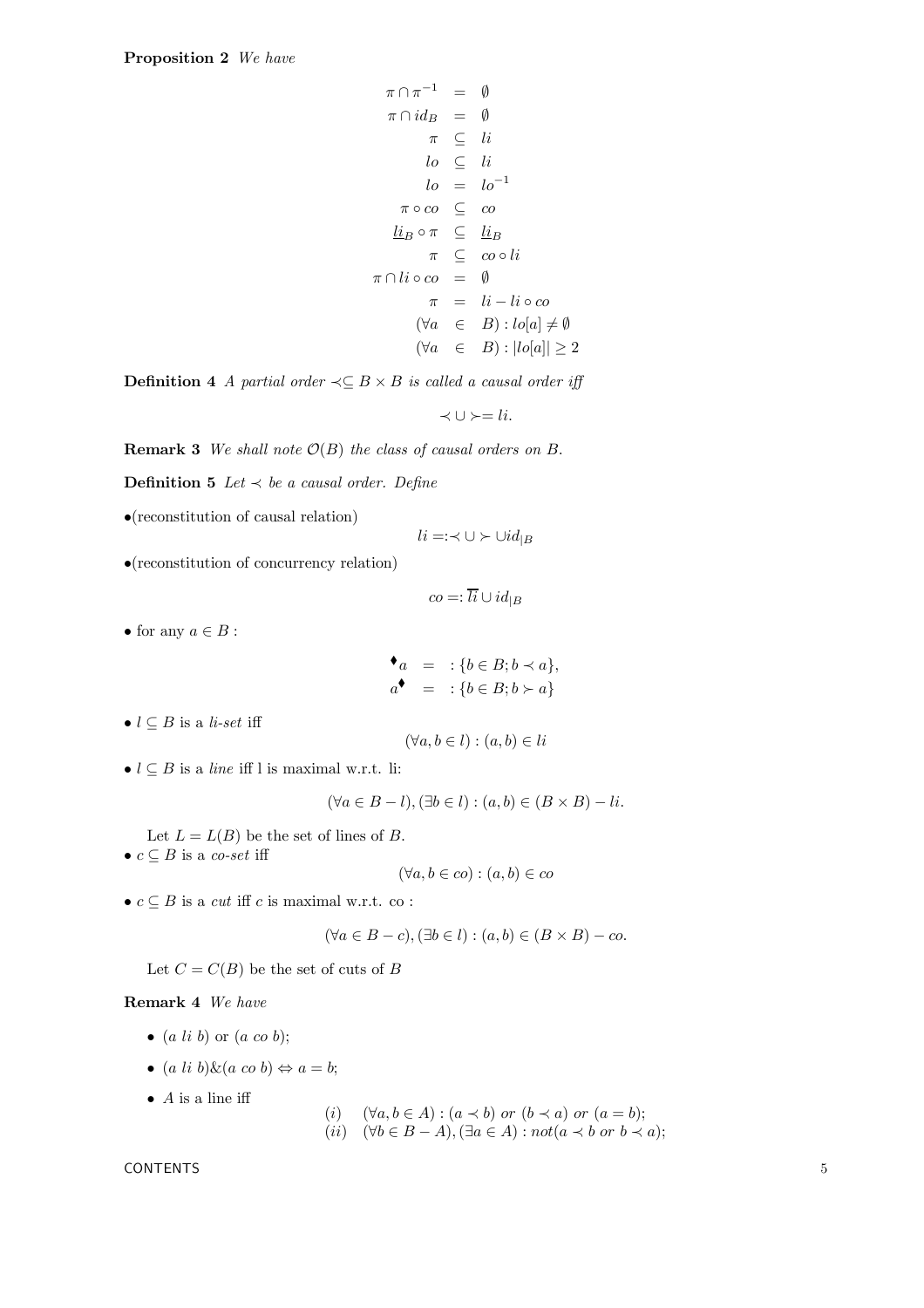$\bullet$  A is a cut iff

(i) 
$$
(\forall a, b \in A)
$$
 :  $not(a \prec b \text{ or } b \prec a)$ ;  
(ii)  $(\forall b \in B - A)$ ,  $(\exists a \in A)$  :  $(a \prec b) \text{ or } (b \prec a)$ .

**Definition 6** A Dedekind cut (D-cut for short) is a partition  $(A, \overline{A})$  for which

$$
(\forall a \in A \forall b \in \overline{A}) : not(a \prec b).
$$

**Remark 5**  $(A,\overline{A})$  is a D-cut iff

$$
A = \downarrow A \text{ and } \overline{A} = \uparrow \overline{A} \ (A \in D(B)).
$$

For  $A \subset B$ , define  $M(A) =: max(A) \cup min(\overline{A}).$ 

**Definition 7** If  $(A, \overline{A})$  is a D-cut then define

$$
Obmax(A) = : \{a \in Max(A); \forall A' \in D(B) \forall l \in L : a \in Max(A' \cap l) \Rightarrow a \in Max(A')\};
$$
  
\n
$$
Obmin(A) = : \{a \in Min(A); \forall A' \in D(B) \forall l \in L : a \in Min(A' \cap l) \Rightarrow a \in Min(A')\};
$$
  
\n
$$
c(A) = :Obmax(A) \cup Obmin(A).
$$

**Proposition 3** Let  $A \in D(B)$  and  $a \in Max(A)$ ,  $a \in Min(\overline{A})$ . We have

 $a \notin Ob \max(A) \Leftrightarrow \exists b \in B \exists l \in L : (a \prec b) \text{ and } (l \cap [a, b] = \{a\});$  $a \notin Ob \min(A) \Leftrightarrow \exists b \in B \exists l \in L : (b \prec a) \text{ and } (l \cap [b, a] = \{a\}).$ 

**Definition 8** A complete lattice is a partially ordered set in which every subset has a least upper bound and a greatest lower bound. A conditionally complete lattice is a lattice which have the property that every non-void bounded subset has a least upper bound and a greatest lower bound.

## 2.2 Type 2 Computability

### 2.2.1 Types of Constructive Analysis

This report deals with computable analysis. The subject, as its name suggests, represents a marriage between analysis and physics on the one hand, and computability on the other. Computability, of course, brings to mind computers, which are playing an ever larger role in analysis and physical theory. Thus it becomes useful to know, at least theoretically, which computations in analysis and physics are possible and which are not.

The appearance of constructive mathematics as a serious contender for the attention of practising mathematicians may traced to that of L.E.J. Brouwer's doctoral dissertation, "Over de Grondslagen der Wiskunde", in 1907. Although it is true to say that a few individuals (for example Kronecker) had earlier expressed disapproval of the idealistic methods of some of their nineteenth century contemporaries, it is in Brouwer's polemic writings, beginning with the above and continuing throughout the next forty seven years, that the foundations of a precise and practical approach to constructive mathematics were laid.

Unfortunately-and perhaps inevitably, in the face of opposition from men of such stature as Hilbert - Brouwer's intuitionist school became more and more involved in quasi-mystical speculation about the nature of constructive thought, to the detriment of the practice of constructive mathematics itself. Thus it remains for Erret Bishop, in his seminal book "Foundations of Constructive Analysis", to resurrect constructive mathematics in practice and produce some outstanding constructive proofs of important theorems already known in their classical form: in particular many of the fundamental results in theories of Banach spaces, measure and locally compact groups.

Computable analysis is traditionally approached from two different directions. On the one hand, we have the machine-oriented work, where computations are performed on a certain kind of abstract machine. One the other hand, we have the analysis-oriented approach. Here the concepts from classical analysis are effectively presented and used to develop a computability theory for real numbers. This approach to computable analysis comes from the work of Grzegorczyk [Gre 57]. The work of Pour-El and Richards [PR 89] is based on this definition and is now well-established and frequently cited in various communities including by physicists like Penrose [Pen 89].

Recent researches use domain theory as an approach to computable analysis. Weihrauch [Wei 87] has called this approach type 2 (as opposite to recursive analysis, which is called type 1).) Various attempts have been made to use algebraic domains to represent classical spaces in mathematics. Weihrauch [Wei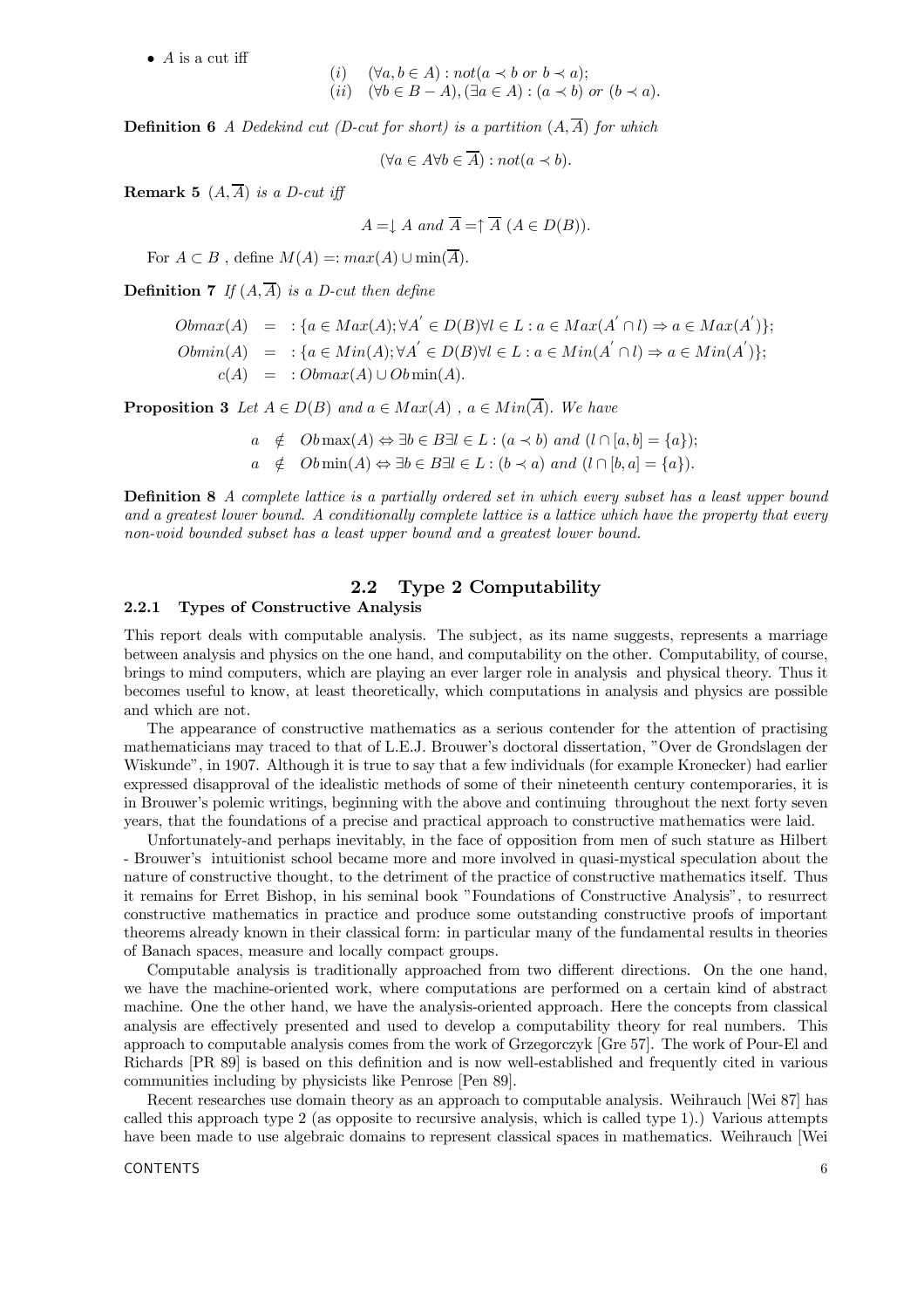87] and Schreiber constructed embeddings of Polish spaces into algebraic domains. Stoltenberg-Hansen and Tucker have shown how to represent complete local rings and topological algebras [ST 95] by algebraic domains. They also prove the equivalence between their definition of computable real function with the notion of Pour-El and Richards. Blank has shown how to embed complete metric spaces into algebraic domains.

This work is done in the framework of type 2 constructive analysis. Domain computability provides us a common semantic domain in which we can interrelate the machine-oriented model (Hilbert machines) and the logical model (non-commutative LL).

## 2.2.2 Computability of Topological Algebras 2.2.2.1 Domain Computability

**Definition 9** A cpo P is an algebraic cpo if for each  $x \in P$ , the set approx(x) = {a  $\in P_c$  : a  $\leq x$ } is directed and  $x = \sqrt{approx(x)}$ .

**Definition 10** A cpo P is a Scott-Ershov domain, or simply domain, if P is an algebraic cpo such that if the set  $\{a, b\} \subseteq P_c$  is consistent in P (i.e. has an upper bound in P) then  $a \vee b$  exists in P.

**Definition 11** A partial order  $P = (P; \leq, \perp)$  with least element  $\perp$  is a conditional upper semilattice with least element (abbreviated cusl) if whenever  $\{a, b\} \subseteq P$  is consistent in P (i.e. has an upper bound in P) then  $a \vee b$  exists in  $P$ .

Remark 6 The compact elements in any Scott-Ershov domain form a cusl.

**Definition 12** P is called consistently complete if every consistent set has a supremum.

Remark 7 Every Scott-Ershov domain is consistently complete.

**Definition 13** Let  $P = (P; \sqsubseteq, \perp)$  be a cusl. Then  $I \subseteq P$  is an ideal if

- 1.  $\bot \in I$
- 2. if  $a \in I$  and  $b \le a$  then  $b \in I$
- 3. if  $a, b \in I$  and  $a \vee b$  exists then  $a \vee b \in I$

**Definition 14** The principal ideal generated by  $a \in P$  is defined by  $[a] = \{b \in P : b \leq a\}$  and is the smallest ideal containing a.

**Definition 15** The ideal completion of P is the structure  $\overline{P} = (\overline{P}; \subseteq, [\perp])$  where  $\overline{P} = \{I \subseteq P : I \text{ is an } I\}$ ideal}.

Let P be a cusl. Then the ideal completion  $\overline{P} = (\overline{P}; \subseteq, [\perp])$  is a domain. Furthermore,  $\overline{P}_c = \{ [a] :$  $a \in P$ } and the map  $\iota : P \to P_c$  defined by  $\iota(a)=[a]$  is an order-preserving bijection.

**Theorem 1** Let  $P = (P; \leq, \perp)$  be a domain. Then  $\overline{P}_c \cong P$ , where  $\overline{P}_c$  is the ideal completion of the cusl  $P_c$  and where the isomorphism is witnessed by an order-preserving bijection.

**Definition 16** Let  $P = (P; \leq, \perp)$  be a domain. The Scott topology on P is given by :  $U \subseteq P$  is open if

the Alexandrov condition  $(x \in U) \& (x \leq y) \Rightarrow (y \in U)$ <br>the Scott condition  $(x \in U) \Rightarrow (\exists a \in approx(x))$  $(x \in U) \Rightarrow (\exists a \in approx(x))(a \in U)$ 

Remark 8 A topological base for the Scott topology is given by

$$
\mathcal{B} = \{B_a : a \in P_c\}, \ B_a = \{x \in P : a \le x\}
$$

**Proposition 4** Every open cover of  $B_a$ ,  $a \in P_c$ , has a subcover consisting of one open set.

**Corollary 1** Every element  $B_a$ ,  $a \in P_c$  of  $\beta$  is compact.

Remark 9 This provides us with a technical reason for saying that the basic open sets are 'concrete' or 'finite' and hence that the compact elements of a domain are finite.

CONTENTS TO A REPORT OF THE CONTENTS OF THE CONTENTS OF THE CONTENTS OF THE CONTENTS OF THE CONTENTS OF THE CONTENTS OF THE CONTENTS OF THE CONTENTS OF THE CONTENTS OF THE CONTENTS OF THE CONTENTS OF THE CONTENTS OF THE CO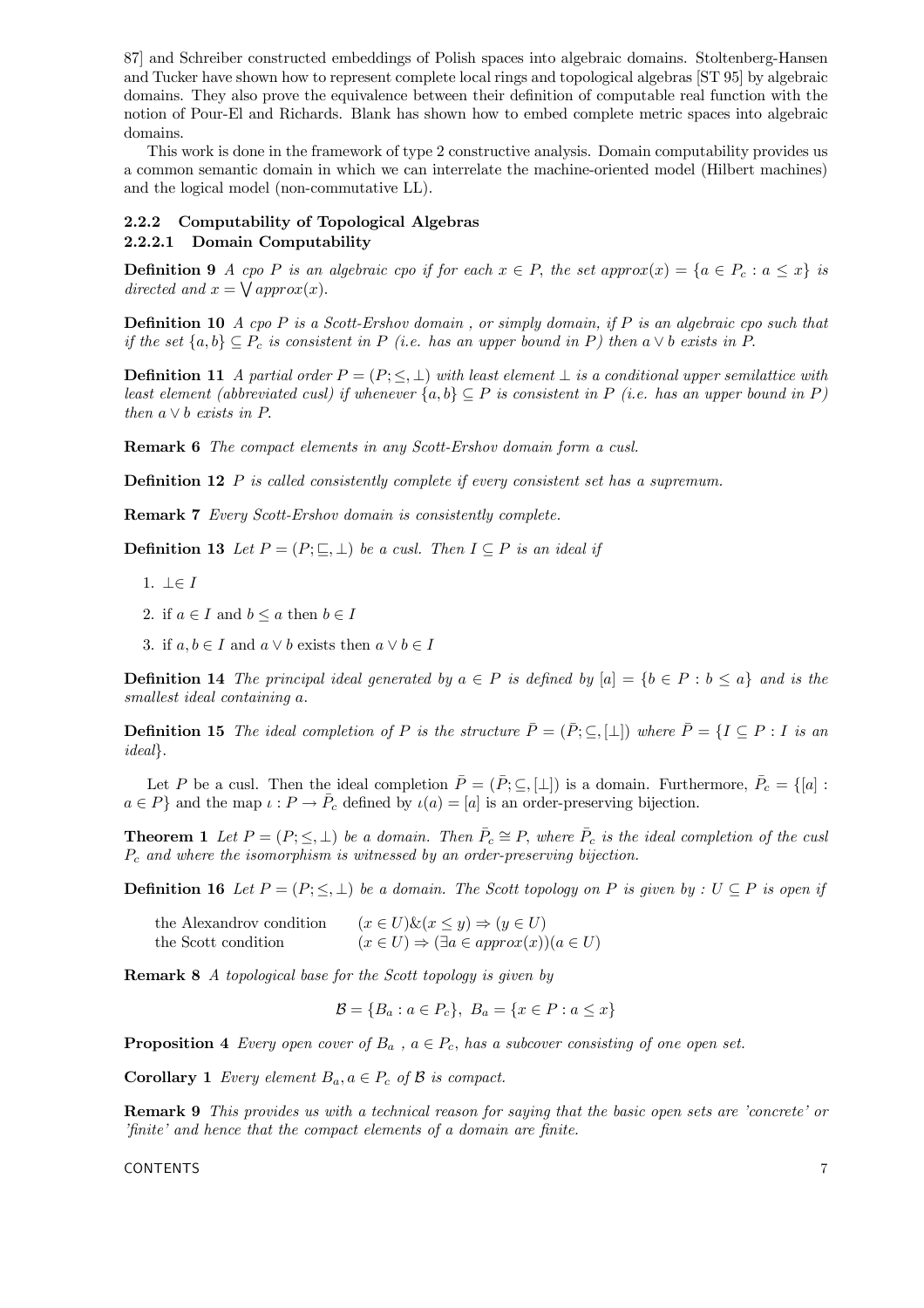**Definition 17** A function  $f: P \to Q$  between domains is called order continuous if f is monotone and preserves suprema of directed sets, that is

- 1.  $x \leq y \Rightarrow f(x) \leq f(y)$
- 2.  $f(\bigvee A) = \bigvee f(A)$  for each directed set  $A \subseteq P$ .

**Proposition 5** A function  $f : P \to Q$  between domains is continuous in the topological sense with respect to the Scott topology iff one of the following conditions holds:

- 1. it is order continuous.
- 2.  $f(x) = \bigvee \{f(a) : a \in approx(x)\}\$ for each  $x \in P$ .

**Proposition 6** For each monotone function  $f : P_c \to Q$  has a unique continuous extension  $\bar{f} : P \to Q$ .

#### 2.2.2.2 Σ−Algebras and Computable Algebras

**Definition 18** A single sorted signature consists  $\Sigma$  consists of a sort name s, and a family  $\langle \Sigma_k : k \in \mathbb{N} \rangle$ of sets, where each element c of  $\Sigma_0$  is called a constant symbol (of sort s) and each element  $\sigma$  of  $\Sigma_k$  is called a k-ary function (of type  $s^k \rightarrow s$ ).

A signature is said to be *non-void*, instantiated or sensible if  $\Sigma_0 \neq \emptyset$ . Typically, a finite signature is written as a list of symbols:  $\langle s; c_1, ...c_p, \sigma_1, ..., \sigma_q \rangle$  where  $c_i \in \Sigma_0$  and  $\sigma_j \in \Sigma_{k(j)}$  for  $1 \leq i \leq p$  and  $1 \leq j \leq q$ .

Let A be an algebra of signature  $\Sigma$ .

**Definition 19** A numbering of A consists of a set  $\Omega_{\alpha}$  of natural numbers and a surjection  $\alpha : \Omega_{\alpha} \to A$ such that for each k-ary operation symbol  $\sigma \in \Sigma_k(k \geq 0)$  with corresponding k-ary operation  $\sigma_A$  of A, there exists a total tracking function  $f : \Omega_{\alpha}^{k} \to \Omega_{\alpha}$  such that for all  $x_1, ..., x_k \in \Omega_{\alpha}$ ,  $\sigma_A(\alpha(x_1), ..., \alpha(x_k)) =$  $\alpha(f(x_1),...,f(x_k)).$ 

**Remark 10** We obtain a  $\Sigma$ -algebra  $R_{\alpha}$  of natural numbers such that each numbering  $\alpha : R_{\alpha} \to A$  is a  $\Sigma$ -epimorphism. Consider the kernel relation  $\equiv_{\alpha}$  on the number algebra  $R_{\alpha}$  defined by

$$
x \equiv_{\alpha} y \text{ iff } \alpha(x) = \alpha(y) , (\forall x, y \in \Omega_{\alpha})
$$

**Remark 11** The relation  $\equiv_{\alpha}$  is a  $\Sigma$ -congruence on R and  $A \cong R/\equiv_{\alpha}$ .

Let  $I = (I, \leq)$  be a directed set and  $\{A_i : i \in I\}$  be an indexed family of  $\Sigma$ −algebras and  $\phi_i^j : A_j \to A_i$ be a  $\Sigma$ -homomorphism, for each  $i \leq j$ .

**Definition 20** An inverse system of  $\Sigma$ -algebras is a couple  $\{A_i : i \in I\}$ ,  $\{\phi_i^j : i \leq j \in I\}$  such that:  $\phi_i^i = id_{A_i}, \ \phi_i^j \circ \phi_j^k = \phi_i^k$ . An inverse system is said to be surjective if each  $\phi_i^j$  is surjective.

**Definition 21** The projective or inverse limit of the inverse system  $\{A_i : i \in I\}$ ,  $\{\phi_i^j : i \leq j \in I\}$ , if it exists, is a  $\Sigma$ −algebra  $\hat{A}$  together with a family of  $\Sigma$ −homomorphisms  $\hat{\phi}_i : \hat{A} \to A_i$ , such that for each  $i \leq j \in I$ ,  $\hat{\phi}_i = \phi_i^j \circ \hat{\phi}_j$  which is a solution of the following universal problem. If B is a  $\Sigma$ -algebra and  $\psi_i : B \to A_i$  is a family of  $\Sigma$ -homomorphisms for  $i \in I$  such that for each  $i \leq j \in I$ ,  $\psi_i = \psi_i^j \circ \psi_j$ , then there is a unique  $\Sigma$ -homomorphism  $\theta$  making the diagrams below commute.



**Definition 22** An effective numbering  $\alpha$  of A is a numbering that consists of a recursive set  $\Omega_{\alpha}$  of natural numbers and for each k-ary operation  $\sigma_A$  of A and a recursive tracking function  $f : \Omega^k_{\alpha} \to \Omega_{\alpha}$ .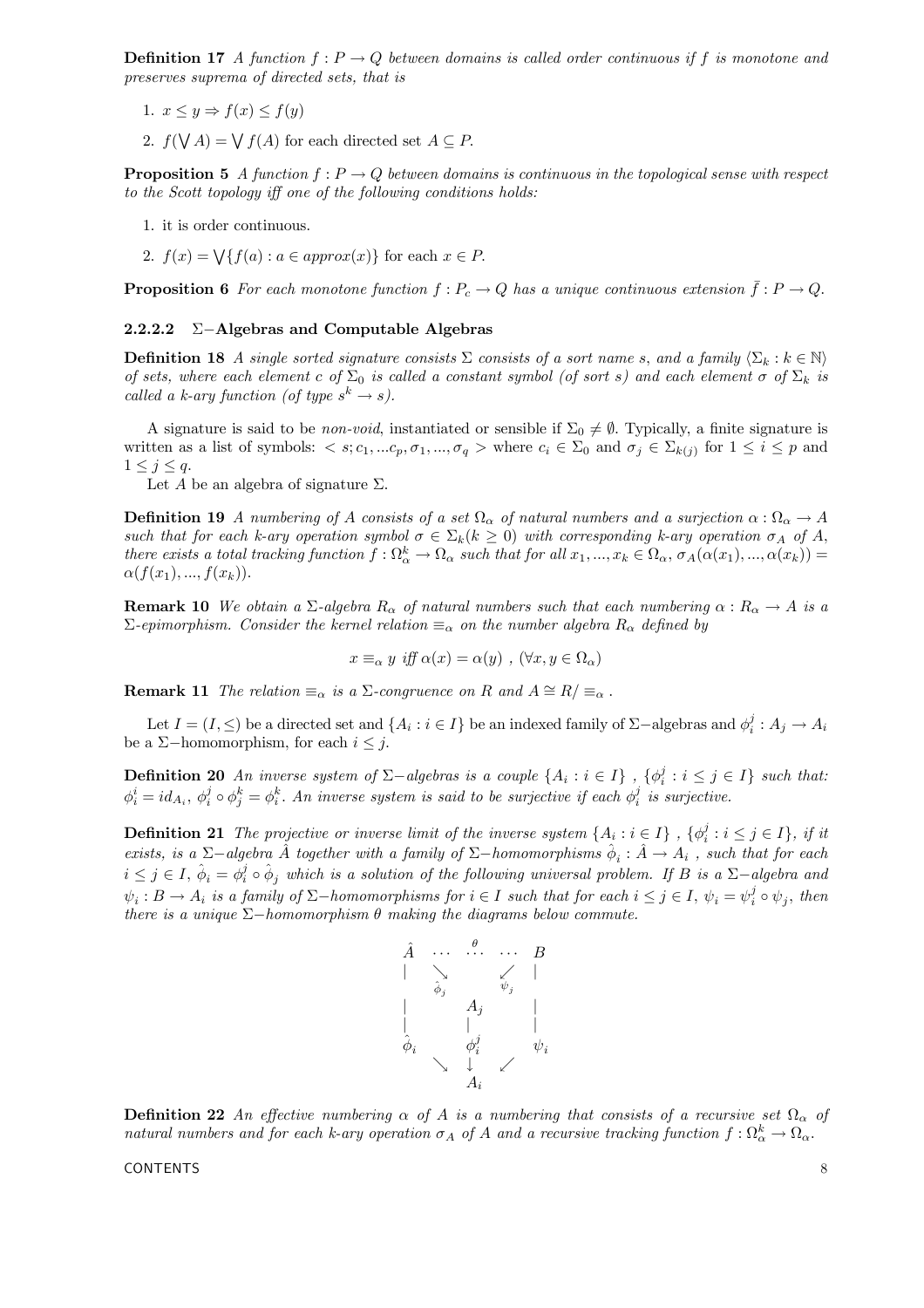**Definition 23** Let  $\alpha : \Omega_{\alpha} \to A$  be an effective numbering of A. The numbering  $\alpha$  is called

- 1. a computable numbering iff the relation  $\equiv_{\alpha}$  is recursive on the recursive set  $\Omega_{\alpha}$ ; in this case the algebra A is said to be computable under  $\alpha$ .
- 2. a semicomputable numbering iff the relation  $\equiv_{\alpha}$  is recursively enumerable on the recursive set  $\Omega_{\alpha}$ ; in this case the algebra A is said to be *semicomputable under*  $\alpha$ .
- 3. a cosemicomputable numbering iff the relation  $\equiv_{\alpha}$  is co-recursively enumerable on the recursive set  $\Omega_{\alpha}$ ; in this case the algebra A is said to be *cosemicomputable under*  $\alpha$ .

Definition 24 An algebra is computable, semicomputable, or cosemicomputable if there exists a computable, semicomputable, or cosemicomputable numbering for the algebra, respectively.

#### 2.2.2.3 Locally Compact Hausdorff Algebras

By a topological algebra we mean an algebra whose carrier set is a topological space and whose operations are continuous. The class of locally compact Hausdorff algebras is a large and natural class of algebras and includes many metric algebras (for example the ring of real numbers R).

**Proposition 7** Let  $X$  be a locally compact Hausdorff space. Then  $X$  is regular. Further the family of compact neighborhoods of each point is a base for its neighborhood system.

Let  $P'$  be a family of non-empty compact subsets of X and let  $P = P' \cup \{X\}$ . We order P by reverse inclusion, that is

$$
F \sqsubseteq F' \iff F \supseteq F' \ (\forall F, F' \in P)
$$

Then  $P = (P, \square, X)$  is a partial order with least element X.

**Definition 25** The structure  $P = (P, \subseteq, X)$  is a cusl of compact neighborhood systems if the following conditions hold:

i) if  $F, F' \in P$  and  $F \cap F' \neq \emptyset$  then  $F \cap F' \in P$  and

ii) if  $U \in \tau$  and  $x \in U$  then  $(\exists F \in P)(x \in F \circ \& F \subseteq U)$ .

The previous proposition tells us that every locally compact Hausdorff space  $X$  has a cusl of compact neighborhood systems, namely  $\mathcal{H}(X) \cup \{X\}$ , where  $\mathcal{H}(X)$  is the set of all non-empty compact subsets of X.

**Example 1** For  $\mathbb R$  we let  $P = \{ [p, q]; p \leq q, p, q \in \mathbb Q \} \cup \{ \mathbb R \}.$ 

The next two theorems are the key results for obtaining domain representability of fundamental structures of stochastic analysis. These results will be applied in Chapter 4.

**Theorem 2** [ST 95] Every topological  $\Sigma$ -algebra which is locally compact and Hausdorff is domain representable.

Theorem 3 [ST 95] Every metric  $\Sigma$ -algebra is domain representable.

#### 2.2.2.4 Topologies as Approximation Structures

Consider a set A.

**Definition 26** An approximation for A is a set P with a relation  $\ll$  from P to A such that

$$
(\forall a \in A)(\exists p \in P)(p \ll a)
$$
  

$$
(\forall a, b \in A)(a = b \Leftrightarrow \{p \in P; p \ll a\} = \{p \in P; p \ll b\}.
$$

**Definition 27** (The refinement order) We define the preorder relation  $\Box$  by

$$
p \sqsubseteq q \Leftrightarrow (\forall a \in A)(q \ll a \Rightarrow p \ll a)
$$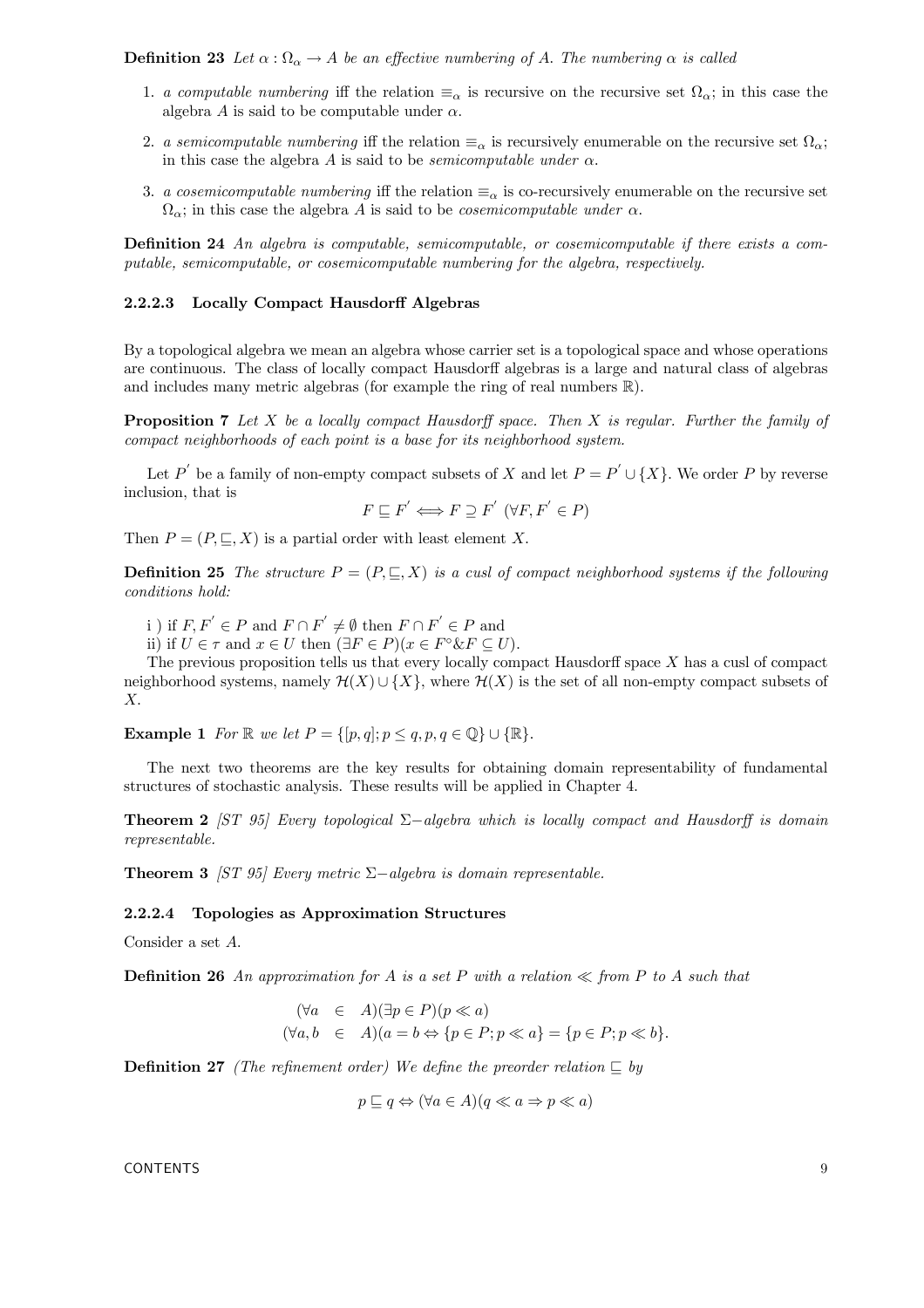$$
P = \{ [p, q]; p \le q, p, q \in Q \} \cup \{ (-\infty, \infty) \}
$$

and the refinement order  $\subseteq$  given by the inverse inclusion. The approximation relation  $\ll$  from P to R is given by

$$
[p,q] \ll a \Longleftrightarrow a \in [p,q].
$$

**Remark 12**  $P = (P, \sqsubseteq)$  is a computable structure.

**Example 3** Let  $X = (X, \tau)$  be a  $T_0$  topological space. The relation from  $P = \tau$  to  $A = X$  defined by

$$
U \ll x \Longleftrightarrow x \in \tau \ , \ (\forall U \in \tau)(\forall x \in X)
$$

is an approximation relation .

**Remark 13** It suffices to consider a topological base B for  $\tau$  to obtain an approximation structure  $(B, \supset)$ .

**Proposition 8** Let  $X = (X, \tau)$  be a  $T_0$  topological space. Then  $(\tau, \ll)$  is an approximation for X iff  $(X, \tau)$  is a  $T_0$ -space.

Let  $(P, \ll)$  be an approximation for A.

Definition 28 (The specialization order). The relation on A defined by

$$
a \lesssim b \Longleftrightarrow (\forall p \in P)(p \ll a \Rightarrow p \ll b)
$$

is an approximation relation from A to A. Further,  $\leq$  is a partial order and  $(A, \leq)$  is an approximation for A relative to  $\leq$ .

**Proposition 9** Let  $X = (X, \tau)$  be a  $T_0$  topological space and let  $\leq$  be the specialization order on X. Then  $\lesssim$  is the discrete order (i.e.  $\lesssim$  is =) iff X is a T<sub>1</sub>-space.

**Proposition 10** Let  $P = (P; \leq, \perp)$  be a domain. Then the specialization order on P coincides with the domain order ≤.

**Corollary 2** ( $P_c$ ;  $\leq$ ) is an approximation for P relative to  $\leq$ .

## 2.2.2.5 Domain Computable Algebras

Definition 29 A structured domain or  $\Sigma$ −domain for a signature  $\Sigma$  is structure

$$
P = (P; \leq, \perp; x_1, ..., x_p, \Psi_1, ..., \Psi_q)
$$

such that

- 1.  $(P; \leq, \perp)$  is a domain;
- 2. each  $x_i \in P$ , where P is given by  $\Sigma$ ;
- 3. each  $\Psi_j$  is a continuous  $n_j$ −ary operation on P, that is  $\Psi_j : P^{n_j} \to P$  is continuous, where  $P^{n_j}$  is given the product topology, and q and the arities  $n_j$  are given by  $\Sigma$ .

**Definition 30** A topological  $\Sigma$ −algebra  $A = (A; a_1, ..., a_p, \sigma_1, ..., \sigma_q)$  is called domain representable by the  $\Sigma$ −domain  $P = (P; \leq, \perp; \hat{a}_1, ..., \hat{a}_p, \hat{\sigma}_1, ..., \hat{\sigma}_q)$  if there is a  $\Sigma$ −substructure  $P_A = (P_A; \hat{a}_1, ..., \hat{a}_p, \hat{\sigma}_1, ..., \hat{\sigma}_q)$  of P and a  $\Sigma$ −epimorphism  $v_A : P_A \to A$  which is continuous with respect to the subspace topology of  $P_A$ .

Definition 31 A domain representation of the representable topological  $\Sigma$ −algebra A is a triple  $(P, P_A, v_A)$ as defined previous.

**Proposition 11** Suppose that the topological  $\Sigma$ −algebras A and B are domain representable by the  $\Sigma$ −domains P and Q respectively. Then the topological  $\Sigma$ −algebra  $A \times B$  is domain representable by the  $\Sigma$ -domain  $P \times Q$ .

#### $\sim$  CONTENTS  $\sim$  10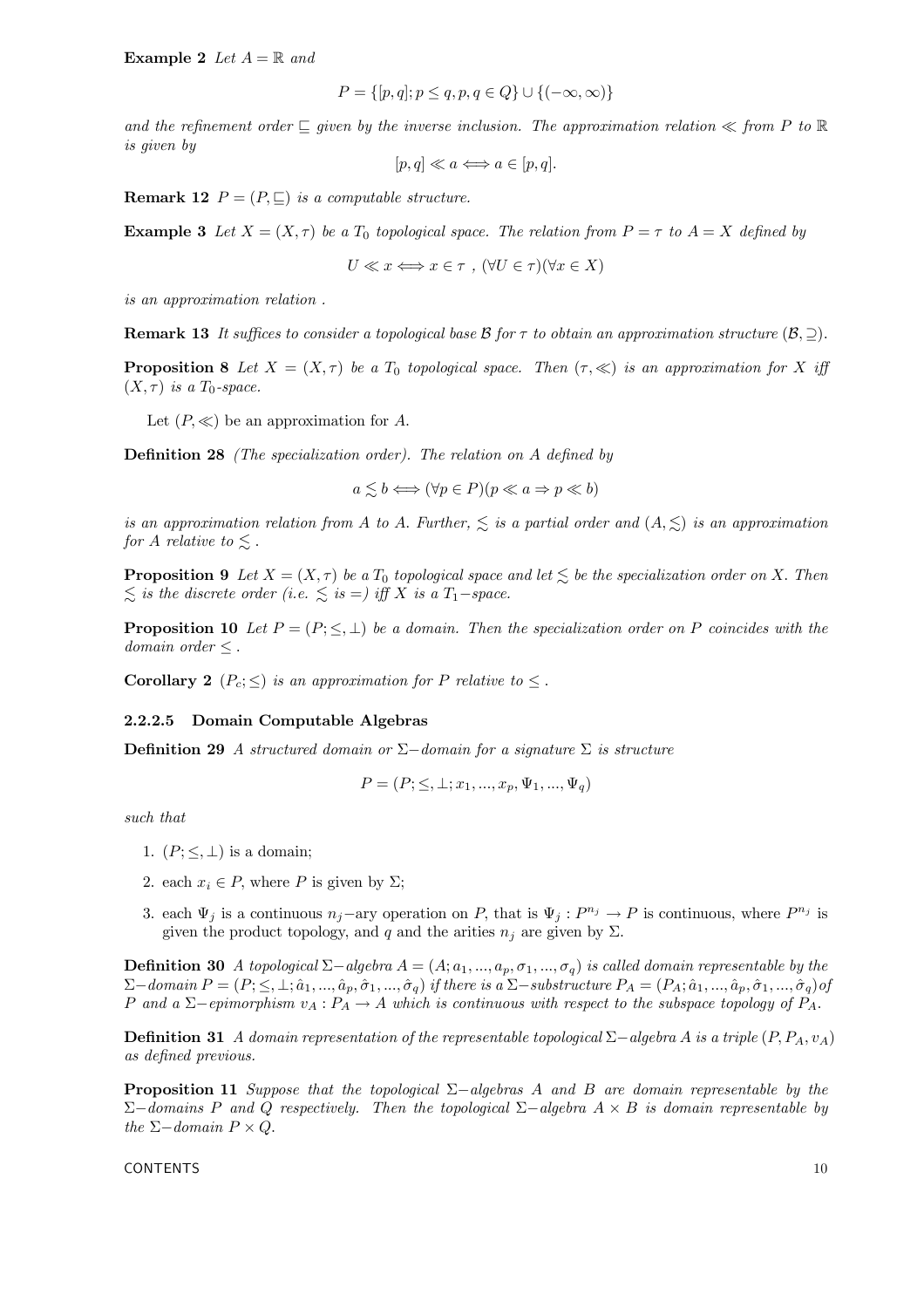**Proposition 12** Suppose that the topological  $\Sigma$ −algebra A is domain representable by the  $\Sigma$ −domain P. Then

- 1. each topological subalgebra  $B$  of  $A$  is domain representable by  $P$ .
- 2. each continuous homomorphic image B of A is domain representable by P.

Let us consider a  $\Sigma$ -algebra A together with a family  $\{\equiv_n\}_{n\in\mathbb{N}}$  of separating congruences on A. Let  $(r_n)$  be a sequence of strictly decreasing positive real numbers such that  $r_n \to 0$ . Then define an ultrametric d on A by

$$
d(x,y) = \begin{cases} 0 & \text{if } x = y \\ r_n & \text{if } x \neq y, \text{ where } n \text{ is least s.t. } x \neq_n y \end{cases}
$$

Similarly we define an ultrametric  $\hat{d}$  on  $\hat{A} = \underline{Lim} A / \equiv_n$  by

$$
d(x,y) = \begin{cases} 0 & \text{if } x = y \\ r_n & \text{if } x \neq y, \text{ where } n \text{ is least s.t. } \hat{\phi}_n(x) \neq \hat{\phi}_n(y) \end{cases}
$$

**Proposition 13**  $\hat{A}$  is the ultrametric completion of  $A$  i.e. the following conditions holds:

- 1.  $\hat{A}$  is a complete ultrametric space.
- 2. The unique  $\Sigma$ –embedding  $\theta : A \to \hat{A}$  is an isometry with respect to d and  $\hat{d}$ .
- 3.  $\theta[A]$  is dense in  $\tilde{A}$ .

**Theorem 4** Suppose A is an ultrametric  $\Sigma$ -algebra with non-expansive operations. Then there is a complete ultrametric  $\Sigma$ −algebra  $\hat{A}$  with non-expansive operations, and a continuous  $\Sigma$ −embedding  $\theta$ :  $A \to \hat{A}$  such that each  $x \in \hat{A}$  is the limit of some sequence  $(\theta(a_n))$  where  $(a_n)$  is a Cauchy sequence in A. In particular,  $\theta[A]$  is dense in  $\hat{A}$ .

**Proof.** We may without loss of topological generality assume that the ultrametric d on A is bounded. Define a family of separating congruences  $\{\equiv_n\}_{n\in\mathbb{N}}$  by

$$
x \equiv_n y \Leftrightarrow d(x, y) \le r_n
$$

where  $(r_n)$  is a strictly decreasing sequence of positive real numbers such that  $r_n \to 0$ . Then we obtain  $A = \underline{\text{Lim }}A/\equiv_n$  and the  $\Sigma$ –homomorphism  $\theta : A \to A$  by the construction of the previous theorem. To see that  $\theta$  is continuous, just observe that the identity on A is a homeomorphism between  $(A, d)$  and  $(A, d)$  where d is the ultrametric on A obtained from  $\{\equiv_n\}_{n\in\mathbb{N}}$ . This observation also suffices for proving that  $\theta[A]$  is dense in A.

Corollary 3 Each ultrametric  $\Sigma$ -algebra with non-expansive operations is domain representable.

### 2.3 Fundamental Structures in Functional Analysis 2.3.1 von Neumann Algebras

Let us fix H a complex Hilbert space and let  $\mathcal{B}(H)$  be set of bounded linear operators on H.

**Definition 32** A selfdual (or semipolar) cone  $\mathbb S$  in the complex Hilbert space H is a subset satisfying the property

$$
\{a \in H, \forall \sigma \in \mathbb{S} : \langle a, \sigma \rangle \ge 0\} = \mathbb{S}.
$$

 $\mathcal S$  is then a closed, convex cone and H is the complexification of the real subspace

$$
H^{\Lambda} =: \{ a \in H : \langle a, \sigma \rangle \in \mathbb{R}, \forall \sigma \in \mathbb{S} \}
$$

whose elements are called  $\Lambda$ -real :  $H = H^{\Lambda} \oplus iH^{\Lambda}$ . Such S gives to a structure of ordered Hilbert space on  $H^{\Lambda}$  (denoted by  $\leq$  ) and to an antiunitary involution  $\Lambda$  on H, which preserves S and  $H^{\Lambda}$ :  $\Lambda(a + ib) =: a - ib$  for all  $a, b \in H^{\Lambda}$ .

CONTENTS 11

.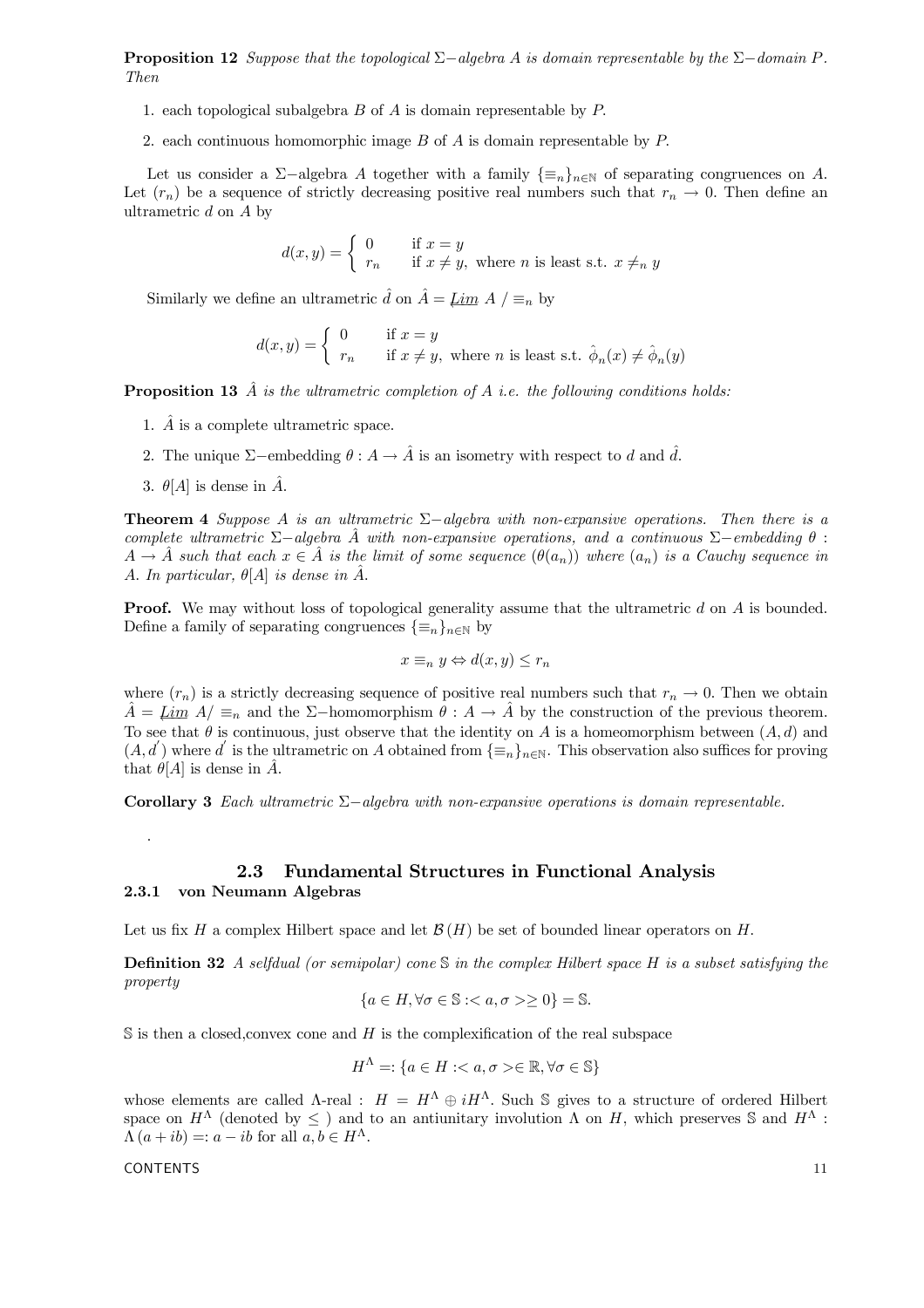**Definition 33** An abstract  $C^*$ −algebra, denoted by  $\mathcal{B}$ , is a complex Banach algebra with  $1 \in \mathcal{A}$  together with an involution  $*$  with the followings properties:

$$
1^* = 1, \ \alpha^{**} = \alpha, \ (\alpha + \beta)^* = \alpha^* + \beta^*,
$$

$$
(\beta \alpha)^* = \alpha^* \beta^*, \ ||\alpha|| = ||\ \alpha^*||, \ ||\alpha \alpha^*|| = ||\ \alpha ||^2
$$

**Definition 34** An concrete C<sup>∗</sup>−algebra is an abstract algebra  $C^*$ −algebra  $B \subseteq B(H)$  on a fixed Hilbert space H.

An abstract  $C^*$ −algebra is thus an abstract structure given by abstract axioms, ignoring the underlying Hilbert space.

**Definition 35** The commutant of a subset M of an abstract  $C^*$ –algebra B, denoted by M', is the set

$$
\mathcal{M}' = \{ \alpha \in \mathcal{B}; \alpha \mu = \mu \alpha \ , \ for \ any \ \mu \in \mathcal{M} \}.
$$

We can define also M'' the bicommutant of M by  $M'' = (M')'.$ 

Remark 14 It can easily check that:

(i)  $M \subseteq M''$ 

(ii)The commutant  $\mathcal{M}'$  is an operator algebra which contains the identity operator  $1 \in \mathcal{B}(H)$ ; moreover  $\mathcal{M}'$  is weakly-closed.

Definition 36 An abstract von Neumann algebra A is an abstract sub-C∗-algebra of an abstract C∗ algebra with  $A = A''$ .

**Definition 37** A concrete von Neumann algebra A is a C<sup>∗</sup>-algebra of operators  $A \subset \mathcal{B}(H)$  with  $A = \mathcal{A}$ ".

Again the difference between an abstract von Neumann algebra and a concrete one consists only in ignoring the underlying Hilbert space and presenting it in an abstract, axiomatic manner.

**Definition 38** (Special operators of an abstract von Neumann algebra) An operator  $\alpha$  of a von Neumann algebra M is called

- unitary if  $\alpha \alpha^* = \alpha^* \alpha = 1$ .
- hermitian  $\alpha = \alpha^*$
- projector if  $\alpha$  is hermitian and  $\alpha^2 = \alpha$ . We denote by  $\Pi_{\mathcal{M}}$  the set of all projections of M
- partial isometry if  $\alpha \alpha^*$  is a projector
- symmetry if  $\alpha$  is hermitian and unitary
- partial symmetry if  $\alpha$  is hermitian and partial isometry

Proposition 14 (Properties for the special operators [KR 83])

- if  $\alpha$  and  $\beta$  are projectors that commutes then  $\alpha\beta$  is a projector too.
- if  $\alpha$  is a projector then  $\beta = 2\alpha 1$  is a symmetry
- if  $\alpha$  is a symmetry then  $\beta = 1/2.(\alpha + 1)$  is a projector
- if  $\alpha$  is a projector then  $\alpha \alpha^*$  is a projector called the *initial projector* and  $\alpha^* \alpha$  is a projector too, called the final projector.

A crucial property of von Neumann algebras is that they are rich in projections (and thus in partial isometries and partial symmetries).

Let us denote by  $\Pi_M$  the set of all projections of the von Neumann algebra M.

**Proposition 15** ([KR 83]) $\Pi_M$  is a complete lattice in M.

**Definition 39** A standard form  $(A, H, \mathbb{S}, \Lambda)$  of the von Neumann algebra A (acting faithfully on the Hilbert space  $H$  ) consists of a selfdual, closed, convex cone  $S$  in  $H$ , fulfilling the properties:

(i)  $\Lambda A\Lambda = A'$ 

- (ii)  $\Lambda \alpha \Lambda = \alpha^*$ ,  $\forall \alpha \in C(\mathcal{A}) =: \mathcal{A} \cap \mathcal{A}'$  (the center of  $\mathcal{A}$ );
- (iii)  $\Lambda \sigma = \sigma, \forall \sigma \in \mathbb{S}$ :
- (iv)  $\alpha \Lambda \alpha \Lambda$  (S)  $\subseteq$  S,  $\forall \alpha \in \mathcal{A}$ .

We will show in the Section 5 that a (non-symmetric) Dirichlet space can be associated to every standard form of a von Neumann algebra.

 $CONTENTS$  and  $12$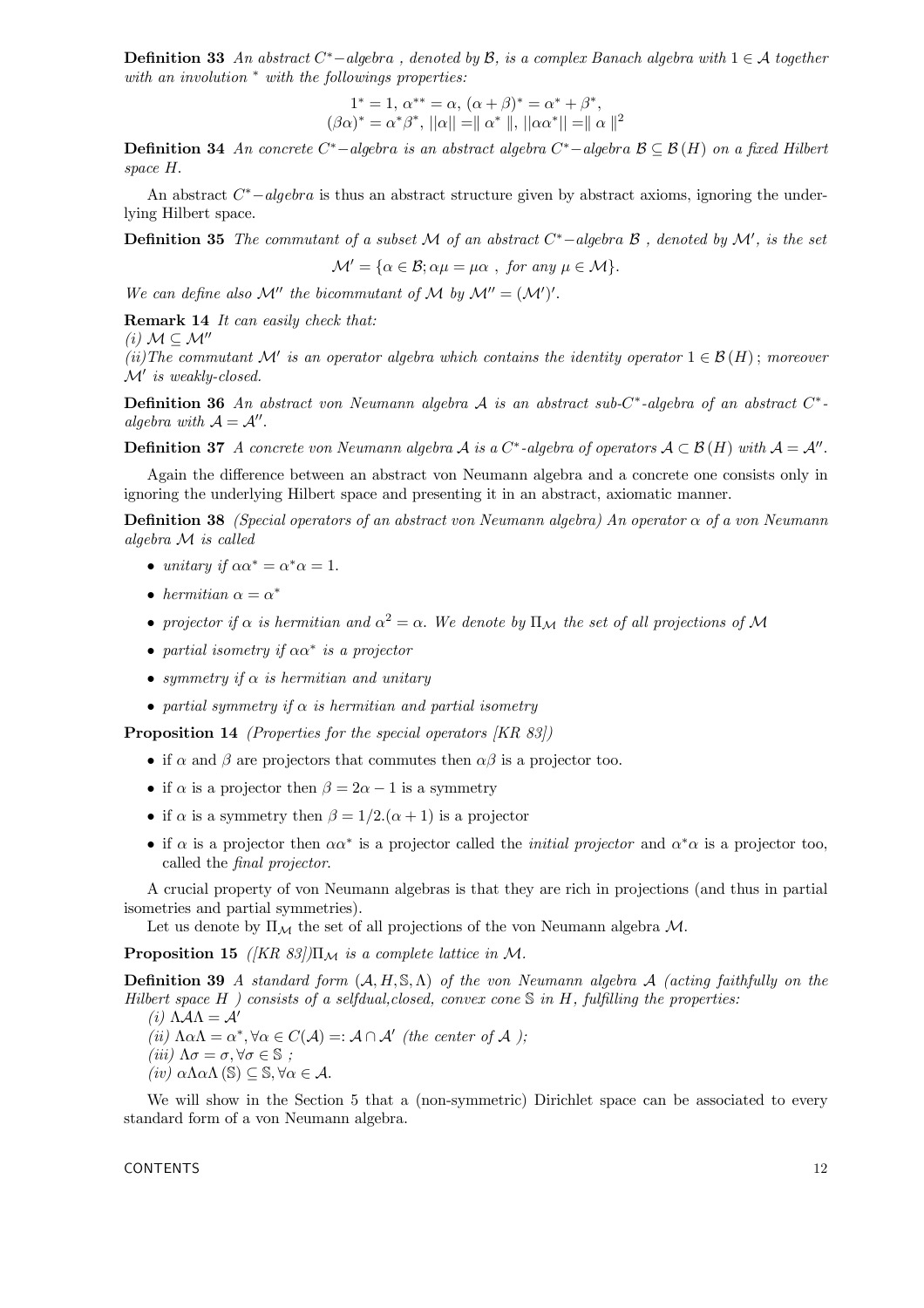### 2.3.2 Dirichlet Forms

Dirichlet forms have the origin in the energy method used by Dirichlet to solve the Dirichlet problem from the classical electrostatic. In the seminal papers, in 1959, Beurling and Deny [BD 59] set the study of the Dirichlet forms, identifying a very important contraction property, called the Markov property. The interest of studying Dirichlet forms has increased when the connection with the stochastic analysis has been set up. In seventies, Fukushima and Silverstein set, in their papers (see [Fuk 80]), an explicit connection with stochastic analysis. These papers offer a fruitful correspondence between the Dirichlet forms and the symmetric Markov processes. In '80s, the request for Markov processes study tools led to extensions of the Fukushima result from the local spaces to infinite dimensional spaces. The most general expression of relationships between Dirichlet spaces and stochastic analysis was done by Ma and Rŏckner [MR 92]. In conclusion, the Dirichlet forms play a prominent role in different mathematical fields as: stochastic, differential geometry, PDEs and they establish an effective connection among the different applications. This fact is possible because the Dirichlet forms permit a netrivial development of the stochastic analysis, under hypothesis of minimal regularity, for instance in very irregular spaces without differential structure like fractals or path spaces.

Let X be a separable locally compact space and  $\mu$  a Radon measure, strictly positive on X (i.e.,  $\mu$ is a measure defined on the Borel  $\sigma$ –algebra  $\mathcal{B}(X)$  of X, finite for the compact sets, strictly positive for the nonempty open sets and  $supp(\mu) = X$ ). We denote by  $L^2(X, \mu)$  the Hilbert space of all squared integrable functions defined on X with real values, provided with the inner product:  $[u, v] := \int_X uv \, d\mu$ .

Let  $H$  be a real Hilbert space with the inner product  $($ ,  $).$ 

**Definition 40** E is called symmetric form on H if the following conditions are satisfied:

 $(a)\mathcal{E}:D[\mathcal{E}]\times D[\mathcal{E}]\to\mathbb{R}$ , where  $D[\mathcal{E}]$  is a dens linear subspace of H, (b)  $\mathcal{E}(u, v) = \mathcal{E}(v, u), \mathcal{E}(u + v, w) = \mathcal{E}(u, w) + \mathcal{E}(v, w), a\mathcal{E}(u, v) = \mathcal{E}(au, v),$  $(c)\mathcal{E}(u, u) \geq 0;$ 

for all  $u, v, w \in D[\mathcal{E}], a \in \mathbb{R}$ .  $D[\mathcal{E}]$  is called the domain of  $\mathcal E$ .

If  $\mathcal E$  is a symmetric form on H, for any  $\alpha > 0$ , one can define a new symmetric form on H:  $\mathcal E_\alpha(u, v)$  =  $\mathcal{E}(u, v) + \alpha(u, v), u, v \in D[\mathcal{E}], D[\mathcal{E}] = D[\mathcal{E}].$   $D[\mathcal{E}]$  is a pre-Hilbert space with the inner product  $\mathcal{E}_{\alpha}$ .  $\mathcal{E}_{\alpha}$ and  $\mathcal{E}_{\beta}$  determine equivalent metrics on  $D[\mathcal{E}]$  for different  $\alpha, \beta > 0$ .

**Definition 41** If  $D[\mathcal{E}]$  is complete w.r.t.  $\mathcal{E}_{\alpha}$  ( $\alpha > 0$ ), then  $\mathcal{E}$  is closed, i.e., we have:

 $u_n \in D[\mathcal{E}], \mathcal{E}_1(u_n - u_m, u_n - u_m) \to 0, n, m \to \infty \Longrightarrow$  $\Rightarrow \exists u \in D[\mathcal{E}], \mathcal{E}_1(u_n - u, u_n - u) \rightarrow 0, n \rightarrow \infty$ If  $\mathcal{E}^{(1)}$  and  $\mathcal{E}^{(2)}$  are two symmetric forms,  $\mathcal{E}^{(2)}$  is an extension of  $\mathcal{E}^{(1)}$  if  $D[\mathcal{E}^{(1)}] \subset D[\mathcal{E}^{(2)}]$  and  $\mathcal{E}^{(1)} = \mathcal{E}^{(2)}$  on  $D[\mathcal{E}^{(1)}] \times D[\mathcal{E}^{(1)}].$ In the following, the Hilbert space, H, will be  $L^2(X,\mu)$ .

**Definition 42** A symmetric form  $\mathcal{E}$  on  $L^2(X,\mu)$  is called Markovian it satisfies the following condition:

(PM)For all  $\varepsilon > 0$ , there exists a real function  $\varphi_{\varepsilon}$  such that  $(i)\varphi_{\varepsilon}(t) = t, \forall t \in [0,1], -\varepsilon \leq \varphi_{\varepsilon}(t) \leq 1 + \varepsilon, \forall t \in \mathbb{R}$ , and  $0 \leq \varphi_{\varepsilon}(t') - \varphi_{\varepsilon}(t) \leq t' - t$  if  $t < t'$ ,  $(iii)u \in D[\mathcal{E}] \Rightarrow \varphi_{\varepsilon}(u) \in D[\mathcal{E}], \mathcal{E}(\varphi_{\varepsilon}(u), \varphi_{\varepsilon}(u)) \leq \mathcal{E}(u, u).$ 

**Definition 43** If  $\mathcal{E}$  is a symmetric form on  $L^2(X,\mu)$ , then the unit contraction (resp. the normal contraction) operates on  $\mathcal E$  if the condition (UC) (resp. (NC)) holds:

 $(\mathbf{UC}) \ u \in D[\mathcal{E}], v = (0 \vee u) \wedge 1 \Rightarrow v \in D[\mathcal{E}], \ \mathcal{E}(v, v) \leq \mathcal{E}(u, u);$ (NC)  $u \in D[\mathcal{E}], v$  is a normal contraction of  $u \Rightarrow v \in D[\mathcal{E}], \mathcal{E}(v, v) \leq \mathcal{E}(u, u)$ . A function  $v$  is called *normal contraction* of a function  $u$  if

$$
|v(x)| \le |u(x)| \,\forall x \in X; |v(x) - v(y)| \le |u(x) - u(y)| \,\forall x, y \in X.
$$

Remark 15  $(NC) \Rightarrow (UC) \Rightarrow (PM)$ .

These conditions are equivalent if the symmetric form  $\mathcal E$  is closed [Fuk 80].

Sometimes it is convenient to denote  $D[\mathcal{E}]$  by  $\mathcal F$  and the symmetric form by  $(\mathcal{E}, \mathcal{F})$ .

A nonnegative closed symmetric form  $(\mathcal{E}, \mathcal{F})$  on  $L^2(X, \mu)$  is called Dirichlet form (or Dirichlet space relative to  $L^2(X,\mu)$  ) if it is Markovian.

 $\blacksquare$   $\blacksquare$   $\blacksquare$   $\blacksquare$   $\blacksquare$   $\blacksquare$   $\blacksquare$   $\blacksquare$   $\blacksquare$   $\blacksquare$   $\blacksquare$   $\blacksquare$   $\blacksquare$   $\blacksquare$   $\blacksquare$   $\blacksquare$   $\blacksquare$   $\blacksquare$   $\blacksquare$   $\blacksquare$   $\blacksquare$   $\blacksquare$   $\blacksquare$   $\blacksquare$   $\blacksquare$   $\blacksquare$   $\blacksquare$   $\blacksquare$   $\blacksquare$   $\blacksquare$   $\blacksquare$   $\blacks$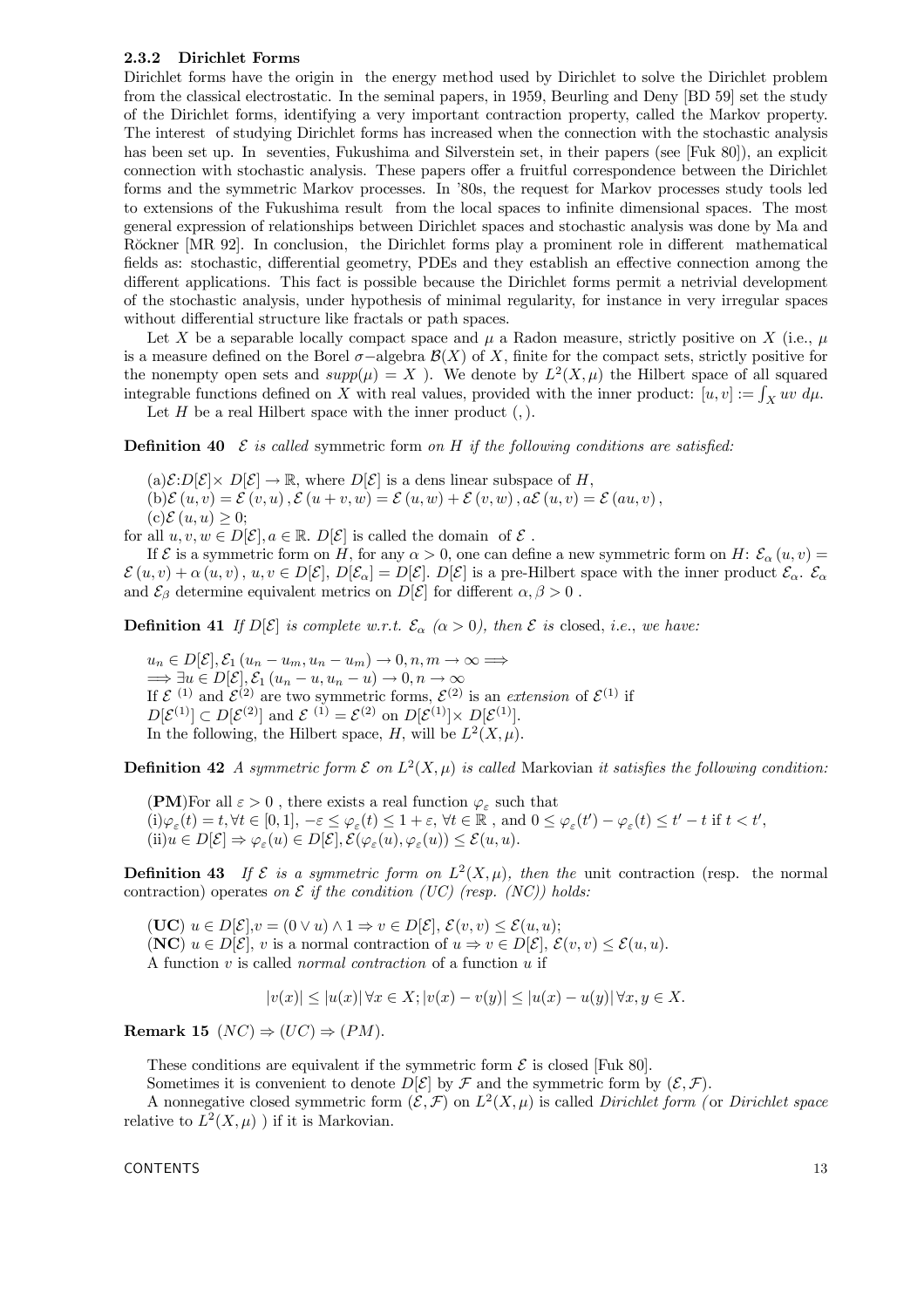**Definition 44** A family  $(P_t)_{t>0}$  of linear operators on B with  $D(P_i) = B$  for all  $t > 0$  is called a strongly continuous contraction semigroup (on B) if

- 1.  $P_tP_s = P_{t+s}$  for all  $t, s > 0$  (semigroup property)
- 2.  $P_t$  is a contraction on B for all  $t > 0$
- 3.  $\lim_{t\to} P_t u = u$  for all  $u \in B$  (strong continuity)  $(\Leftrightarrow t \longmapsto P_t u$  is continuous on  $[0, \infty)$  for all  $u \in B$ , with  $P_0 = Id_B$ ).

Given a strongly continuous contraction semigroup on B  $(P_t)_{t>0}$ , the linear operator  $(L, D(L))$  on B defined by

$$
D(L) = \{u \in B/\lim_{t \downarrow 0} \frac{1}{t}(P_t u - u) \text{exists}\},
$$
  

$$
Lu = \lim_{t \downarrow 0} \frac{1}{t}(P_t u - u), u \in D(L)
$$

is called the *infinitesimal-generator* of  $(P_t)_{t>0}$ .

The resolvent  $V = (G_{\alpha})_{\alpha > 0}$  associated to the semigroup  $(P_t)_{t>0}$  is

$$
G_{\alpha}f(x) = \int_0^{\infty} e^{-\alpha t} P_t f(x) dt, \forall f \in L^2(X, \mu), x \in X
$$

**Definition 45** A bounded linear operator S on  $L^2(X;\mu)$  is called Markovian if  $0 \leq Su \leq 1$   $\mu - a.e.$ whenever  $u \in L^2(X,\mu)$ ,  $0 \le u \le 1$   $\mu$ -a.e.

Remark 16 Using some functional analysis results we can take -L, being the unique selfadjoint operator, positively defined which corresponds to the Dirichlet form  $(\mathcal{E}, \mathcal{F})$ . The Hille-Yosida-Philips theorem implies the existence of the semigroup  $(P_t)_{t>0} = (e^{tL})_{t>0}$  and the resolvent  $(G_\alpha)_{\alpha>0} = (\alpha I - L)_{\alpha>0}^{-1}$  associated to  $L \leq 0$ 

The Markov property of a Dirichlet form can be characterized in terms of semigroup and resolvent (so in terms of a Markov process) by the following result:

**Theorem 5 (Fuk 80)** Let  $\mathcal{E}$  be a closed symmetric form on  $L^2(X;\mu)$ . Let  $\{T_t,t>0\}$  and  $\{G_\alpha,\alpha>0\}$ be the strongly continuous resolvent on  $L^2(X;\mu)$  which are associated with  $\mathcal E$ . Then the next five conditions are equivalent to each other:

- (a)  $T_t$  is Markovian for each  $t > 0$ .
- (b)  $\alpha G_{\alpha}$  is Markovian for each  $\alpha > 0$ .
- (c)  $\mathcal E$  is Markovian
- (d) The unit contraction operates on  $\mathcal{E}$ .

(e) Every normal contractions operates on  $\mathcal{E}$ .

A semigroup (resp.a resolvent) on  $L^2(X;\mu)$  satisfying conditions (a),(resp.(b)) is called a Markovian semigroup (resp. a Markovian resolvent).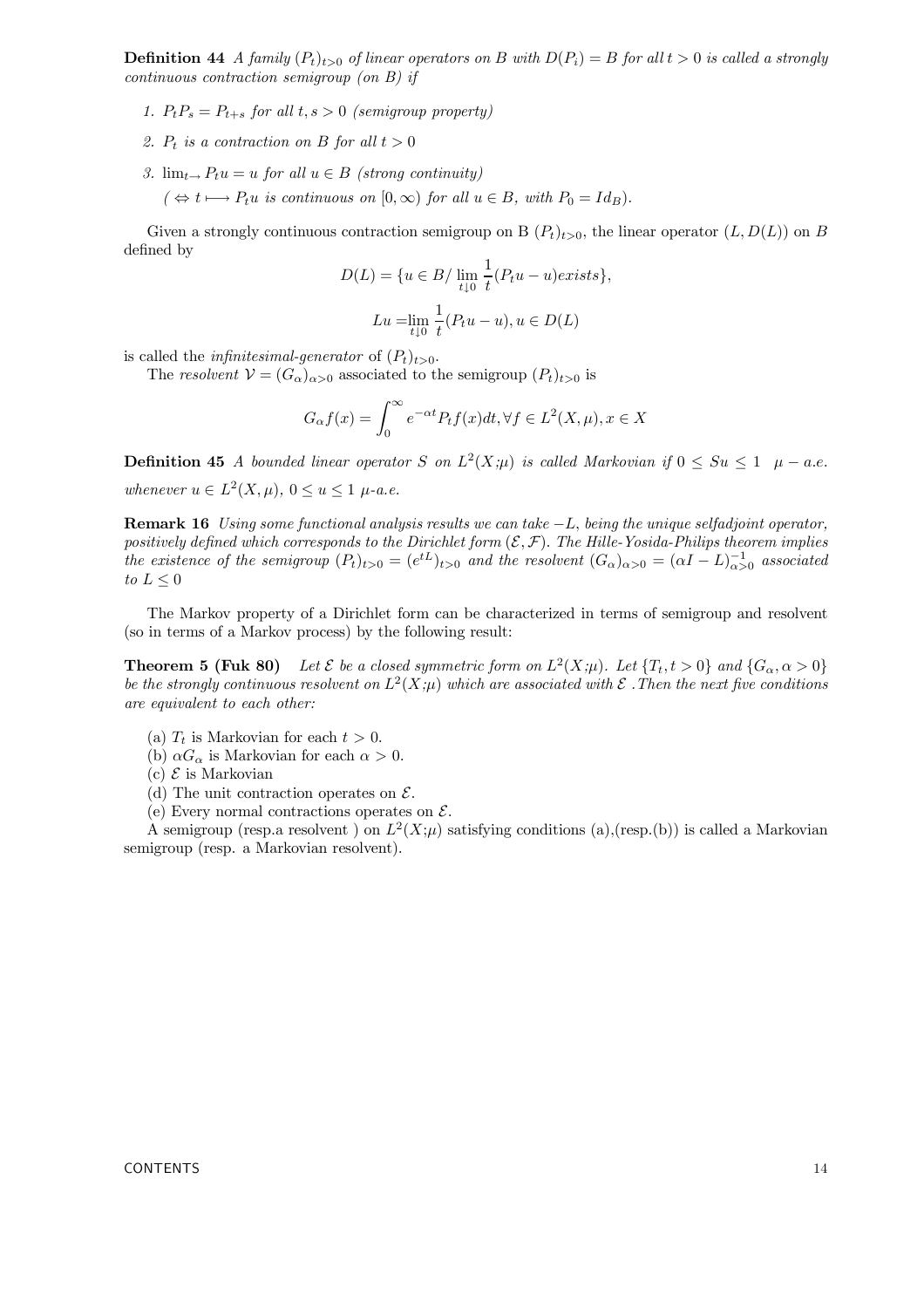## Chapter 3 Logical and Computational Models

## 3.1 Hilbert Machines

The Hilbert machines are an attempt of reasoning with quantitative statements. Intuitively, they are mathematical machines whose symbols are interpreted as vectors in some vector space. As a consequence, their transition functions must be compatible with the algebraic structure of data space, i.e. they are linear operators. Moreover, in order to treat the issue of similarity, the data space is enriched with a compatible topology, yielding continuous transition functions. A well-known result from analysis characterizes the continuity of linear operators in terms of boundness of their norm. Thus it is natural to consider a topology on the data space generated by a Hilbertian structure. In this way we get bonus a kind of "expansion" factor associated to each transition function: its norm.

**Definition 46** A linear machine is a structure  $(I, O, Q, T)$  where

- $I$  is the input vector space
- $\overline{O}$  is the output vector space
- Q is the state vector space
- $T$  is linear transition map defined by

$$
T=\left(\begin{array}{cc}T_1&T_2\\T_3&T_4\end{array}\right):Q\times I\to Q\times O
$$

with  $T_1: Q \to Q, T_2: Q \to O, T_3: I \to Q, T_4: I \to O.$ 

**Definition 47** The execution of a linear machine at the 'moment' k on the input vector  $i_k$  at the vector state  $q_k$  consists in the state vector  $q_{k+1}$  and the output vector  $o_{k+1}$  defined by the linear equations  $q_{k+1} = T_1q_k + T_3i_k$ ,  $o_{k+1} = T_2q_k + T_4i_k$ 

**Remark 17** If we consider a 'continuous' time in the previous definition, e.g. the interval  $(0, 1)$ , we obtain the very important concept of semigroup of operators (although in the particular case when all the semigroup components are the same) as defining a continuous sequential evolution (a line in the language of Petri nets processes) of a linear machine.

Definition 48 A concrete Hilbert machine is a linear machine defined on a concrete Hilbert space and a concrete continuous operator on this space.

Example 4 We highly recommend the papers *[Wik 98]* and *[Wik 96]* for detailed examples of Hilbert machines, which include familiar computer science concepts like the classical finite automata, neural networks, quantum computation and linear logic.

Definition 49 An abstract Hilbert machine is given by an element of a von Neumann algebra A.

## 3.2 The Weak Commutative Linear Logic (*WCLL*)

We use the weak commutative linear logic as formulated by M.C. Abrusci in [Abr 9]. The sequent calculus

 $\frac{\vdash \Gamma, A}{\vdash A, \Gamma}$  (Cyclic Exchange)

.

$$
Basic\ Rules\begin{cases} \begin{array}{cc} \text{Identity} & \overline{A \Rightarrow A}(\text{id}) \\ \\ \text{Cut} & \frac{\Gamma \Rightarrow \Delta_1, A, \Delta_2}{\Gamma \Gamma_1, \Gamma_2 \Rightarrow \Delta_1, \Delta, \Delta_2} \end{array} \begin{array}{c} \\ \Gamma_1, A, \Gamma_2 \Rightarrow \Delta_2 \\ \text{curl} \end{array} \end{cases} \begin{cases} \Delta_1 = \Gamma_2 = \emptyset \text{ or } \\ \Delta_2 = \Gamma_1 = \emptyset \text{ or } \\ \Gamma_1 = \Gamma_2 = \emptyset \text{ or } \\ \Delta_1 = \Delta_2 = \emptyset \end{cases}
$$

15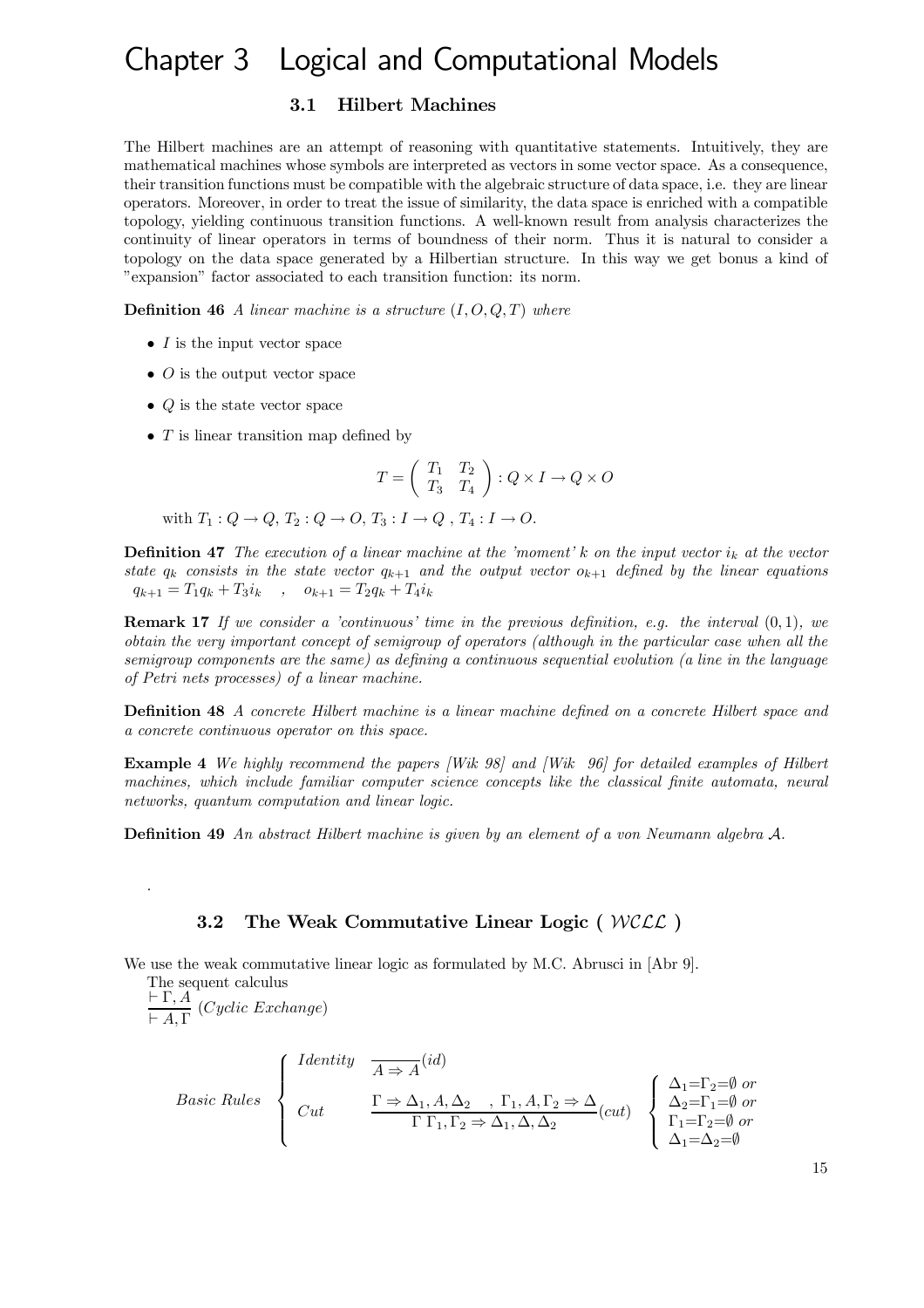$$
\begin{array}{ll}\n\text{(-)}$\perp$ Rules & \frac{A,\Gamma\Rightarrow\Delta}{\Gamma\Rightarrow A^{\perp},\Delta}(\perp\text{(-)},R), \qquad \frac{\Gamma\Rightarrow\Delta,A}{\Gamma,A^{\perp}\Rightarrow\Delta}(\perp\text{(-)},L).\n\end{array}
$$
\n
$$
\begin{array}{ll}\n\text{(-)} Rules & \frac{\Gamma,A\Rightarrow\Delta}{\Gamma,A\Rightarrow\Delta}(\perp\text{(-)},R), \qquad \frac{\Gamma\Rightarrow A,\Delta}{\perp A,\Gamma\Rightarrow\Delta}(\perp\text{(-)},L).\n\end{array}
$$
\n
$$
\begin{array}{ll}\n1-Rules & \frac{\Gamma_1,\Gamma_2\Rightarrow\Delta}{\Gamma_1,\Gamma_1,\Gamma_2\Rightarrow\Delta}(\Gamma,L).\n\end{array}
$$
\n
$$
T-Rule & \frac{\Gamma_1,\Gamma_2\Rightarrow\Delta}{\Gamma\Rightarrow\Delta_1,T,\Delta_2}(T)\n\end{array}
$$

$$
\otimes - Rules \quad \left\{ \begin{array}{l} \Gamma_1 \Rightarrow \Delta_1, A, \Delta_2 \quad , \Gamma_2 \Rightarrow \Delta_3, B, \Delta_4 \\ \hline \Gamma_1, \Gamma_2 \Rightarrow \Delta_3, \Delta_1, A \otimes B, \Delta_4, \Delta_2 \end{array} \right. \left\{ \begin{array}{l} \Delta_3 = \Gamma_2 = \emptyset \ or \\ \Delta_2 = \Gamma_1 = \emptyset \ or \\ \Delta_3 = \Delta_2 = \emptyset \end{array} \right.
$$
\n
$$
\left\{ \begin{array}{l} \Gamma_1, A, B, \Gamma_2 \Rightarrow \Delta \\ \hline \Gamma_1, A \otimes B, \Gamma_2 \Rightarrow \Delta \\ \hline \Gamma_2, A \otimes B, \Delta_2 \end{array} \right. \left\{ \begin{array}{l} \Delta_3 = \Gamma_2 = \emptyset \ or \\ \Delta_3 = \Delta_2 = \emptyset \end{array} \right.
$$
\n
$$
\left\{ \begin{array}{l} \Gamma \Rightarrow \Delta_1, A, B, \Delta_2 \\ \hline \Gamma \Rightarrow \Delta_1, A, B, \Delta_2 \end{array} \right. \left\{ \begin{array}{l} \Delta_1 = \Gamma_2 = \emptyset \ or \\ \Delta_2 = \Gamma_3 = \emptyset \ or \\ \Gamma_3 = \Gamma_2 = \emptyset \ or \end{array} \right.
$$
\n
$$
\& - Rules \quad \left\{ \begin{array}{l} \Gamma \Rightarrow \Delta_1, A, \Delta_2 \quad \Gamma \Rightarrow \Delta_1, B, \Delta_2 \\ \hline \Gamma_3, \Gamma_1, A || B, \Gamma_4, \Gamma_2 \Rightarrow \Delta_1, \Delta_2 \end{array} \right. \left\{ \begin{array}{l} \Delta_1 = \Gamma_2 = \emptyset \ or \\ \Delta_2 = \Gamma_3 = \emptyset \ or \\ \Gamma_3 = \Gamma_2 = \emptyset \ or \\ \Gamma_3 = \Gamma_2 = \emptyset \ or \end{array} \right.
$$
\n
$$
\& - Rules \quad \left\{ \begin{array}{l} \Gamma \Rightarrow \Delta_1, A, \Delta_2 \quad \Gamma \Rightarrow \Delta_1, B, \Delta_2 \\ \hline \Gamma_1, A, \Gamma_2 \Rightarrow \Delta \end{array} \right. \left\{ \begin{array}{l} \Delta_1 = \Gamma_2 = \emptyset \ or \\ \Delta_2 = \Gamma_3 = \emptyset \ or \\ \Gamma_3 = \Gamma_2 = \empty
$$

Definition 50 A weak commutative phase space

$$

$$

is a noncommutative monoid  $\langle P, \circ, 1 \rangle$  (whose elements are called phases) provided with a cyclic set  $⊥ ⊂ P$  *i.e.* 

$$
a \circ b \in \perp \text{ iff } b \circ a \in \perp
$$

of elements called antiphases.

**Definition 51** We define the binary operations on the sets of phases  $\mathcal{P}(P)$  (the power set of P)

| Composition                                                                                       |  | $A \circ B =: \{a \circ b \mid a \in A \text{ and } b \in B\},\$ |
|---------------------------------------------------------------------------------------------------|--|------------------------------------------------------------------|
| <i>Linear Postimplication</i> $A \rightarrow B =: \{b \mid \forall a \in A \ b \circ a \in B\},\$ |  |                                                                  |
| <i>Linear Retroimplication</i> $B \leftarrow A =: \{b \mid \forall a \in A \ a \circ b \in B\},\$ |  |                                                                  |
| Intersection                                                                                      |  | $A \cap B =: \{a \mid a \in A \text{ and } a \in B\},\$          |
| Union                                                                                             |  | $A \cup B =: \{a \mid a \in A \text{ or } a \in B\},\$           |
|                                                                                                   |  |                                                                  |

**Proposition 16** <  $\mathcal{P}(P)$ ,  $\circ$ , 1 > *is also an weak commutative phase space.* 

We are particularly interested in non-commutative linear logic as a logical framework for studying the quantitative and continuous computation. Following the Wiclicky's previously cited papers, we quickly recall how we can encode the formulas of a computational logic as vectors in a Hilbert space. We start, as usual, with a fixed set of predicates (the 'qualities')  $\mathbb{S}_u$  and consider the formulas F, in the disjunctive normal form, constructed over the qualities:  $F = F_1 \vee F_2 \vee \dots \vee F_a$  with  $F_j = P_{u_1} \wedge P_{u_2} \wedge \dots \wedge P_{u_b}$ . This formula will be encoded as a set of vectors sets  $V = \{v_1, ..., v_a\}$ , each vector set  $v_j = (v_{u_1}, v_{u_2}, ..., v_{u_b})$ representing the formula  $F_j$ , where each  $v_u$  is 1 whenever the predicate  $P_u$  is true and 0 otherwise. In the case of linear logic, each 'resource'  $P_u$  comes with a multiplicity (i.e. the counting of available copies of a some resource) which can be considered a real number (with the negative sign meaning a debt of a resource). Based on this encoding of formulas, a linear proof can be represented as continuous operator (or a pair of continuous operators in Girard's Geometry of Interaction [Gir 88]-[22]) on a Hilbert space, i.e. as a Hilbert machine.

 $\blacksquare$ CONTENTS  $\blacksquare$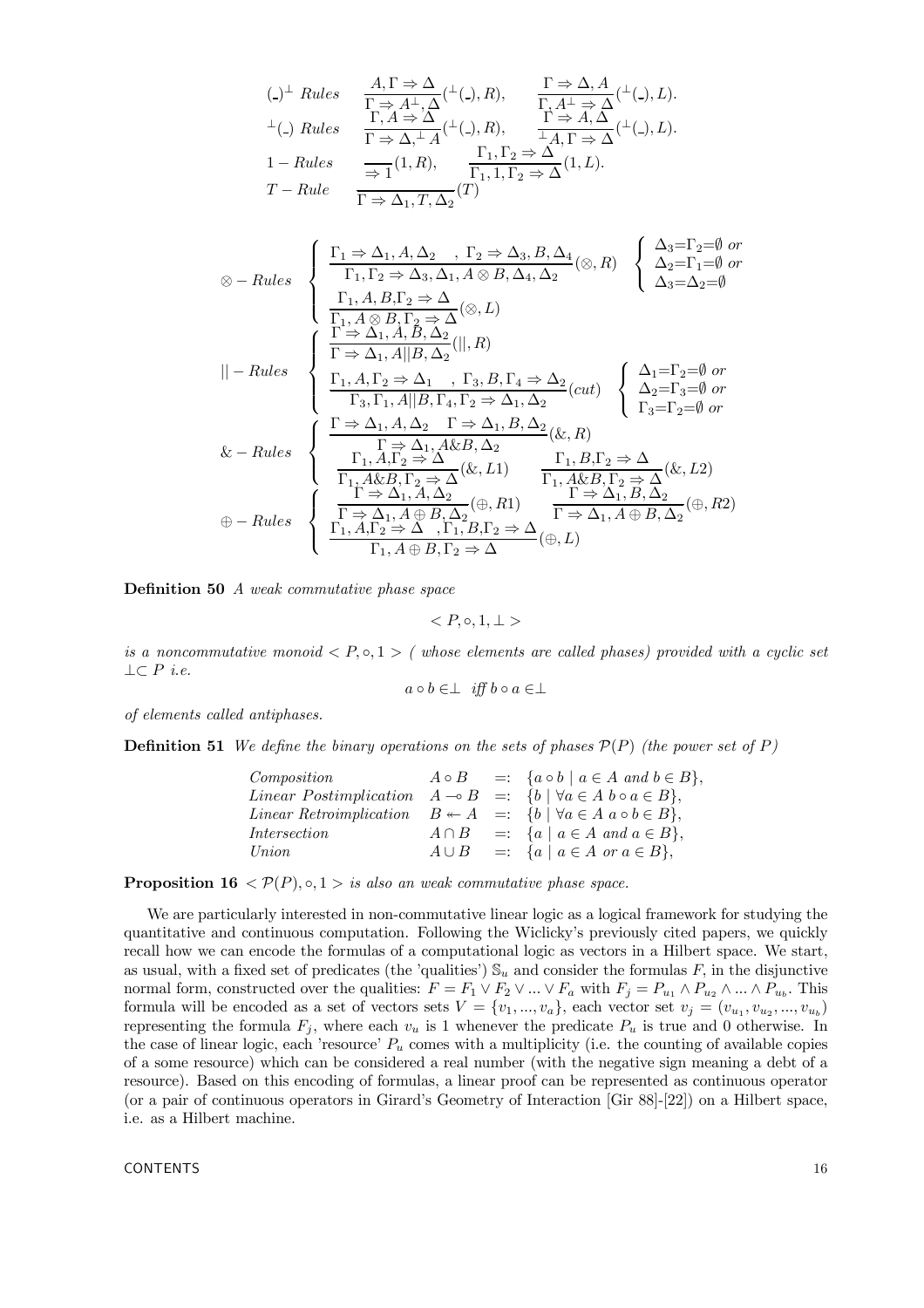### 3.3 Local Dirichlet Spaces

**Definition 52** A local Dirichlet space (Beurling, Deny [BD 9]) is a Hilbert Space  $(H, \langle >)$  lattice ordered by a linear order  $\leq$  in a compatible manner, i.e. the order duality implies the Hilbertian duality s  $\wedge t =$  $0 \Rightarrow \langle s, t \rangle = 0$ . We denote by  $H^+$  the set of non-negative elements of H.

## Important Examples:  $l^2$  and  $L^2$

Define the temporal moments set T as a total ordered set, . Let S be the set of real values indexed by time

$$
s = \{s_{(t)} , t \in T\} \Leftrightarrow s : T \to \mathbb{R}.
$$

such that  $Es = \int$  $t \in T$  $s^2_{(t)}dm(t) < \infty$ , where T is a locally compact separable Hausdorff space (complicate definition for a set of times; in practice  $T$  will be a very simple value set)  $m$  is Radon measure on  $T$ 

(which will be degenerated in the most examples).  $(S, \leq)$  is a Hilbert space under the definition

$$
=:\int\limits_{t\in T}s_{(t)}s^{'}_{(t)}dt
$$

The space  $L^2[a, b]$  is defined as the space S with  $T = [a, b]$  for  $a, b \in \mathbb{R}$ . The space  $l^2$  is defined as the space S with  $T = \mathbb{N}$ . We term signals the elements of this space. Note that  $l^2$  and  $L^2$  are Hilbertian the same, but they are very different as ordered structures (Birkhoff [Bir 9]). We can easily see that  $l^2$ is a discrete lattice, whilst  $L^2$  has a continuous order.

Define the temporal moments set T as a total ordered set with  $t_i$  the minimal element and  $t_f$  the maximal element.

**Definition 53** A signal is a family of real values indexed by time  $s = \{s_{(t)} , t \in T\} \Leftrightarrow s : T \to \mathbb{R}$  with finite energy  $Es = \int$  $t \in T$  $s_{(t)}^2 dt < \infty.$ 

We shall note by S the set of all the signals.  $(S, \langle > \rangle)$  is a Hilbert space under the definition

$$
=:\int\limits_{t\in T}s_{(t)}s^{'}_{(t)}dt
$$

and a local Dirichlet space under pointwise order  $(s \leq s' \Leftrightarrow s_t \leq s'_t, \forall t \in T)$ .

**Definition 54** A discrete signal is a signal  $s = \{s_{(n)}, n \in \mathbb{N}\}\Leftrightarrow s : \mathbb{N} \to \mathbb{R}$  for which  $T = \mathbb{N}$ . In this case  $E_s = \sum_{n=1}^{\infty}$  $\sum_{n=1} s_{(n)}^2 < \infty$ . We denote by **DS** the set of all the signals. (**DS**, <>) is a local Dirichlet space with the inner product having the expression  $\langle s, s' \rangle =: \sum_{n=1}^{\infty}$  $\sum_{n=1}^{\infty} s_{(n)} s'_{(n)} dt$ .

**Definition 55** A continuous signal is a signal for which  $T = [0, 1] : s : [0, 1] \rightarrow \mathbb{R}$ . In this case Es  $\int_0^1 s^2(t) dt$ .

**Definition 56** A couple of interaction generators is a pair  $(\partial, \delta)$  of partial isometries such that

$$
\partial^* \partial = \delta \delta^* = 1
$$

$$
\partial \partial^* + \delta \delta^* = 1
$$

Remark 18 Each of  $\partial \partial^*, \delta \delta^*$  is a projector. In the case of C<sup>∗</sup>-algebras only, as considered by J.Y. Girard and H. Wiklicky, there are possible situations when 1 and 0 are the only projections, so there are no interaction generators. This is an important reason to consider more well-behaved  $C^*$ -algebras like the von Neumann algebras, which are rich in projections, so in interaction generators too.

THE DISCRETE CASE

Being more intuitive, we detail the  $DS$  space.

**Example 5** Let 
$$
e_n(m) = \begin{cases} 1, & m = n \\ 0, & m \neq n \end{cases}
$$
 and  $s =: \sum_{n=1}^{\infty} s_{(n)} e_{(n)} = (s_1, s_2, ...),$   
CONTENTS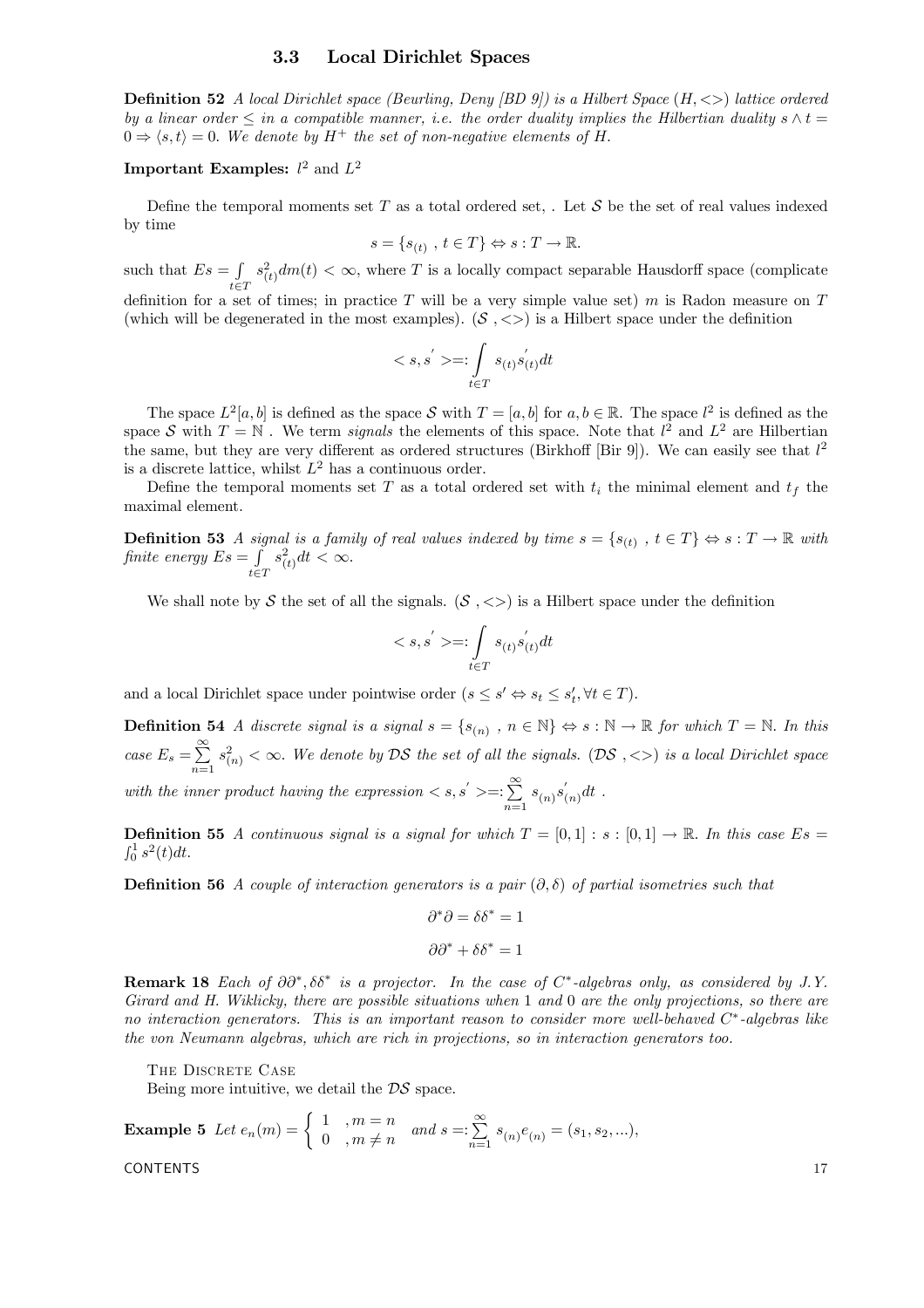$t =: \sum\limits^{\infty}$  $\sum_{n=1} t_{(n)}e_{(n)} = (t_1, t_2, \ldots)$  be discrete signals. Define operators  $\partial$  and  $\delta$  by  $\partial(s) =: \sum_{n=1}^{\infty}$  $\sum_{n=1}^{\infty} s_{(n)}e_{(2n)}$ ,  $\delta(s) = \sum_{n=1}^{\infty}$  $\sum_{n=1}^{n} s_{(n)}e_{(2n+1)}$ 

Then

$$
\frac{\partial^*}{\partial s^*}(s) = \sum_{n=1}^{\infty} s_{(2n)} e_{(n)} \qquad \delta^* (s) = \sum_{n=1}^{\infty} s_{(2n+1)} e_{(n)}
$$

Thus  $\partial \partial^*(s) = (0, s_2, 0, s_4, 0, \ldots), \delta \delta^*(t) = (t_1, 0, t_3, 0, \ldots), \partial \partial^* s + \delta \delta^* t = (t_1, s_2, t_3, s_4, \ldots)$ 

In order to obtain a connection with the weak commutative linear logic, we define a model of a weak commutative phase space in a local Dirichlet space. For this, we define the set of phases  $P$  as the set of all partial isometries on a fixed Hilbert space H and  $\perp_P$  as the set of all nilpotent operators.

Definition 57 We define the dualisation relation

$$
\alpha \perp_P \beta \Leftrightarrow \alpha \beta \text{ is nilpotent} \Leftrightarrow \alpha = \beta^{\perp} \Leftrightarrow \alpha^{\perp} = \beta
$$

Definition 58 We define

$$
A \otimes B =: \{ \partial \alpha \partial^* + \delta \beta \delta^* \mid \alpha \in A \text{ and } \beta \in B \}^{\perp \perp}
$$
  
\n
$$
A \rightarrow B =: (A \otimes B^{\perp})^{\perp}
$$
  
\n
$$
A|B =: (A^{\perp} \otimes B^{\perp})^{\perp}
$$
  
\n
$$
A \otimes B =: (A^{\perp} \otimes B^{\perp})^{\perp}
$$
  
\n
$$
A \otimes B =: \{ \alpha \mid \alpha \in A \text{ and } \alpha \in B \}^{\perp \perp} = A \cap B
$$
  
\n
$$
A \oplus B =: \{ a \mid \alpha \in A \text{ or } \alpha \in B \}^{\perp \perp} = (A \cup B)^{\perp \perp}
$$
  
\n
$$
A \Rightarrow B =: (A) \rightarrow B
$$

We can formulate the main result of this section.

Theorem 6 For every abstract von Neumann algebra we can associate a local Dirichlet space.

Remark 19 The relevance of this result is that we can use the Hilbert machines as a computational model and the weak commutative linear logic as a logical framework for all the models of local Dirichlet spaces.

**Proof.** The proof is a particular combination of the general results exposed in [BB 01], [Ito 9], [7] and [14]. But the construction requires some pieces of an algebraic theory, exposed briefly in the next section. .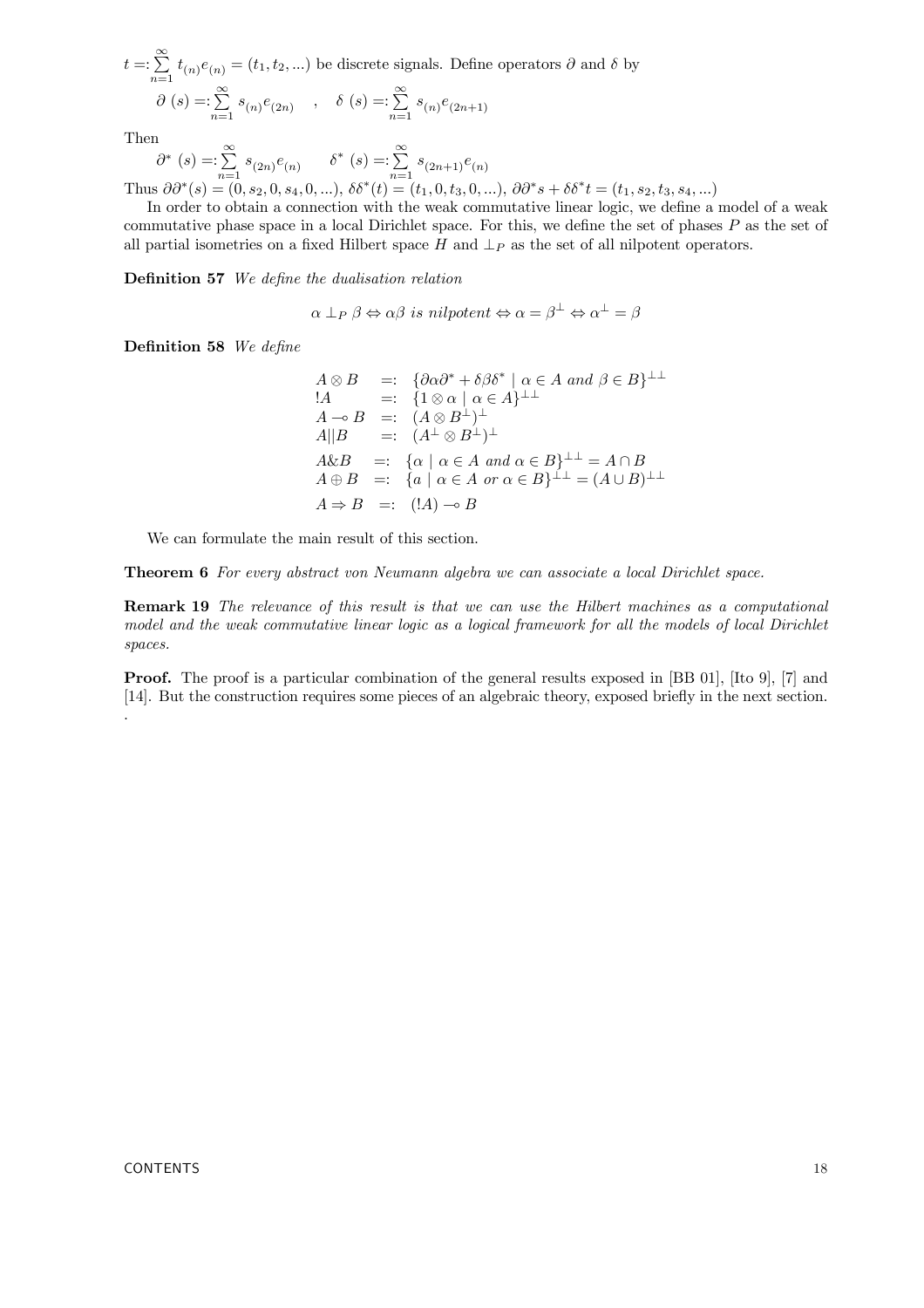## 3.4 Linear Logic Theory of Systems

Let  $\partial$  and  $\delta$  be two operators which satisfy (P1) and (P2).

**Definition 59** An abstract continuous system (ACS for short) is a pair  $\Sigma = (\sigma, \omega)$ , where  $\sigma$  and  $\omega$  are operators in some matrix algebra  $\mathcal{M}_{2m+n}(B(H))$  and

- 1.  $\sigma$  is a partial isometry, the coefficients  $\sigma_{i,j}$  being weakly nilpotent (i.e. the sequence  $(\sigma_{i,j}^n)$  converges weakly to  $\theta$ )
- 2.  $\omega$  is the partial symmetry exchanging indices 1 and 2, 3 and 4,...,2m 1 and 2m.

$$
\omega = \begin{cases} \omega_{2i,2i-1} = \omega_{2i-1,2i} = 1, i \in [m] \\ 0, otherwise \end{cases}
$$
 (3.1)

( $\omega$  is hermitian and satisfies  $\omega^3 = \omega$ ).

**Definition 60** The abstract continuous process ( acp for short ) ACP( $\Sigma$ ) associated to the ACS  $\Sigma$  =  $(\sigma, \omega)$  is defined by

$$
ACP(\Sigma) = (1 - \omega^2) \cdot \sigma \cdot (1 - \omega \sigma)^{-1} \cdot (1 - \omega^2)
$$
\n(3.2)

**Remark 20** Let  $\theta = 1 - \omega^2$ . Then  $\theta$  is a projector.

**Definition 61** For any acp  $ACP(\Sigma)$ ,  $\Sigma = (\sigma, \omega)$ , we define its execution

$$
RUN(\Sigma) = \sigma.(1 - \omega \sigma)^{-1}
$$
\n(3.3)

**Remark 21** We have  $ACP(\Sigma) = \theta.RUN(\Sigma)\theta$ . Thus  $RUN(\Sigma)$  memorizes the computation steps. For instance, if  $\sigma' = RUN(\Sigma)$ , then

$$
\sigma^{'}.(1 - \omega \sigma) = \sigma \Leftrightarrow \sigma^{'} = \sigma + \sigma^{'} \omega \sigma
$$

and in the same way,  $\sigma' = \sigma + \sigma \omega \sigma'$  (so  $\sigma' \omega \sigma = \sigma \omega \sigma'$ ). From this we get  $\sigma' = \sigma.(1 + \omega \sigma')$ , hence

$$
\sigma = \sigma^{'}.(1 + \omega \sigma^{'})^{-1} = (1 + \omega \sigma^{'})^{-1}.\sigma^{'}
$$

This shows that  $RUN(\Sigma)$  keeps the memory of  $\sigma$ , etc. The expression  $\theta$ ....).  $\theta$  extracts the result and therefore it is not the computation, but something like displaying the result somewhere. Hence the running of a acp is represented by the operator  $RUN(\Sigma)$ .

Proposition 17 The formula for acp always makes sense.

**Proof.** The partial isometries  $(1 - \omega^2)\sigma(\omega\sigma)^n(1 - \omega^2)$ ,  $(1 - \omega^2)\sigma(\omega\sigma)^m(1 - \omega^2)$  have disjoint domains

and codomains for  $n \neq m$  and therefore the sum of all the  $(1 - \omega^2)\sigma(\omega\sigma)^n(1 - \omega^2)$  makes sense in terms of weak or strong convergence. $\Box$ 

**Definition 62** An acp  $ACP(\Sigma)$ ,  $\Sigma = (\sigma, \omega)$ , is called deadlock-free if  $\omega\sigma$  is weakly nilpotent.

The interpretation of the sequent  $\vdash [\Delta], \Gamma$  will be an ACS  $\Sigma = (\sigma, \omega)$ .

**Proposition 18** If the ACS  $(\sigma, \omega)$  is the interpretation of the sequent  $\vdash [\Delta]$ , Γ then  $\omega\sigma$  is nilpotent and it acp is a partial symmetry.

**Proposition 19** The  $ACS \Sigma' = (\sigma, \omega + \rho)$  is deadlock-free iff the  $ACSs \Sigma = (\sigma, \omega)$  and  $\Sigma'' = (ACP(\Sigma), \rho)$ are deadlock-free. In that case

$$
ACP(\Sigma') = ACP(ACP(\Sigma), \rho) = ACP(\Sigma'')
$$
\n(3.4)

Proof. : We shall consider the basic cases of cuts. Consider the following context:

 $\blacksquare$   $\blacksquare$   $\blacksquare$   $\blacksquare$   $\blacksquare$   $\blacksquare$   $\blacksquare$   $\blacksquare$   $\blacksquare$   $\blacksquare$   $\blacksquare$   $\blacksquare$   $\blacksquare$   $\blacksquare$   $\blacksquare$   $\blacksquare$   $\blacksquare$   $\blacksquare$   $\blacksquare$   $\blacksquare$   $\blacksquare$   $\blacksquare$   $\blacksquare$   $\blacksquare$   $\blacksquare$   $\blacksquare$   $\blacksquare$   $\blacksquare$   $\blacksquare$   $\blacksquare$   $\blacksquare$   $\blacks$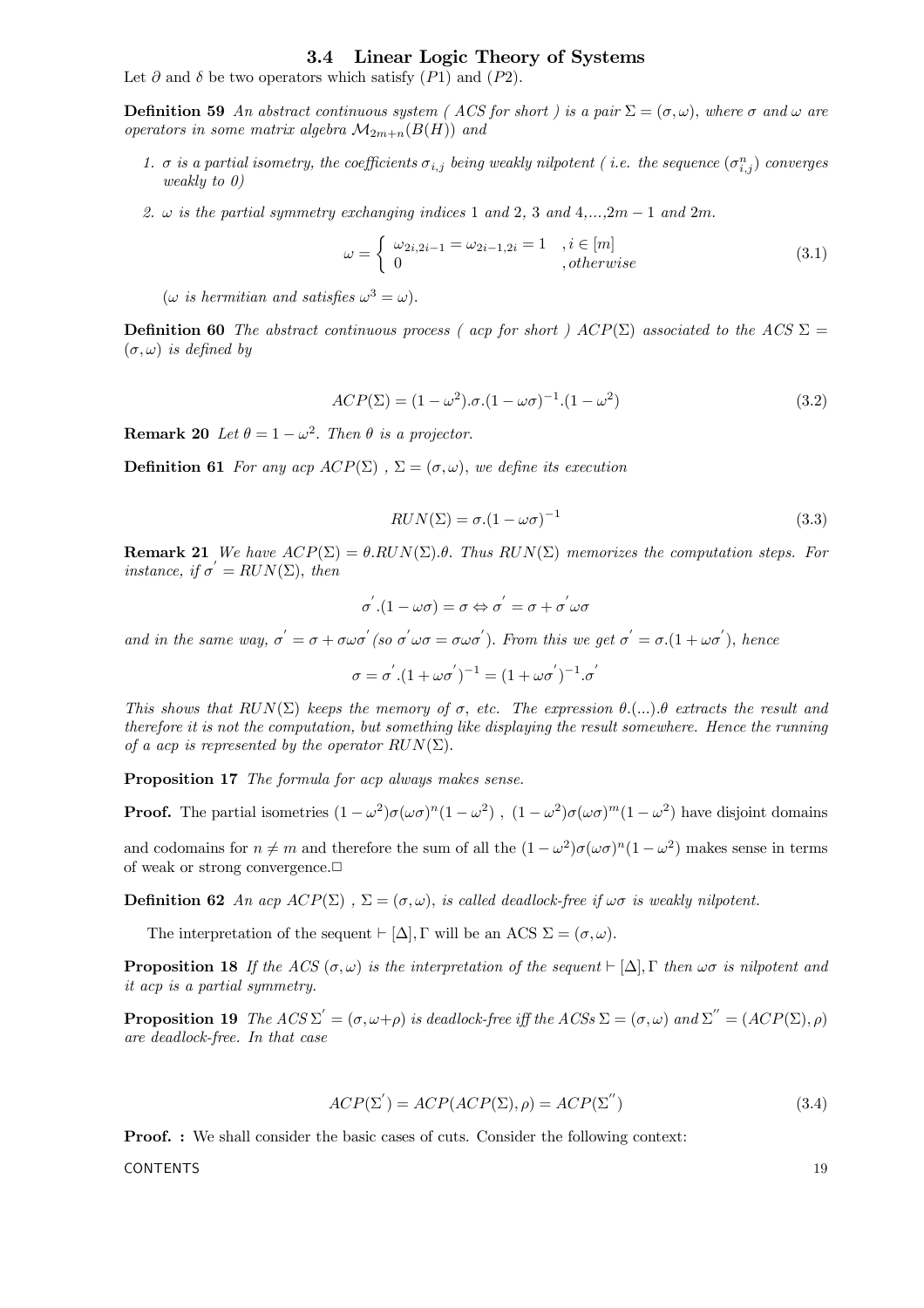$$
\sigma' \quad \sigma''
$$

$$
\frac{\vdash A, \Gamma \vdash A^{\perp}, \Delta}{\vdash [A], \Gamma, \Delta}
$$

a cut between two sequents, each of them being proved in a cut-free way; we shall assume that the last rules  $(R')$  and  $(R'')$  applied to  $\sigma'$  and  $\sigma'$  are (up to exchange) logical rules for A to  $A^{\perp}$ . In that case, we have a way to replace the cut by other ones, and this process is the basic part of Gentzen's proof. If we denote by  $\tau$  the proof obtained by this acp, our goal is to relate  $ACP(\sigma, \omega)$  with  $ACP(\tau, \rho)$  where  $\rho$ the partial symmetry expressing the new cuts of  $\tau$ . We consider 6 cases:

**I.**  $A = B \otimes C$ , so that  $A^{\perp} = B^{\perp} \| C^{\perp}$ . Hence (up to exchanges, that we once for all ignore),  $\sigma'$ comes from proofs  $\sigma_1$ and  $\sigma_2$  of sequents  $\vdash B^{\perp}, \Gamma_1$ and  $\vdash C, \Gamma_2$ , (with  $\Gamma = \Gamma_1, \Gamma_2$ ) by means of a ⊗-rule, whereas  $\sigma''$  comes from a proof  $\sigma_3$  of  $\vdash B^{\perp}, C^{\perp}, \Delta$ , by a ||-rule.  $\tau$  is defined by making a cut between  $\sigma_1$  and σ<sub>3</sub> which yields  $\sigma_0$ , proof of  $\vdash B^{\perp}, C^{\perp}, \Gamma_1, \Delta$ , and a second cut between  $\sigma_2$  and  $\sigma_0$  yields a proof  $\tau$  of  $\vdash [B, C], \Gamma, \Delta.$ 

**Example 6** To see what happens, we shall assume that  $\Gamma_1, \Gamma_2$  and  $\Delta$  all consist of one formula, so that we can write a matrix, which is much more visual than indices : the matrices  $\sigma_1, \sigma_2$  and  $\sigma_3$  $(2 \times 2, 2 \times 2, 3 \times 3)$  are given:

$$
\left(\begin{array}{cccccc}\alpha&\beta&\beta_1&\gamma_1&\gamma_2&\alpha_3&\beta_3\\\gamma&\alpha_1&\alpha_2&\beta_2&\gamma_3&\alpha_4&\beta_4\\0&0&0&0&\alpha_5&\beta_5&\gamma_5\end{array}\right)
$$

Now  $\underline{\sigma}$  is  $5 \times 5$ :

$$
\left(\begin{array}{cccc} \partial\alpha\partial^*+\delta\beta_1\delta^* & 0 & \partial\beta & \delta\gamma_1 & 0 \\ 0 & \partial\gamma_2\partial^*+\partial\alpha_3\delta^*+\delta\gamma_3\partial^*+\delta\alpha_4\delta^* & 0 & 0 & \partial\beta_3+\delta\beta_4 \\ \gamma\partial^* & 0 & 0 & \alpha_1 & 0 & 0 \\ \delta\partial^* & 0 & 0 & \beta_2 & 0 \\ 0 & \alpha_5\partial^*+\beta_5\delta^* & 0 & 0 & \gamma_5 \end{array}\right)
$$

whereas  $\Xi^*$  is  $7 \times 7$ :

| $\alpha$ |              |             |            |            |                  |    |
|----------|--------------|-------------|------------|------------|------------------|----|
|          | $\gamma_{2}$ | 0           | $\alpha_3$ | 0          | D                | פי |
| 0        |              | $\beta_{1}$ | 0          | U          |                  |    |
|          | $\gamma_3^-$ | 0           | $\alpha_4$ | 0          |                  |    |
|          |              | $^{(1)}$    | 0          | $\alpha_1$ |                  |    |
| U        |              | $\alpha_2$  | 0          | U.         | $\mathfrak{I}_2$ |    |
|          | $\alpha_5$   |             | 5          | O.         |                  |    |

Moreover, whereas  $\omega$  exchanges 1 with 2,  $\rho$  exchanges 1 with 2, and 3 with 4. Define an isomorphism  $\psi$  from  $M_7(B(H))$  into  $M_5(B(H))$  by contracting indices 1, 3 into 1 and indices 2, 4 into 2 by means of  $\partial$ ,  $\delta$  in both cases, the indices 5, 6, 7 being renamed 3, 4, 5; then,

 $\psi(\underline{\tau}) = \underline{\sigma}, \psi(r) = \omega (\partial \partial^* + \delta \delta^*).$ 

So,  $\omega \underline{\sigma} = \omega (\partial \partial^{\bullet} + \delta \delta^{\bullet}) \sigma$  is nilpotent  $\Leftrightarrow \underline{\rho \tau}$  is nilpotent and  $\text{ACP}(\underline{\sigma}, \omega) = \psi (\text{ACP}(\underline{\tau}, \varrho))$ . If we restrict our attention to the last  $3 \times 3$  squares of both matrices, since  $\psi$  is identical on this square. We can say that  $ACP(\underline{\tau}, \rho) = ACP(\underline{\tau}, \omega)$ .

II.  $A = \forall \alpha B$  such that  $A^{\perp} = \exists \alpha B^{\perp}$ . This means that  $\sigma'$  is obtained from a proof  $\sigma_1$  of  $\vdash B$ , Γ by means of  $\forall$ -rule (so  $\alpha$  is not free in Γ), whereas  $\sigma''$  is obtained from a proof  $\sigma_2$  of  $\vdash B^{\perp}[\frac{C}{\alpha}]$ , Γ then a cut  $\sigma_2$  yields a proof  $\tau$  of  $\vdash B^{\perp}[\frac{C}{\alpha}]$ ,  $\Delta$  means  $\exists$ -rule ; in that case,  $\sigma'^{\bullet} = \underline{\sigma_1}$ ,  $\sigma''^{\bullet} = \underline{\sigma_2}$ .  $\tau$  is defined as follows : we first form  $\sigma_3$ , proof of  $\vdash B\left[\frac{C}{\alpha}\right]$ ,  $\Gamma$ , then a cut with  $\sigma_2$  yields a proof  $\tau$  of  $\vdash \left[B\left[\frac{C}{\alpha}\right]\right]$ ,  $\Gamma$ ,  $\Delta$ . Now there is a change in the size of matrices involved and  $\alpha = \varrho$ ; moreover, by induction we can show that  $\sigma_3 = \sigma_1$ , hence  $ACP(\sigma, \omega)$  exists if  $ACP(\tau, \rho)$  does, in that case that they are equal.

**III.**  $A = B$ , such that  $A^{\perp} = B^{\perp}$  Then  $\sigma'$  comes from a proof  $\sigma_1$  of  $\vdash A$ , Γ (whith  $\Gamma = T_1$ ) by means of a !-rule. Assume moreover that  $(R'')$  is the contraction rule, so that  $\sigma''$  comes from a proof  $\sigma_2$  of  $\Box B^{\perp}, ?B^{\perp}, \Delta \tau$  is obtained by first making a cut between  $\sigma_1$  and  $\sigma_2$ , so to get rid of first occurrence of ?B<sup>⊥</sup>, yielding thus a proof  $\sigma_3$  of  $\vdash [B], ?B^{\perp}, \Gamma, \Delta$ , then another cut between  $\sigma_1$  and  $\sigma_3$ , yields a proof  $\sigma_0$  of  $\vdash [B, B], \Gamma, \Gamma, \Delta$ . Finally, a sequence of contraction yields a proof  $\tau$  of  $\vdash [B, B], \Gamma, \Delta$ . In fact the formula holds only when  $\Gamma$  is empty.

$$
CONTENTS 20
$$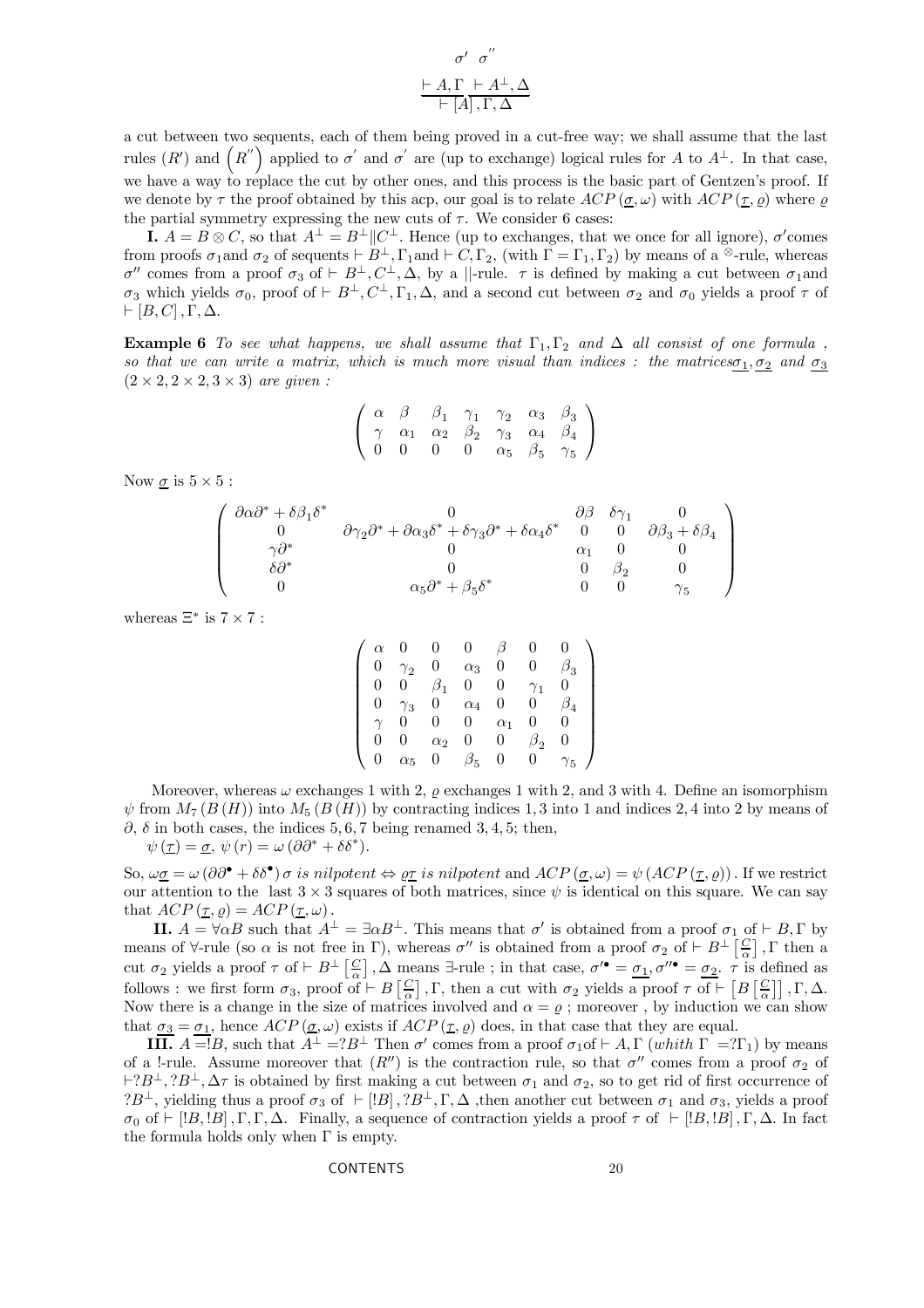**Example 7** To see what happens, let us assume that  $\Gamma$  is empty and that  $\Delta$  consists of exactly one formula, so that we can use a matriceal representation: by hypothesis  $\sigma_1$  as  $1 \times 1$  matrix, and  $\sigma_2$  is  $3 \times 3$ :

$$
\left(\begin{array}{cccc} \alpha & \beta & \gamma & \alpha_1 \\ 0 & \beta_1 & \gamma_1 & \alpha_2 \\ 0 & \beta_2 & \gamma_2 & \alpha_3 \end{array}\right)
$$

and  $\sigma_1$  is therefore

$$
\left(\begin{array}{ccc} \gamma_3\otimes\alpha & 0 & 0\\ 0 & \partial'\beta\delta'^* +\partial'\gamma\delta'^* +\delta'\beta_1\partial'^* +\delta'\gamma_1\delta'^* & \partial'\alpha_1+\delta'\alpha_2\\ 0 & \beta_2\partial'^* +\gamma_2\delta'^* & \alpha_3\end{array}\right)
$$

with  $\partial' = \partial \otimes \gamma_3$ ,  $\delta' = \delta \otimes \gamma_3$ . On the other hand

$$
\boldsymbol{\tau}_o = \left(\begin{array}{cccccc} \gamma_3 \otimes \alpha & 0 & 0 & 0 & 0 \\ 0 & \beta & 0 & \gamma & \alpha_1 \\ 0 & 0 & 0 & \gamma_3 \otimes \alpha & 0 \\ 0 & \beta_1 & 0 & \gamma_1 & \alpha_2 \\ 0 & \beta_2 & 0 & \gamma_2 & \alpha_3 \end{array}\right)
$$

Consider the isomorphism  $\psi$  from  $\mathcal{M}_5(B(H))$  to  $\mathcal{M}_3(B(H))$  described informally as follows: the index 5 is renamed 3,and the indices 1,3 and 2,4 are respectively contracted into 1 and 2, by means of  $\partial'$ and  $\delta'$ . By a direct calculation we obtain

$$
\psi(r) = \omega \left( \partial^{\prime} \partial^{\prime *} + \delta^{\prime} \delta^{\prime *} \right)
$$

Now  $\psi(\underline{\tau})$  is almost  $\underline{\sigma}$ ; the only difference lies in its first diagonal coefficient, which is  $(\partial' \partial'^{\bullet} + \delta' \delta'^{\bullet}) \otimes \alpha$ . We have

$$
\begin{array}{rcl}\n\omega \underline{\sigma} \text{ is nilpotent} & \Leftrightarrow & (1 \otimes \alpha) \times (\partial' \beta \partial'^\star + \partial' \gamma \delta'^\ast + \delta' \beta_1 \partial'^\ast + \delta' \gamma_1 \delta'^\ast) \text{ is nilpotent} \\
& \Leftrightarrow & (1 \otimes \alpha) \times (\partial' \beta \partial'^\ast + \partial' \gamma \delta'^\ast + \delta' \beta_1 \partial'^\ast + \delta' \gamma_1 \delta'^\ast) \text{ is nilpotent}\n\end{array}
$$

and therefore  $\omega \left( \frac{\partial^2 \partial + \delta^2 \delta}{\partial x^2} \right) \psi (\underline{\tau})$  is nilpotent. So, in case of nilpotency, it follows

$$
ACP(\underline{\sigma}, \omega) = ACP(\psi(\underline{\tau}), \omega(\partial'\partial + \delta'\delta)),
$$

so

$$
ACP(\underline{\sigma}, \omega) = \psi(ACP(\underline{\tau}, \varrho)) ,
$$

but if we restrict to the last  $2 \times 2$  squares on which  $\psi$  is identical we obtain

 $ACP(\underline{\sigma}, \omega) = ACP(\underline{\tau}, \varrho)$ 

**IV.** As in III, but assume that  $\sigma'$  comes by dereliction from a proof  $\sigma_2$  of  $\vdash B^{\perp}, \Delta$ ; in that case,  $\sigma$ is defined as the result of cutting  $\sigma_1$  with  $\sigma_2$ , so that to get a proof of  $\vdash [B], \Gamma, \Delta$ . Here again we shall work with the extra hypothesis that  $\Gamma$  is empty ,and illustrate the proof in the particular case were  $\Delta$ consists of a formula.

**Example 8** Assume that  $\sigma_1$  and  $\sigma_2$  are respectively

$$
\left(\begin{array}{cc}\alpha&\beta&\gamma\\0&\alpha_1&\beta_1\end{array}\right)
$$

Then  $\sigma$  is

$$
\left(\begin{array}{ccc} \gamma_3\otimes\alpha & 0 & 0 \\ 0 & \partial\beta\partial^* & \partial\gamma \\ 0 & \alpha_1\partial^* & \beta_1 \end{array}\right)
$$

whereas  $\tau$  is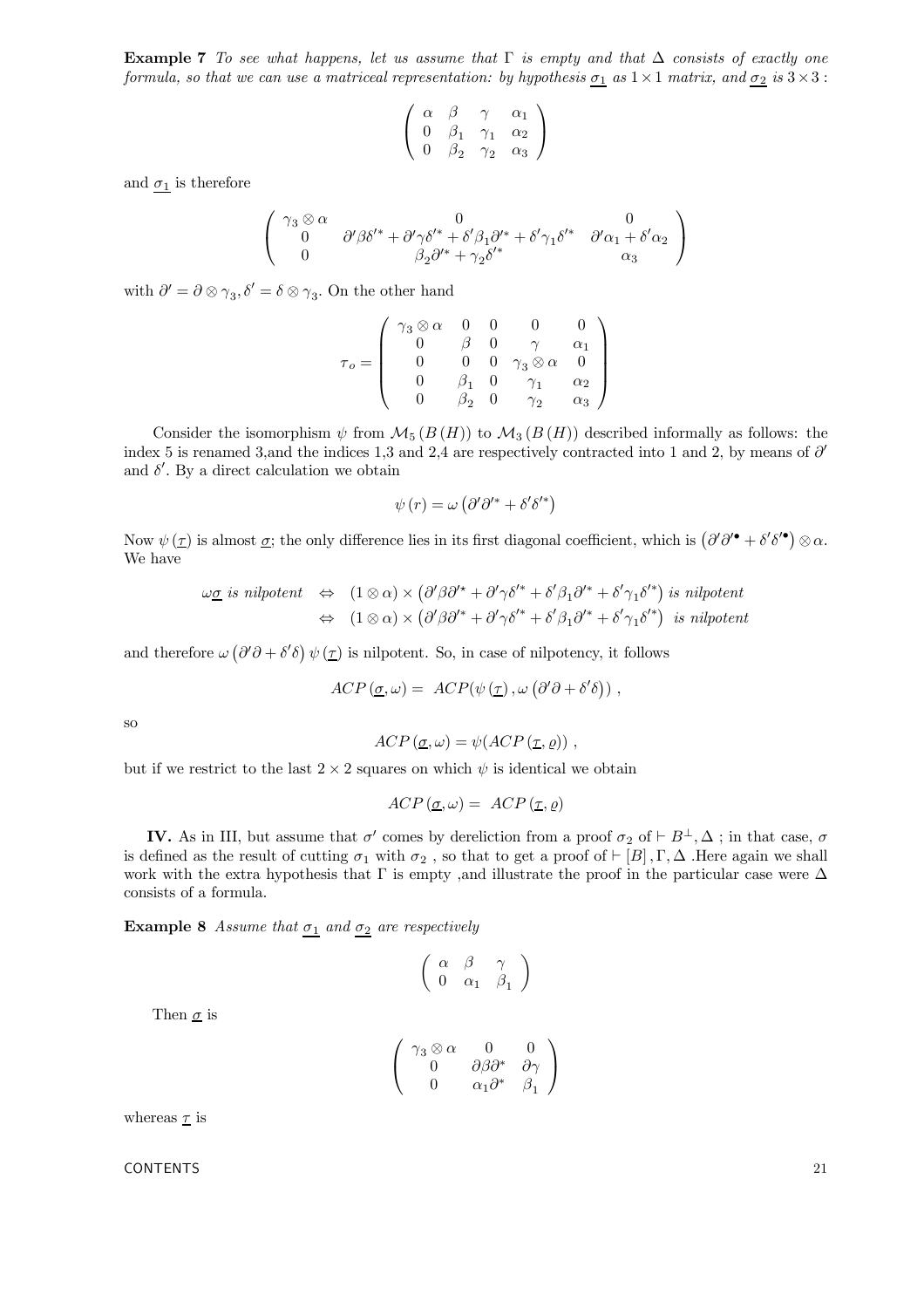$$
\left(\begin{array}{ccc}\alpha&0&0\\0&\beta&\gamma\\0&\alpha_1&\beta_1\end{array}\right)
$$

and

$$
\omega = \varrho .
$$

The nilpotency of  $\rho\tau$  means that  $\beta\alpha$  is nilpotent.. On the other hand, using the fact that  $\partial^*(1\otimes\alpha) = \alpha\partial^*$ , the nilpotency of  $\sigma$  is the same as the nilpotency of  $(\partial \beta \partial^*)(1 \otimes \alpha) = \partial \beta \alpha \partial^*$ . Since  $\partial (\beta \alpha) \partial^*$  is nilpotent,  $\sigma$  and  $\omega$  are simultaneously nilpotent. If one of them is nilpotent, then the unique coefficient of  $ACP(\underline{\sigma}, \varrho)$  is  $\beta_1 + \alpha_1 \alpha \gamma^* + \alpha_1 \alpha \beta \alpha \gamma^* + \alpha_1 \alpha \beta \alpha \beta \alpha \gamma^* + \dots$ , whereas the unique coefficient of  $ACP(\underline{\sigma}, \omega)$ is  $\beta_1 + \alpha_1 \partial^* (1 \otimes \alpha) \partial \gamma^* + \alpha_1 \partial^* (1 \otimes \alpha) \partial \beta \partial^* (1 \otimes \alpha) \partial \gamma^* + \dots$  which is equal, using  $\partial (1 \otimes \alpha) \partial = \alpha$ , to  $\beta_1 + \alpha_1 \alpha \gamma^* + \alpha_1 \alpha \beta \alpha \gamma^* + \dots$ , i.e., once more  $ACP(\underline{\tau}, \varrho) = ACP(\underline{\sigma}, \omega)$ .

**V.** As in IV, but  $\sigma''$  is obtained from a proof  $\sigma_2$  of  $\vdash \Delta$  by means of a weakening.  $\tau$  is defined as follows :since all formulas of Γ begin with ?, simply apply weakening to  $\sigma_2$ , to get a cut -free proof  $\vdash$  Γ, Δ. Here again we shall assume that Γ is empty and that  $\Delta$  consists of one formula. Hence  $\sigma_1$  and  $\tau$ have both dimensions 1, and  $\rho = 0$ .

**Example 9** Let  $\alpha$  and  $\beta$  be their respective coefficients. Then  $\tau$  is  $1 \times 1$  matrix consisting of  $\beta$ , whereas  $\sigma$  is  $3 \times 3$ :

$$
\left(\begin{array}{ccc} \alpha & 0 & 0 \\ 0 & 0 & 0 \\ 0 & 0 & \beta \end{array}\right)
$$

Then  $\sigma \omega \sigma$  hence if we ignore the first two rows /columns,  $ACP(\sigma, \omega)$  is equal to  $\beta$ , hence to  $\tau$ ; but since  $\rho = 0$ ,

$$
ACP(\underline{\tau},\varrho)=\underline{\tau}\ ,
$$

and the property holds in that case too.

VI. Another case: Consider a proof  $\sigma$  of  $\vdash$  [IB],  $\Delta$ , [C ending with a cut between  $\vdash !B$  (proved by  $\sigma'$ , which comes from a proof  $\sigma_1$ of  $\vdash B$  by a !-rule) and  $\vdash ?B^\perp$ , ?Δ, !C (proved by  $\sigma''$ , which comes from a proof  $\sigma_2$  of  $\vdash$ ? $B^{\perp}$ , ? $\Delta$ , Cby !-rule). Here  $\tau$  is usual defined as the result of first cutting  $\sigma'$  with  $\sigma_2$  so that to get a proof  $\sigma_3$  of  $\vdash [B], ?\Delta, C$  to which !-rule is then applied so that to get a proof  $\tau$  of  $\vdash [B], \Delta, C$ to which a !-rule is then applied so that to get a proof  $\tau$  of  $\vdash$  [!B],  $\Delta$ , !C.

Example 10 We shall assume that  $\Delta$  consists of one formula, so that we start with the following matrices for  $\sigma_1$  and  $\sigma_2$ :

$$
\left(\begin{array}{cccc} \alpha_3&\beta&\gamma&\alpha\\ 0&\beta_1&\gamma_1&\alpha_1\\ 0&\beta_2&\gamma_2&\alpha_2 \end{array}\right)
$$

so that  $\underline{\sigma}$  is :

$$
\left(\begin{array}{cccc}1\otimes\alpha_3&0&0&0\\0&1\otimes\beta&1\otimes\gamma&1\otimes\alpha\\0&1\otimes\beta_1&1\otimes\gamma_1&1\otimes\alpha_1\\0&1\otimes\beta_2&1\otimes\gamma_2&\gamma_2\otimes\alpha_2\end{array}\right)
$$

and  $\underline{\tau}$  is :

| $1\otimes 1\otimes \alpha_3$ |                   |                                          |                       |
|------------------------------|-------------------|------------------------------------------|-----------------------|
|                              | $1 \otimes \beta$ | $1\otimes\gamma$                         | $1\otimes\alpha_1$    |
|                              |                   | $1 \otimes \beta_1$ $1 \otimes \gamma_1$ | $1\otimes\alpha_2$    |
|                              | $1\otimes\beta_2$ | $1\otimes\gamma_2$                       | $1\otimes \alpha_3$ / |

moreover,  $\omega = \rho$  and  $\underline{\sigma} = \underline{\tau}$ .

**Remark 22** If  $(\sigma, \omega)$  is the interpretation of a proof  $\sigma$  a sequent  $\vdash [\Delta]$ , Γ, then  $\omega \sigma$  is nilpotent.

**Remark 23** If  $\Gamma$  does not use the symbol "?" or " $\exists$ ", and  $\tau$  is cut-free proof of  $\vdash \Gamma$  obtained from  $\sigma$  by using standard Gentzen reduction steps in any order, then  $ACP(\sigma, \omega) = \tau$ .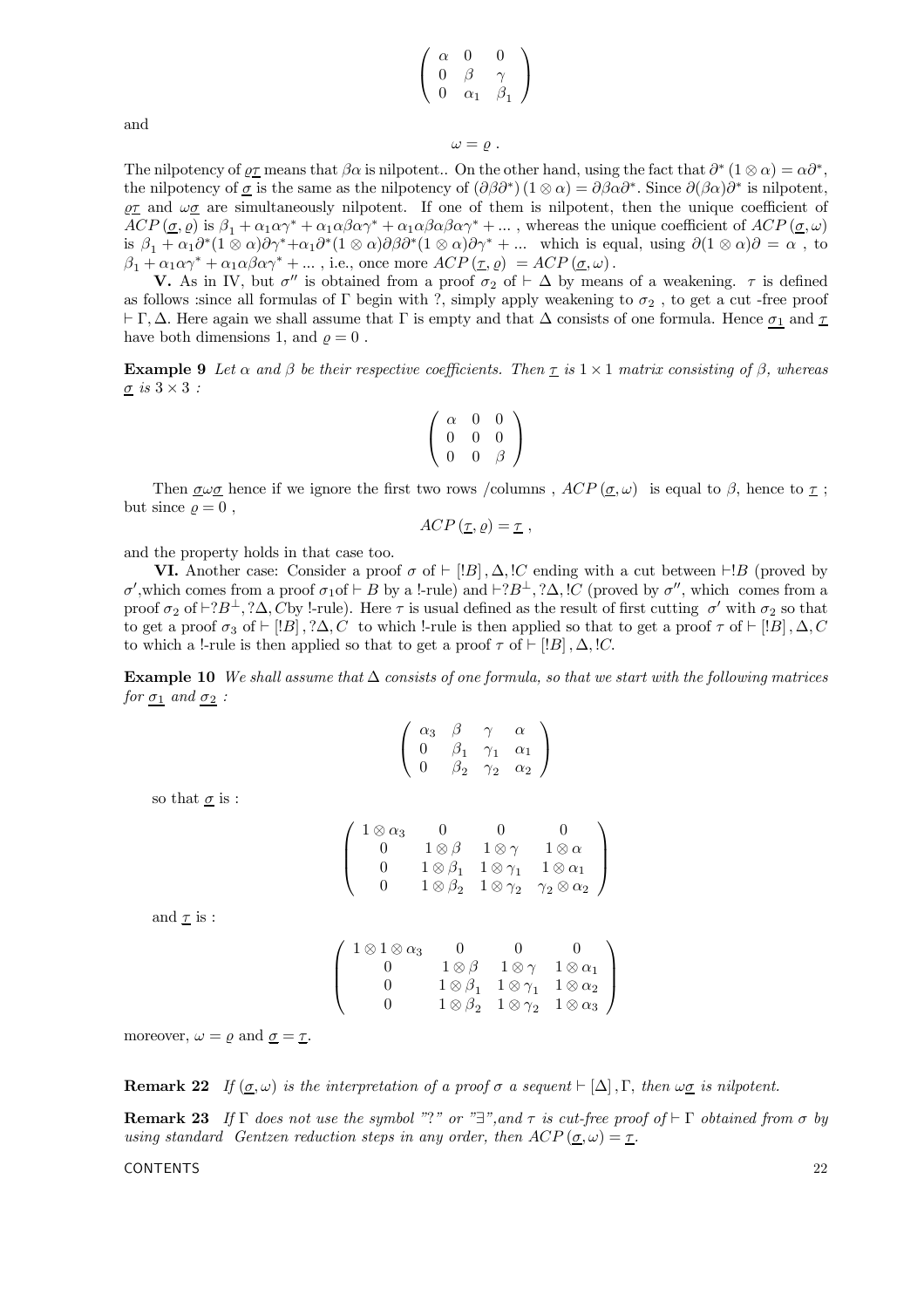Of course this makes sense with the abuse consisting in removing from  $ACP(\underline{\sigma}, \omega)$  the rows/columns corresponding to  $\Delta$ , which are filled with null coefficients.

Proposition 20 The following assertions are equivalent:

- i)  $\sigma$  is weakly nilpotent
- ii)1  $-\sigma$  has an inverse among *DDPU* (Densely Defined Preclosed Unbounded) operators
- iii)1 − σ has an left inverse among DDPU operators
- iv)1  $\sigma$  has an right inverse among *DDPU* operators

#### Proof. .

 $i) \Rightarrow ii)We$  construct  $\tau = 1 + \sigma + \sigma^2 + ... + \sigma^{n-1}$ , where n is the order of nilpotency of  $\sigma$ . It follows that  $\tau(1-\sigma)=(1-\sigma)\tau=1$ .

 $ii) \Rightarrow iii)$  and  $ii) \Rightarrow iv)$  are easy to show.

 $iv) \Rightarrow i$ ) We have  $\tau(1-\sigma)=1$  with an operator  $\tau$  defined every where. We assume the existence of an enumeration

$$
\ddot{m}_1, \dots, \ddot{m}_k, \dots with \sigma^n(\ddot{m}_n) \neq 0.
$$

By 20,vi) we can choose  $\ddot{m}_1, ..., \ddot{m}_k, ...$  pairwise distinct, so that we can form the vector  $x = \sum (1/n)\ddot{m}_n$ ; then

$$
\tau(x) - \tau(\sigma^n(x)) = x + \sigma(x) + \dots + \sigma^{n-1}(x)
$$

The right hand side is a sum of atomic messages with coefficients of the form  $1/k$ . For  $k < n, 1/k$ occurs at least k times, which shows that the square of this expression is at least  $(1 + \frac{1}{2} + ... + \frac{1}{n-1}),$ hence can be made as big as desired. But  $||\tau(x) - \tau(\sigma^n(x))|| \leq \frac{2\pi ||\tau||}{\sqrt{6}}$ . Contradiction! This means that there is an integer k such that  $\sigma^k(m)=0$  for all atomic message m. But then  $\sigma^k(x)=0$  in the linear span of atomic messages, and by continuity everywhere, so  $\sigma^k = 0$ .

 $iii) \Rightarrow i$ )applying the previous implication to  $\sigma^*$  yields  $\sigma^*$  nilpotent, hence  $\sigma$  is nilpotent.

**Proposition 21** If  $\sigma$  and  $\omega$  are weak observable. The following assertions are equivalent:

- i)  $\sigma\sigma'$  is weakly nilpotent
- $\sin \sigma' \sigma$  is weakly nilpotent
- iii)the operators equation  $\sigma' = \sigma + \sigma' \omega \sigma$  has a *DDPU* solution  $\sigma'$
- iv) the operators equation  $\sigma' = \sigma + \sigma \omega \sigma'$  has a *DDPU* solution  $\sigma'$
- v) the operators equation  $\sigma' = \sigma + \sigma' \omega \sigma = \sigma + \sigma \omega \sigma'$  has a *DDPU* solution  $\sigma'$

**Proof.** i)  $\Rightarrow$  v) the sequence  $\langle \sigma^k(x), x \rangle$  converges to 0 by hypothesis, but if  $\sigma^n(x) = x$ , we get a contradiction by considering the integers  $k = n$ .

 $(v) \Rightarrow ii)$  since ker $(1 - \sigma) = \{x, \sigma(x) - x = 0\} = \{0\}, 1 - \sigma$  is injective. If  $\mathcal{D}$  is the range of  $1 - \sigma$ , one can define an unbounded operator  $\tau$  on  $\mathcal{D}$ , provided  $\tau(1-\sigma)$  is 1, whereas  $(1-\sigma)\tau$  is the identity on D. The conclusion is immediate if we prove the closure of  $(1 - \sigma)\tau$  will be1. That results if we prove that  $\mathcal{D}$  is dense, and that  $\tau$  is preclosed. Consider, when  $x \in H$ , the vectors  $x^n =: \sigma^n(x)$  and  $x_n =: \frac{(x^1 + x^2 + ... + x^n)}{n}$ ,  $(\forall n \in \mathbb{N}^*)$ . If we set  $y_n := \frac{nx^0 + (n-1)x^1 + ... + x^{n-1}}{n}$ ,  $(\forall n \in \mathbb{N}^*)$ . Then  $(1 - \sigma)(y_n) = x - x_n$ , hence the vectors  $x - x_n$  belongs to  $\mathcal{D}$ . In the particular case  $x = \ddot{m}$ , then the  $\ddot{m}^n$ are either atomic messages or 0, pairwise orthogonal. So the norm of  $\ddot{m}_n$  is at most  $\frac{1}{\sqrt{n}}$ , and the points  $\ddot{m} - \ddot{m}_n$  of  $\mathcal D$  can be chosen as close as desired from  $\ddot{m}$ . So the closure of  $\mathcal D$  contains all atomic messages, and so  $\mathcal D$  is dense in H. It remains to show that  $\tau$  is closed, which is true since its graph is obtained from the graph of the continuous  $1 - \sigma$  by means of usual operation.

 $ii) \Rightarrow iii), ii) \Rightarrow iv$  are left to the reader.

 $iv) \Rightarrow vi$ ) let  $\tau$  be a left inverse for  $1 - \sigma$ ,  $\tau(1 - \sigma) = 1$  holds on a dense vector space.  $\tau$  can be assumed to be closed, and the equation must hold on the hole of  $H$  Let  $x$  be any vector of  $H$ ; then  $\tau(x - \sigma(x)) = x$ , hence  $\tau(x) = x + \tau(\sigma(x))$ .

This yields more generally

$$
\tau(x) - \tau(\sigma^k(x)) = x + \sigma(x) + \dots + \sigma^{k-1}(x).
$$
 (\*)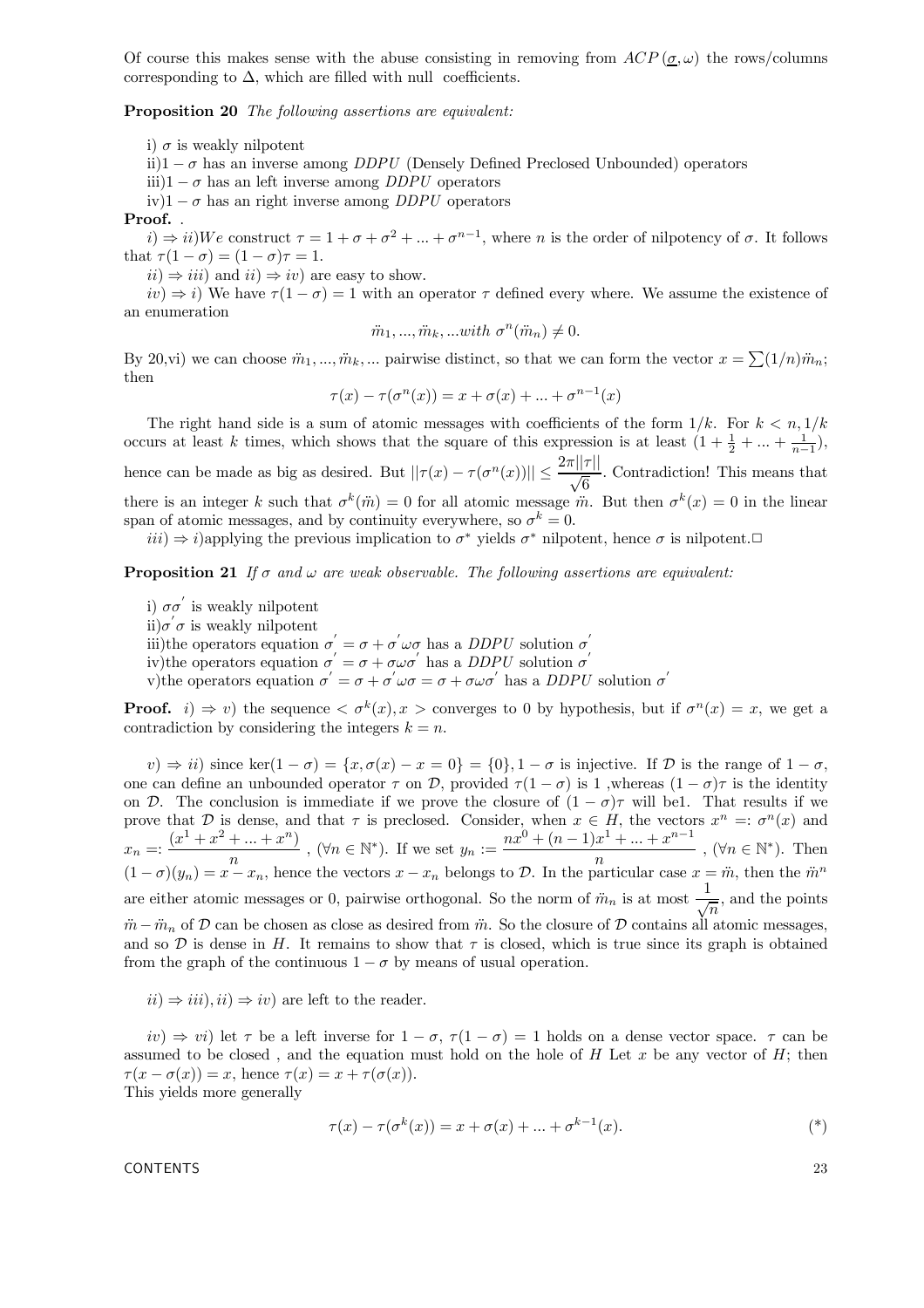Now assume that  $\sigma^n(m) = m$  with  $n > 0$ , and let  $k = np$ ,  $x = m$ . The left hand of (\*) is null, the right hand side has a norm equal to  $p\sqrt{n}$ , so cannot be null, contradiction.

 $iii) \Rightarrow vi$ ) apply the previous case to  $1 - \sigma^*$ , and conclude that  $\sigma^{*n}(\tilde{m}) = \tilde{m}$  is impossible. But from  $\sigma^n(\ddot{m})=\ddot{m}$ , it follows that  $\ddot{m}$  is in the domain of  $\sigma^n$ , hence  $\sigma^{*n}\sigma^n(\ddot{m})=\ddot{m}$ , and so  $\sigma^{*n}(\ddot{m})=\ddot{m}$ , contradiction.

 $vi) \Rightarrow i$  let  $x, y \in H$  (that we take of norm 1, to simplify matters). There exists a weak message M with the property

$$
||M(x)|| < \varepsilon , \ ||M(y)|| < \varepsilon,
$$

where  $\varepsilon$  is given in advance, and such that  $1 - M$  is finite sum of atomic messages. Hypothesis vi) shows that for a sufficiently great  $n$ , we have

$$
(1 - M)\sigma^n (1 - M) = 0
$$

Let us compute  $\langle \sigma^n(x), y \rangle = \langle \sigma^n((1-M)(x)), (1-M)(y) \rangle + \langle \sigma^n((1-M)(x)), M(y) \rangle$ + <  $\sigma^{n}(M(x)),(1-M)(y)$  > + <  $\sigma^{n}(M(x),M(y))$ But

$$
\langle \sigma^n((1-M)(x), (1-M)(y) \rangle = \langle (1-M)\sigma^n(1-M)(x), M(y) \rangle = 0,
$$

and, using the Cauchy-Schwarz inequality and the isometric character of  $\sigma^n$ , M,  $1-M$ , we obtain a majorisation  $|\langle \sigma^n(x), y \rangle| \leq \varepsilon + \varepsilon + \varepsilon^2$ . This shows that  $\langle \sigma^n(x), y \rangle$  converges to  $0.\Box$ 

**Theorem 7** If  $\sigma$  is a weak observable, the following are equivalent:

i)  $\sigma$  is nilpotent

 $ii)1 - \sigma$  has an inverse in  $\mathcal{B}(H)$ 

- $iii)1 \sigma$  has a right inverse in  $\mathcal{B}(H)$
- $iv$ )1  $\sigma$  has a left inverse in  $\mathcal{B}(H)$

#### Proof.

i)  $\Rightarrow$  ii) We have  $\langle (\sigma\omega)^n(\sigma x), \omega^*(y) \rangle = \langle \omega(\sigma\omega)^n(\sigma x), y \rangle = \langle (\sigma\omega)^{n+1}(x), y \rangle$ , therefore  $\langle$  $(\sigma\omega)^{n+1}(x), y >$  converges to 0.

 $ii) \Rightarrow i$  results from the previous implication by interchanging  $\omega$  and  $\sigma$ .

 $ii) \Rightarrow v$ ) from the proposition 20 results that the operator equation  $\tau(1 - \omega \sigma) = (1 - \omega \sigma)\tau = 1$ has a solution  $\tau$  which can be assumed closed and therefore the operator equation  $\tau(1 - \omega \sigma) = x$  holds everywhere. Consider the substitution:  $\sigma' = \sigma \tau$ . Hence  $\sigma'(x - \omega \sigma(x)) = \sigma(x)$  and for x in the domain  $\mathcal{D}$  of  $\rho \sigma'(x) = \sigma(x) + \sigma' \omega \sigma(x)$ . If  $\omega \sigma(x)$  is defined then  $x = (x + y) - \omega \sigma(x + y)$  and x belongs to  $\mathcal{D}$ : this proves the equality  $\sigma' = \sigma + \sigma' \omega \sigma$ . On the other hand,

$$
(1 - \sigma\omega)(\sigma^{'}(x)) = \sigma\tau(x) - \sigma\omega\sigma\tau(x)
$$
  
=  $\sigma\tau(1 - \omega\sigma)(x)$   
=  $\sigma(x)$ , ( $\forall x \in \mathcal{D}$ )

hence

$$
\sigma^{'}(x)=(\sigma+\sigma\omega\sigma^{'})(x) , (\forall x\in\mathcal{D}) .
$$

 $iv) \Rightarrow ii)$  Since  $\sigma' = \sigma + \sigma \omega \sigma'$  we may define

$$
\tau =: 1 + \omega \sigma'.
$$

It follows

$$
(1 - \omega \sigma)(\tau(x)) = \tau(x) - \omega \sigma(\tau(x))
$$
  
=  $x + \omega(\sigma'(x)) - \omega(\sigma(x)) - \omega(\sigma \omega \sigma'(x))$   
=  $x, (\forall x \in \mathcal{D})$ 

therefore  $1 - \omega \sigma$  is left invertible and  $\omega \sigma$  is weakly nilpotent from the Prop. 20.

 $(v) \Rightarrow ii)$  and  $v) \Rightarrow iv$  are left to the reader.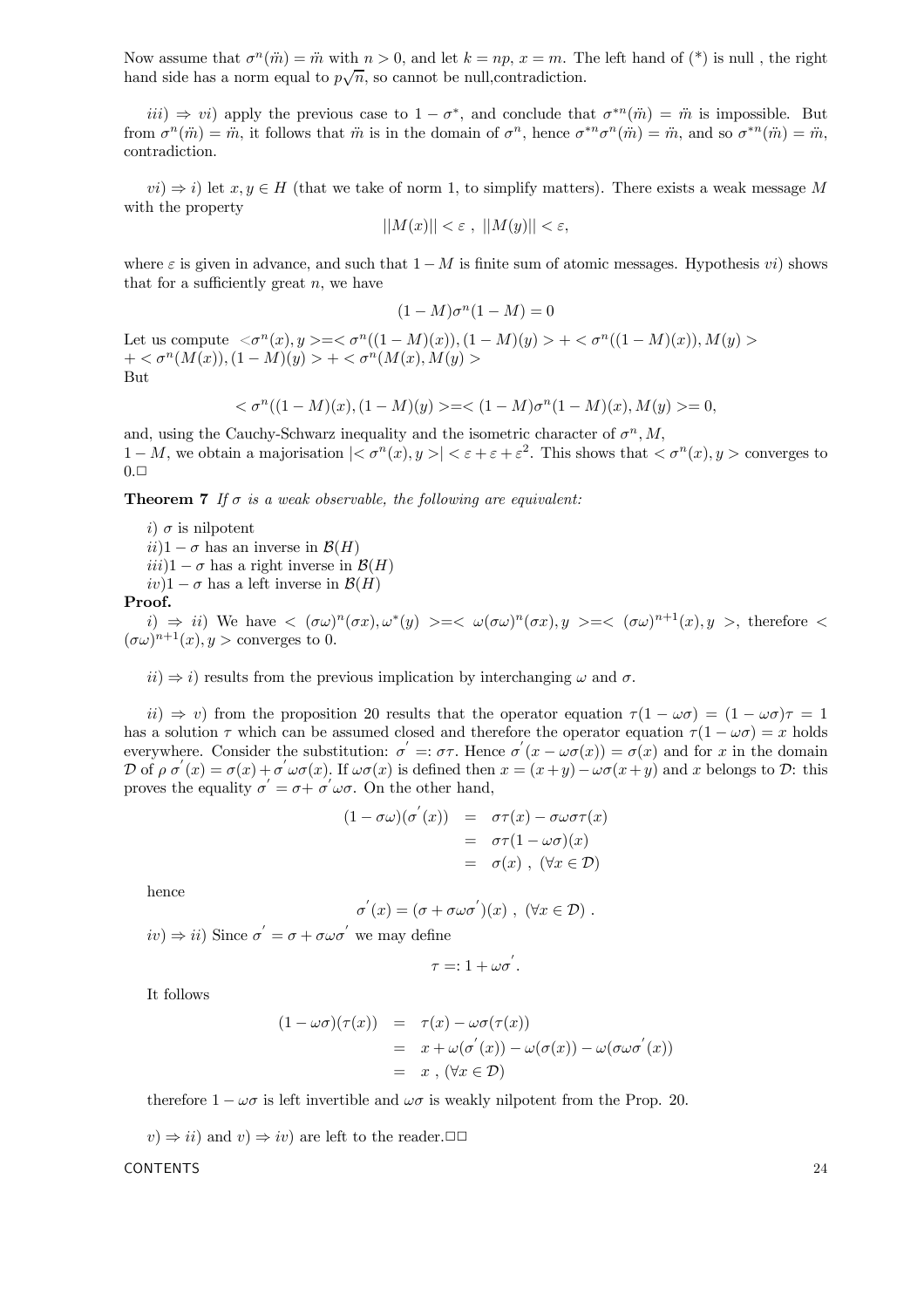Definition 63 Define the set of phases P as the set of all partial symmetries on a fixed Hilbert space H and  $\perp_P$  as the set of all nilpotent operators.

Definition 64 We define the dualisation relation

$$
\alpha \perp_P \beta \Leftrightarrow \alpha \beta \text{ is nilpotent} \tag{3.5}
$$

Definition 65 Define

.

$$
A \otimes B =: \{ \partial \alpha \partial^* + \delta \beta \delta^* \mid \alpha \in A \text{ and } \beta \in B \}^{\perp \perp}
$$
  
\n
$$
A \Rightarrow B =: (A \otimes B^{\perp})^{\perp}
$$
  
\n
$$
A \Rightarrow B =: (A \otimes B^{\perp})^{\perp}
$$
  
\n
$$
A \Rightarrow B =: (A) \Rightarrow B
$$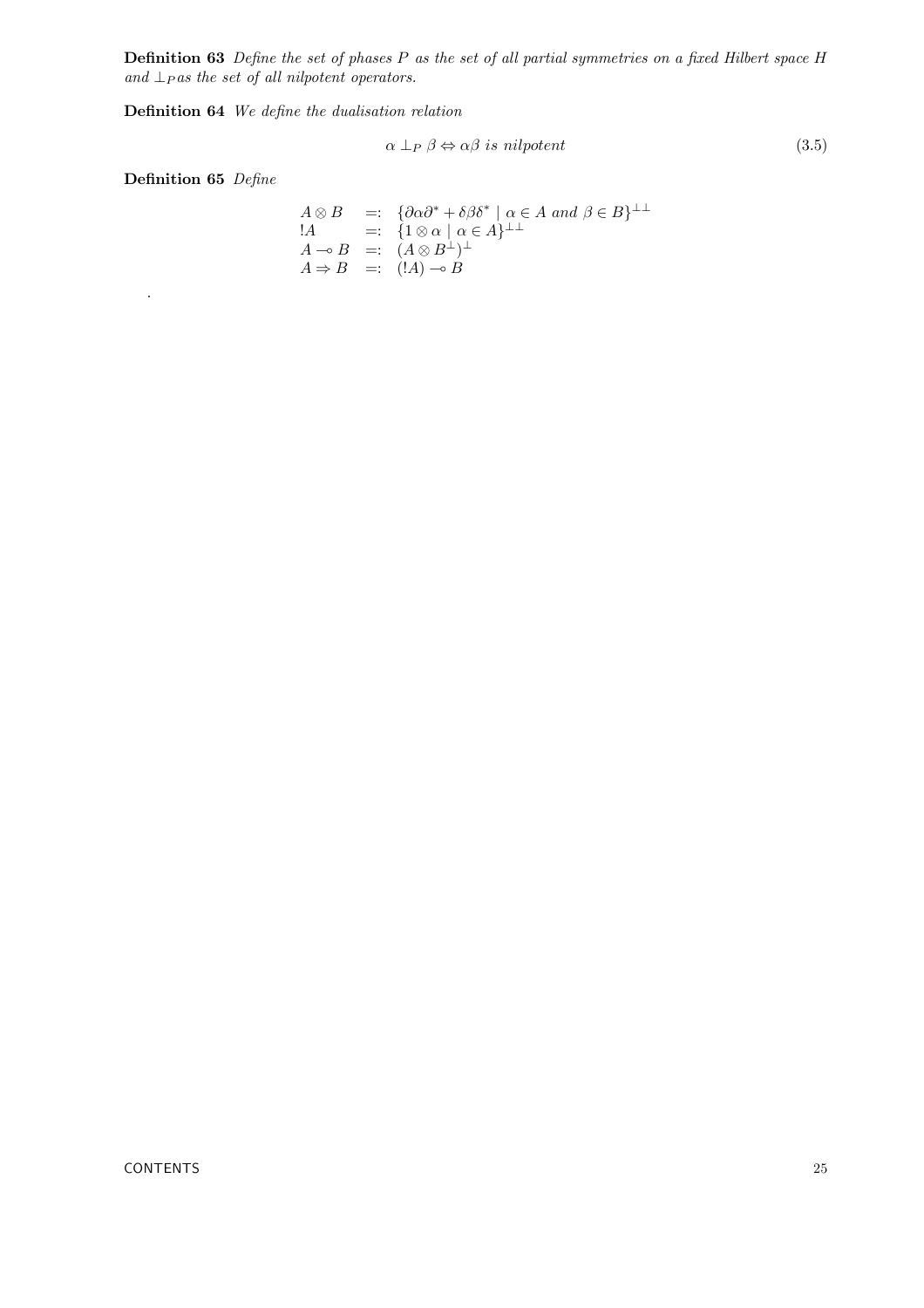## Chapter 4 Continuous Process Algebra

In this chapter we develop a nice algebraic theory which abstracts the basic properties of a Dirichlet space. In particular, this allows us to associate a Dirichlet space to each von Neumann algebra.

The behavior of a concurrent system can be described in terms of the actions it can be perform. A simple behavior of this kind is the set of all possible sequences of actions. Such a semantics is called an interleaving semantics. The concurrent execution of actions is seen as equivalent to arbitrary interleaving, i.e. to executing these activities in an arbitrary order. Thus concurrency is simply reduced to some form of nondeterminism. Alternatively, one could try to represent concurrency explicitly, e.g. by describing a system run by a partial order of actions. Such a semantic would be 'truly concurrent'. This semantic domain is described in Sect. 2. where we introduce also the concept of extended process.

A physical phenomena is often described as a mesh of the world lines of interacting particles in the same way as a partially ordered set can be imagined to be a mesh of its lines. In physical modelling, the world line of an individual particle is described by a continuous curve with properties akin to those of the line of reals. The property of  $D$  – *continuity* is based on the analogy between the lines of a poset (and their interpretation as sequential subprocesses).

If  $\alpha \preccurlyeq \beta$  then either  $\alpha = \beta$  or  $\alpha$  occurs earlier than  $\beta$  in the process described by  $\lt M, \mathbb{S}, \ell > (\beta)$ is caused by  $\alpha$ ). In this interpretation a  $li - set$  comprise elements of that occur in sequential order and the lines may be viewed as the sequential subprocesses of the process described by  $\langle M, \mathbb{S}, \ell \rangle$ . This interpretation of lines was initiated by C. A. Petri ( [Pet 82]). The difference from Petri's point of view is that co relation is interpreted as the temporal simultaneity of two basic occurrences that do not interact with each other (in Petri nets theory the co-relation is interpreted as the relation of concurrency between basic occurrences). In our setting, the interaction between two basic occurrences  $\alpha$  and  $\beta$  is their superposition  $\alpha \odot \beta^{6}$ .

The space of basic occurrences  $\mathbb B$  is a conditionally complete lattice in the essential order and a a lower complete lattice in the specific order.

We study a special class of processes named dissipative processes (processes for which progress in time produces the increasing of all parameters values).

Let X be a  $\mathcal{B}$  – harmonic space in the sense of Constantinescu-Cornea  $[CC 72]$ ,  $V \subset X$  an open set and let  $\mathbb B$  be the set of positive, superharmonic functions on X and  $\mathbb B^V$  be the set of positive, superharmonic functions on V. We may recapture the local structure by means of the global one as follows :  $\mathbb{B}^V$  is determined whenever  $\mathbb{B}$  is known (because  $(\beta - B^{X-V}_{\alpha})_{|V}$  is contained in  $\mathbb{B}^V$  for any  $\beta \in \mathbb{B}$ and any  $\beta \in \mathbb{B}^V$  is the supremum of superharmonic functions of this type). The localization operator is an abstract formulation of this fact.

The sweeping is an abstract method for construction of elementary processes which has model in the Poincaré's sweeping out process for solving the Dirichlet problem.We give here a short description of mathematical facts beyond the abstract construction of sweeping. Poincaré's method is applicable to the boundary values which are taken on a surface  $S$  by any polynomial  $p$  in the Cartesian coordinates  $x, y, z$ or to the boundary values taken by a uniformly convergent sequence of such polynomials. The region S is covered by an enumerable sequence of spheres  $(B_n)$  which are 'swept' in the order

### $B_1, B_2, B_1, B_2, B_3, B_1, B_2, B_3, B_4, \dots$

Poincaré begins by replacing the polynomial p in  $B_1$  by the harmonic function  $\alpha_1$  which takes on the boundary of  $B_1$  the same values as p. This process, which 'sweeps' the charge of density  $q = -\frac{1}{4\pi}\Delta p$ from the interior of  $B_1$  onto the surface of  $B_1$ , is specified by Poisson's integral. The continuous function, equal to  $\alpha_1$  in  $B_1$  and to p elsewhere in S, is denoted by  $\beta_1$ , and is then replaced in  $B_2$  by the harmonic function  $\alpha_2$  which takes on the boundary of  $B_2$  the same values as  $\beta_1$ . The continual repetition of this process yields a sequence of functions  $(\beta_n)$ , each of which satisfies the prescribed boundary condition on S and which converges to the required harmonic function  $\gamma$ .

We introduce the key concepts of energy and system. The mutual energy of two basic occurrences is defined in a manner similar to the concept of mutual energy of two potentials of H. Cartan (see [Kel 29]). It will be shown in Theorem 14 that the energy of an elementary process uniquely determines that process. A system is an abstraction for a physical system modelled by an elliptic operator. The basic intuition behind the system's definition is the following. Let

$$
La = -\sum_{i,j=1}^{n} \frac{\partial}{\partial x_i} (u_{ij} \frac{\partial}{\partial x_j}) a
$$

26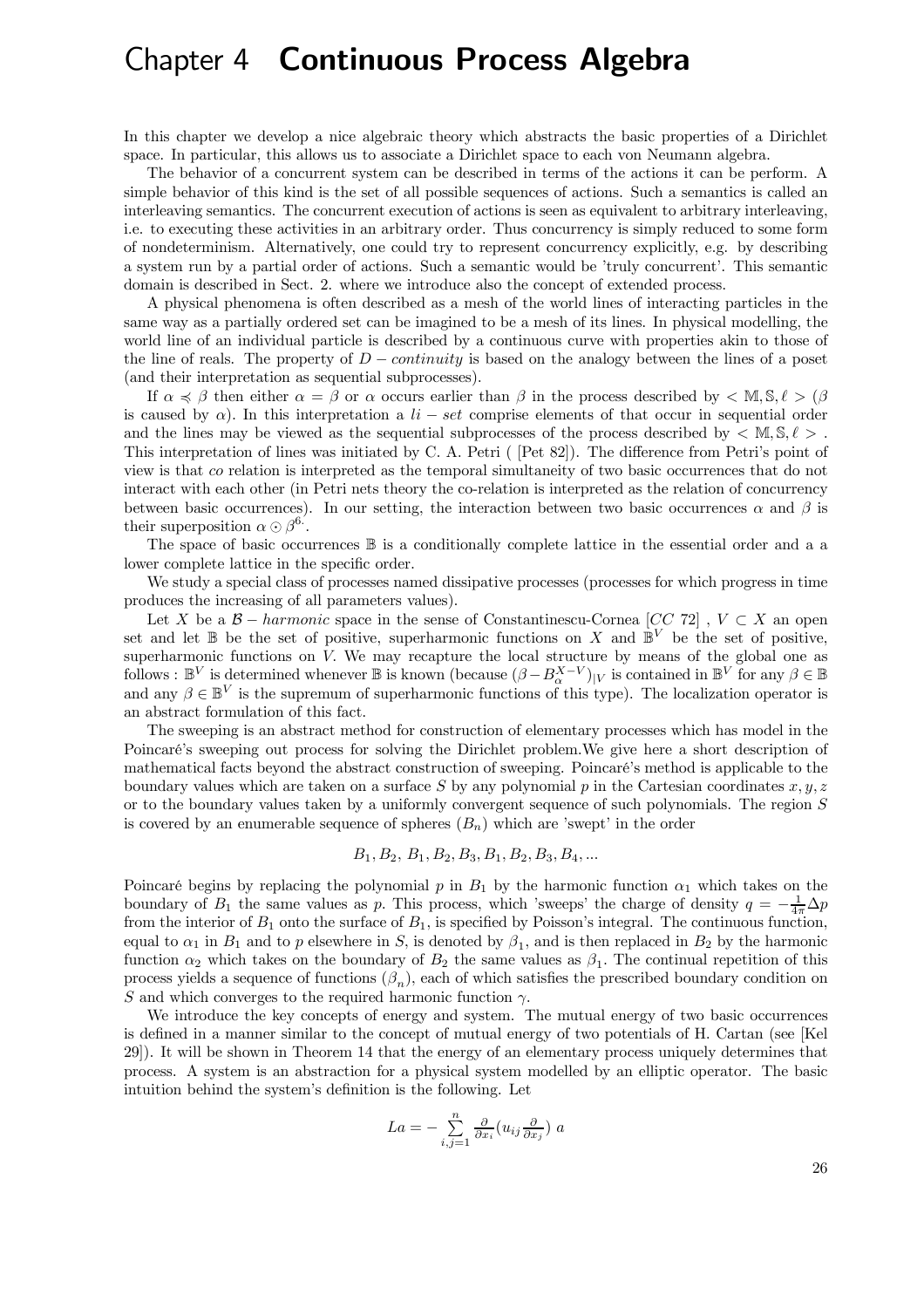be an elliptic operator and C be the bilinear form which transform the matrix  $U = (u_{ij})_{1 \le i,j \le n}$  into the identity matrix  $I_n$ . A system is then  $\Gamma a = C(a, a)$ . To any system we can attach an extended process (as in Definition 4.3. ).

The intuition behind the W-like process  $\overline{IB}$  is that it represents the all weak solutions of Dirichlet problem

$$
\left(\mathbf{DP}\right) \left\{ \begin{array}{l} (La)_{(x)} = f(x) \quad , x \in \Omega \\ a_{|\partial\Omega} = 0 \end{array} \right.
$$

for an elliptic equation i.e. the all possible executions of a system.

We consider  $f \in L^2(\Omega)$  which is the prototype for the basic space  $\overline{S}$ . The domain of the system L is

$$
\mathbb{S} = \{a; a \in C^2(\overline{\Omega}), a_{|\partial\Omega} = 0\}.
$$

The energy associated to the W-like process  $\overline{\mathbb{B}}$  is

$$
\mathcal{E}_{\mathcal{C}}[\alpha,\beta] = \frac{\mathcal{C}[\alpha,\beta] + \mathcal{C}[\beta,\alpha]}{2} = -\int_{\Omega} \alpha \beta dx
$$

from which we can derive the  $\Gamma - energy$ 

$$
\mathcal{E}_{\Gamma}[a,b] = \mathcal{E}_{\mathcal{C}}[\Gamma a,b] = -\int_{\Omega} b \frac{\partial a}{\partial x_i} (u_{ij} \frac{\partial a}{\partial x_j}) dx.
$$

We obtain the following characterization for an extended process

$$
\overline{[\mathbb{B}]} = \{ \beta_f; \mathcal{E}_{\Gamma}[b, \beta_f] = -\int_{\Omega} bf dx, (\forall b \in \overline{[\mathbb{S}]} ) \}.
$$

Basic knowledge from the theory of second order partial differential operators and harmonic analysis are assumed.

## 4.1 Extended Processes

**Definition 66** A real space is defined as being a structure  $\langle M, \prec \rangle$  such that

 $(M_1)$  < M,  $\prec$  is a lower complete semi-lattice. The order  $\prec$  will be called the causal order. We shall note by  $\lambda$  (resp.  $\gamma$ ) the infimum (resp. supremum if exists) of this semi-lattice and (M<sub>2</sub>) if  $(\alpha_i)_{i\in I}$  is increasing and dominated in M by  $\alpha, \alpha \in M$ , then there exists  $\underset{i\in I}{\gamma} \alpha_i$ .

Definition 67 Let  $\mathbb{D} \subseteq \mathbb{M}$ . We call  $\mathbb{D}$ 

- dense in order from below (in M) if for any  $\alpha \in \mathbb{M}$  we have  $\alpha = \gamma \{ \gamma \in \mathbb{D}; \gamma \preccurlyeq \alpha \};$
- increasingly dense if the set  $\{\gamma \in \mathbb{D}; \gamma \preccurlyeq \alpha\}$  is increasing to  $\alpha$  for any  $\alpha \in \mathbb{M}$ ;

**Definition 68** A basic space is defined as being a structure  $\langle S, \leq, \perp, \top, \odot \rangle$  where:

 $(\mathbf{S}_1) < \mathbb{S}, \leq, \perp, \top >$  is a lattice for which:

- $\perp$  the minimal element and  $\top$  the greatest element;
- the lattice  $(\mathbb{S}\setminus\{\top\}, \leq_{|\mathbb{S}\setminus\{\top\}}, \bot)$  is lower complete and upper conditionally complete;
- $\bullet \leq$  will be called the essential order;

we shall note by  $\vee$  resp.  $\wedge$  the supremum resp. infimum of this lattice;

• $\perp$  will be called the nil action;  $\top$  will be called deadlock;

- $(S_2)$   $(S, \odot, \perp)$  is a monoid;
- (S<sub>3</sub>)  $s = \perp$  if  $s \odot s = \perp (\forall s \in \mathbb{S});$

 $(S_4)$   $s \odot \top = \top (\forall s \in \mathbb{S});$ 

- $(S_5)$   $s \odot (a \vee b) = (s \odot a) \vee (s \odot b)$   $(\forall a, b, s \in \mathbb{S});$
- $(S_6)$   $a \odot b = (a \wedge b) \odot (a \vee b)$   $(\forall a, b \in \mathbb{S});$

**Definition 69** Two elements  $a, b \in \mathbb{S}$  are called strongly dual if  $a \wedge b = \bot$ .

We shall denote  $a \in b^{\perp}$  if a and b are orthogonal and  $a^{\perp} =: \{s \in \mathbb{S}; a \perp s\}.$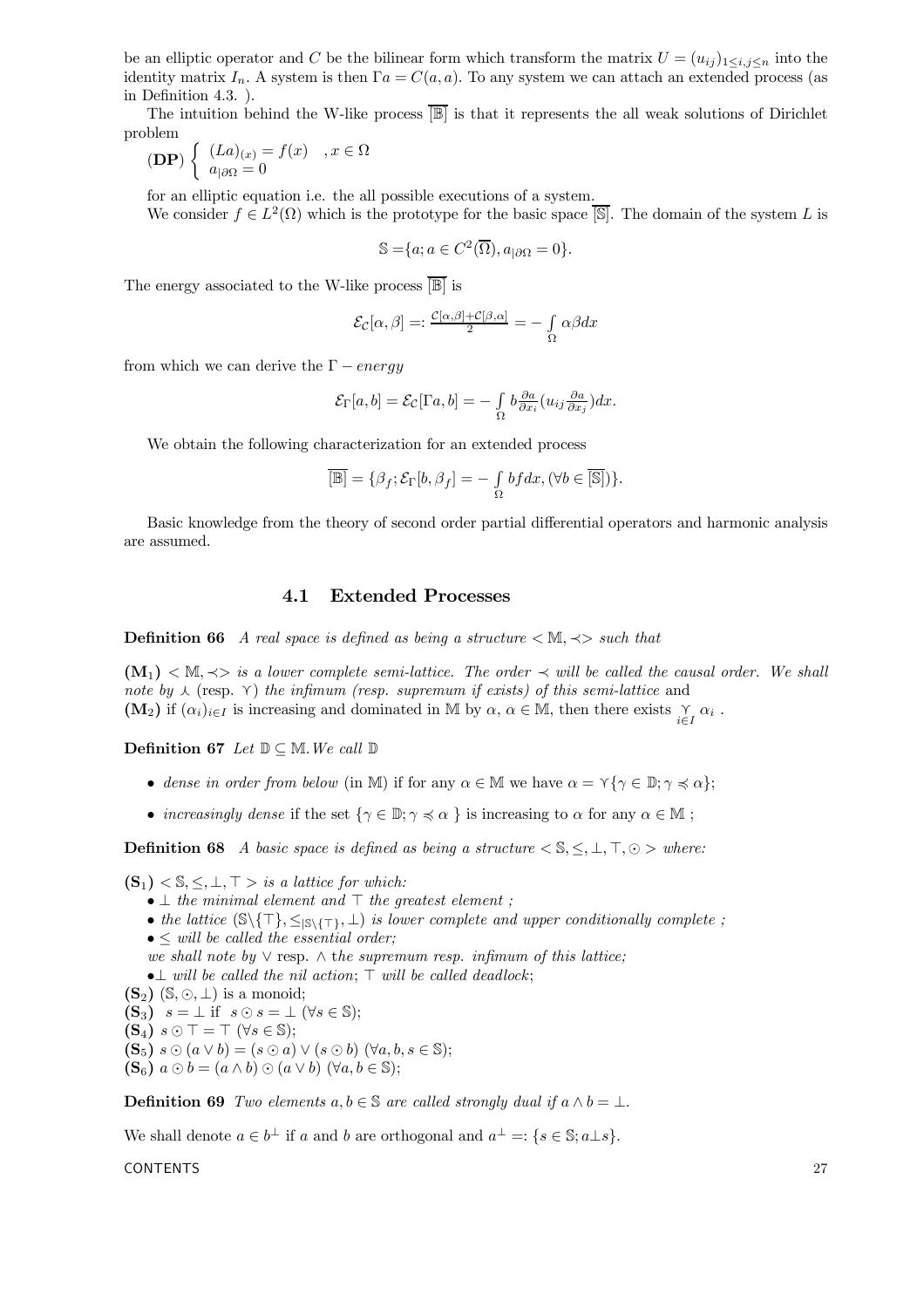**Definition 70** Let S be an basic space. The specific order  $\leq_{\odot}$  is defined by

 $a \leq_{\odot} b$  iff  $(\exists c \in \mathbb{S}) : b = a \odot c$ .

We shall note by  $\bigvee_{\odot}$  resp.  $\bigwedge_{\odot}$  the supremum resp. infimum in this order (if they exists).

**Definition 71**  $a : b$  is called the residuu of a by b and it is the greatest element (if exists) which holds

$$
b\odot(a:b)\leq a.
$$

**Definition 72** An basic space S has the decomposition property if for any  $s, s_1, s_2 \in \mathbb{S}$  such that  $s \leq s_1 \odot s_2$ there exists  $t_1, t_2 \in \mathbb{S}$  such that

$$
t_1 \leq s_1
$$
,  $t_2 \leq s_2$ ,  $s = t_1 \odot t_2$ .

Proposition 22 Every basic space has the decomposition property.

**Proof.** Define  $t_1 = s \wedge s_1$  and  $t_2 = s : t_1$ . It follows  $t_1 \leq s_1$  and  $t_2 = (s : s_1) \vee \perp$  so  $t_2 \leq s_2$ .

**Lemma 1** Let  $\mathcal{S}$  be an basic space and  $s, a, b \in \mathcal{S}$ . Then

i)  $a \odot b \geq a \vee b$ ii) if  $a \leq b$  then  $s \odot a \leq s \odot b$ iii)  $(a \bigwedge_{\odot} b) \odot (a \bigvee_{\odot} b) = a \odot b$ iv) if  $a, b \leq s$  and  $a \perp b$  then  $a \odot b \leq s$ Proof. i)  $a \odot b = (a \wedge b) \odot (a \vee b) \geq a \vee b$ ii)  $(s \odot a) \wedge (s \odot b) = s \odot (a \wedge b) = s \odot a$ iii) Suppose that every pair  $a, b \in \mathbb{S}$  has a supremum  $a \bigvee_{\mathbb{S}^n} b$ . Since  $a \odot b \geq_{\mathbb{S}^n} a$  and  $a \odot b \geq_{\mathbb{S}^n} b$  it follows that  $a \odot b \geq 0$   $a \bigvee_{\odot} b$ . Define  $c = (a \odot b) : (a \bigvee_{\odot} b)$ . Then  $c \odot (a \bigvee_{\odot} b) = a \odot b \leq_{\odot} (a \bigvee_{\odot} b) \odot b$ so  $c \leq_{\odot} b$  and similarly  $c \leq_{\odot} a$ . On the other hand, if  $c' \leq_{\odot} a$  and  $c' \leq_{\odot} b$ , then  $c' \odot (a \bigvee_{\odot} b) = (c' \odot a) \bigvee_{\odot} (c' \odot b) \leq_{\odot} a \odot b$ so  $c' \leq_{\odot} c$ , and it follows that

 $c = (a \bigwedge_{\odot} b) \Leftrightarrow (a \bigwedge_{\odot} b) \odot (a \bigvee_{\odot} b) = a \odot b;$ iv)  $a \odot b = (a \wedge b) \odot (a \vee b) = a \vee b$  and  $(a \odot b) \wedge s = (a \vee b) \wedge s = (a \wedge s) \vee (b \wedge s) = a \vee b = a \odot b.$ 

**Proposition 23** We have  $\leq_{\odot} \subseteq \leq$ .

**Proof.**  $a \leq_0 b \Leftrightarrow \exists c \in \mathbb{S}: b = a \odot c \geq a \lor c \Rightarrow a \leq b.$ 

Proposition 24 Any basic space is a distributive lattice.

**Proof.** By Bergmann theorem it is enough to show that  $a \wedge s = b \wedge s$  and  $a \vee s = b \vee s$  imply  $a = b$ . But  $a \odot s = (a \wedge s) \odot (a \vee s) = (b \wedge s) \odot (b \vee s) = b \odot s \Leftrightarrow a = b.$ 

Definition 73 A subset A of a basic space is called linearisable if (L) if  $s \odot a \leq s \odot b$  then  $a \leq b \ (\forall a, b \in A)$ .

**Definition 74** We define the order topology  $\tau \leq$  on  $\lt$  S,  $\leq$  by putting  $(a_i)_{i \in I} \to a$  iff  $( (a_i)_{i \in I}$  is increasing and dominated and  $\bigvee$  $\bigvee_{i \in I} a_i = a$  ) or ( $(a_i)_{i \in I}$  is decreasing and  $\bigwedge_{i \in I}$  $a_i = a$  ).

**Remark 24** Analogously can be defined the specific order topology  $\tau <_{\odot} 0$  on  $\lt S, \leq_{\odot} >$ 

Proposition 25 The superposition is continuous in the order topology.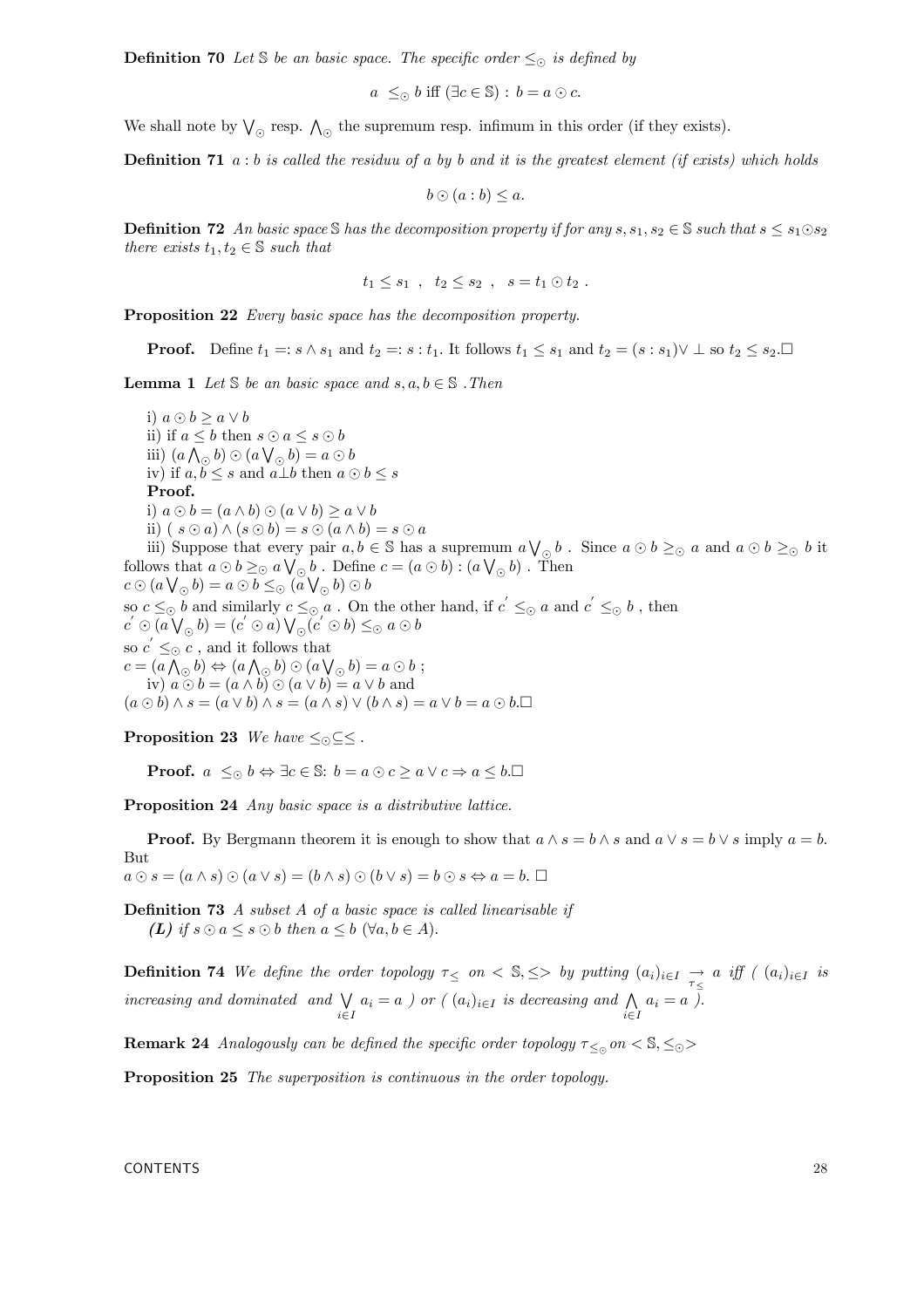**Proof.** We shall prove that the followings relations holds in any basic space:

(ID<sub>1</sub>) for any increasing and dominated net  $(s_i)_{i\in I} \subset \mathbb{S}$  and any  $s \in \mathbb{S}$  we have  $\bigvee_{i\in I} (s \odot s_i) =$  $s \odot (\bigvee_{i \in I} s_i);$ 

 $(ID_2)$  for any net  $(s_i)_{i\in I} \subset \mathbb{S}$  and any  $s \in \mathbb{S}$  we have  $\bigwedge_{i\in I} (s \odot s_i) = s \odot (\bigwedge_{i\in I} s_i)$ .

We prove first  $(\mathbf{ID_2})$ . We set  $a =: \bigwedge_{i \in I} s_i$  and  $b =: \bigwedge_{i \in I} (s \odot s_i)$ . Observe that  $s \odot a \leq b$ . From  $b \leq s \odot s_i$ we obtain  $b : s \leq s_i \ (\forall i \in I)$ . Therefore

 $b : s \leq a \Leftrightarrow b \leq s \odot a \Leftrightarrow \bigwedge_{i \in I} (s \odot s_i) = s \odot (\bigwedge_{i \in I} s_i).$ 

We prove now  $(\mathbf{ID_1})$ . We set  $a =: \bigvee_{i \in I} s_i$  and  $b =: \bigvee_{i \in I} (s \odot s_i)$ . Observe that  $s \odot a \geq b$ . From  $b \geq s \odot s_i$ we obtain  $b : s \geq s_i \ (\forall i \in I)$ . Therefore  $b : s \geq a \Leftrightarrow b \geq s \odot a \Leftrightarrow \bigvee_{i \in I} (s \odot s_i) = s \odot (\bigvee_{i \in I} s_i)$ .

**Remark 25** The lattice operations  $\vee$  and  $\wedge$  are continuous in the order topology.

Remark 26 The previous result, combined with theorem 2 from section 2.2.2 entails that any basic space is domain representable. Thus, we can study using the type 2 computability tools presented in section 2.2, the computability of all processes introduced in this report.

Lemma 2 The followings relations holds in any basic space:

(GD<sub>1</sub>) for any increasing and dominated net  $(s_i)_{i\in I} \subset \mathbb{S}$  and any  $s \in \mathbb{S}$  we have  $\bigvee_{i\in I} (s \bigwedge s_i) =$  $s \bigwedge (\bigvee_{i \in I} s_i);$ 

 $(\widetilde{\mathbf{GD_2}})$  for any net  $(s_i)_{i \in I} \subset \mathbb{S}$  and any  $s \in \mathbb{S}$  we have  $\bigwedge_{i \in I} (s \bigvee s_i) = s \bigvee (\bigwedge_{i \in I} s_i)$ . Proof.

We prove first  $(GD_2)$ . We set  $a =: \bigwedge_{i \in I} s_i$  and  $a_i =: s_i : a$ ,  $(\forall i \in I)$ . Obviously  $\bigwedge_{i \in I} a_i = \bot$ . We have  $s \wedge a \leq (s \odot a_i) \vee (a \odot a_i) = (s \vee a) \odot a_i$ . Thus  $\bigwedge_{i \in I} (s \vee s_i) \leq \bigwedge_{i \in I} ((s \vee a) \odot a_i) = s \vee a$ . The converse inequality is immediate.

We prove now  $(GD_1)$ . We set  $a = \bigvee_{i \in I} s_i$  and  $a_i =: a : s_i$ ,  $(\forall i \in I)$ . Obviously  $\bigwedge_{i \in I} a_i = \bot$ . We have  $s \vee s_i \leq (s \odot a_i) \wedge (s_i \odot a_i) = (s \wedge s_i) \odot a_i \leq \bigvee_{i \in I} ((s \wedge s_i) \odot a_i).$  Thus  $s \wedge a \leq \bigvee_{i \in I} (s \wedge s_i).$  The converse inequality is immediate.

**Definition 75** An extended process is a three-tuple  $\lt M, \mathbb{S}, \ell >$ , where  $\lt M, \prec >$  is a real space,  $\lt S, \leq$ ,  $\bot$ ,  $\top$ ,  $\odot$  > is a basic space and  $\ell$  :  $\mathbb{M} \to \mathbb{S}$  is an injective isotone labelling function such that, if  $\mathbb{B} = \ell(\mathbb{M})$ then:

 $(\mathbf{P}_1) \ell(\alpha \curlyvee \beta) \geq_{\odot} \ell(\alpha) \vee \ell(\beta)$  if  $\alpha \curlyvee \beta$  exists  $(\mathbf{P}_2)$  if  $\ell(\alpha \vee \beta) = \tau$  and  $\gamma \succ \alpha \vee \beta$  then  $\ell(\gamma) = \top$  $(\mathbf{P}_3) \perp \in \mathbb{B}$  $(\mathbf{P}_4)$  < B,  $\leq_{\mathbb{R}}, \wedge$  > is a lower complete semi-lattice of < S,  $\leq$ >  $(P_5)$  B is linearisable ;  $(\mathbf{P}_6)$  ( $\mathbb{B}, \odot, \perp$ ) is a monoid;  $(\mathbf{P}_7)$  The superposition is continuous in the order topology on  $\mathbb B$ ;  $(\mathbf{P}_8)$  B has the *decomposition property*.

Remark 27 The elements of an extended process will be called basic occurrences and will be denoted by Greek letters:  $\alpha$ ,  $\beta$ , etc. Their labels  $\ell(\alpha)$ ,  $\ell(\beta)$  will be called elementary processes. In the next we shall identify these concepts.

Definition 76 An extended process is called

• dense iff  $\leq \in \emptyset \Longleftrightarrow \forall \alpha, \beta \in \mathbb{B} : \alpha \prec \beta \Rightarrow \exists \gamma \in \mathbb{B} : \alpha \prec \gamma \prec \beta;$ •combinatorial iff  $\preccurlyeq = (\preccurlyeq)^+$ ; •K-dense iff  $(\forall l \in L)$   $(\forall c \in C)$   $l \cap c \neq \emptyset$ ; •N-dense iff  $(\forall \alpha, \beta, \gamma, \delta \in \mathbb{B}) : (\gamma \circ \alpha \beta \& \beta \circ \alpha \& \alpha \circ \delta \& \alpha \leq i \gamma \& \gamma \leq i \delta \& \delta \leq i \beta) \Rightarrow$  $(\exists e \in \mathbb{B}: e \text{ co } \alpha \& e \text{ co } \beta \& e \text{ li } \gamma \& e \text{ li } \delta).$ •of finite degree iff  $\forall \beta \in \mathbb{B} : |\bullet \beta| < \infty$  and  $|\beta \bullet| < \infty$ ; •with *finite intervals* iff  $(\forall \alpha, \beta \in \mathbb{B})$  :  $|[\alpha, \beta]| < \infty$ ; •boundedly discrete iff  $(\forall \alpha, \beta \in \mathbb{B})$   $(\exists n \in \omega)$   $(\forall l \in L)$  :  $|[\alpha, \beta] \cap l| < n$ . **Definition 77** A discrete observer is a function dob:  $\mathbb{B} \to \omega$ :

$$
\alpha \prec \beta \Rightarrow dob(\alpha) \prec dob(\beta)
$$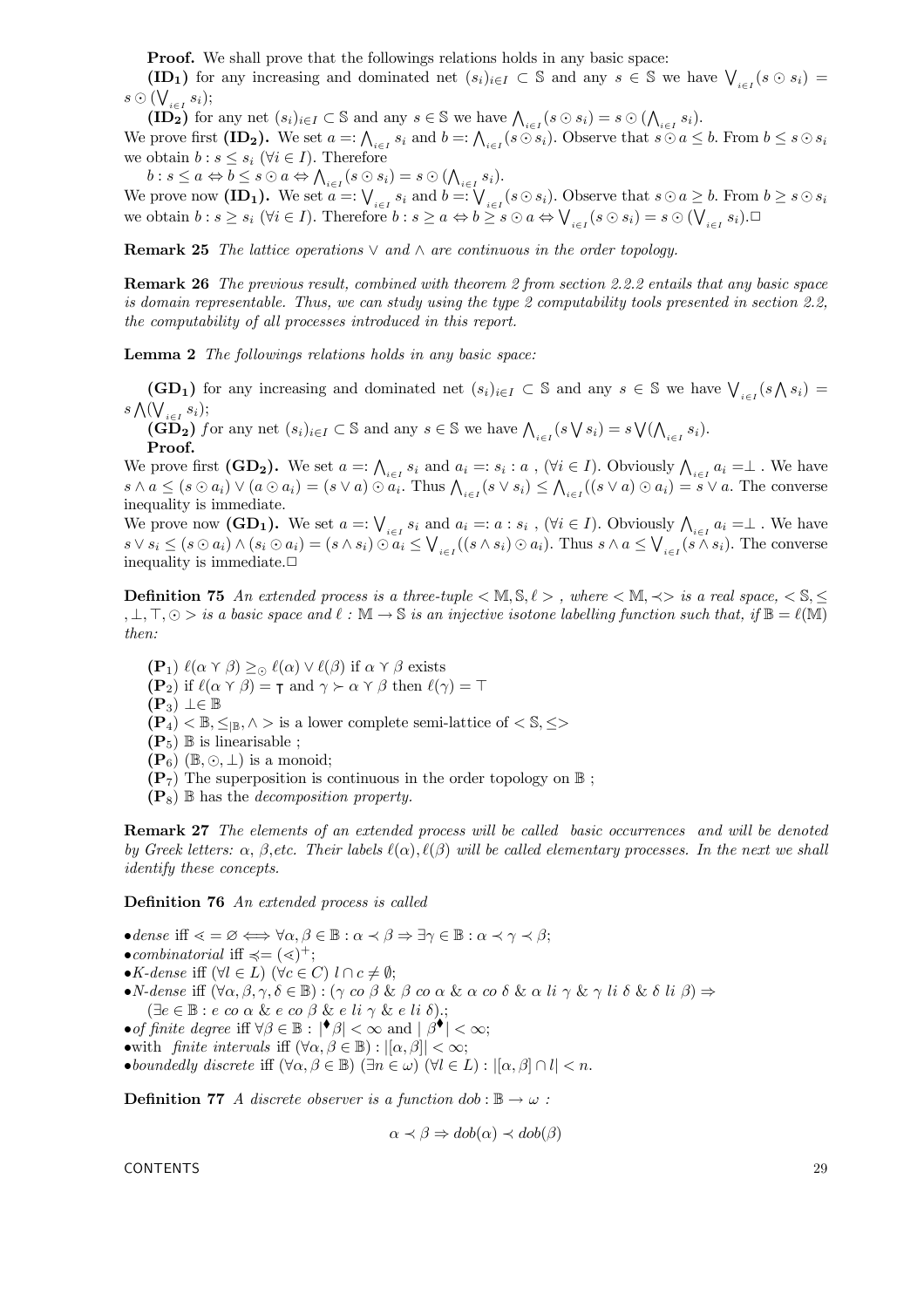Definition 78 An extended process is called discrete observable if admits a discrete observer.

Definition 79 An extended process is injectively observable iff there exists an injective discrete observer.

**Definition 80** A continuous observer is a function  $\text{col} : \mathbb{B} \to \overline{\mathbb{R}}_+$  with the following properties:

 $(CO_1) \alpha \prec \beta \Rightarrow cob(\alpha) \leq cob(\beta)$ ,  $(\forall \alpha, \beta \in \mathbb{B})$ ;  $(CO_2) \, \cosh(\beta) = \sup_{i \in I} (\cosh(\beta_i))$  if  $(\beta_i)_{i \in I} \uparrow \beta$ ;  $(CO_3)$   $(\forall \beta \in \mathbb{B})$   $(\exists (\beta_i)_{i \in I} \uparrow \beta) : \cosh(\beta_i) < \infty$ .

**Definition 81** A continuous observer cob is called nondeterministic iff  $\text{cob}(\alpha \cap \beta) = \max(\text{cob}(\alpha), \text{cob}(\beta))$ 

Definition 82 An extended process is called continuous observable if admits a continuous observer

We shall state without proof the followings connections between observability and discreteness:

**Proposition 26 (BF 90)** If an extended process is discrete observable then it is boundedly discrete. If the extended process is countable then the converse also holds.

**Proposition 27 (BF 90)** An extended process is injectively observable iff the extended process has finite intervals and it is countable.

**Definition 83** An extended process  $\mathbb B$  is called continuous if for any Dedekind-cut  $(A, \overline{A})$  of  $\mathbb B$  and any line  $l : |M(\mathbb{A}) \cap l| = 1$ .

**Proposition 28** If the extended process  $\mathbb B$  is continuous then  $\mathbb B$  is dense.

**Proof.** Suppose that  $\leq \neq \emptyset$ , then  $(\exists \alpha, \beta \in \mathbb{B}) : \alpha \leq \beta$ . We define  $\mathbb{A} = \mathbb{J} - {\beta \brace \beta}$  and  $\mathbb{A} = \mathbb{B} - \mathbb{A}$ . The pair (A,  $\overline{A}$ ) is a  $D - cut$ . Since  $\alpha \leq \beta$  and  $A = \downarrow \beta - {\beta}$  it follows  $\alpha \in Max(A)$ . From the construction of A it follows  $\beta \in Min(\overline{A})$ . Let l be a line such that  $\alpha, \beta \in l$ . Then  $|M(A) \cap l| = 2$ , a contradiction with the fact that  $\mathbb B$  is continuous.  $\square$ 

**Definition 84** An extended process  $\mathbb{B}$  is called

 $\bullet gap-free \; iff \; \forall \mathbb{A} \in D(\mathbb{B}) \; \forall l \in L : |c(\mathbb{A}) \cap l| \neq 0;$ •jump-free iff  $\forall A \in D(\mathbb{B}) \ \forall l \in L : |c(A) \cap l| \neq 2$ .

**Definition 85** An extended process is called D-continuous if for any Dedekind-cut  $(A, \overline{A})$  of  $\mathbb{B}$  and any line  $l : |c(\mathbb{A}) \cap l| = 1$ 

**Remark 28** If the extended process  $\mathbb B$  is combinatorial then  $\bullet Ohmax(\mathbb{A}) = {\alpha \in Max(\mathbb{A}) / |\alpha^{\blacklozenge}| \leq 1};$  $\bullet Ohmin(\mathbb{A}) = {\alpha \in Min(\mathbb{A}) / |\mathbb{I} \alpha| \leq 1}.$ 

**Proposition 29** Let  $A \subset \mathbb{B}$  be specifically decreasing. Then we have  $\bigwedge_{\odot} A = \bigwedge A$ .

**Proof.** Let  $\alpha' = \land \mathbb{A}$ . Then  $\alpha' \geq \bigwedge_{\odot} \mathbb{A}$ . Let  $\beta \in \mathbb{A}$  be fixed. It follows  $\alpha' = \bigwedge \{\alpha \in \mathbb{A}, \alpha \leq_{\odot} \beta\}.$  The family  $\{\beta : \alpha : \alpha \in \mathbb{A}, \alpha \leq_{\odot} \beta\}$  is increasing and  $\beta = \alpha \odot (\beta : \alpha)$  implies  $\beta = (Y \cap \Lambda)$  $\bigwedge_{\alpha \in \mathbb{A}, \alpha \leq_{\odot} \beta} \alpha) \odot (\bigvee_{\alpha \in \mathbb{A}, \alpha \leq_{\odot} \beta} \alpha)$  $(\beta : \alpha))$ 

for any  $\alpha \in \mathbb{A}$ ,  $\alpha \leq_{\odot} \beta$ . Hence  $\alpha^{'} \leq_{\odot} \beta$ . Thus  $\alpha^{'} \leq_{\odot} \bigwedge_{\odot} \mathbb{A}$ .

**Proposition 30** Let  $A \subset \mathbb{B}$  be specifically increasing and dominated. Then we have  $\bigvee_{\odot} A = \bigvee A$ .

**Proof.** Let  $\alpha' = \bigvee \mathbb{A}$ . Then  $\alpha' \leq \bigvee_{\odot} \mathbb{A}$ . Let  $\beta \in \mathbb{A}$  be fixed. It follows  $\alpha' = \bigvee_i {\alpha \in \mathbb{A} \mid \alpha \geq_{\mathbb{Q}} \beta}$ . The family  $\{\beta : \alpha : \alpha \in \mathbb{A}, \alpha \leq_{\mathbb{Q}} \beta\}$  is increasing and  $\alpha = \beta \odot (\alpha : \beta)$  implies  $\alpha' = \beta \odot (\bigvee_{\alpha \in \mathbb{A}, \alpha \geq_{\mathbb{Q}} \beta} (\alpha : \beta))$  for any  $\alpha \in \mathbb{A}$ ,  $\alpha \geq_{\mathbb{Q}} \beta$ . Hence  $\alpha' \geq_{\mathbb{Q}} \beta$ . Thus  $\alpha' \geq_{\mathbb{Q}} \bigvee_{\mathbb{Q}} \mathbb{A}$ .

**Corollary 4** The order topology  $\tau$  is finer than the specific order topology  $\tau$  < ...

Proof. Results directly from Prop. 29 and Prop. 30.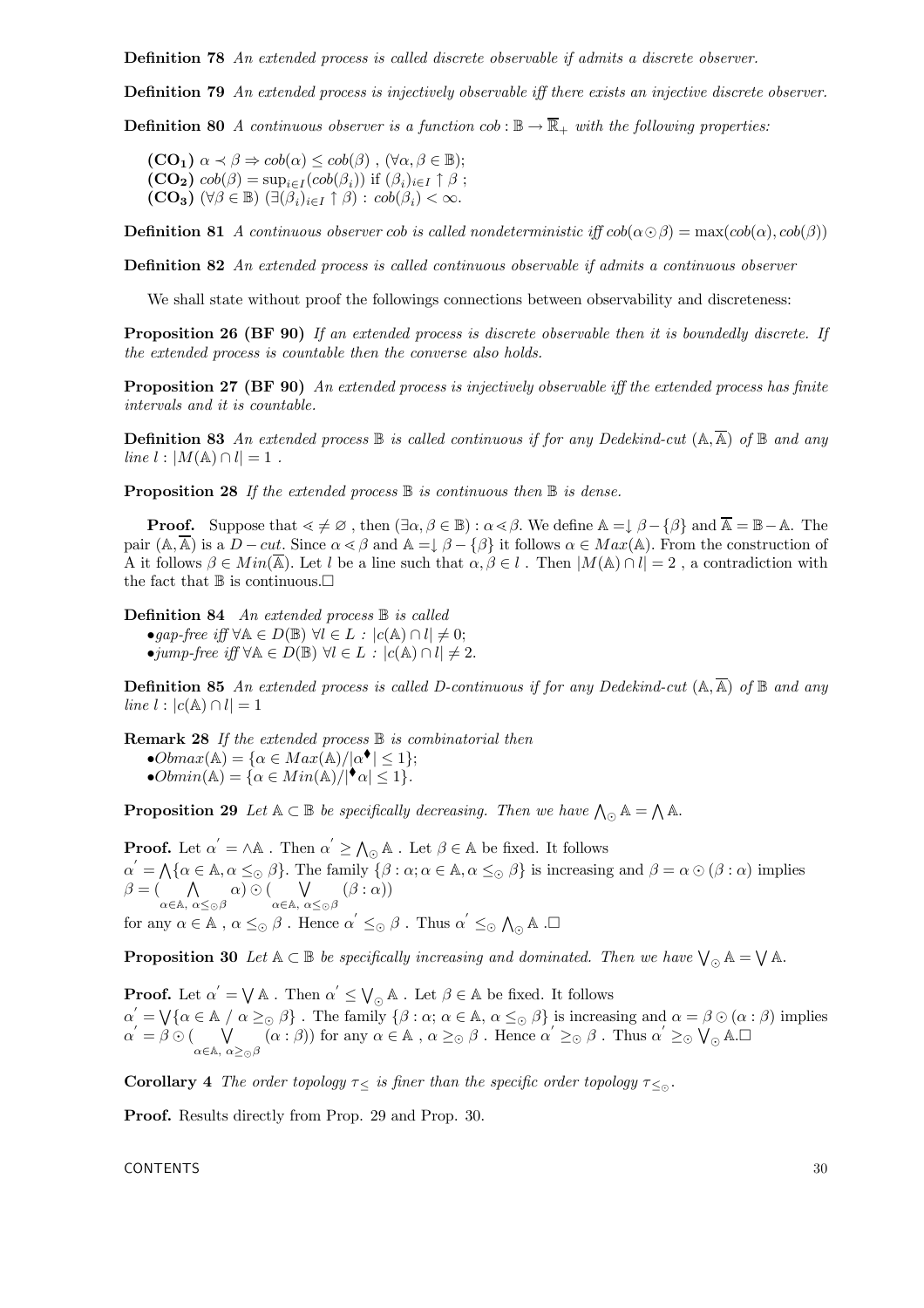**Definition 86** The set  $U \subset \mathbb{S}$  will be said to have u as a strong supremum (str sup) provided u is a common supremum of U relative to essential and specific order.

Remark 29 Let  $a, b \in B$ . We shall note

- $aB =: \{b \in B \mid b \leq a\}$
- $B_a =: \{b \in B \mid b \geq a\}$
- $B_{a,b}^{\circlearrowleft} =: \{ s \in B \mid a \leq_{\odot} s \text{ and } b \leq_{\odot} s \}$
- $a, b$ B<sup> $\odot$ </sup>=:  $\{s \in B \mid s \leq_{\odot} a \text{ and } s \leq_{\odot} b\}$
- $B_{a,b} =: \{ s \in B \mid s \leq a \text{ and } s \leq_0 b \}$
- $\overline{B}_{a,b} =: \{s \in B \mid s \geq a \text{ and } s \geq_0 b\}$

**Definition 87** The set  $A \subseteq B$  will be said to have A as a strong supremum (str sup) provided a is a common supremum of A relative to essential and specific order.

Let  $a, b \in B$ . We shall denote by

$$
a \sqcap b = : \left\{ \begin{array}{l} \sup_{\leq} (B_{a,b}) \text{ if } \sup_{\leq} (B_{a,b}) \leq_{\odot} b \\ \bot \text{ otherwise} \end{array} \right.
$$
  

$$
a \sqcup b = : \left\{ \begin{array}{l} \inf_{\leq} (\overline{B_{a,b}}) \text{ if } \inf_{\leq} (\overline{B_{a,b}}) \geq_{\odot} b \\ \uparrow \text{ otherwise} \end{array} \right.
$$

**Definition 88** A mixed extended process is an extended process  $(B, \leq, \perp, \top, \prec, \sqcap, \sqcup)$  with additional operations  $\sqcap$  and  $\sqcup$  for which

$$
a \sqcap b \neq \bot, a \sqcup b \neq \uparrow, (\forall a, b \in B).
$$
  

$$
(a \sqcap b) \odot (a \sqcup b) = a \odot b, (\forall a, b \in B).
$$
 (C)

**Remark 30** Let B be a mixed extended process and  $a, b \in B$  then  $(a \sqcup b) \leq_0 b$ ,  $(a \sqcup b) \leq a$ ,  $(a \sqcup b) \leq b$ .

Suppose that  $s, a, b$  are elements of B such that  $s \le a \odot b$ . Then there exists  $a', b' \in B$  such that  $a' \leq a, b' \leq b$ , and  $s = a' + b'$ . In fact, the elements  $a' = s \sqcap a$  and  $b' \bigcirc (s \sqcap a) = s$  (this is the *domination* decomposition property). Plainly, the explicit choice of a', b' in the statement yields  $s = a' + b'$  and  $a' \le a$ . Since the inequalities  $a \leq_{\odot} a \odot b$  and  $s \leq a \odot b$  result in  $a \sqcup s \leq a \odot b$ , we have  $b' \odot (s \sqcap a) = s$  and  $b' \odot a = a \sqcup s$ , so  $b' \leq b$ .

Proposition 31 We have

- $a \leq_{\odot} b \Rightarrow (s \sqcap a) \leq_{\odot} (s \sqcap b)$  and  $(s \sqcup a) \leq_{\odot} (s \sqcup b)$ .
- $s \odot (a \square b) = (s \odot a) \square (s \odot b)$  and  $s \odot (a \square b) = (s \odot a) \square (s \odot b)$
- $s \sqcap (a \odot b) \leq (s \sqcap a) \odot (s \sqcap b)$  and  $s \sqcup (a \odot b) \leq (s \sqcup a) \odot (s \sqcup b)$
- $s \leq_{\odot} (a \odot b) \Rightarrow s \leq_{\odot} (a \sqcap s) \odot (b \sqcup s)$

**Proof.** First, we prove that the condition (C) is equivalent to the condition that, for all  $a, b \in B$ , there exists  $a \sqcup b$  which satisfies the inequality  $a \sqcup b \leq_{\odot} a \odot b$ . For any  $c \in B$  satisfying  $c \leq_{\odot} a$  and  $c \leq_{\odot} b$ , there is a corresponding  $c' \in B$  such that  $c \odot c' = a \odot b$ . That there exists a largest such c is evident from the fact that some c admitted in the previous equality yields  $c' = a \sqcup b$ , and this is the smallest possible  $c<sup>\prime</sup>$ . The first two properties are immediate. For the third one, we apply the domination decomposition property to  $s \sqcap (a \odot b) \leq a \odot b$  to get the representation  $s \sqcap (a \odot b) = a' \odot b'$  with  $a' \leq a, b' \leq b$ . Since we have  $a' \leq_{\Omega} a$  and  $b' \leq_{\Omega} b$ , the asserted inequality follows.

Let T be a regular topological space and  $\Omega$  the set of closed sets of T.

**Definition 89** An abstract carrier on  $(T, B)$  is a map  $C : B \to \Omega$  with the following properties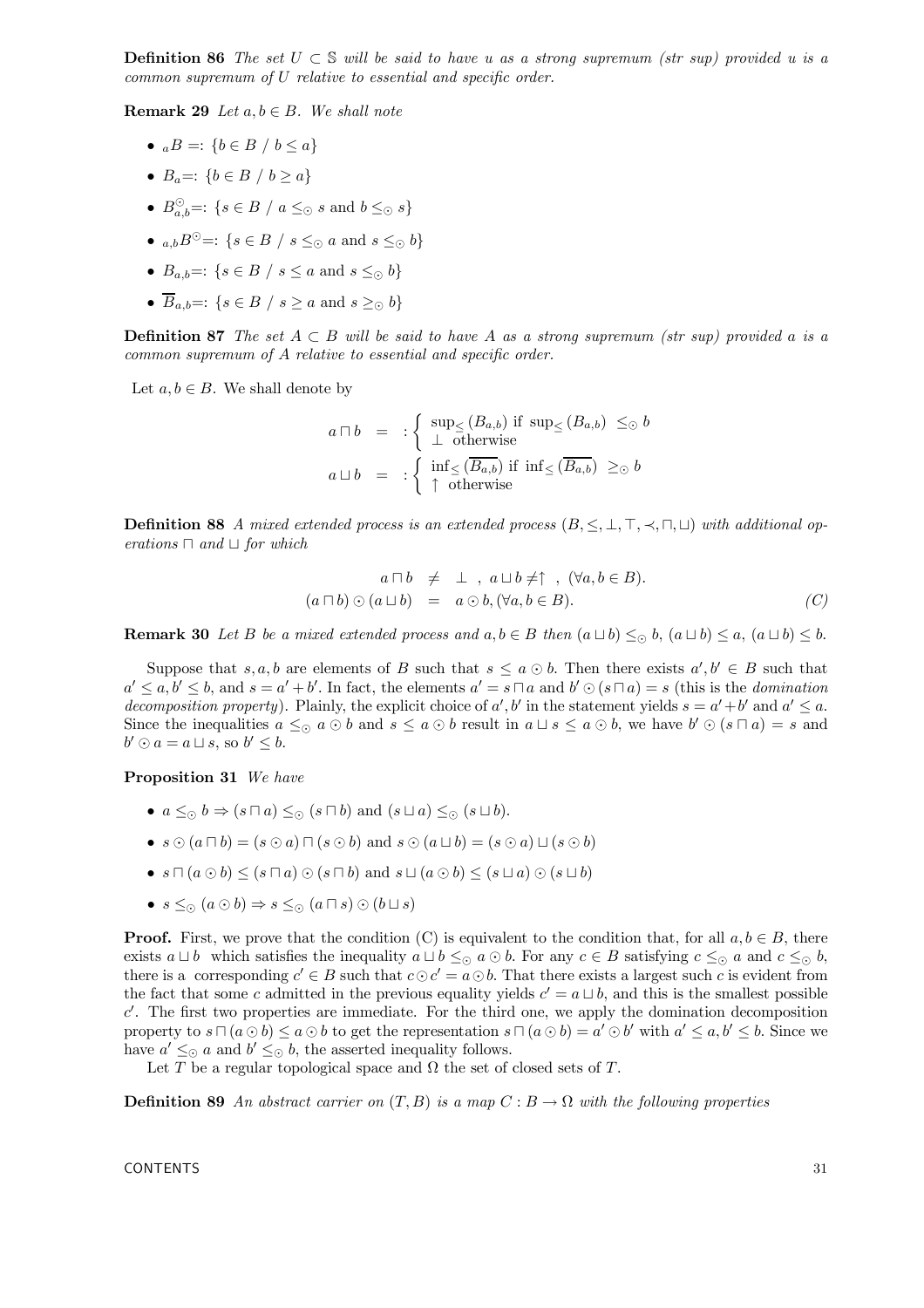i)  $a = \perp \Leftrightarrow C(a) = ∅$ ii) $a \leq b \Rightarrow C(a) \subset C(b)$  $iii)(\forall a \in B), (\forall U, V \in \Gamma) : U \cup V = T, (\exists a_{U}, a_{V} \in B) :$ 

 $a = a_U \odot a_V$  and  $C(a_U) \subset U$ ,  $C(a_V) \subset V$ 

Let  $V \in \Omega$  and  $a \in B$ . We shall define  $B_V = \{b \in B | C(b) \subset V\}$  and  $a_V = \bigvee_{b \in B_{V, b \le a}$ b.

**Lemma 3** For any abstract carrier  $C$  we have:

i)  $C(a \wedge b) \subset C(a) \cap C(b)$ ii)  $C(a) \cap C(b) = \emptyset \Rightarrow a \in b^{\perp}$ . iii)  $C(a) \cup C(b) = C(a \vee b) = C(a \odot b)$ 

Proof.

i)a ∧  $b \le a \Rightarrow C([a \wedge b) \subset C(a)$  and  $a \wedge b \le b \Rightarrow C([a \wedge b) \subset C(b)$  so  $C(a \wedge b) \subset C(a) \cap C(b)$ ; ii) $C(a) \cap C(b) = \emptyset \Rightarrow C(a \wedge b) = \emptyset \Rightarrow a \wedge b = \perp;$ 

iii)a ∨  $b \ge a \Rightarrow C([a \vee b) \supset C(a)$  and

 $a \vee b \geq b \Rightarrow C(a \vee b) \supset C(b)$  so  $C(a \vee b) \supset C(a) \cup C(b)$ . On the other hand  $a \vee b \leq a \odot b$  so  $C(a \vee b) \subset C(a \odot b)$ . Let U be an open neighbourhood of  $C(a) \cup C(b)$ . By property 3 of an abstract carrier, there exists  $a', b' \in B$  such that

 $a \odot b = a^{'} \odot b^{'}$ ,  $C(a^{'} ) \subset \overline{U}$ ,  $C(b^{'} ) \subset T - U$ .

Hence we have  $a \wedge b' = b \wedge b' = \perp,$ 

$$
b' = (a \odot b) \land b' \leq (a \land b') \odot (b \land b') = \perp,
$$
  

$$
C(a \odot b) = C(b') \subset \overline{U}.
$$

Since U is arbitrary and T regular, we have  $C(a \odot b) \subset C(a) \cup C(b)$ .

**Proposition 32**  $B_V$  is a pseudoband.

**Proof.** Let  $A \subset B_V$  and m its least upper bound in B. We shall prove that  $m \in B_V$ . Let U be an open neighborhood of V. There exists  $m_1, m_2 \in B$  such that  $m = m_1 \odot m_2$ ,  $C(m_1) \subset \overline{U}$ ,  $C(m_2) \subset T - U$ . Then for any  $b \in B$  we have  $C(b \wedge m_2) \subset C(b) \cap C(m_2) = \emptyset$ . Hence

 $b \wedge m_2 = \perp$ ,  $b = b \wedge m \leq (b \wedge m_1) \odot (b \wedge m_2) \leq m_1$ .

Since b is arbitrary  $m \leq m_1$ ,  $C(m) \subset C(m_1) \subset \overline{U}$ . Since U is arbitrary, it follows that  $m \in B_V$ .

**Definition 90** Let  $\mathbb{A} \subset \mathbb{S}$  be a set such that <  $\mathbb{A}, \leq_{\mathbb{A}}$  > satisfies the axioms  $(P_3) \div (P_7)$ . Define  $[\mathbb{A}]$  as followings : we introduce on  $A \times A$  the following equivalence relation

$$
(a,b) \approx (a',b') \Leftrightarrow a \odot b' = a' \odot b.
$$

We shall denote by  $[A]$  the quotient space of  $A \times A$ . For any  $a, b \in A$  we denote by  $(a, b)$  the element of  $[A]$  generated by  $(a, b)$ . Define on  $[A]$  the following relations and operations

$$
\begin{array}{l}\n\bullet \perp' =: \widehat{(a, a)}; \\
\bullet \widehat{(a, b)} \odot' \widehat{(a', b')} =: (a \odot \widehat{a', b} \odot b'); \widehat{(a, b)} : \widehat{(a', b')} =: \widehat{(a, b)} \odot' \widehat{(b', a)}; \\
\bullet \widehat{(a, b)} \leq' \widehat{(a', b')} \text{ if } a \odot b' \leq a' \odot b; \\
\bullet \widehat{(a, b)} * =: \widehat{(b, a)}; \\
\bullet \widehat{(a, b)} \prec' \widehat{(a', t')} \text{ iff } \widehat{((a, b))}^* \prec ((a', b'))^*;\n\end{array}
$$

**Proposition 33** The map  $a \to \hat{a} = \overline{(a\bar{a})}$  is a one-to-one and ordered-preserving map of A into  $[A]_1 =$ :  $\{\widehat{a} \in [\mathbb{A}]; \widehat{a} \geq \perp\}.$ 

Proof. Easy verification.

**Remark 31** In the sequel we shall identify  $\langle A, \prec, \leq, \bot, \top \rangle$  with its image in  $\langle A, \prec, \leq', \bot', \top' \rangle$ , so we can use consistently the same notation. Further  $[A] = A : A$ , because  $(s,t) = (s,\perp) \odot (\perp,t)$  $=\overline{(s, \perp)} : \overline{(t, \perp)} = s : t$ . The causal order will be extended to [A] by putting  $a \prec b$  iff  $b^* \prec a^*$ .

The next three examples were inspired from [MR 92], where they have been presented in the context of non-commutative Dirichlet Forms.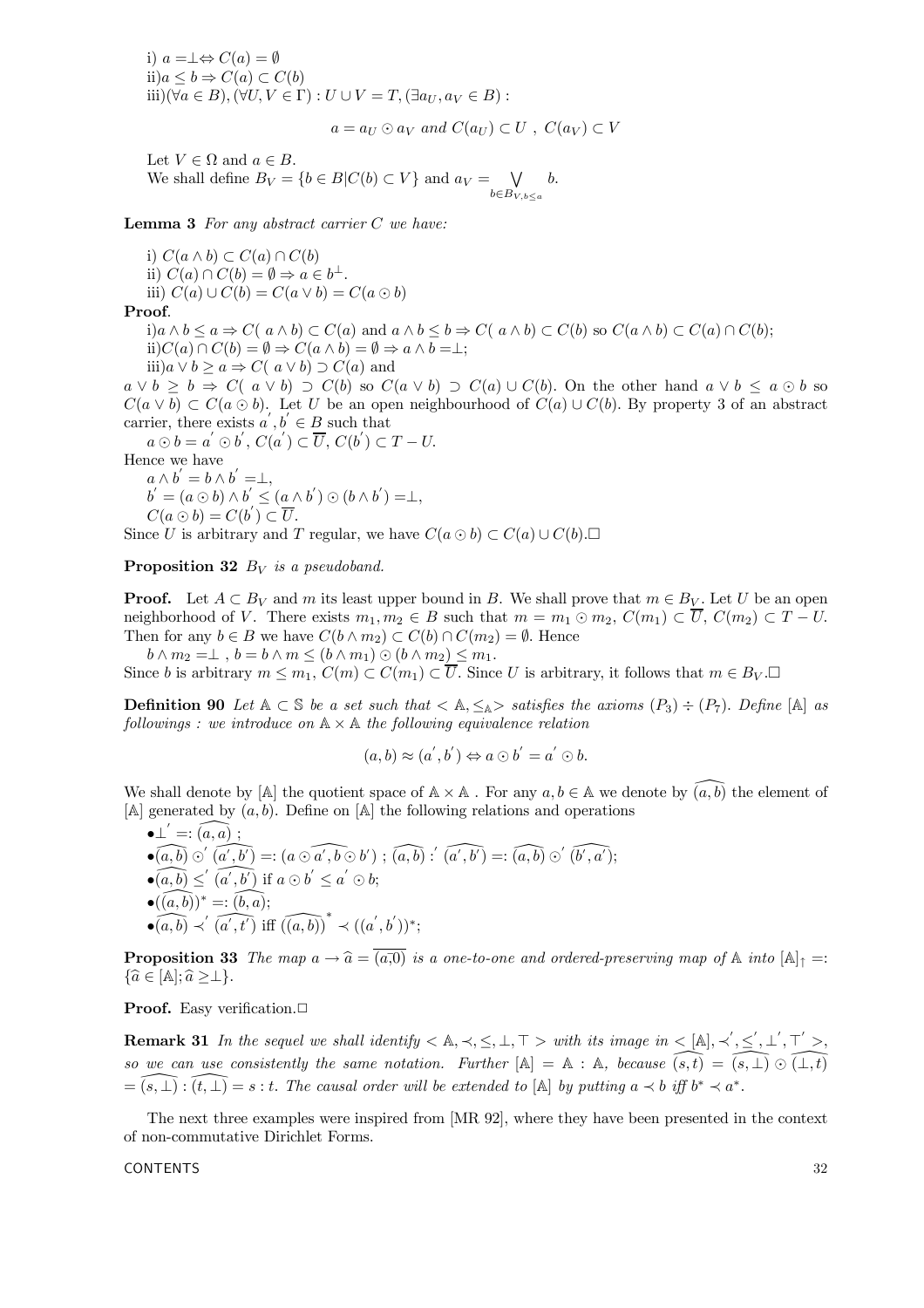**Example 11** Let  $\tau$  be Lebesgue measure on  $\mathbb{R}^n$ , let X be an open set of  $\mathbb{R}^n$  and let  $a_{i,j}$   $(i, j = 1..n)$  be τ -measurable functions satisfying the following conditions

•  $a_{i,j} = a_{j,i}$ 

• there exists a real number  $m \geq 1$  such that

$$
\frac{1}{m} \sum_{i=1}^{n} \xi_i^2 \le \sum_{i,j=1}^{n} a_{i,j}(x) \xi_i \xi_j \le m \sum_{i=1}^{n} \xi_i^2, \ (\forall x \in X, \forall (\xi_i)_{1 \le i \le n} \in \mathbb{R}^n)
$$
\n(4.1)

For any open set  $V \subset X$  we shall denote by  $\mathcal{H}(V)$  the set of real, continuous functions h on V such that the derivatives of first order of h in the sense of distribution theory belong to  $L^2_{loc}(\tau)$  and such that for any real function f of class  $C^{\infty}(V)$  with compact carrier, we have | U  $\sum_{n=1}^{\infty}$  $\sum_{i,j=1}^n a_{i,j} \frac{\partial h}{\partial x_i}$  $\partial x_i$ ∂f  $\frac{\partial f}{\partial x_j}d\tau = 0$ . An extended process consists on all positive functions p for which  $p_{|V} \in \mathcal{H}(V)$  for all open sets  $V \subseteq X$ .

**Example 12** Let  $D \subset \mathbb{R}^n$  be an open set and define the basic space U as a harmonic sheaf on X such that :

- any  $U$ -functions is of class  $C^2$ ;
- $U$  is non-degenerate at every point of  $D$ ;
- the set of  $U$ -regular sets is a base of  $D$ ;

Then there exists a system of real functions  $u_{i,j}, v_i, w$   $(i, j = 1..n)$  on  $\mathbb{D}$  such that: i)  $u_{i,j} = u_{j,i};$ 

ii)  $(u_{i,j})$  is a non-zero positive definite matrix at any point of D;

iii) for any  $H$ -function h, we have

$$
\sum_{i,j=1}^{n} u_{i,j} \frac{\partial^2 h}{\partial x_i \partial x_j} + \sum_{i=1}^{n} v_i \frac{\partial h}{\partial x_i} + wh = 0;
$$

iv) there exists an open, dense set  $V \subset X$ , such that  $u_{i,j}, v_i, c$  are continuous on V, and such that any solution of the above equation on any open subset of  $V$ , is an  $U$ -function.;

An extended process consists on all positive functions p for which  $p_{|V} \in \mathcal{H}(V)$  for all open sets  $V \subseteq X$ .

**Example 13** Let  $D \subseteq \mathbb{R}^n$  be an open set, let the basic space S be the positive continuous real function on D,  $a \in [\mathbb{S}]$  and let  $(A_i)_{1 \leq i \leq j}$ , B be first order differential operators of class  $\mathcal{C}^{\infty}(D)$ . For any open set  $V \subseteq D$ , let  $\mathcal{H}(V)$  be the set of real functions  $h \in C^{\infty}(V)$  and satisfying

$$
\sum_{i=1}^{j} (A_i)^2 h + Bh + ah = 0.
$$

Suppose that the Lie algebra generated by the operators  $A_i$  and  $B$  for the operation

$$
(\sum_{i=1}^n a_i\frac{\partial}{\partial x_i})\cdot (\sum_{i=1}^n b_i\frac{\partial}{\partial x_i})=\sum_{i=1}^n\big(\sum_{j=1}^n a_j\frac{\partial b_i}{\partial x_j}-b_j\frac{\partial a_i}{\partial x_j}\big)\frac{\partial}{\partial x_i}
$$

is of rank n at any point of D. An extended process consists on all positive functions  $p$  for which  $p_{|U} \in \mathcal{H}(U)$  for all open sets  $U \subseteq X$ .

**Remark 32** In Examples 11. and 13. D endowed with  $H$  is a Brelot space [6].

#### Remark 33 Let  $A \subset \mathbb{B}$

i)We shall use the notation  $\bigvee_{[B]} A$  for the least upper bound of A in  $[B]$  if it exists. If A is increasing and dominated we have

$$
\bigvee_{[\mathbb{B}]} \mathbb{A} = \bigvee \mathbb{A};
$$

ii)We shall use the notation  $\bigwedge_{[\mathbb{B}]} A$  for the greatest lower bound of  $A$  in  $[\mathbb{B}]$  if it exists.In this case

$$
\bigwedge_{[\mathbb{B}]} \mathbb{A} = \bigwedge \mathbb{A}.
$$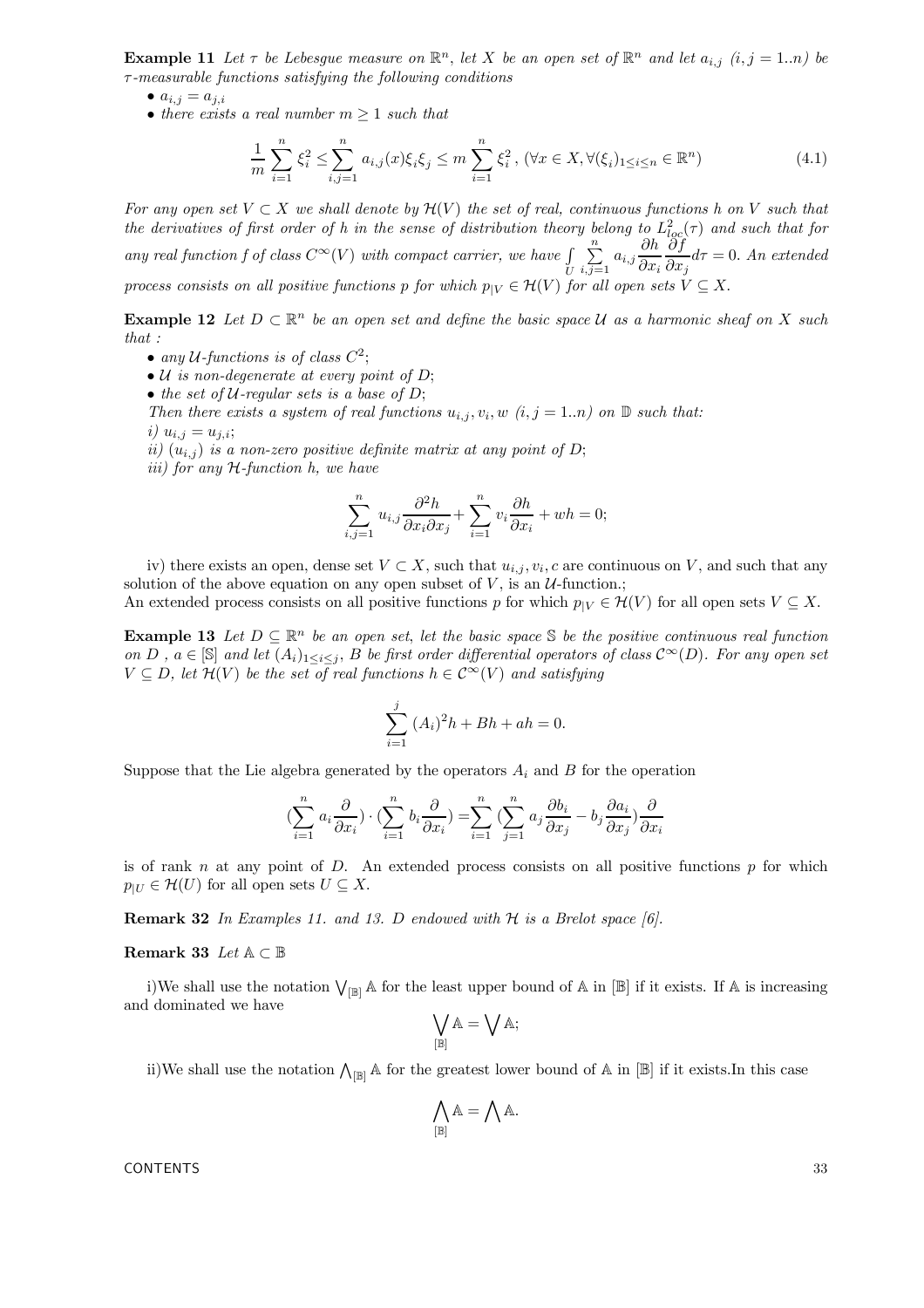**Definition 91** For any  $a \in \mathbb{S}$  we shall call the regular form of a the element  $\overline{a} \in \mathbb{B}$  defined by

$$
\overline{a} = \bigwedge \{ \beta \in \mathbb{B}; a \leq^{'} (\beta, \bot) \}
$$

**Lemma 4** For any  $a, b \in \mathbb{S}$ 

i) $\overline{a} \leq \overline{b}$  if  $a \leq b$ ii)  $\overline{a \odot b} \leq \overline{a} \odot \overline{b}$ iii)  $\overline{a}$  =  $\overline{a}$ . iv)  $(\overline{s_i})_{i\in I} \uparrow (\overline{s})$  if  $(s_i)_{i\in I} \uparrow s$ . v)  $(\overline{s_i})_{i\in I} \downarrow (\overline{s})$  if  $(s_i)_{i\in I} \downarrow s$ .

#### Proof

i)Let  $A = \{\beta \in \mathbb{B} / a \leq (\beta, \perp)\}\$ and  $\mathbb{D} = \{\beta \in \mathbb{B} / b \leq (\beta, \perp)\}\$ . Then  $a \leq b \Rightarrow A \supset \mathbb{D} \Leftrightarrow \bigwedge A \leq \bigwedge \mathbb{D} \Leftrightarrow \overline{a} \leq \overline{b}.$ ii)Let  $\mathbb{A} \odot \mathbb{D} = \{ \beta \in \mathbb{B} \mid a \odot \underline{b} \leq' (\beta, \bot) \}$ . Then  $\wedge$ ( $\wedge \odot$ III)  $\leq$  ( $\wedge \wedge$ )  $\odot$  ( $\wedge$ III)  $\Leftrightarrow$   $\overline{a \odot b} \leq \overline{a} \odot \overline{b}$ . iii)-v) Results by direct verification. $\square$ 

**Lemma 5** Let  $\alpha, \beta, \gamma \in \mathbb{B}$  with  $\beta = \alpha \odot \gamma$ . Then

$$
\overline{\alpha} \leq_{\odot} \beta \text{ and } \beta : \overline{\alpha} = \bigvee \{ \sigma \in; \sigma \leq \gamma, \sigma \leq_{\odot} \beta \}.
$$

**Proof.** Of course  $\beta \leq \gamma \odot \overline{\alpha}$ . According to the decomposition property  $(\exists \delta, \delta' \in \mathbb{B}) : \beta = \delta \odot \delta'$  and  $\delta \leq \gamma, \delta' \leq \overline{\alpha}$ .

From  $\delta' = \beta : \delta \geq \beta : \gamma$  it follows  $\delta' \geq \alpha$  and therefore  $\delta' \geq \overline{\alpha}$ , hence  $\delta' = \overline{\alpha}$ . If  $\sigma \in \mathbb{B}$  is such that  $\sigma \leq \gamma$ and  $\sigma \leq_{\odot} \beta$  it follows  $\beta : \sigma \in \mathbb{B}$ ,  $\beta : \sigma \geq \alpha$  and therefore  $\beta : \sigma \geq \overline{\alpha}$ . From  $\overline{\alpha} \odot \delta = \beta$  we deduce  $\delta \geq \sigma$ .

**Proposition 34** For any  $\alpha, \beta \in \mathbb{B}$  we have  $(\alpha \vee \beta) \leq_{\odot} (\alpha \odot \beta)$ .

**Proof.** We have  $\alpha \vee \beta = \overline{\alpha \vee_{\Box \beta} \beta} = \overline{(\alpha \odot \beta) : (\alpha \wedge \beta)}$  hence  $(\alpha \vee \beta) \leq_{\odot} (\alpha \odot \beta)$ .

**Lemma 6** Let  $A \subset \mathbb{B}$  and let  $\beta \in \mathbb{B}$  be such that  $\alpha \leq_{\odot} \beta$  ( $\forall \alpha \in A$ ). Then  $\forall A \leq_{\odot} \beta$ .

**Proof.** We first assume that  $\mathbb{A}$  is increasing. It follows  $\beta = (\bigvee \mathbb{A}) \odot (\bigwedge (\beta : \alpha))$  so  $\bigvee$  $\bigvee_{\alpha \in A} A \leq_{\odot} \beta$ . We shall prove that A may be assumed increasing. Let  $(\alpha_i)_{1\leq i\leq n}$  be a finite subset of A and let  $(\gamma_i)_{1\leq i\leq n}\subset \mathbb{B}$ such that  $\beta = \alpha_i \odot \gamma_i$ ,  $(\forall i : 1 \le i \le n)$ . It follows that  $\bigvee_{1 \le i \le n} \alpha_i = \overline{\beta : (\bigwedge \gamma_i)} \leq_{\odot} \beta$ .

**Theorem 8** The space of basic occurrences  $([\mathbb{B}], \leq')$  is a conditionally complete lattice in the essential order.

**Proof.** Let  $A \subset [\mathbb{B}]$  specifically dominated and let  $\mathbb{D} =: \{\beta \in [\mathbb{B}] ; \alpha \leq_{\odot} \beta, \forall \alpha \in \mathbb{A}\}.$ 

It is no loss of generality to assume  $\perp \in A$ . Then we have  $\mathbb{D} \subset \mathbb{B}$ . Let now  $\beta' = \wedge \mathbb{D}$ . Since for any  $\alpha \in A$  and  $\beta \in \mathbb{D}$ :  $\beta : \alpha \in \mathbb{B}$  we get  $\underline{\beta' : \alpha} = \bigwedge \{ \beta : \alpha; \beta \in \mathbb{D} \}$ ,  $\beta' : \alpha \in \mathbb{B}$  and therefore  $\beta' \in \mathbb{D}$ . Let now  $\beta \in \mathbb{D}$  be fixed and denote  $\gamma = \beta : \beta'$ . Then from Prop. 5  $\exists d \in \mathbb{S} : d = \beta : \gamma$  and  $d \leq \beta'$ . From  $\gamma = (\beta : \alpha) : (\beta' : \alpha) \; (\forall \alpha \in \mathbb{A})$  it follows  $\gamma \leq_{\odot} \beta : \alpha$ . Hence there exists  $e \in \mathbb{B}$  such that  $\beta = \gamma \odot \alpha \odot e$ ,  $d \odot \gamma = \gamma \odot \alpha \odot e$ ,  $d = \alpha \odot e$ . This implies  $\gamma \geq_{\odot} \alpha$  and  $\gamma \geq \beta^{'}$ . Thus  $\gamma = \beta^{'}$ ,  $\beta \geq \beta^{'}$  and therefore  $\beta^{'} = \bigvee_{\odot} \mathbb{A}.\square$ 

**Lemma 7** Let  $s \in [\mathbb{S}]$ ,  $s = a:b$ . Then  $\overline{s} \leq_{\odot} a$ .

**Proof.** We have  $a = s \odot b \leq \hat{s} \odot b$ . Let  $a = a_1 \odot a_2$  with  $a_1 \leq \overline{s}$  and  $a_2 \leq b$ . It follows  $a = a_1 \odot a_2 \leq a_1 \odot b$ so  $a_1 \ge a : b \ge s$ . From definition of  $\overline{s}$  results  $a_1 \ge \overline{s}$ . Then  $\overline{s} = a_1 \le_{\odot} a$ .

**Theorem 9** The space of basic occurrences  $\mathbb{B}$  is a lower complete lattice in the specific order.

**Proof.** Let  $\mathbb{B}^{\mathbb{O}}_{\alpha,\beta} = \{\gamma \in \mathbb{B}; \gamma \leq_{\mathbb{O}} \alpha, \gamma \leq_{\mathbb{O}} \beta\}$  and  $\alpha, \beta \in \mathbb{B}$ ,  $\gamma \in \mathbb{B}^{\mathbb{O}}_{\alpha,\beta}$ . It follows that there exist  $\gamma_1, \gamma_2 \in \mathbb{B}$  such that  $\gamma = \alpha \odot \gamma_1 = \beta \odot \gamma_2$ . Let  $\delta = \bigwedge \{ \gamma_i \gamma \in \mathbb{B}^\odot_{\alpha, \beta} \}$ ,  $\delta_1 = \bigwedge \{ \gamma_1; \gamma \in \mathbb{B}^\odot_{\alpha, \beta} \}$  $\gamma_1, \gamma_2 \in \mathbb{B}$  such that  $\gamma = \alpha \odot \gamma_1 = \beta \odot \gamma_2$ . Let  $\delta = \bigwedge \{\gamma; \gamma \in \mathbb{B}^{\odot}_{\alpha,\beta}\}\,$ ,  $\delta_1 = \bigwedge \{\gamma_1; \gamma \in \mathbb{B}^{\odot}_{\alpha,\beta}\}\,$ ,  $\delta_2 = \bigwedge \{\gamma_2; \gamma \in \mathbb{B}^{\odot}_{\alpha,\beta}\}\.$  From  $\delta = \alpha \odot \delta_1 = \beta \odot \delta_2$  it follows  $\$ From the decomposition property there exists  $\sigma, \sigma_1, \sigma_2 \in \mathbb{B}$  with  $\sigma \leq \delta$  such that  $\gamma = \sigma \odot \theta$ ,  $\gamma_1 = \sigma_1 \odot \theta$  $\sigma$ ,  $\gamma_2 = \sigma_2 \odot \theta$ . It follows that  $\sigma \in \mathbb{B}^{\odot}_{\alpha,\beta}$ ,  $\sigma = \delta$ ,  $\delta \leq_{\odot} \gamma$ . Because  $\gamma \in \mathbb{B}^{\odot}_{\alpha,\beta}$  is arbitrary, it follows  $\delta = \alpha \bigwedge_{\odot} \beta$ . $\square$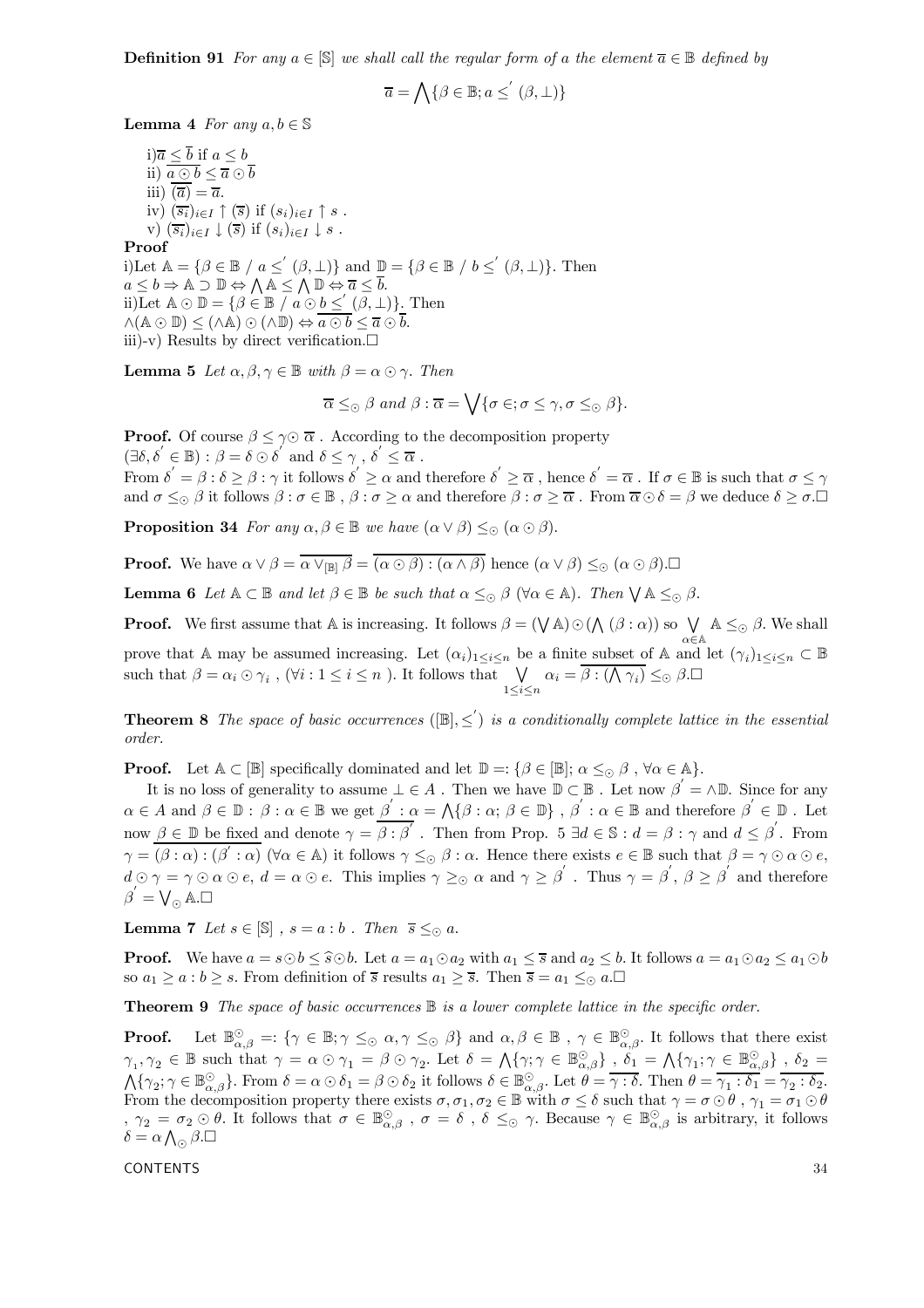Definition 92 Let  $U \subset A \subseteq \mathbb{S}$ . We call U

• solid (in A) if  $(u \in U, s \in A, s_1 \le u_1) \Rightarrow (s \in U)$ ; •specifically solid (in A) if  $(u \in U, s \in A, s \leq_0 u) \Rightarrow (s \in U)$ .

**Proposition 35** If  $A \subseteq B$  is an substructure which is dense in order from below and specifically solid then A is increasingly dense.

**Proof.** Let  $a, \beta \in \mathbb{A}$ . From Prop. 34. results  $a \lor \beta \in \mathbb{A}$ . Thus A satisfies the axioms of a basic space which is increasingly dense in  $\mathbb{S}$ .

**Proposition 36** If the subsets  $A, A' \subset \mathbb{B}$  are solid and increasingly dense then  $A \cap A'$  is solid and increasingly dense.

**Proof.** Let  $\alpha \in \mathbb{B}$  and denote  $Y = \{x \in \mathbb{A} \cap \mathbb{A}'/x \leq \alpha\}$  and for  $y \in \mathbb{A}$  with  $y \leq \alpha$  denote  $Y_y = \{x' \in \mathbb{A}'/x' \leq y\}$ . Then  $Y_y \subset Y$  and  $\alpha \geq \bigvee Y \geq \bigvee_{y \in X, y \leq \alpha} \bigvee Y_y = \alpha$ . For any  $y_1, y_2 \in Y$  there exists  $x \in X$  such that  $y_1 \leq x \leq a$  and  $y_2 \leq x$ . Since A is increasingly dense there exists  $x \in X$  with  $y_1 \leq x' \leq x$  and  $y_2 \leq x'$ . Obviously  $x' \in A$  and therefore  $x' \in Y$ .

## 4.2 Dissipative Processes

**Definition 93** An extended process is called dissipative if  $\leq_{\mathbb{B}} = \prec$ .

In this section every process is supposed to be dissipative and all continuous observers to be additives.

**Definition 94** The process image is  $Im\mathbb{B} = \{ cob : \mathbb{B} \to \overline{\mathbb{R}}_+; cob \text{ is an additive continuous observer} \}$ 

**Remark 34** ImB can be ordered with the usual pointwise order  $\text{coh}_1 \leq \text{coh}_2 \Leftrightarrow \text{coh}_1(\beta) \leq \text{coh}_2(\beta)$  $(\forall \beta \in \mathbb{B})$ . In this order Im $\mathbb{B}$  is a lattice and

$$
\begin{array}{rcl}\n(\cosh \sqrt{\cosh_2})_{(\beta)} & = & \sup_{\beta_1 \odot \beta_2 \leq \beta} \{ \cosh(\beta_1) + \cosh(\beta_2) \} \\
(\cosh \sqrt{\cosh_2})_{(\beta)} & = & \inf_{\beta_1 \odot \beta_2 = \beta} \{ \cosh(\beta_1) + \cosh(\beta_2) \}\n\end{array}
$$

**Definition 95** A couple of observers is a map  $C : \mathbb{B} \times \mathbb{B} \to \overline{\mathbb{R}}_+$  such that for the maps defined by

$$
[.]_{\alpha} : \mathbb{B} \to \overline{\mathbb{R}}_{+}, [\beta]_{\alpha} = C[\alpha, \beta] \text{ and } [.]_{\beta} : \mathbb{B} \to \overline{\mathbb{R}}_{+}, [\alpha]_{\beta} = C[\alpha, \beta] , (\forall \alpha, \beta \in \mathbb{B})
$$

we have  $[.]_{\alpha},[.]_{\beta} \in Im \mathbb{B}$ .

.

Remark 35 A couple of observers is not necessary symmetric.

**Definition 96** A couple of observers  $\mathcal{C}: \mathbb{B} \times \mathbb{B} \to \mathbb{R}_+$  will be called positive definite if  $\mathcal{C}(\beta, \beta) \geq 0$ ,  $(\forall \beta \in \mathbb{B}).$ 

**Lemma 8** The couple of observers  $C : \mathbb{B} \times \mathbb{B} \to \mathbb{R}_+$  is positive definite iff

$$
\mathcal{C}[\alpha,\beta]+\mathcal{C}[\beta,\alpha]\leq \mathcal{C}[\alpha,\alpha]+\mathcal{C}[\beta,\beta],\;(\forall\alpha,\beta\in\mathbb{B}).
$$

**Definition 97** A couple of observers  $C : \mathbb{B} \times \mathbb{B} \to \mathbb{R}_+$  will be called regular if  $C[\alpha, \overline{\beta}] = C[\overline{\alpha}, \beta]$ ,  $(\forall \alpha, \beta \in \mathbb{C}$  $\mathbb{B}$ ).

We set, without proofs, the followings immediate results:

**Lemma 9** If the couple of observers  $C : \mathbb{B} \times \mathbb{B} \to \mathbb{R}_+$  is regular then  $C[\overline{\beta}, \overline{\beta}] \le C[\beta, \beta]$ ,  $(\forall \beta \in \mathbb{B})$ .

**Lemma 10** If the couple of observers  $C : \mathbb{B} \times \mathbb{B} \to \mathbb{R}_+$  is regular then  $C[\alpha, \overline{\alpha}] = C[\overline{\alpha}, \alpha] = C[\overline{\alpha}, \overline{\alpha}]$ ,  $(\forall \alpha \in [\mathbb{A}]).$ 

**Definition 98** A map  $T : \mathbb{B} \to \mathbb{B}$  is called continuous in order from below iff  $T\beta = \bigvee_{\alpha \in \mathbb{A}}$ Tα, for any family  $\mathbb{A} \subset \mathbb{B}$  increasing to  $\beta \in \mathbb{B}$ .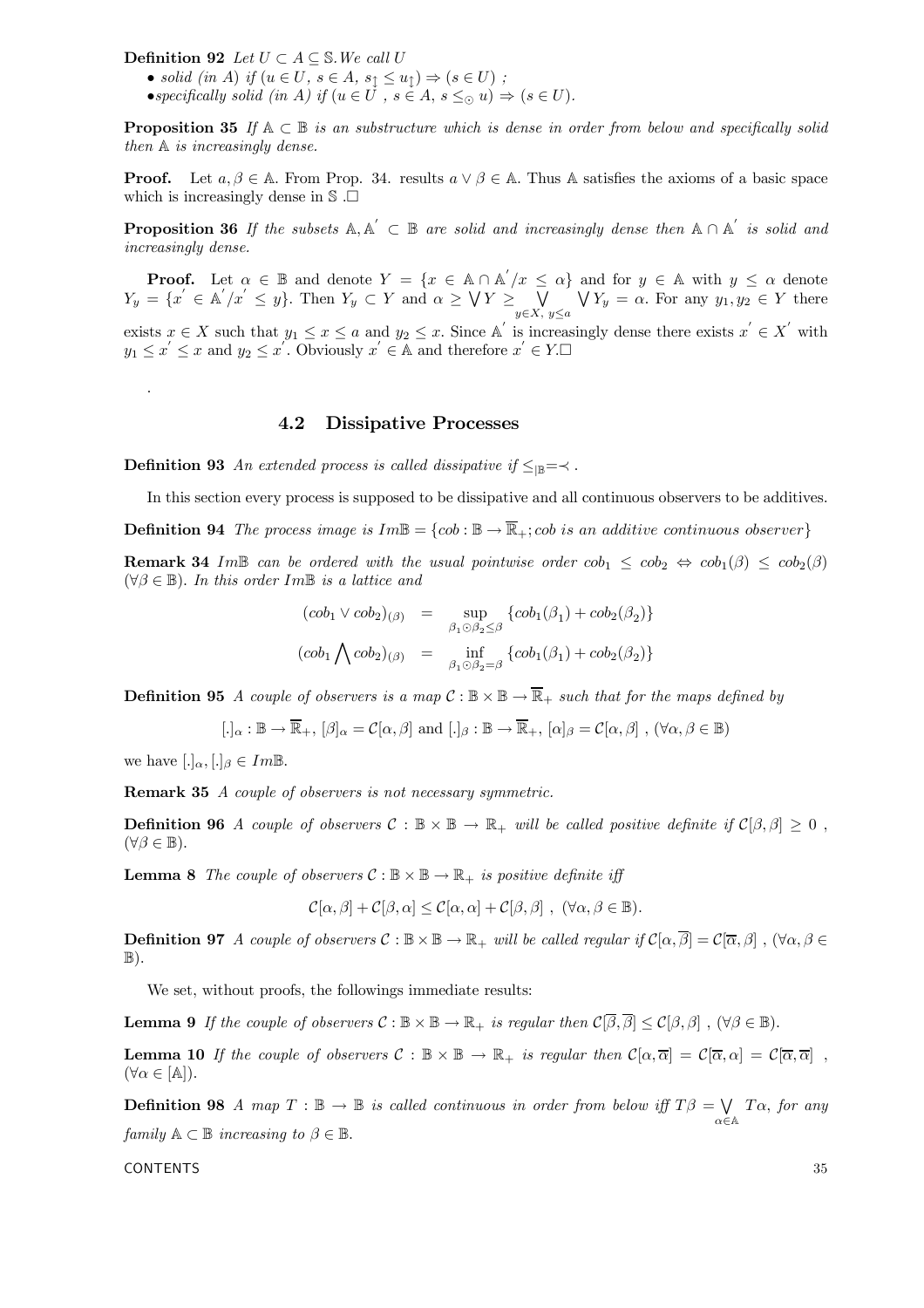**Definition 99** A localisation is a map  $L : \mathbb{B} \to \mathbb{B}$  with the following properties:

$$
(\mathbf{L_1}) L\beta \leq \beta, (\forall \beta \in \mathbb{B}); (\mathbf{L_2}) L^2(\beta) = L\beta, (\forall \beta \in \mathbb{B}); (\mathbf{L_3}) L(\beta \odot \beta') = L(\beta) \odot L(\beta'), (\forall \beta, \beta' \in \mathbb{B}).
$$

**Remark 36** For any localisation L we shall note  $\mathbb{B}_L = L(\mathbb{B})$ .

**Definition 100** The application  $S_L = id_{\mathbb{B}} : L$ , where L is a localisation, will be called a sweeping if it is increasing.

Remark 37 For any sweeping S we shall note

$$
\mathbb{B}_S = :S(\mathbb{B})
$$
  

$$
Ker_S = :{\beta \in \mathbb{B}; S\beta = \perp}
$$

**Remark 38** If S is a sweeping then  $L_S = id_B : S$  is a localisation.

Remark 39 The class of all sweepings on  $\mathbb B$  can be ordered by putting

$$
S \leq T \text{ iff } S\beta \leq T\beta , (\forall \beta \in \mathbb{B})
$$

for any sweepings  $S, T$ . This ordered set is a complete distributive lattice.

**Definition 101** For any sweeping S we define the sweeping S' as the smallest sweeping having the property

$$
S\vee S^{'}=id_{\mathbb{B}}.
$$

**Lemma 11** Let  $\alpha \in \mathbb{B}$  and  $\beta = \alpha : (\alpha \bigwedge_{\odot} S_L \alpha)$ . Then

$$
L\alpha = L\beta \text{ and}
$$
  

$$
\beta \bigwedge_{\odot} S_L\beta = \bot.
$$

**Proof.** Let  $\gamma = \alpha \bigwedge_{\mathcal{O}} S_L \alpha$ . From  $\gamma \leq_{\mathcal{O}} S_L \alpha$  and  $S_L = S_L^2$  it follows  $S_L \gamma = \gamma$ . We have also  $\beta = \alpha : \gamma$ and  $S_L \beta = S_L \alpha : \gamma$ .

**Lemma 12** If  $\alpha, \beta \in \mathbb{B}$  with  $\alpha \odot S_L \beta \leq \beta \odot S_L \alpha$  then

$$
(L\alpha \odot S_L\beta) \in \mathbb{B}.
$$

**Proof.** The decomposition property provides  $\gamma, \delta \in \mathbb{B}$  with  $\gamma \leq S_L \alpha$ ,  $\delta \leq \beta$  and  $\alpha \odot S_L \beta = S_L \gamma \odot S_L \delta$ .

Since  $S_L \delta \leq S_L \beta$  and  $S_L \gamma \leq S_L \alpha$  it follows  $S_L \delta = S_L \beta$  and  $S_L \gamma = S_L \alpha$  and therefore  $(L \alpha \odot S_L \beta) = \delta \in$  $\mathbb{B}.\Box$ 

**Corollary 5** In the previous lemma, if  $\alpha \wedge_{\odot} S \alpha = \perp$  then

$$
\begin{array}{rcl}\n\alpha & \leq & \beta \text{ and} \\
S\alpha & \leq & \circ S\beta.\n\end{array}
$$

**Proof.** We have  $L_S \alpha = S \beta$  and  $\alpha \leq_{\odot} S \alpha \odot \delta$  and  $\alpha \leq_{\odot} (\alpha \bigwedge_{\odot} \delta) \odot (\alpha \bigwedge_{\odot} S \alpha) \leq_{\odot} \delta \leq \beta$ . Analogously  $S\alpha \leq_{\odot} S\beta.\square$ 

**Proposition 37** The decomposition property holds for  $\mathbb{B}_L$ , for any localisation L.

**Proof.** Let  $\alpha, \beta, \gamma \in \mathbb{B}$  such that  $L\alpha \leq L\beta \odot L\gamma$ . From the decomposition property for the basic space there exists  $\alpha', \beta', \gamma' \in \mathbb{B}$  such that

 $\alpha^{'} \leq S_L \alpha, \, \beta^{'} \leq \beta, \, \gamma^{'} \leq \gamma \, \, \text{and} \, \, \alpha \odot S_L \beta \odot S_L \gamma = \alpha^{'} \odot \beta^{'} \odot \gamma^{'} .$ So  $S_L \alpha' = \alpha' = S_L \alpha$ ,  $S_L \beta = S_L \gamma$ ,  $S_L \beta' = S_L \gamma'$ , hence  $L\alpha = L\alpha' \odot L\beta'$  and  $L\alpha' \leq L\beta$ ,  $L\beta' \leq L\gamma$ .

**Proposition 38** Let L be a localisation and  $(\alpha_i)_{i \in I} \subset \mathbb{B}$  be such that  $\alpha_i \wedge_{\mathcal{O}} S_L \alpha_i = \perp$ ,  $(\forall i \in I)$  then: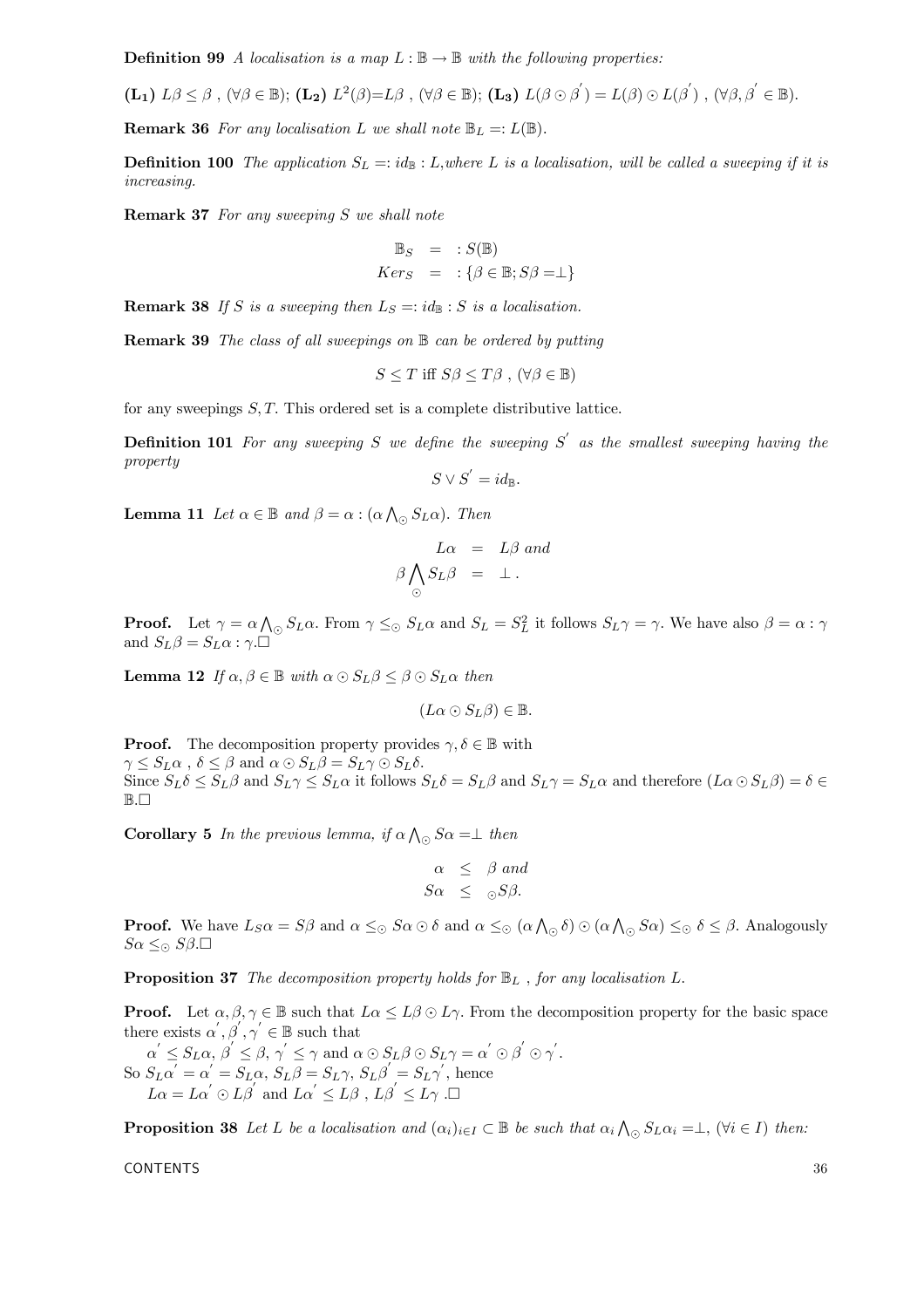i) if  $(L\alpha_i)_{i\in I}$  is increasing and dominated in  $[\mathbb{B}]$  by  $L\alpha$ ,  $\alpha \in B$ , then  $(\alpha_i)_{i\in I}$  is increasing and dominated in  $\mathbb B$  by  $\alpha$  and we have

$$
\bigvee_{\substack{[\mathbb{B}]\i \in I}} L\alpha_i = L(\bigvee_{i \in I} \alpha_i) \text{ and } \bigvee_{i \in I} S_L \alpha_i = S_L(\bigvee_{i \in I} \alpha_i).
$$

ii) if  $(L\alpha_i)_{i\in I}$  is decreasing then

$$
\bigwedge_{i \in I} L \alpha_i = L(\bigwedge_{i \in I} \alpha_i) \text{ and } \bigwedge_{\substack{\bigcirc \\ i \in I}} S_L \alpha_i = S_L(\bigwedge_{i \in I} \alpha_i).
$$

#### Proof.

i)From Lemma 12. and Cor. 5 we have  $(\alpha_i)_{i\in I}$  increasing and  $\alpha_i \leq \alpha$ ,  $(\forall i \in I)$ . Let  $\beta = \bigvee_{i\in I} \alpha_i$  and  $\gamma =$  $\bigvee_{i\in I} S_L\alpha_i$ . From Prop. 30. we have  $\gamma \leq \beta$ . Since  $\gamma \leq_{\odot} S_L\alpha$  it follows  $\gamma = S_L\gamma \leq S_Lb$ . From  $L(\alpha_i) \leq L\alpha$ ,  $i\in I$ <br>  $(\forall i \in I)$  we get  $\beta \odot S_L \alpha \leq \alpha \odot \gamma \Rightarrow S_L b \odot S_L \alpha \leq S_L \alpha \odot S_L \gamma \Rightarrow S_L b \leq S_L \gamma$ , hence  $S_L b = \gamma$ . For  $i \leq j$ we have  $L(\alpha_i) \odot S_L(\alpha_j) \leq \alpha_j$  and therefore  $L(\alpha_i) \odot \gamma \leq \beta$ ,  $L(\alpha_i) \leq L\beta$ . Let  $\alpha^{'} : \beta^{'} \in [\mathbb{B}]$  be such that  $L(\alpha_i) \leq \alpha^{'} : \beta^{'}$ ,  $(\forall i \in I)$ . It follows  $\alpha_i \odot \beta^{'} \leq \alpha^{'} \odot S_L(\alpha_i)$  ,  $\beta \odot \beta^{'} \leq \alpha^{'} \odot \gamma$ ,  $L\beta \leq \alpha'$ :  $\beta'$  and therefore  $L\beta = \bigvee_{[B]} L\alpha_i$ .

ii)Let  $\beta = \bigwedge \alpha_i$  and  $\gamma = \bigwedge_{\odot} S_L \alpha_i$ . i∈I  $\alpha_i$  and  $\gamma = \bigwedge_{i \in I}$  $S_L \alpha_i$ . From  $\gamma \leq_{\odot} S_L \alpha_i$ ,  $(\forall i \in I)$  we get  $S_L \gamma = \gamma \leq \beta$  and therefore  $\gamma \le S_L b$ . From Lemma 12. and Cor. 5.  $(S_L \alpha_i)_{i \in I}$  is specifically decreasing. From  $S_L \beta \le S \alpha_i$  and from Prop. 29. it follows  $S_L \beta \leq \bigwedge_{i \in I}$  $S_L \alpha_i = \bigwedge_{i \in I}$  $S_L \alpha_i = \gamma$ , hence  $\gamma = S_L \beta$ . Let  $\alpha', \beta' \in \mathbb{B}$  be such that  $L(\alpha_i) \ge \alpha' : \beta', (\forall i \in I)$ . Then  $L(\alpha_i) \ge L\beta \ge \alpha' : \beta', (\forall i \in I)$ . Hence  $L\beta = \bigvee_{[B]}$ i∈I  $L\alpha_i.\Box$ 

**Proposition 39**  $\mathbb{B}_L$  is a inferior semi-lattice and a lattice ideal, for any localisation L.

**Proof.** We prove first that if  $\alpha, \beta \in \mathbb{B}_L$  then  $\alpha \wedge \beta \in \mathbb{B}_L$ . Let  $\alpha = L\alpha', \beta = L\beta', \alpha', \beta' \in \mathbb{B}$ , and  $\gamma = (\alpha' \odot S_L\beta') \wedge (\beta' \odot S_L\alpha').$ Since  $S_L \gamma = S_L(\alpha' \odot \beta')$  it follows  $\alpha \wedge \beta = L \gamma \in \mathbb{B}_L$ . We prove now that if  $\alpha \in \mathbb{B}_L$  and  $\delta \in \mathbb{B}$  then  $\alpha \wedge \delta \in \mathbb{B}_L$ . Let

 $\alpha = L\alpha', \alpha' \in \mathbb{B}$ , and  $\delta' = \alpha' \wedge (\delta \odot S_{L}\alpha')$ . Since  $S_L \delta' = S_L \alpha'$  it follows  $\alpha \wedge \delta = L \delta' \in \mathbb{B}_L$ .

**Lemma 13** If S and T are two sweepings then  $S \leq T$  is equivalent with each one of the followings conditions:

$$
S \circ T = T \circ S = S; \ Ker_T \subset Ker_S
$$

**Proposition 40** If S and T are two sweepings such that  $S \vee T = id_{\mathbb{B}}$  and  $S \circ T = T \circ S$ . Then

$$
id_{\mathbb{B}} \odot (S \circ T) = S \odot T \quad and \quad S \circ T = S \wedge T.
$$

**Proof.** Let  $\beta \in [\mathbb{B}]$ . We have

 $L_S\beta \in Ker_S$ ,  $(S \odot T)(L_S\beta) = (T \odot S)(L_S\beta) = \perp$ ,  $(L_S\beta) : T(L_S\beta) \in Ker_S \cap Ker_T$ . Since  $S \vee T = id_{\mathbb{B}}$  we have  $Ker_S \cap Ker_T = {\perp}$  and therefore  $(L_S \beta) : T(L_S \beta) = \perp$  which is equivalent with  $\beta \odot (S \circ T)\beta = S\beta \odot T\beta$ .

The last assertion follows immediately since  $S \circ T$  is a sweeping.

**Remark 40** Let  $\alpha^{(n)}$  means  $\alpha \odot \alpha ... \odot \alpha$  by n times.

**Lemma 14** If  $\alpha, \beta, \gamma \in [\mathbb{B}]_1$  and  $\alpha^{(n)} \leq \beta$ ,  $(\forall n \in \mathbb{N}) \Rightarrow \alpha = \bot$  then the following assertions are equivalent:

i)  $\beta \wedge \alpha^{(n)} \leq \gamma$ ,  $(\forall n \in \mathbb{N})$ ; ii)  $(\beta : \gamma) \wedge \alpha \leq \perp$ .

Proof.  $i) \Rightarrow ii)$  Let  $\sigma, \delta \in \mathbb{B}$  such that  $\sigma = (\beta : \gamma)_{\odot}$ , and  $\delta^{(p)} = (\alpha^{(p)} : \gamma)_{\odot}$  where  $p \in \mathbb{N}$  is fixed. Then we have

 $(\beta : \gamma) \wedge (\alpha^{(n)} : \gamma) \leq \perp, (\forall n \in \mathbb{N})$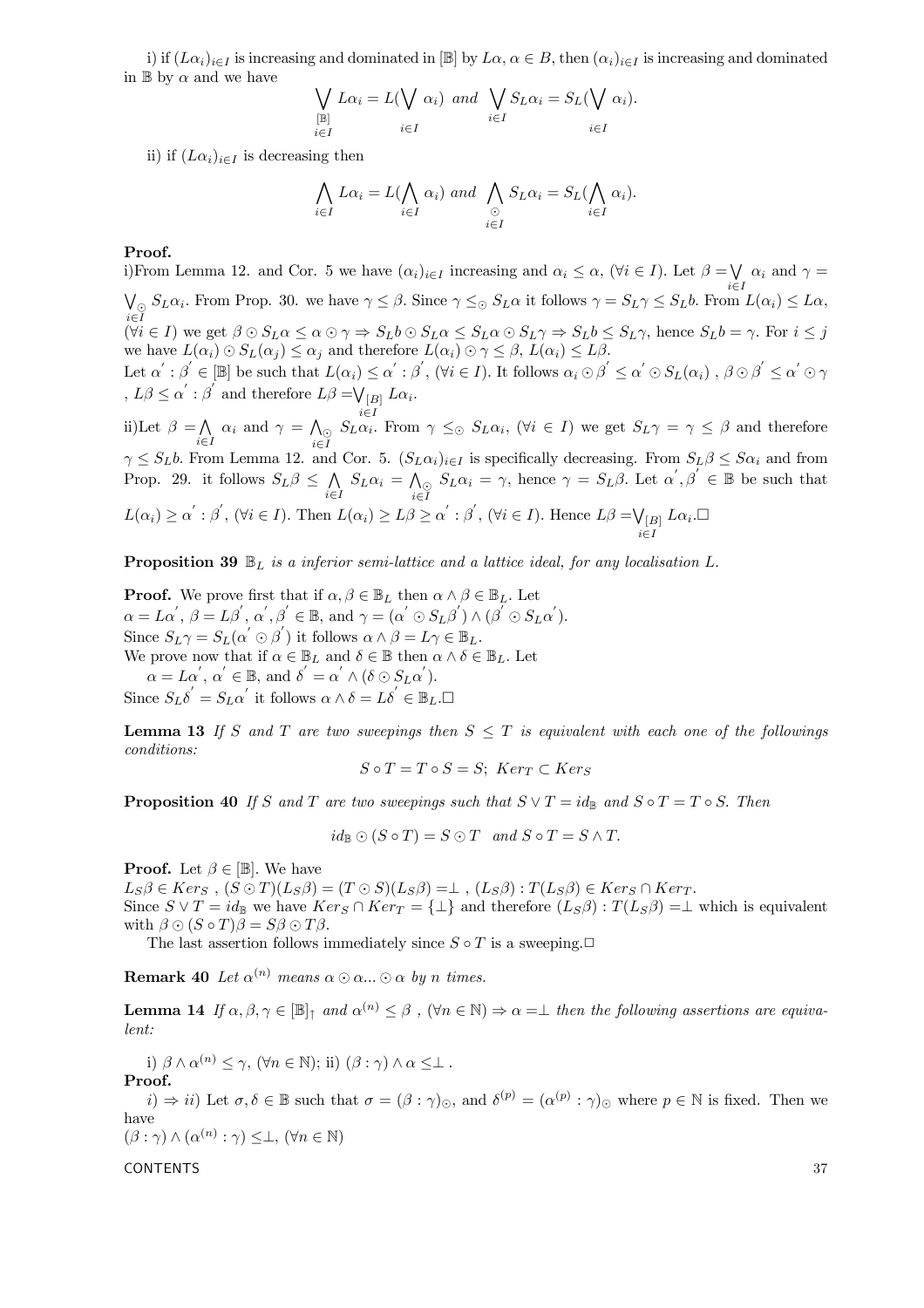thus  $\sigma \wedge \delta^{(p)} = \perp$  and therefore  $\sigma \wedge \delta = \perp$ . Then we get  $((\beta : \gamma) \wedge \alpha)^{(p)} = (\beta : \gamma)^{(p)} \wedge \alpha^{(p)} = (\beta : \gamma)^{(p)} \wedge (\alpha^{(p)} : \gamma \odot \gamma)$ 

 $\leq \sigma^{(p)} \wedge (\delta^{(p)} \odot \gamma) \leq (\sigma \wedge \delta)^{(p)} \odot (\sigma^{(p)} \wedge \gamma) \leq \gamma.$  $ii) \Rightarrow i)$  We have  $\sigma \wedge \alpha = \perp$  and therefore  $\sigma \wedge \alpha^{(n)} \leq \sigma^{(n)} \wedge \alpha^{(n)} = (\sigma \wedge \alpha)^{(n)} = \perp$  hence  $\beta \wedge \alpha^{(n)} = (\beta : \gamma \odot \gamma) \wedge \alpha^{(n)} \le (\sigma \odot \gamma) \wedge \alpha^{(n)} \le (\sigma \wedge \alpha^{(n)}) \odot (\gamma \wedge \alpha^{(n)}) \le \gamma. \Box$ 

**Theorem 10** Let  $\beta \in [\mathbb{B}]$  . The map  $S_{\beta} : \mathbb{B} \to \mathbb{B}$  defined by

$$
S_{\beta}(\alpha) = \bigvee_{n \in \mathbb{N}} \overline{(\alpha \wedge \beta^{(n)})}
$$

is a sweeping.

**Proof.** Let  $\alpha, \alpha' \in [\mathbb{B}]_{\odot}$  . From definition of  $S_{\beta}$  it follows  $S_{\beta}(\alpha) \leq \alpha$  and  $S_{\beta}(\alpha) \leq S_{\beta}(\alpha')$  if  $\alpha \leq \alpha'$ . From  $(\alpha \odot \alpha') \wedge \beta^{(n)} \leq (\alpha \wedge \beta^{(n)}) \odot (\alpha' \wedge \beta^{(n)})$ ,  $(\forall n \in \mathbb{N})$  we get  $S_{\beta}(\alpha \odot \alpha') \leq S_{\beta}(\alpha) \odot S_{\beta}(\alpha)$ . Further let  $\sigma, \sigma' \in \mathbb{B}$  be such that  $\sigma \leq S_{\beta}(\alpha) \leq \alpha$ ,  $\sigma' \leq S_{\beta}(\alpha') \leq \alpha'$ ,  $S_{\beta}(\alpha \odot \alpha') = \sigma \odot \sigma'$ . Since  $(\alpha \odot \alpha') \wedge \beta^{(n)} \leq S_{\beta}(\alpha \odot \alpha') = \sigma \odot \sigma'$  we get, using the Prop. 14,  $\beta \wedge ((\alpha \odot \alpha') : (\sigma \odot \sigma')) = \perp$  and therefore  $\beta \wedge (\alpha : \sigma) = \perp \Leftrightarrow \alpha \wedge \beta^{(n)} \leq \sigma \Rightarrow \sigma \geq S_{\beta}(\alpha)$ .

Analogously we deduce  $\sigma' \geq S_{\beta}(\alpha')$ , hence  $S_{\beta}(\alpha \odot \alpha') = S_{\beta}(\alpha) \odot S_{\beta}(\alpha')$ .

From  $\alpha \wedge \beta^{(n)} \leq S_{\beta}(\alpha)$  we get  $\alpha \wedge \beta^{(n)} \leq S_{\beta}(\alpha) \wedge \beta^{(n)}$  and therefore  $S_{\beta}(S_{\beta}(\alpha)) = S_{\beta}(\alpha)$ .

**Lemma 15**  $S_{\beta}$  is continuous in order from below.

**Proof.** Let  $\mathbb{A} \subset \mathbb{B}$  increasing to  $\gamma \in \mathbb{B}$ . From  $\gamma \wedge \beta^{(n)} = \bigvee_{\alpha \in \mathbb{A}} (\alpha \wedge \beta^{(n)}) \leq \bigvee_{\alpha \in \mathbb{A}}$  $S_{\beta}(\alpha)$  we deduce that  $S_{\beta}$ is continuous in order from below.

**Definition 102** Let  $A$  be a specifically solid ideal of  $B$  and denote

$$
P_{\mathbb{A}}\beta=\bigvee\{\alpha\in\mathbb{A}; \alpha\leq\beta\}.
$$

**Theorem 11** If for any  $A \subset \mathbb{B}$  increasing to  $\gamma \in A$  we have  $\bigwedge_{\alpha \in A} (\gamma : \alpha) = \bot$  then  $P_A$  is a sweeping and continuous in order from below.

**Proof.** We prove first that  $id_{\mathbb{B}}: P_{\mathbb{A}}$  satisfy  $(L_4)$ . Let  $\alpha, \beta \in \mathbb{S}$  and  $\gamma \in \mathbb{A}$  such that  $\gamma \leq \alpha \odot \beta$ . Then there exists  $\alpha', \beta' \in \mathbb{B}$  such that

$$
\gamma = \alpha' \odot \beta', \alpha' \le \alpha, \beta' \le \beta.
$$

Therefore  $\alpha', \beta' \in A$  and  $\gamma \leq (P_{\mathbb{A}}\alpha) \odot (P_{\mathbb{A}}\beta)$  and, equivalently  $P_{\mathbb{A}}(\alpha \odot \beta) \leq (P_{\mathbb{A}}\alpha) \odot (P_{\mathbb{A}}\beta)$ . On the other hand  $P_{\mathbb{A}}(\alpha \odot \beta) \geq \alpha' \odot \beta'$  and therefore  $P_{\mathbb{A}}(\alpha \odot \beta) \geq (P_{\mathbb{A}}\alpha) \odot (P_{\mathbb{A}}\beta)$ .

We prove now that  $P_{\mathbb{A}}$  is continuous in order from below.

Let  $s \in \mathbb{S}$ ,  $(s_i)_{i \in I} \uparrow s$  and  $\gamma \in \mathbb{A}$  with  $\gamma \leq s$ . For any  $s_i$  we denote  $(\gamma, s_i) =: \gamma : (\gamma : (\gamma \wedge s_i))$ . From the hypothesis and Prop. 5. we obtain:  $(\gamma, s_i) \in \mathbb{A}$ ,  $(\gamma, s_i) \leq \gamma$ ,  $\bigvee_{i \in I} (\gamma, s_i) = \gamma$ . Hence  $\gamma \leq \bigvee_{i \in I}$  $P_{\mathbb{A}}(s_i)$ . Because  $\gamma \leq s$  is arbitrary we get  $P_{\mathbb{A}}(s) \leq \bigvee_{i \in I} P_{\mathbb{A}}(s_i)$ . On the other hand  $P_{\mathbb{A}}(s_i) \leq P_{\mathbb{A}}(s)$ ,  $(\forall i \in I)$  so  $\bigvee_{\sigma} P_{\mathbb{A}}(s_i) \leq P_{\mathbb{A}}(s)$ . The rest of the axioms results by easy verification. i∈I

**Proposition 41**  $\forall \text{cob} \in \text{Im } \mathbb{B}$ ,  $\forall \alpha, \beta \in \mathbb{B}$ ,  $\exists \text{ cob}_1, \text{cob}_2 \in \text{Im } \mathbb{B}$ :

$$
cob = cob1 + cob2 and
$$
  

$$
cob(\alpha \wedge \beta) = cob1(\alpha) + cob2(\beta)
$$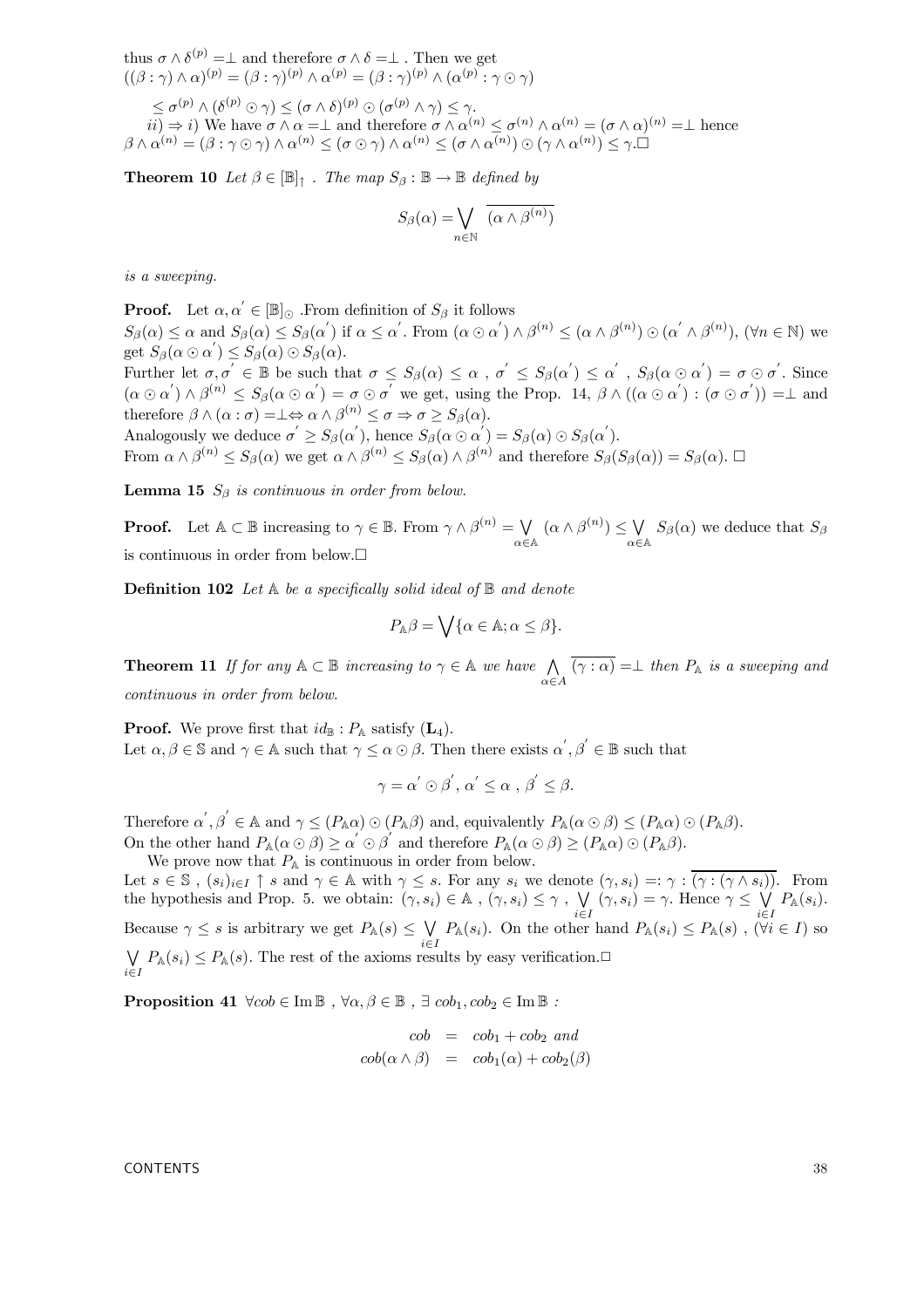**Proof.** Let  $\alpha, \beta \in B$ ,  $\beta' = \alpha \wedge \beta$ ,  $\gamma = \beta : \beta'$  and  $\alpha b \in \text{Im } \mathbb{B}$ . We shall define  $\alpha b_1 : \mathbb{B} \to \mathbb{R}$  by

$$
cob1(\sigma) = \sup_{n \in \omega} (\sigma \wedge \gamma^{(n)}).
$$

Then  $\cosh(\sigma \odot \sigma') = \sup_{\sigma \in \mathcal{C}}$  $\sup_{n\in\omega} ((\sigma\odot\sigma^{'})\wedge\gamma^{(n)}) = \sup_{n\in\omega} ((\sigma\wedge\gamma^{(n)})\odot(\sigma^{'}\wedge\gamma^{(n)})) = cob_1(\sigma) + cob_1(\sigma^{'}).$ If  $\sigma \leq \sigma'$  then  $\cosh(\sigma) \leq \cosh(2\sigma')$ . Let  $U \subset \mathbb{B}$  be increasing to u. We shall prove that  $\cosh$  is continuous in order from below. We have

sup  $\sup_{n\in\omega} \cosh(v \wedge c^{(n)}) \geq \sup_{n\in\omega} \cosh(u \wedge \gamma^{(n)}) = \cosh(u).$ 

 $\cosh(u) \geq \sup_{v \in U} \cosh(v) \geq \sup_{v \in U}$ From  $\sigma \odot (\sigma' \wedge \gamma^{(n)}) \leq \sigma' \odot (\sigma \wedge \gamma^{(n)})$  we get  $\cosh(\sigma) + \cosh(\sigma' \wedge \gamma^{(n)}) \leq \cosh(\sigma') + \cosh(\sigma \wedge \gamma^{(n)})$ 

and  $\cosh(\sigma) + \cosh(\sigma') = \cosh(\sigma) + \cosh(\sigma')$ .

Therefore  $\cosh_2 = \cosh - \cosh_1$  satisfies axioms of a *continuous observer*.

**Definition 103** For any additive continuous observer cob we shall define a regular form - by

$$
(\overline{cob})(\beta)= cob(\overline{\beta}) , (\forall \beta \in \mathbb{B}).
$$

**Proposition 42** We have:  $(cob_1 - cob_2)_{(\beta)} = \sup_{\alpha \leq \beta, cob_2(\beta) < \infty} \{ cob_1(\alpha) - cob_2(\alpha) \}.$ 

**Proof.** The map  $\text{cob}(\beta) = \text{sup}$  $\sup_{\alpha \leq \beta, \cosh(0) < \infty} \{ \cosh(\alpha) - \cosh(\alpha) \}$  is an additive continuous observer and satisfy the properties  $\cosh_1 - \cosh_2 \leq \cosh \leq \cosh \cosh \theta$  for any  $\cosh \theta \in \text{Im } \mathbb{B}$ ,  $\cosh \theta \geq \cosh_1 - \cosh_2 \theta$ .

## 4.3 Energetic Spaces

**Definition 104** The mutual energy  $\mathcal{E}[a, b]$  of two elements a, b is a map  $\mathcal{E}: \mathbb{S} \times \mathbb{S} \to \mathbb{R}$  with the following properties:

 $(\mathbf{EN_1}) \mathcal{E}[a \odot b, s] = \mathcal{E}[a, s] + \mathcal{E}[b, s]$  (the superposition principle)  $(\mathbf{EN_2}) \mathcal{E}[a, b] = \mathcal{E}[b, a]$  (the symmetry condition) **(EN<sub>3</sub>)**  $\mathcal{E}[s] = \mathcal{E}[s, s]$  (the *energy* of the element s) **(EN<sub>4</sub>)**  $\mathcal{E}[s] > 0$  if  $s \neq \perp$  (  $\mathcal{E}$  is positive definite)  $(\mathbf{EN}_5) \; |\mathcal{E}[a, b]|^2 \leq \mathcal{E}[a, b] \cdot \mathcal{E}[a, b]$  (the weak sector condition)

**Remark 41** We can extend the energy to  $[\mathbb{S}] \times [\mathbb{S}]$  by  $\mathcal{E}[a : b, c : d] = \mathcal{E}[a, c] + \mathcal{E}[b, d] - \mathcal{E}[a, d] - \mathcal{E}[b, c]$ .

**Definition 105** Two elements  $a, b \in \mathbb{S}$  are called dual in energy (noted  $a \in b_{\mathcal{E}}^{\perp}$ ) if  $\mathcal{E}[a, b] = 0$ .

**Lemma 16** For any  $a, b \in [\mathbb{S}]$ 

.

i)  $\mathcal{E}[\perp] = 0$ ; ii)  $\mathcal{E}[a, \perp] = 0$ ; iii)  $\mathcal{E}[a] > 0$  if  $a \neq \perp$ ; iv)  $\mathcal{E}[a^*] = \mathcal{E}[a]$ ; v)  $\mathcal{E}^{\frac{1}{2}}[a \odot b] \leq \mathcal{E}^{\frac{1}{2}}[a] + \mathcal{E}^{\frac{1}{2}}[b]$ ; vi)  $\mathcal{E}[a \odot b] + \mathcal{E}[a:b] = 2(\mathcal{E}[a] + \mathcal{E}[b])$ ; Proof. i) In  $(EN_1)$  take  $a = b = s = \perp$ ; ii)  $\mathcal{E}[a, \perp] = \mathcal{E}[a, \perp \odot \perp] = \mathcal{E}[a, \perp] + \mathcal{E}[a, \perp];$ iii) Let  $a = u : v$ . Then

$$
\mathcal{E}[a] = \mathcal{E}[u:v, u:v] \n= \mathcal{E}[u] + \mathcal{E}[v] - 2\mathcal{E}[u, v] \n\geq \mathcal{E}[u] + \mathcal{E}[v] - 2\mathcal{E}^{\frac{1}{2}}[u]\mathcal{E}^{\frac{1}{2}}[v] \n= (\mathcal{E}^{\frac{1}{2}}[u] - \mathcal{E}^{\frac{1}{2}}[v])^2;
$$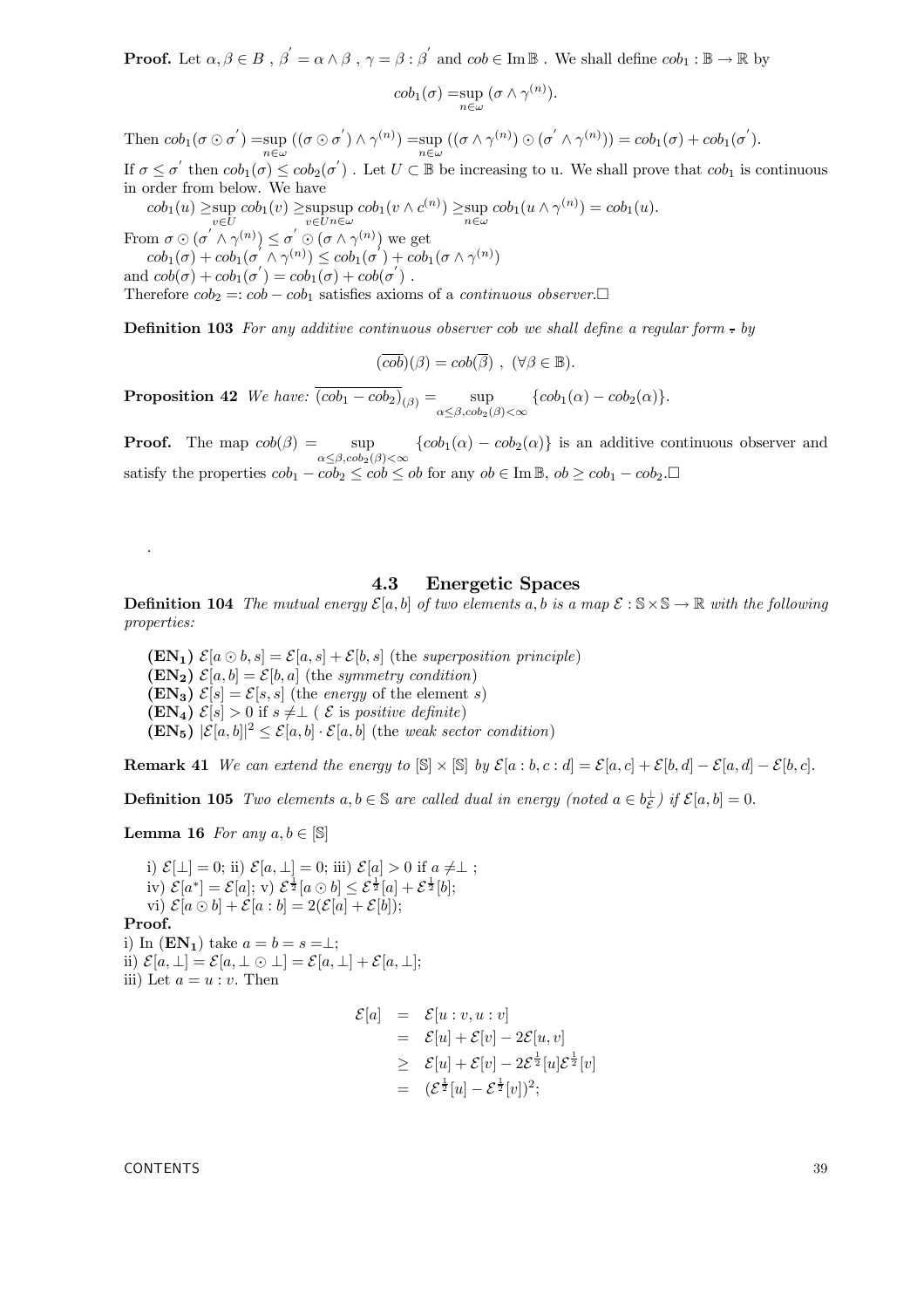iv) Let  $a = u : v$ . Then  $a^* = v : u$  and

$$
\begin{array}{rcl} \mathcal{E}[a^*] & = & \mathcal{E}[v:u,v:u] \\ & = & \mathcal{E}[v]+\mathcal{E}[u]-2\mathcal{E}[v,u] \\ & = & \mathcal{E}[u:v,u:v] \\ & = & \mathcal{E}[a]; \end{array}
$$

v) We have

$$
\mathcal{E}[a \odot b] = \mathcal{E}[a \odot b, a \odot b]
$$
  
=  $\mathcal{E}[a] + \mathcal{E}[b] + 2\mathcal{E}[a, b]$   
 $\leq \mathcal{E}[a] + \mathcal{E}[b] + 2\mathcal{E}^{\frac{1}{2}}[a]\mathcal{E}^{\frac{1}{2}}[b]$   
=  $(\mathcal{E}^{\frac{1}{2}}[a] + \mathcal{E}^{\frac{1}{2}}[b])^2;$ 

vi) We have

$$
\mathcal{E}[a \odot b] + \mathcal{E}[a : b] = \mathcal{E}[a \odot b, a \odot b] + \mathcal{E}[a : b, a : b]
$$
  
=  $\mathcal{E}[a] + \mathcal{E}[a, b] + \mathcal{E}[b, a] + \mathcal{E}[b] + \mathcal{E}[a] - \mathcal{E}[a, b] - \mathcal{E}[b, a] + \mathcal{E}[b]$   
=  $2(\mathcal{E}[a] + \mathcal{E}[b]) \square$ 

**Definition 106** We define the energy metric  $d : [\mathbb{S}] \times [\mathbb{S}] \to \mathbb{R}_+$  by

$$
d(a,b) = \begin{cases} \mathcal{E}^{\frac{1}{2}}[a:b] & \text{if } a,b \in \mathbb{S} \\ \mathcal{E}^{\frac{1}{2}}[(u \odot v^{'}):(v \odot u^{'})] & \text{if } a,b \in [\mathbb{S}], a = (u,v), b = (u^{'},v^{'}) \end{cases}
$$

**Remark 42** We can define the energy topology  $\tau_d$  on  $[\mathbb{S}]$  by

$$
(a_n)_{n\in N} \underset{\tau_d}{\rightarrow} a
$$
 iff  $(d(a_n, b))_{n\in N} \underset{\mathbb{R}}{\rightarrow} 0$ .

Corollary 6 The energy topology is a Hausdorff topology.

**Definition 107** We shall note by  $\overline{S}$  the completion of  $S$  in the energy topology.

**Remark 43** The theorem 3 from section 2.2.2 shows that every  $\boxed{\mathbb{S}}$  is domain representable, so we can study the computability of energetic spaces.

**Remark 44** The energy  $\mathcal E$  can be extended to  $\overline{[\mathbb S]}$  by  $\mathcal E[a, b] = \lim_{n\to\infty} \mathcal E[a_n, b_n]$ ,  $(a, b \in \overline{[\mathbb S]}),$  where  $(a_n) \to a$ ,  $(b_n) \rightarrow b, (a_n) \subset [\mathbb{S}], (b_n) \subset [\mathbb{S}].$ 

**Definition 108** An energetic space is a structure  $\leq$   $\mathbb{S}, \mathcal{E}$  > such that  $\mathbb{S}$  is an extended space,  $\mathcal{E}$ :  $\mathbb{S} \times \mathbb{S} \to \mathbb{R}$  is an energy and

(ES<sub>1</sub>) [S] = [S];  
(ES<sub>2</sub>) 
$$
a \in b^{\perp} \Rightarrow a \in b_{\mathcal{E}}^{\perp}
$$
, ( $\forall a, b \in [S]$ ).

**Theorem 12** The structure  $\leq$   $\mathbb{S}$ ,  $\mathcal{E}$  > is an energetic space iff  $\mathbb{S}$  is closed in the energy topology and the energy  $\mathcal E$  is a lattice valuation.

**Proof.** We prove first that  $\mathcal{E}$  is a lattice valuation iff

$$
\mathcal{E}[a \wedge b, a \vee b] = \mathcal{E}[a, b] , (\forall a, b \in \overline{[\mathbb{S}]}).
$$

Using axiom  $(\mathbf{S}_6)$  we obtain

 $\mathcal{E}[(a \wedge b) \odot (a \vee b)] = \mathcal{E}[a \odot b, a \odot b] \Leftrightarrow$  $\mathcal{E}[a \wedge b] + \mathcal{E}[a \vee b] + 2 \cdot \mathcal{E}[a \wedge b, a \vee b] = \mathcal{E}[a] + \mathcal{E}[b] + 2 \cdot \mathcal{E}[a, b].$ We prove now that in any energetic space the energy  $\mathcal E$  is a lattice valuation. Let  $c = a \wedge b$ . We have  $a = c \odot a'$ ,  $b = c \odot b'$ ,  $a' \in (b')^{\perp}_{\mathcal{E}}$ ,  $a \vee b = c \odot (a' \vee b') = c \odot (a' \odot b').$ 

 $\sim$  CONTENTS  $\sim$  40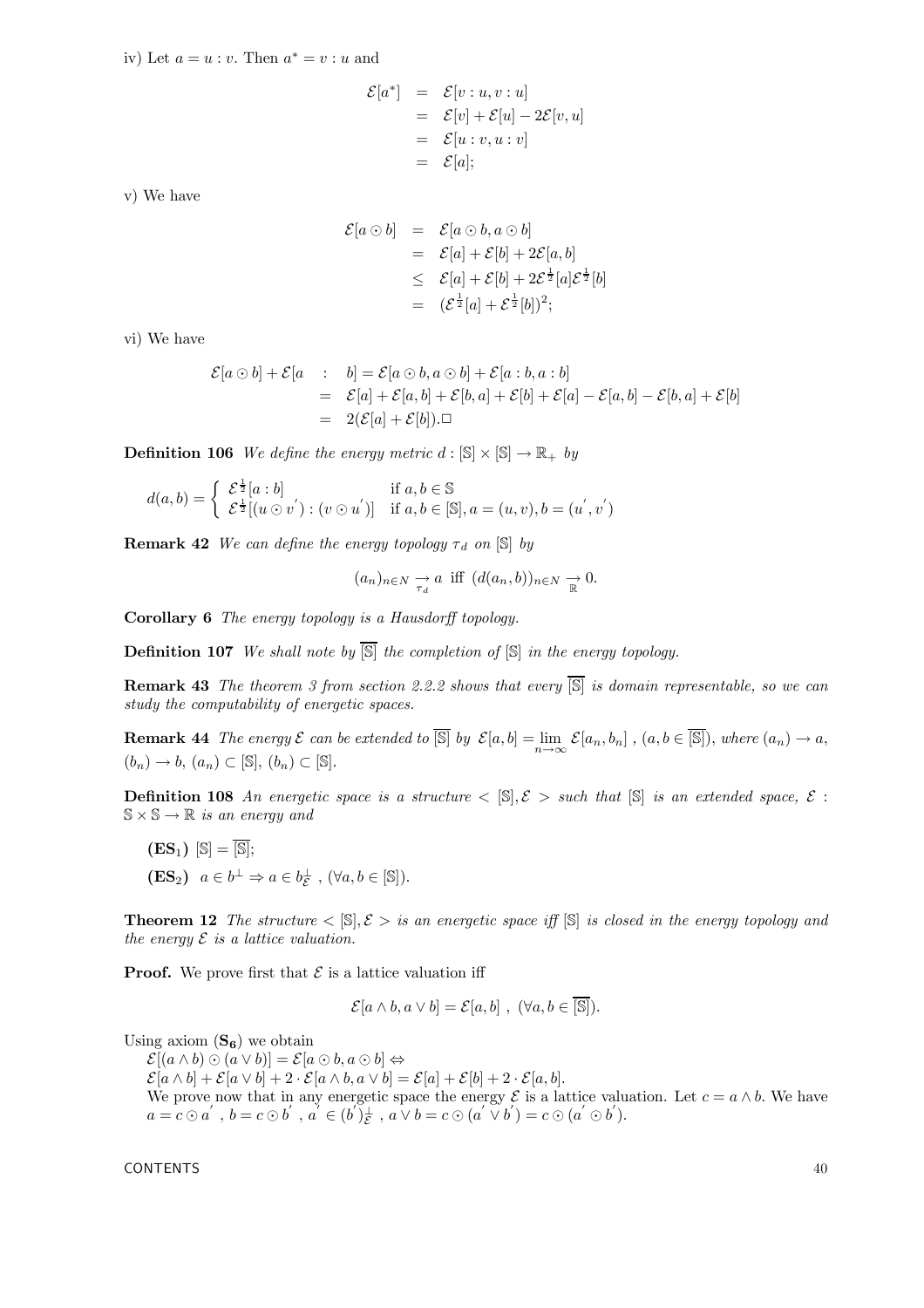Therefore

$$
\mathcal{E}[a \wedge b, a \vee b] = \mathcal{E}[a' \odot b' \odot c, c]
$$
  
=  $\mathcal{E}[a' \odot c, c] + \mathcal{E}[b', c]$   
=  $\mathcal{E}[a' \odot c, b' \odot c] - \mathcal{E}[a' \odot c, b'] + \mathcal{E}[b', c]$   
=  $\mathcal{E}[a, b] - \mathcal{E}[a', b']$   
=  $\mathcal{E}[a, b].$ 

Conversely, if  $\mathcal E$  is a lattice valuation then  $\mathcal{E}[a, b] = \mathcal{E}[a \wedge b, a \vee b] = \mathcal{E}[\perp, a \vee b] = 0 \Leftrightarrow a \in b^{\perp}.\square$ 

**Example 14** Let  $\overline{S}$  be the class of all the spaces of excessive functions  $\xi_V$  [BBC 81] of all sub-Markovian resolvents V which are in duality (with respect to a finite measure  $\mu$ ) and for which the initial kernels are proper. For any  $\xi_V, \xi_W \subseteq \overline{\mathbb{S}}$  and  $a \in \xi_V, b \in \xi_W$  define the mutual energy  $\mathcal{E}[a, b]$  of a and b by

$$
\mathcal{E}[a,b] =: \sup\{\int f\,Wg\,d\mu\,;\,a,b\in\mathfrak{F},\,Vf\leq s,\,Wg\leq t\}
$$

where V is the initial kernel for V, W is the initial kernel for W and  $\mathfrak F$  denotes the set of all  $\mathfrak B$ -measurable positive numerical functions on X,  $(X, \mathfrak{B}, \mu)$  being the measurable space.

**Example 15** Let  $D \subset R^n$  be Greenean set (with the Green function G) and let  $\boxed{S'}$  be the class of all Borel measures on D. The mutual energy  $\mathcal{E}[a,b]$  of two measures  $a' = \mu, b' = \nu, a', b' \in [\mathbb{S}']$  is defined by  $\mathcal{E}'[a',b'] =: \int \int G(x,y) d\mu(x) d\nu(y).$ 

**Remark 45** If we denote by  $a(x) = \int G(x, y) d\mu(x)$ ,  $b(x) = \int G(x, y) d\nu(y)$ , there exist resolvents  $\mathcal{V}$ , W which are in duality (with respect to a finite measure  $\mu$ ), such that  $a \in \xi_{\mathcal{V}}$ ,  $b \in \xi_{\mathcal{W}}$  and  $\mathcal{E}[a, b] =$  $\mathcal{E}^{'}[a^{'},b^{'}].$ 

**Example 16** Let  $\overline{\mathbb{S}}$  be the class of all absolute continuous functions f on  $(x, y)$  with  $f' \in L^2(x, y)$  and  $f(x) = f(y) = 0$ . One can define the mutual energy  $\mathcal{E}[a, b]$  of a and b by  $\mathcal{E}[a, b] =:$  $\int$ x  $a'b'dt.$ 

**Definition 109** For  $\hat{s} \in \overline{\mathbb{S}}$  let  $\hat{s}_{\uparrow} = \hat{s} \vee \overline{\mathbb{S}}$  ,  $\hat{s}_{\downarrow} = (\perp : \hat{s}) \vee \overline{\mathbb{S}}$  ,  $\hat{s}_{\uparrow} = \hat{s}_{\uparrow} \odot \hat{s}_{\downarrow}$ .

Proposition 43 The energy is continuous in the energy topology.

**Proof.** Let  $(a_n) \subset [\mathbb{S}], (b_n) \subset [\mathbb{S}]$  with  $(a_n) \to a$ ,  $(b_n) \to b$ . We must show that  $\lim_{n \to \infty} \mathcal{E}[a_n, b_n] = \mathcal{E}[a, b]$ . But

$$
|\mathcal{E}[a,b] - \mathcal{E}[a_n, b_n]| \leq |\mathcal{E}[a, b:b_n]| + |\mathcal{E}[a:a_n, b]|
$$
  

$$
\leq \mathcal{E}^{\frac{1}{2}}[a]\mathcal{E}^{\frac{1}{2}}[b:b_n] + \mathcal{E}^{\frac{1}{2}}[b]\mathcal{E}^{\frac{1}{2}}[a:a_n]
$$
  

$$
\leq \mathcal{E}[a] \cdot d(b, b_n) + \mathcal{E}[b] \cdot d(a, a_n)
$$

which converges to zero.  $\Box$ 

Lemma 17 The energy metric is translation invariant.

**Proof.**  $d^2(a \odot s, b \odot s) = \mathcal{E}[(a \odot s):(b \odot s)] = \mathcal{E}[(a:b) \odot (s:s)] = \mathcal{E}[a:b] = d^2(a,b).$ 

Proposition 44 The superposition is continuous in the energy topology.

**Proof.** Let  $(a_n)_n \subset [\mathbb{S}], (b_n)_n \subset [\mathbb{S}]$  with  $(a_n) \to a$ ,  $(b_n) \to b$ . We must show that  $\lim_{n \to \infty} (a_n \odot b_n) = a \odot b$ . But

 $d(a_n \odot b_n, a \odot b) \leq d(a_n \odot b_n, a \odot b_n) + d(a \odot b, a \odot b_n) \leq d(a_n, a) + d(b_n, b)$  which converges to zero. We want now to characterize the extended process for which the basic space are energetic spaces.

**Definition 110** An extended process  $\mathbb{B}$  is called W-like process if there exists a map  $\mathbb{T} : \mathbb{B} \to \text{Im } \mathbb{B}$  such that :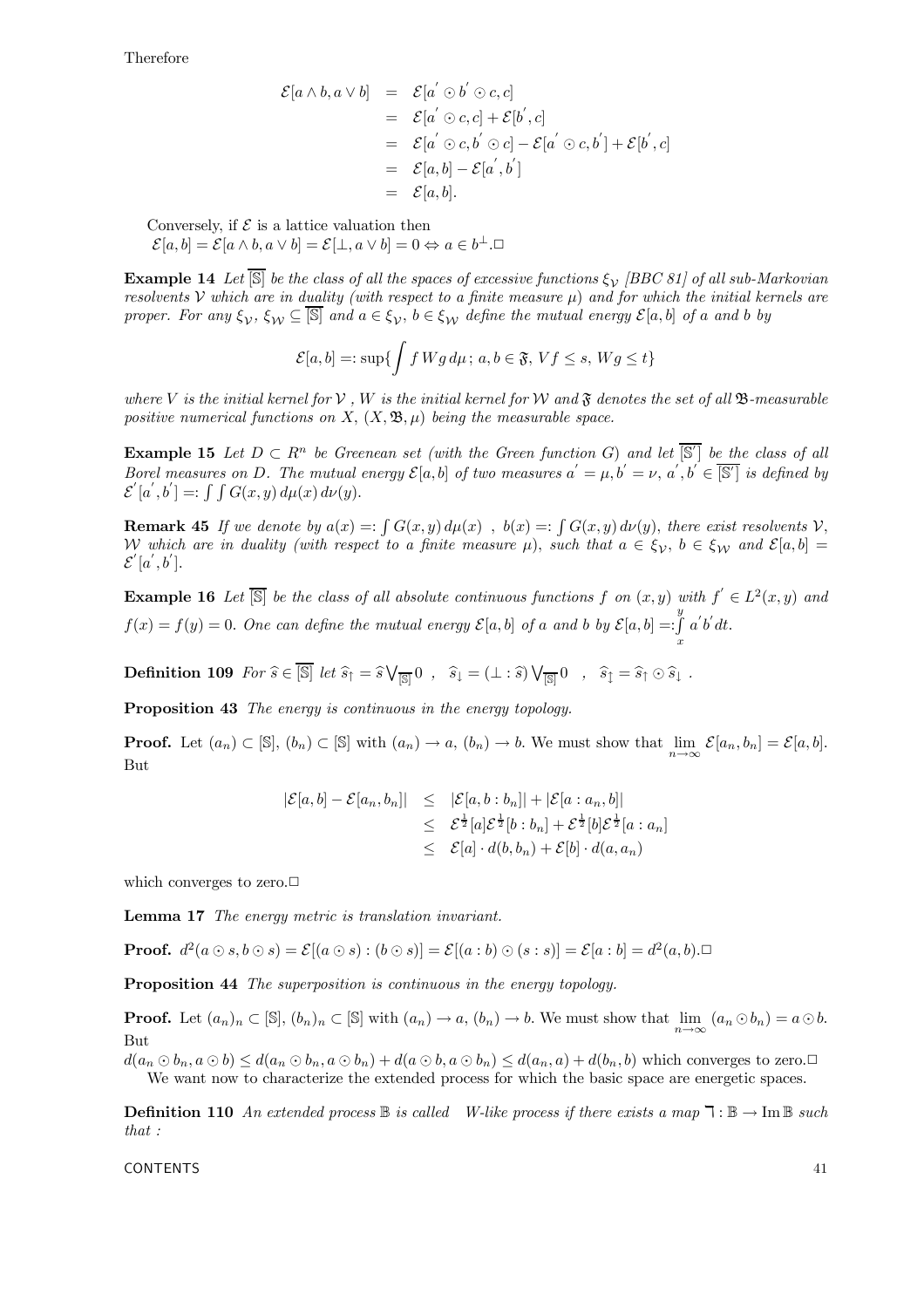$(\mathbf{W}_1)$   $\exists [\alpha \odot \beta] = \exists [\alpha] + \exists [\beta]$ , and

 $\alpha \leq \beta \Leftrightarrow \Box[\alpha] \leq \Box[\beta]$ ,  $(\forall \alpha, \beta \in \mathbb{B});$ 

 $(W_2)$   $\P[\mathbb{B}]$  is solid and increasingly dense in  $Im\mathbb{B}$  ;

 $(\mathbf{W_3}) \ \mathbf{\bar{a}}[R(\alpha)] = R(\mathbf{\bar{a}}[\alpha])$ ,  $(\forall \alpha \in \mathbb{B});$ 

(W<sub>4</sub>) for any two sweepings S and T on B such that  $S \vee T = id_{\mathbb{B}}$  we have  $S \circ T = T \circ S$ .

Let  $\mathcal{C} : \mathbb{B} \times \mathbb{B} \to \overline{\mathbb{R}}_+$  defined by  $\mathcal{C}[\alpha, \beta] = \mathbb{k}[\beta](\alpha)$ ,  $(\forall \alpha, \beta \in \mathbb{B})$ . For any W-like process  $\mathbb{B}$  we define  $\mathbb{B}^f =: \{ \beta \in \mathbb{B}; C[\beta, \beta] < \infty \}.$ 

**Lemma 18**  $C$  is a couple of observers.

**Lemma 19** The couple of observers  $C$  has the followings properties:

\* )For any  $\beta \in \mathbb{B}$  the maps  $\alpha \leq \beta \Rightarrow C[\sigma, \alpha] \leq C[\sigma, \beta]$ . \*\* ) If  $(\alpha_i)_{i\in I} \uparrow \alpha$  then  $\bigvee_{i\in I} C[\sigma, \alpha_i] = C[\sigma, \alpha]$ .

\*\*\*) For any  $\cosh \in \text{Im } \mathbb{B}$  there exists  $\beta \in \mathbb{B}$  such that  $\cosh(\alpha) = \mathcal{C}[\beta, \alpha]$ ,  $(\forall \alpha \in \mathbb{B})$ . Proof.

\* ) Results from  $\mathcal{C}[\sigma, \alpha] = \mathbb{k}[\alpha](\sigma)$ ,  $\mathcal{C}[s, \beta] = \mathbb{k}[\beta](\sigma)$  and  $\alpha \leq \beta \Leftrightarrow \mathbb{k}[\alpha] \leq \mathbb{k}[\beta]$ .

\*\* ) Results from  $\sqrt{}$  $\bigvee_{i\in I} C[\sigma,\alpha_i] = \prod_{i\in I} \bigvee_{i\in I}$  $\bigvee_{i\in I}\alpha_i](\sigma), C[\bigvee_{i\in I}$ i∈I  $[\alpha_i, \sigma] = \bigvee$  $\bigvee_{i\in I} \mathbb{I}[\alpha_i](\sigma)$ , and if  $(cobi)_{i\in I} \subset \text{Im}\,\mathbb{B}$ ,  $(cobi)_{i\in I} \uparrow$  $\cosh \in \text{Im } \mathbb{B} \text{ then } \cosh[\sigma] = \bigvee_{\sigma} \cosh[\sigma].$ 

\*\*\*) Follows from the fact that  $\overline{\mathsf{I}}$  is a bijection. $\Box$ 

**Corollary 7** The axioms  $W_1$ )  $W_2$ ) are logical equivalent with the properties \*), \*\*), \*\*\*). The axiom  $W_3$ ) is logical equivalent with the following property for any sweeping S on  $\mathbb B$ 

$$
\mathcal{C}[S\alpha,\beta] = \mathcal{C}[\alpha,S\beta] , (\forall \alpha,\beta \in \mathbb{B}).
$$

For any  $\beta \in \mathbb{B}$  we define  $\mathbb{B}_{\beta} = \mathbb{B} \{ \alpha \in \mathbb{B}^f; \exists m, n \in \mathbb{N}, \alpha^{(m)} \leq \beta^{(n)} \}.$ 

 $\bold{Remark}\; \bold{46}\;\;\mathbb{B}^{f}=\ \bigcup$  $\beta \in \mathbb{B}^f$  $\mathbb{B}_{\beta}$  .

**Proposition 45**  $\mathbb{B}^f$  is solid and increasingly dense in  $\mathbb{B}$ .

**Proof.** If  $\alpha \leq \beta^f$  and  $\beta^f \in \mathbb{B}^f$  we have  $\mathcal{C}[\alpha, \alpha] \leq \mathcal{C}[\beta^f, \beta^f] < \infty$  so  $\alpha \in \mathbb{B}^f$ . Let now  $\beta \in \mathbb{B}$ . There exists a net  $(\alpha_i)_{i\in I} \uparrow \alpha$  such that  $\mathcal{C}[\alpha_i, \alpha_i] \leq \mathcal{C}[\alpha_i, \beta] < \infty$  so  $(\alpha_i)_{i\in I} \subset \mathbb{B}^f$ .

**Lemma 20**  $\mathbb{B}^f$  is a basic space if  $\mathcal{C}[\beta^f, \beta^f] \geq 0$  for any  $\beta^f \in [\mathbb{B}^f_\alpha]$  and  $\alpha \in \mathbb{B}^f$ .

**Proof.** Let  $\alpha, \beta \in \mathbb{B}$  and  $(\gamma_i^f)_{i \in I} \subset \mathbb{B}^f$  increasing to  $\alpha \odot \beta$ . Define  $\alpha_i = (\gamma_i^f : \alpha)$ ,  $\beta_i = (\gamma_i^f : \beta)$ . Then we have  $\alpha_i \odot \beta_i \leq \gamma_i^f$ ,  $(\forall i \in I)$  and the net  $(\alpha_i)_{i \in I}$  increases to  $\alpha$  and the net  $(\beta_i)_{i \in I}$  increases to  $\beta$ .

Corollary 8 For any  $\alpha, \beta \in \mathbb{B}$ 

$$
C[\alpha, \beta] + C[\beta, \alpha] \le C[\alpha, \alpha] + C[\beta, \beta]
$$
 (PO)

and

$$
\mathcal{C}[\alpha,\alpha] = 0 \Rightarrow \alpha = \perp.
$$

**Proof.** Because  $\alpha_i, \beta_i \in \mathbb{B}^f_{\gamma_i^f}$ ,  $(\forall i \in I)$  we have  $\mathcal{C}[(\alpha_i : \alpha_i), (\beta_i : \beta_i)] \geq 0$  which is equivalent to  $\mathcal{C}[\alpha_i, \beta_i] + \mathcal{C}[\beta_i, \alpha_i] \leq \mathcal{C}[\alpha_i, \alpha_i] + \mathcal{C}[\beta_i, \beta_i]$ ,  $(\forall i \in I)$ . Passing to the limit we obtain (PO). If  $\mathcal{C}[\alpha, \alpha] = 0$ then for any  $\beta^f \in \mathbb{B}^f$  we have  $\frac{1}{2}\mathcal{C}[\alpha,\beta] \leq (\mathcal{C}[\alpha,\alpha])^{\frac{1}{2}} \cdot (\mathcal{C}[\beta,\beta])^{\frac{1}{2}}$ , so  $\mathcal{C}[\alpha,\beta] = 0$  and therefore  $\alpha = \perp \square$ 

**Lemma 21** Let  $\beta \in [\mathbb{B}'], \mathbb{B}' \subseteq \mathbb{B}$  be solid in  $\mathbb{B}$  with respect to the specific order and such that  $\mathcal{C}[\beta] < \infty$ ,  $\beta = \alpha : \alpha'$ ,  $\alpha : \alpha' \in \mathbb{B}$  and  $(\beta_n)_{n \in \mathbb{N}}$  be the sequence defined by  $\beta_1 = \beta$ ,  $\beta_{n+1} = \overline{\beta}_n : \beta_n$ . Then

$$
\mathcal{C}[\beta] = \sum_{n=1}^{\infty} \mathcal{C}[\overline{\beta}_n].
$$

 $\mathsf{CONTENTS}$  and  $\mathsf{42}$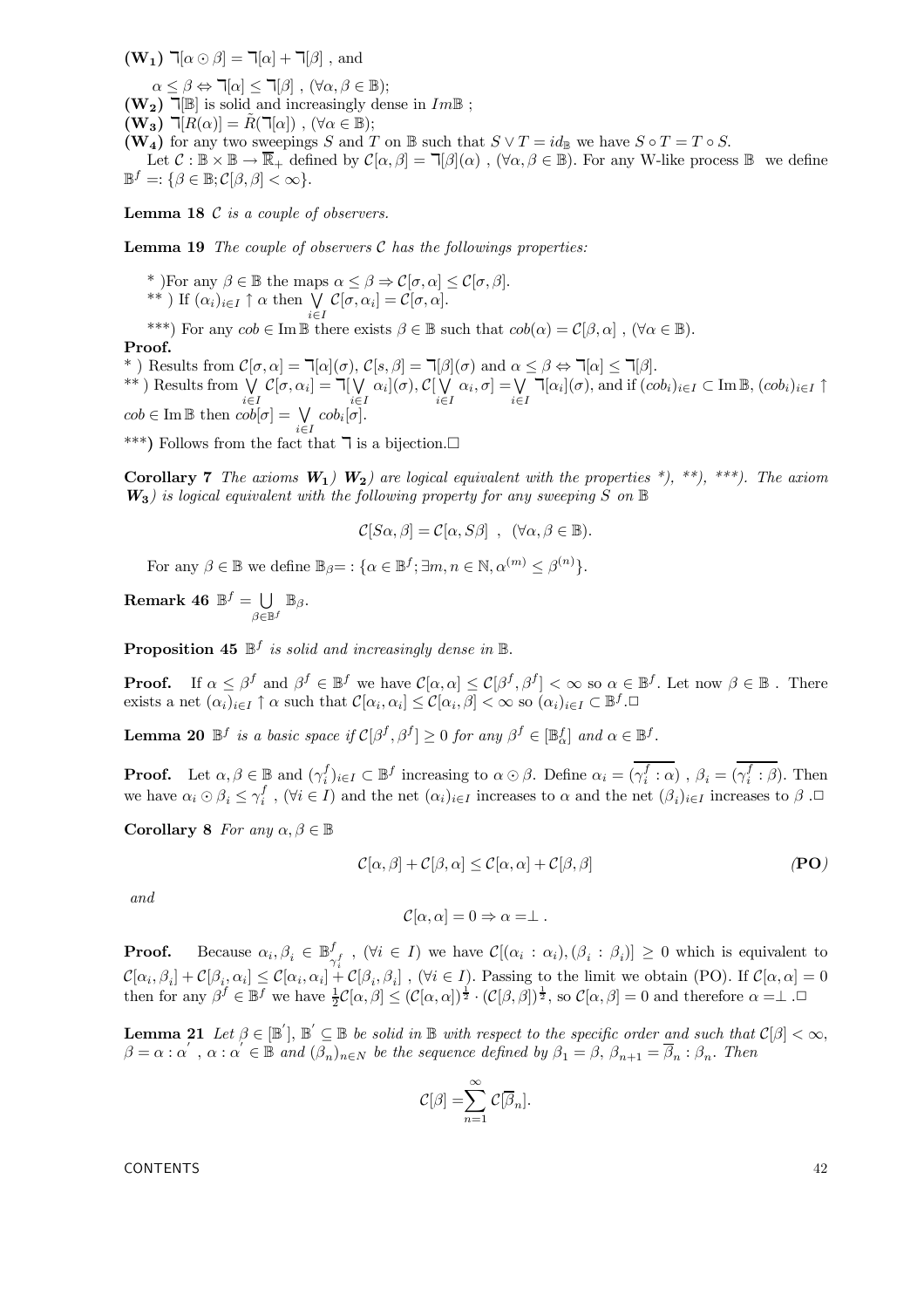**Proof.** Since  $\mathbb{B}'$  is solid in  $\mathbb{B}$  with respect to the specific order  $\beta_n \in [\mathbb{B}']$ . The formula  $\mathcal{C}[\beta] = \sum_{j=1}^n$  $\mathcal{C}[\overline{\beta}_i] + \mathcal{C}[\beta_{n+1}]$  can be proved by induction. Using relations

$$
\mathcal{C}[\beta_{n+1}] = \mathcal{C}[\overline{\beta}_{n+1}, \beta_{n+1}] = \mathcal{C}[\beta_{n+1}, \overline{\beta}_{n+1}]
$$

we have

$$
\mathcal{C}[\beta_{n+1}] = \mathcal{C}[\overline{\beta}_{n+1}, \beta_{n+1}] + \mathcal{C}[\beta_{n+1} : \overline{\beta}_{n+1}, \beta_{n+1}]
$$
  
\n
$$
= \mathcal{C}[\overline{b}_{n+1}] + \mathcal{C}[\beta_{n+1} : \overline{\beta}_{n+1}, \beta_{n+1} : \overline{\beta}_{n+1}] + \mathcal{C}[\beta_{n+1} : \overline{\beta}_{n+1}, \overline{\beta}_{n+1}]
$$
  
\n
$$
= \mathcal{C}[\overline{\beta}_{n+1}] + \mathcal{C}[\beta_{n+2}],
$$

and therefore  $\mathcal{C}[\beta] = \sum_{i=1}^{n+1}$  $\sum_{j=1}^{\infty} C[\beta_j] + C[\beta_{n+2}].$ 

We now construct inductively the sequences  $(\alpha_n)_{n \in N}$ ,  $(\alpha'_n)_{n \in N}$  in  $\mathbb{B}'$  such that

$$
\alpha_1 = \alpha \ , \ \alpha_1^{'} = \alpha^{'} \ , \ \alpha_{n+1} = \alpha_n : (\overline{\alpha_n : \alpha_n^{'}}) \ , \ \alpha_{n+1}^{'} = \alpha_n^{'} : (\overline{\alpha_n^{'} : \alpha_n}).
$$

The sequences  $(\alpha_n)_{n\in\mathbb{N}}, (\alpha'_n)_{n\in\mathbb{N}}$  are decreasing with respect to the specific order and  $\alpha'_{n+1} \leq \alpha_{n+1}$ ,  $\alpha_{n+1} \leq \alpha'_{n}$ . Hence  $\bigwedge_{\odot} \alpha_n = \bigwedge \alpha_n = \bigwedge \alpha'_n = \bigwedge_{\odot} \alpha'_n$ .

But  $\alpha_n : \alpha'_n = \beta_{2n-1}$  (formula that can be proved by induction) and therefore

$$
\mathcal{C}[\beta_{2n-1}] = \mathcal{C}[\alpha_n : \alpha'_n], \quad \lim_{n \to \infty} \mathcal{C}[\beta_{2n-1}] = 0, \quad \mathcal{C}[\beta] = \sum_{n=1}^{\infty} \mathcal{C}[\overline{\beta}_n]. \square
$$

**Lemma 22** Let  $A \subset \mathbb{B}$  a inferior semilattice, solid with respect the specific order and  $\mathcal{C}[\alpha] < +\infty$ ,  $(\forall \alpha \in \mathbb{A})$ . If the couple of observers C is regular, then

$$
C[S_{\alpha}\sigma,\sigma'] = C[\sigma, S_{\alpha}\sigma'] , (\forall \alpha \in [A]_{\uparrow} , \forall \sigma, \sigma' \in A).
$$

Proof. We prove first

$$
C[S_{\alpha}\sigma,\sigma] = C[\sigma, S_{\alpha}\sigma] = C[S_{\alpha}\sigma, S_{\alpha}\sigma], \quad (\forall \alpha \in [\mathbb{A}]_{\uparrow}, \forall \sigma \in \mathbb{A})
$$
\n
$$
(AD)
$$

Let  $\alpha \in [\mathbb{A}]_{\uparrow}$ ,  $\sigma \in \mathbb{A}$ . For any  $n \in N$  we define  $\alpha_n =: \sigma \wedge \alpha^{(n)}$ . Then  $(\alpha_n)_{n \in N}$  is increasing in A. Further  $(\overline{\alpha}_n)_{n\in\mathbb{N}}$  is an increasing sequence in A and we have  $S_\alpha \sigma = \bigvee_{\alpha} \overline{\alpha}_n$ . Since  $n \in \mathbb{N}$ 

$$
S_{\alpha}\sigma = \overline{(S_{\alpha}\sigma)^{(2)} : \sigma} = \bigvee_{n \in N} \overline{((\overline{\alpha_n})^{(2)} : \sigma)}
$$

we obtain

$$
\mathcal{C}[S_{\alpha}\sigma, S_{\alpha}\sigma] = \bigvee_{n \in N} \mathcal{C}[\overline{(\overline{\alpha_n})^{(2)} : \sigma}, \overline{(\overline{\alpha_n})^{(2)} : \sigma}]
$$
  
\n
$$
= \bigvee_{n \in N} \mathcal{C}[\overline{(\overline{\alpha_n})^{(2)} : \sigma}, (\overline{\alpha_n})^{(2)} : \sigma]
$$
  
\n
$$
= \bigvee_{n \in N} \mathcal{C}[\overline{(\overline{\alpha_n})^{(2)} : \sigma}, (\overline{\alpha_n})^{(2)}] - \bigvee_{n \in N} \mathcal{C}[\overline{(\overline{\alpha_n})^{(2)} : \sigma}, \sigma]
$$
  
\n
$$
= 2 \cdot \mathcal{C}[S_{\alpha}\sigma, S_{\alpha}\sigma] - \mathcal{C}[S_{\alpha}\sigma, \sigma]
$$

so  $\mathcal{C}[\sigma, S_\alpha \sigma] = \mathcal{C}[S_\alpha \sigma, S_\alpha \sigma]$ . Analogously we obtain  $\mathcal{C}[S_\alpha \sigma, \sigma] = \mathcal{C}[S_\alpha \sigma, S_\alpha \sigma]$ . Using relation (AD) we prove now the conclusion. We have  $\mathcal{C}[S_{\alpha}(\sigma\odot\sigma^{'}),\sigma\odot\sigma^{'}]=\mathcal{C}[S_{\alpha}(\sigma\odot\sigma^{'}),S_{\alpha}(\sigma\odot\sigma^{'})]$  $\mathcal{C}[\sigma', S_{\alpha} \sigma'] = \mathcal{C}[S_{\alpha} \sigma', S_{\alpha} \sigma']$ ,  $\mathcal{C}[\sigma, S_{\alpha} \sigma] = \mathcal{C}[S_{\alpha} \sigma, S_{\alpha} \sigma]$ Thus  $C[\sigma, S_{\alpha}\sigma'] + C[\sigma', S_{\alpha}\sigma] = C[S_{\alpha}\sigma, S_{\alpha}\sigma'] + C[S_{\alpha}\sigma', S_{\alpha}\sigma] = 2 \cdot C[S_{\alpha}\sigma, S_{\alpha}\sigma']$ . Since  $C[\sigma, S_{\alpha} \sigma'] \geq C[S_{\alpha} \sigma, S_{\alpha} \sigma']$  and  $C[\sigma, S_{\alpha} \sigma'] \geq C[S_{\alpha} \sigma, S_{\alpha} \sigma']$  we get  $\mathcal{C}[\sigma', S_{\alpha}\sigma] = \mathcal{C}[S_{\alpha}\sigma', S_{\alpha}\sigma]$ . Analogously we obtain the relation  $\mathcal{C}[\sigma, S_{\alpha}\sigma'] = \mathcal{C}[S_{\alpha}\sigma, S_{\alpha}\sigma']$ .

**Proposition 46** Let  $\mathbb{B}$  be a W-like process. Then  $\leq [\mathbb{B}_\alpha^f], \mathcal{E}_\mathcal{C} >$  is a energetic space,  $(\forall \alpha \in [\mathbb{B}]).$ CONTENTS 43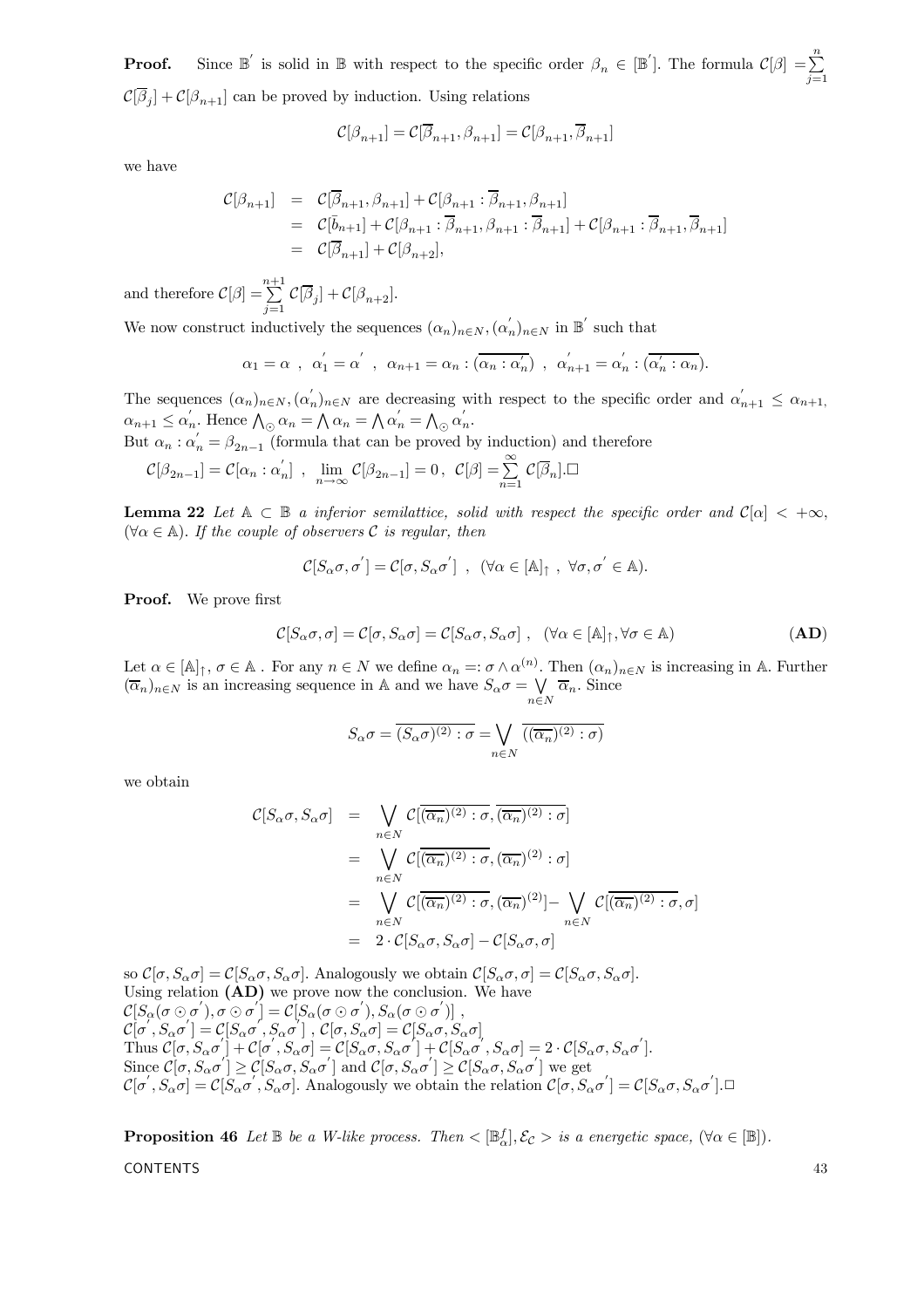## Proof.

We prove now condition (**ES**). We prove first  $(\textbf{SW}) S_{\beta}(\beta) = \beta$ , for any  $\beta \in [\mathbb{B}_{\alpha}^f].$ 

Let S and T be two sweepings on B such that  $S \vee T = id_{\mathbb{B}}$ . Take  $T = S'$ . We have then  $S \circ S' = S' \circ S$ and therefore  $S_{\beta} \circ S_{\beta}' = S_{\beta}' \circ S_{\beta}$ ,  $(\forall \beta \in [\mathbb{B}_{\alpha}^{f}])$ . From Proposition we have  $S_{\beta}(id_{\mathbb{B}}: S_{\beta}') = id_{\mathbb{B}}: S_{\beta}'$ . Since  $\beta \in Ker_{S'_\beta}$  it follows  $S_\beta(\beta) = \beta$ , for any  $\beta \in [\mathbb{B}_\alpha^f]$ .

Let now  $\alpha, \beta \in [\mathbb{B}_{\alpha}^f]$  be such that  $\alpha \in \beta^{\perp}$ . We have

 $\mathcal{E}_{\mathcal{C}}[\alpha, \beta] = \mathcal{E}_{\mathcal{C}}[S_\alpha \alpha, \beta] = \mathcal{E}_{\mathcal{C}}[S_\alpha \alpha, S_\alpha \beta] = \mathcal{E}_{\mathcal{C}}[S_\alpha \alpha, \bot] = 0$ so  $\alpha \in \beta_{\mathcal{E}_{\mathcal{C}}}^{\perp}$ . $\Box$ 

**Definition 111** Let  $\mathbb{B}$  be a W-like process. The map  $\mathcal{E}_{\mathcal{C}} : [\mathbb{S}] \times [\mathbb{S}] \to R$  defined by

$$
\mathcal{E}_{\mathcal{C}}[\alpha, \beta]=:\frac{\mathcal{C}[\alpha, \beta]{+}\mathcal{C}[\beta, \alpha]}{2}
$$

will be called the energy associated to the W-like process  $\mathbb{B}$ .

**Definition 112** A system is a map  $\Gamma : \overline{[S]} \to \overline{[S]}$  such that

**(S<sub>1</sub>)**  $\Gamma[a \odot b] = \Gamma[a] \odot \Gamma[b];$  $(S_2)$  Γ is continuous in  $\tau_d$ ; (S<sub>3</sub>) there exists  $m = m_{\Gamma} \in \mathbb{R}_+$  such that  $\frac{1}{m} \cdot \mathcal{E}[a] \leq \mathcal{E}[\Gamma a] \leq m \cdot \mathcal{E}[a]$ ,  $(\forall a \in \overline{\mathbb{S}}]$ ;  $(\mathbf{S}_4)$  Γ[[B]] is dense in [S];  $(\mathbf{S}_5) \ \mathcal{E}[a, b] = \frac{\mathcal{E}[\Gamma a, b] + \mathcal{E}[a, \Gamma b]}{2}.$ 

**Definition 113** For any system Γ we can associate its Γ – energy  $\mathcal{E}_{\Gamma}$  defined by

 $\mathcal{E}_{\Gamma}[a, b] = \mathcal{E}[\Gamma a, b].$ 

For any system  $\Gamma$  we define the space  $[\mathbb{B}_{\Gamma}] =: {\alpha \in [\mathbb{S}]; \mathcal{E}_{\Gamma}[\alpha, s] \geq 0, \forall s \in [\mathbb{S}]_{\uparrow}}$  called the extended process associated to system  $\Gamma$  (or the  $\Gamma$  – extended process).

**Theorem 13** The lattice operations  $\vee$  and  $\wedge$  are continuous in the  $\Gamma$  – energy topology.

**Proof.** If  $(a_n)_{n \in \mathbb{N}} \to a$  and  $b_n =: a : a_n$  then we have  $(b_n)_{n\in N} \underset{\tau_d}{\rightarrow} \perp$ ,  $(b_n)_{\uparrow} \underset{\tau_d}{\rightarrow} \perp$ ,  $(b_n)_{\downarrow} \underset{\tau_d}{\rightarrow} \perp$ ,  $(b_n)_{\uparrow} \underset{\tau_d}{\rightarrow} \perp$ , and  $(a_n)_{\uparrow} = (a_{\uparrow} \odot (b_n)_{\downarrow}^a) : (a_{\uparrow} \wedge (b_n)_{\uparrow}) \odot (a_{\downarrow} \wedge (b_n)_{\downarrow}).$ 

From this and from  $(\mathbf{S}_3)$  it is sufficient to show that if  $s \in [\mathbb{S}]_\uparrow$  and  $(s_n)_{n\in N} \to \perp$ ,  $(s_n)_{n\in N} \subset [\mathbb{S}]_\uparrow$ then  $\mathcal{E}_{\Gamma}[(s \wedge s_n)]_{n \in \mathbb{N}} \to 0$  (therefore  $(s \wedge s_n)_{n \in \mathbb{N}} \to \perp$ ). We have  $\perp \leq s \wedge s_n \leq s_n$ ,  $(\forall n \in \mathbb{N})$ . Hence for any  $\beta \in [\mathbb{B}_{\Gamma}]_1$  we get  $0 \leq \mathcal{E}_{\Gamma}[\beta, s \wedge s_n] \leq \mathcal{E}_{\Gamma}[\beta, s_n]$  so  $\mathcal{E}_{\Gamma}[\beta, s \wedge s_n]_{n \in \mathbb{N}} \to 0$ . From  $(\mathbf{S}_4)$  it follows that  $\mathcal{E}_{\Gamma}[s, s \wedge s_n]_{n \in \mathbb{N}} \to 0 \ (\forall s \in [\mathbb{S}]_{\uparrow}).$ 

From  $\mathcal{E}_{\Gamma}[s, s_n] + \mathcal{E}_{\Gamma}[s \wedge s_n] - \mathcal{E}_{\Gamma}[s, s \wedge s_n] - \mathcal{E}_{\Gamma}[s \wedge s_n, s_n] = \mathcal{E}_{\Gamma}[s : (s \wedge s_n), s_n : (s \wedge s_n)] \leq 0$  it follows  $\mathcal{E}_{\Gamma}[(s \wedge s_n)]_{n \in N} \to 0. \square$ 

**Definition 114** For any  $s \in \overline{S}$  define the energy-reduite  $s \in \mathbb{B}$ <sub>Γ</sub> as the unique element which satisfies  $\mathcal{E}_{\Gamma}[s : \underline{s}, \underline{s}]=0.$ 

**Proposition 47** We have:  $\mathcal{E}_{\Gamma}[\underline{s}] \leq \mathcal{E}_{\Gamma}[s \odot t]$  ,  $(\forall t \in [\mathbb{S}]_{\uparrow}).$ 

**Proof.**  $\mathcal{E}_{\Gamma}^2[\underline{s}] = \mathcal{E}_{\Gamma}^2[s, \underline{s}] \leq \mathcal{E}_{\Gamma}^2[s \odot t, \underline{s}] \leq \mathcal{E}_{\Gamma}[\underline{s}] \cdot \mathcal{E}_{\Gamma}[s \odot t]$ . $\Box$ 

**Corollary 9** For any  $s \in \overline{S}$  we have:  $s = \overline{s}$ .

**Proof.** From definition results  $s \in [\mathbb{B}_{\Gamma}]$  and  $s \geq s$ . Let  $\alpha \in [\mathbb{B}_{\Gamma}]$  with  $\alpha \geq s$ . From  $\alpha \wedge s \in [\mathbb{B}_{\Gamma}]$  and  $(\alpha \wedge s) \geq s$  we obtain  $(\alpha \wedge \underline{s}) : s \in [\mathbb{S}]_\uparrow, \ \mathcal{E}_\Gamma[\alpha \wedge \underline{s}] \leq \mathcal{E}_\Gamma[\underline{s}] \leq \mathcal{E}_\Gamma[s \odot t]$ ,  $(\forall t \in [\mathbb{S}]_\uparrow);$ so  $\alpha\wedge\underline{s}=\underline{s}$  ,  $\alpha\ge\underline{s}$  and therefore<br>  $\underline{s}=\overline{s}.\Box$ 

$$
44\,
$$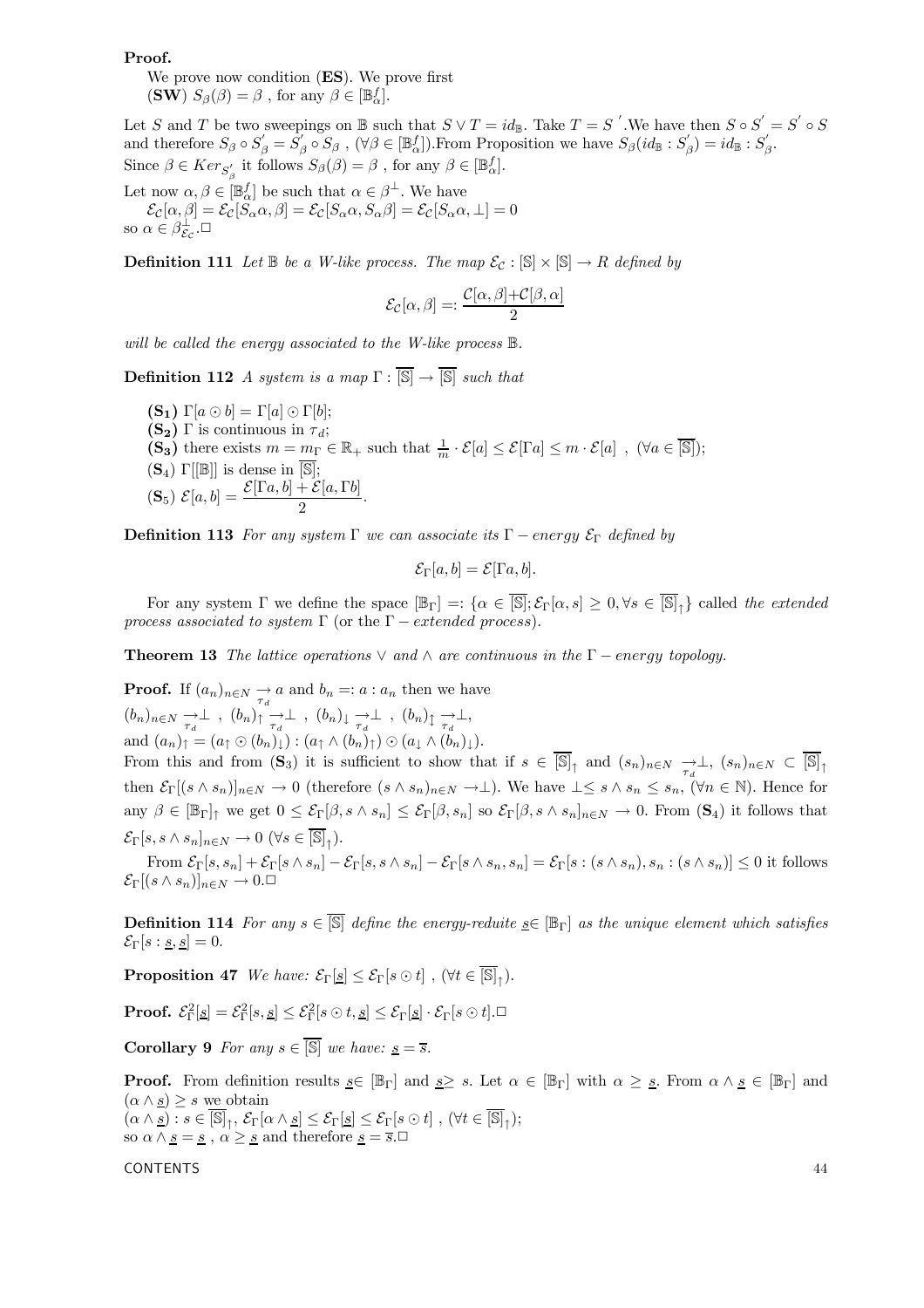**Lemma 23** Any increasing and dominated net is  $\tau_d$  convergent.

**Proof.** Let  $(\alpha_i)_{i\in I} \subset [\mathbb{B}_{\Gamma}]$  be a net increasing in  $[\mathbb{B}_{\Gamma}]$  and dominated in  $[\overline{\mathbb{S}}]$ . Let also  $s \in [\overline{\mathbb{S}}]$  be such that  $\alpha_i \leq s$ ,  $(\forall i \in I)$ . Results then  $\alpha_i \leq \overline{s}$ ,  $(\forall i \in I)$  so the net  $(\alpha_i)_{i \in I}$  is increasing in  $[\mathbb{B}_{\Gamma}]$  and dominated by  $\overline{s}$  in  $[\mathbb{B}_{\Gamma}]$ . We have for  $i, j \in I, i > j$ ,

$$
d^{2}(\alpha_{i} : \alpha_{j}) = \mathcal{E}_{\Gamma}[\alpha_{i} : \alpha_{j}, \alpha_{i} : \alpha_{j}]
$$
  
=  $\mathcal{E}_{\Gamma}[\alpha_{i}] - 2\mathcal{E}_{\Gamma}[\alpha_{i}, \alpha_{j}] + \mathcal{E}_{\Gamma}[\alpha_{j}]$   
 $\leq \mathcal{E}_{\Gamma}[\alpha_{i}] - \mathcal{E}_{\Gamma}[\alpha_{j}].$ 

From the fact that the family  $(\mathcal{E}_{\Gamma}[\alpha_i])_{i\in I}$  is increasing and dominated in R results the convergence of  $(\alpha_i)_{i\in I}$ .  $\Box$ 

**Lemma 24** Any decreasing net is  $\tau_d$  convergent.

**Proof.** Let  $(\alpha_i)_{i \in I} \subset [\mathbb{B}_{\Gamma}]$  decreasing. We have for  $i, j \in I, i > j$ ,

$$
d^{2}(\alpha_{i} : \alpha_{j}) = \mathcal{E}_{\Gamma}[\alpha_{i} : \alpha_{j}, \alpha_{i} : \alpha_{j}]
$$
  
=  $\mathcal{E}_{\Gamma}[\alpha_{i}] - 2\mathcal{E}_{\Gamma}[\alpha_{i}, \alpha_{j}] + \mathcal{E}_{\Gamma}[\alpha_{j}]$   
 $\leq \mathcal{E}_{\Gamma}[\alpha_{i}] - \mathcal{E}_{\Gamma}[\alpha_{j}];$ 

From the fact that the family  $(\mathcal{E}_{\Gamma}[\alpha_i])_{i\in I}$  of positive elements is decreasing in R results the convergence of  $(\alpha_i)_{i\in I}$ . $\Box$ 

**Corollary 10** For any  $A \subset [\mathbb{B}_{\Gamma}]$  we have  $\bigwedge_{\overline{[S]}} A \in [\mathbb{B}_{\Gamma}]$ .

**Definition 115** For any set  $A \subset \overline{S}$  we define its polar  $A^{\circ}$  by  $A^{\circ} =: \{s \in A^{\circ}; \mathcal{E}_{\Gamma}[a, s] \leq 0, \forall a \in A\}.$ 

**Proposition 48** The energy  $\mathcal{E}_{\Gamma}$  is isotone on  $[\mathbb{B}_{\Gamma}]$ .

**Proof.** Let  $\alpha, \beta \in [\mathbb{B}_{\Gamma}]$  with  $\alpha \leq \beta$ . We have  $\mathcal{E}_{\Gamma}[\alpha] = \mathcal{E}_{\Gamma}[\alpha, \alpha] \leq \mathcal{E}_{\Gamma}[\alpha, \beta] \leq \mathcal{E}_{\Gamma}[\beta, \beta] = \mathcal{E}_{\Gamma}[\beta]$ .

**Theorem 14** Any  $\Gamma$  – elementary process is uniquely determined by its energy.

**Proof.** Let  $\alpha, \beta \in [\mathbb{B}_{\Gamma}]$  with  $\mathcal{E}_{\Gamma}[\alpha] = \mathcal{E}_{\Gamma}[\beta]$ . We have

$$
\mathcal{E}_{\Gamma}[\alpha : \beta] = \mathcal{E}_{\Gamma}[\alpha] - 2\mathcal{E}_{\Gamma}[\alpha, \beta] + \mathcal{E}_{\Gamma}[\beta]
$$
  
\n
$$
\leq \mathcal{E}_{\Gamma}[\alpha] - 2\mathcal{E}_{\Gamma}[\beta] + \mathcal{E}_{\Gamma}[\beta]
$$
  
\n
$$
= 0
$$

so  $\alpha = \beta$ .

**Proposition 49** We have  $\overline{\mathbb{B}_{\Gamma}} = \overline{\mathbb{S}}$ .

**Proof.** Let  $s \in [\overline{\mathbb{S}}]$  such that  $\mathcal{E}_{\Gamma}[\alpha, s] = 0$ ,  $(\forall \alpha \in [\mathbb{B}_{\Gamma}])$ . It follows  $s_{\hat{\Gamma}} \in ([\mathbb{B}_{\Gamma}])^{\circ}$ . From definition of  $[\mathbb{B}_{\Gamma}]$ and from the bipolar theorem results  $([\mathbb{B}_{\Gamma}])^{\circ} = [\mathbb{S}]_{\uparrow}$  so  $s_{\updownarrow} \in [\mathbb{S}]_{\uparrow} \Leftrightarrow s = \perp \square$ 

**Proposition 50** For any system  $\Gamma$  the space  $\mathbb{B}_{\Gamma} =: [\mathbb{B}_{\Gamma}]$  is an extended process.

#### Proof.

 $(\mathbf{P}_3)$  Of course  $\mathcal{E}_{\Gamma}[\bot, s] = 0$ ,  $(\forall s \in [\mathbb{S}]_{\uparrow})$  so  $\bot \in \mathbb{B}_{\Gamma}$ ;

 $(\mathbf{P}_4)$  Let  $\alpha, \beta \in \mathbb{B}_{\Gamma}$ . It is sufficient to show that  $\alpha \wedge \beta = nf(\alpha \wedge \beta)$ . Indeed, if we denote  $\gamma = nf(\alpha \wedge \beta)$ we prove that  $\gamma = \gamma \wedge \alpha$  and  $\gamma = \gamma \wedge \beta$ . From the definition of  $\gamma$  we have  $\mathcal{E}_{\Gamma}[\gamma] = \mathcal{E}_{\Gamma}[\gamma, \gamma \wedge \alpha]$  and therefore

$$
\mathcal{E}_{\Gamma}[\gamma, \gamma : (\gamma \wedge \alpha)] = \mathcal{E}_{\Gamma}[\gamma, \gamma : (\alpha \wedge \beta)]
$$
  
= 
$$
\mathcal{E}_{\Gamma}[\gamma, (\alpha \wedge \beta) : (\gamma \wedge \alpha)]
$$
  
= 0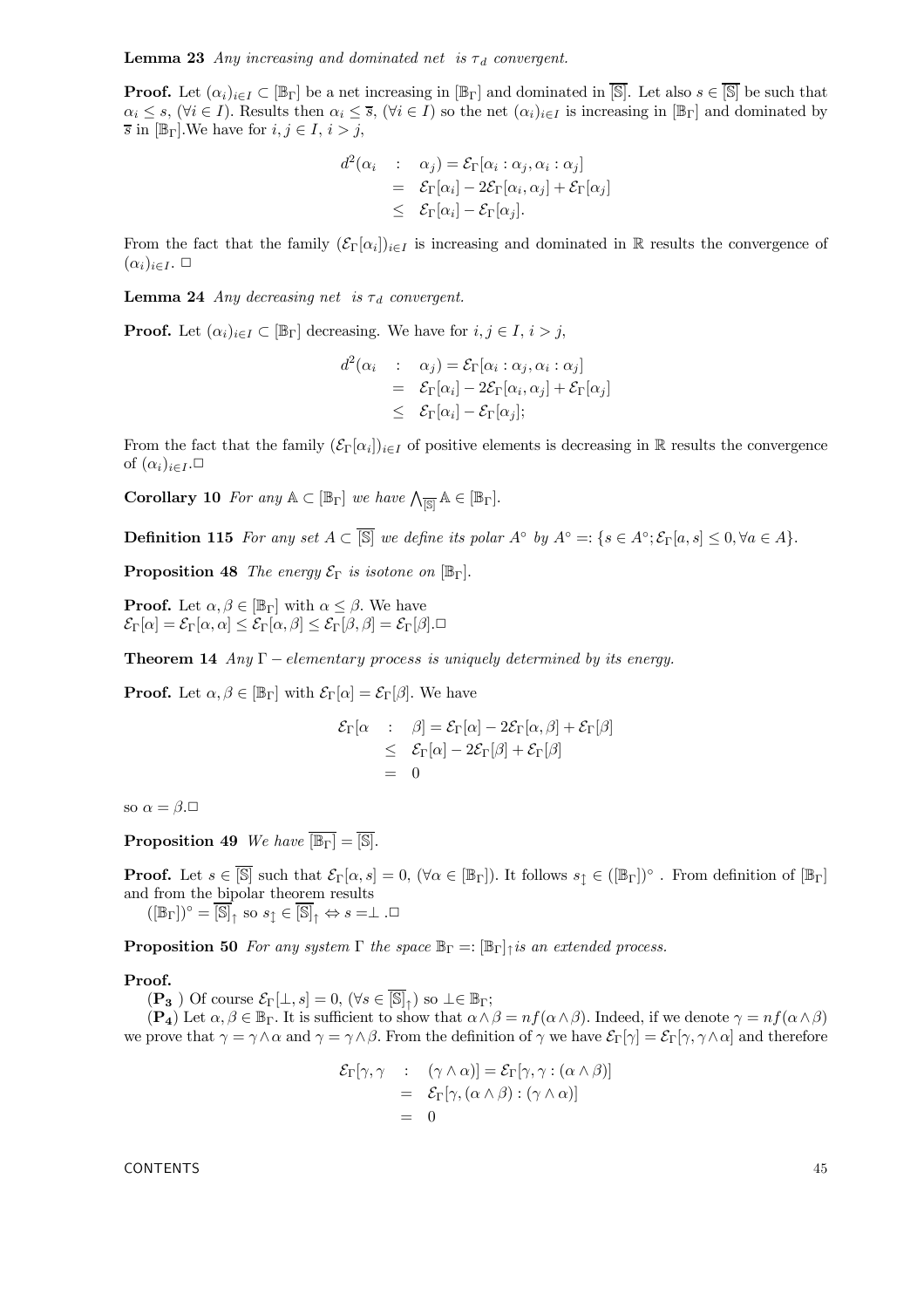Also, since  $((\alpha : (\gamma \wedge \alpha)) \in (\gamma : (\alpha \wedge \gamma))^{\perp}$  we get  $\mathcal{E}_{\Gamma}[\alpha : (\gamma \wedge \alpha), \gamma : (\alpha \wedge \gamma)] = 0$ . Hence we deduce that

$$
\mathcal{E}_{\Gamma}[\gamma : (\alpha \wedge \gamma)] = \mathcal{E}_{\Gamma}[\gamma, \gamma : (\alpha \wedge \gamma)] + \mathcal{E}_{\Gamma}[\alpha : (\gamma \wedge \alpha), \gamma : (\alpha \wedge \gamma)] - \mathcal{E}_{\Gamma}[\alpha, \gamma : (\alpha \wedge \gamma)]
$$

and therefore  $\mathcal{E}_{\Gamma}[\gamma : (\alpha \wedge \gamma)] = 0$  so  $\gamma = \alpha \wedge \gamma$ . Analogously we get  $\gamma = \beta \wedge \gamma$ ;

 $(P_5)$  and  $(P_6)$  are direct consequences of  $(EN_1)$ ;

 $(P_7)$  Results from  $(ID_1)$  and  $(ID_2)$  and from Lemma 23 and from Lemma 24.

 $(\mathbf{P}_8) \text{ Let } \alpha, \beta, \gamma \in \mathbb{B}_{\Gamma} \text{ such that } \gamma \leq \alpha \odot \beta \text{ and let } \alpha' = nf(\gamma : \beta) , \beta' = \gamma : \alpha'. \text{ Then } \alpha', \beta' \in \mathbb{B}_{\Gamma} ,$  $\alpha^{'} \leq \alpha$ ,  $\beta^{'} \leq \beta$ ,  $\gamma = \alpha^{'} \odot \beta^{'}$ .

**Proposition 51** We have:  $\alpha : (\alpha : \beta) \in \mathbb{B}_{\Gamma}$ ,  $(\forall \alpha, \beta \in \mathbb{B}_{\Gamma})$ .

**Proof.** Let  $\alpha, \beta \in \mathbb{B}_{\Gamma}$ . Then  $\alpha : (\alpha : \beta) \in \mathbb{B}_{\Gamma} \Leftrightarrow (\alpha : (\alpha : \beta)) = \alpha : (\alpha : \beta).$ Note  $\gamma = \alpha : \overline{\alpha : \beta}$ . We have  $\mathcal{E}_{\Gamma}[\overline{\gamma}:\gamma]=\mathcal{E}_{\Gamma}[\overline{\gamma},\overline{\gamma}:\gamma]-\mathcal{E}_{\Gamma}[\gamma,\overline{\gamma}:\gamma]=\mathcal{E}_{\Gamma}[\gamma,\gamma:\overline{\gamma}]$ From  $\gamma \leq \beta$  we deduce  $\overline{\gamma} \leq \beta$  and

$$
\mathcal{E}_{\Gamma}[\gamma, \gamma : \overline{\gamma}] = \mathcal{E}_{\Gamma}[\alpha : (\overline{\alpha : \beta}), \gamma : \overline{\gamma}]
$$
  
\n
$$
= \mathcal{E}_{\Gamma}[\alpha, \gamma : \overline{\gamma}] - \mathcal{E}_{\Gamma}[(\overline{\alpha : \beta}), \gamma : \overline{\gamma}]
$$
  
\n
$$
\leq \mathcal{E}_{\Gamma}[\alpha, \gamma : \overline{\gamma}] - \mathcal{E}_{\Gamma}[(\overline{\alpha : \beta}), \beta : \gamma]
$$
  
\n
$$
\leq \mathcal{E}_{\Gamma}[\overline{\alpha : \beta}, (\beta : \alpha) \odot (\overline{\alpha : \beta})]
$$
  
\n
$$
= \mathcal{E}_{\Gamma}[\overline{\alpha : \beta}, (\overline{\alpha : \beta}) : (\alpha : \beta)]
$$
  
\n
$$
= 0.
$$

Hence  $\mathcal{E}_{\Gamma}[\overline{\gamma}:\gamma]=0 \Leftrightarrow \overline{\gamma}=\gamma. \square$ We define

$$
\begin{aligned}\n\left[\mathbb{S}\right]^S &= :KerS, \\
\mathbb{S}^S &= :KerS \cap \mathbb{S}, \\
\Gamma_S &= : \Gamma_{\left[\mathbb{S}\right]^S},\n\end{aligned}
$$

The structure  $\langle S | S^S, \mathcal{E}_{\Gamma} \rangle$  is the energetic space associated to the system  $\Gamma_S$ .

### Proposition 52 We have

i)  $\mathbb{B}^S$  is solid in the  $\Gamma_S - extended$  process  $\mathbb{B}_{\Gamma_S}$ ;

ii) for any  $\beta \in \mathbb{B}_{\Gamma_S}$  there exists a sequence  $(\beta_n)_{n \in N} \subset \mathbb{B}^S$  such that  $\beta = \bigodot$  $\bigodot_{n=1}$   $\beta_n$ ;

- iii) for any  $\alpha \in [\mathbb{S}]^S$  such that  $\beta \in \mathbb{B}^S \Rightarrow \alpha \wedge \beta \in \mathbb{B}^S$  we have  $\alpha \in \mathbb{B}_{\Gamma_S}$ ;
- iv) for any  $\beta \in \mathbb{B}$  and any  $\alpha \in \mathbb{B}_{\Gamma_{\leq}}$  we have  $\alpha \wedge \beta \in \mathbb{B}_{\Gamma_{\leq}}$ .

#### Proof.

Let  $\alpha \in [\mathbb{S}]^S$ . We show that  $\alpha \in \mathbb{B}_{\Gamma_S}$  iff there exists a sequence  $(\beta_n)_{n \in N} \subset \mathbb{B}_{\Gamma}$  such that  $L_S(\beta_n) \underset{\tau_d}{\rightarrow} \alpha$ . Indeed we have

 $\alpha \in \mathbb{B}_{\Gamma_S} \Leftrightarrow S\alpha \in ([\mathbb{S}]^S \cap \mathbb{S})^{\circ} \Leftrightarrow S\alpha \in ([\mathbb{S}]^S)^{\circ} - (\mathbb{S})^{\circ} \Leftrightarrow \alpha \in \mathbb{B}_{\Gamma} \odot \Gamma^{-1}((\mathbb{S}]^S)^{\circ}).$ Since  $\Gamma^{-1}((\mathbb{S})^S)^\circ = \overline{\mathbb{S}}^S$  we have  $\alpha \in \mathbb{B}_{\Gamma_S} \Leftrightarrow \alpha = \lim_{\tau_d} (\beta_n \odot S\gamma_n)$  where  $(\beta_n)_{n \in N} \subset [\mathbb{S}]$ . Since  $\alpha \in \mathbb{B}_{\Gamma_S}$ we have

 $S\alpha = \perp$ ,  $\lim_{\tau_d} (S\beta_n \odot S\gamma_n) = \perp$ ,  $\alpha \in \mathbb{B}_{\Gamma_S} \Leftrightarrow \alpha = \lim_{\tau_d} L_S(\beta_n)$ .

i) Let  $\alpha \in \mathbb{B}_{\Gamma_S}$ ,  $\beta \in \mathbb{B}^S$  and  $(\beta_n)_{n \in N} \subset \mathbb{B}_{\Gamma}$  be a sequence such that  $\alpha = \lim_{\tau_d} L_S(\beta_n)$ ,  $\alpha \leq L_S(\beta)$ . Since  $\mathbb{B}_{\Gamma}$  is a inferior semi-lattice we may assume  $L_{S}(\beta_n) \leq L_{S}(\beta)$  We have  $L_{S}(\beta_n) \odot S\beta \in \mathbb{B}^{S}$  and  $\alpha \odot S\beta \in \mathbb{B}^S$  and therefore  $\alpha = (\alpha \odot S\beta) : S(\alpha \odot S\beta) \in \mathbb{B}^S$ ;

ii) Let  $\alpha \in \mathbb{B}_{\Gamma_S}$ . It is sufficient to show that, for any  $\varepsilon > 0$ , there exists  $\alpha_{\varepsilon} \in \mathbb{B}_{\Gamma_S}$  and  $\beta_{\varepsilon} \in \mathbb{B}^S$ such that  $\alpha = \alpha_{\varepsilon} \odot \beta_{\varepsilon}$  and  $\mathcal{E}_{\Gamma}(\beta_{\varepsilon}) \leq \varepsilon$ . For this purpose let  $(\beta_n)_{n \in \mathbb{N}} \subset \mathbb{B}_{\Gamma}$  such that  $\beta_n \underset{\tau_d}{\rightarrow} \alpha$  and  $\alpha_n =: nf(\alpha:\beta_n) - in \; [\mathbb{S}]^S$ . We have  $\mathcal{E}_{\Gamma}(\beta_n) \to 0$  and  $\alpha:\alpha_n \in \mathbb{B}_{\Gamma_S}$ ,  $\alpha:\alpha_n \leq \beta_n$ . We may choose  $\alpha_\varepsilon=\alpha_n$  for a sufficiently large n and  $\beta_\varepsilon=\alpha$  :  $\alpha_\varepsilon$  .

iii) Let  $\alpha' =: \overline{\alpha}(-in [\mathbb{S}]^S)$  and let  $(\beta_n)_{n \in N} \subset \mathbb{B}_{\Gamma}$  such that  $\beta_n \to \alpha'$ . We have  $\alpha = \alpha \wedge \alpha' =$  $\lim_{\tau_d} (\alpha \wedge \beta_n) \in \mathbb{B}_{\Gamma_S}$ .

iv) Follows from iii) remarking that  $\alpha \in \mathbb{B}_{\Gamma}$ ,  $\beta \in \mathbb{B}^S \Rightarrow \alpha \wedge \beta \in \mathbb{B}^S$ .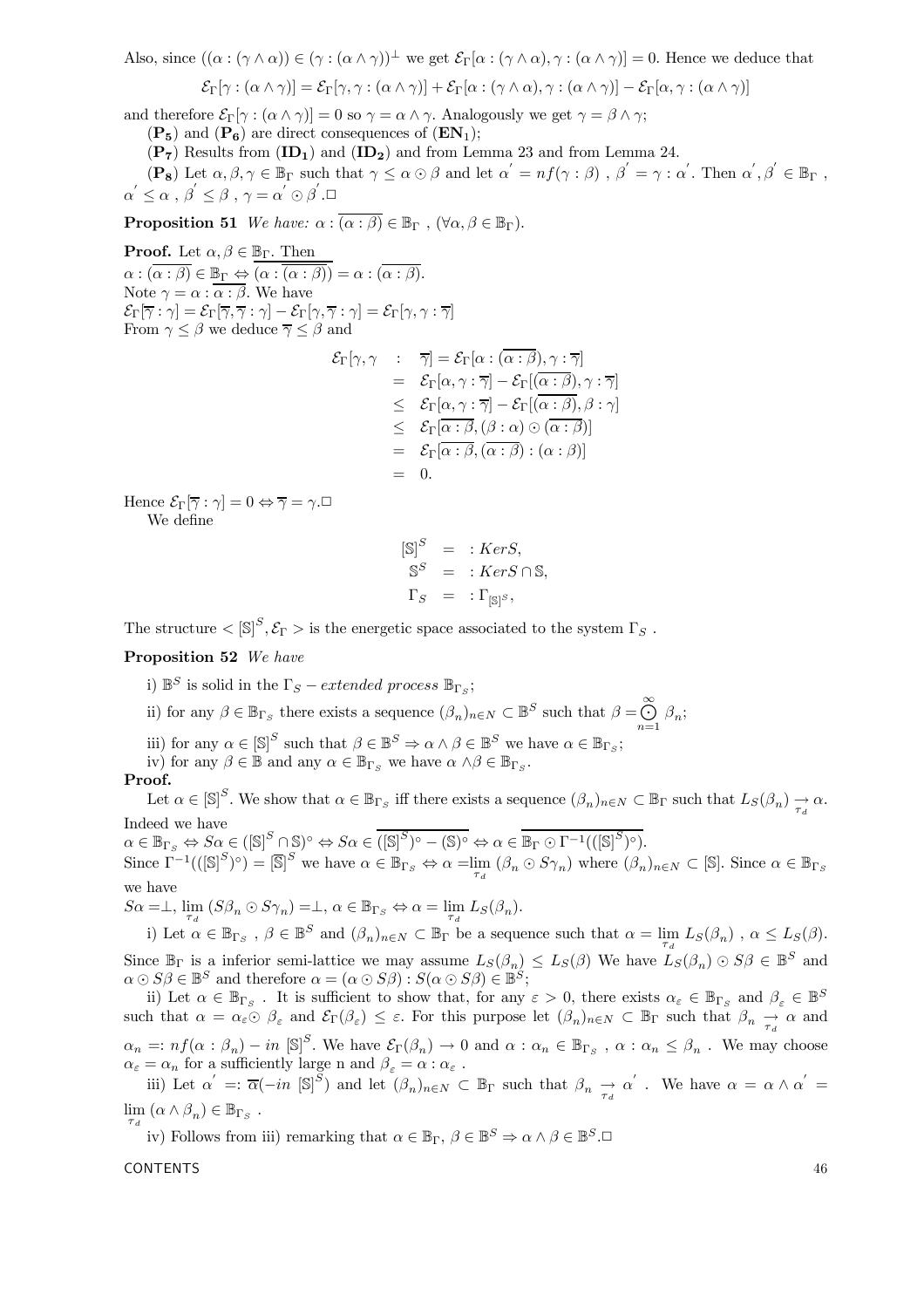**Corollary 11** Let S be a sweeping on  $\mathbb{B}_{\Gamma}$ . If we denote  $\mathbb{B}^{S} =: (\mathbb{B}_{\Gamma})_{L_{S}}$  then  $\mathbb{B}^{S}$  is an extended process and

$$
(\alpha \wedge L_S \beta) \in \mathbb{B}^S , (\forall \alpha, \beta \in \mathbb{B}_{\Gamma});
$$
  

$$
(S\alpha) \odot (L_S \beta) \in \mathbb{B}_{\Gamma} \; if \; (L_S \alpha) \ge (L_S \beta).
$$

**Proof.** Results from the fact that  $\mathbb{B}^S = Ker_S \square$ 

**Example 17** Let  $V \subset \mathbb{R}^n, n \geq 1, V$  open,  $m = dx$  be the Lebesgue measure on V and  $C_0^{\infty}(V)$  denotes the set of all infinitely differentiable functions on V with compact support. Let  $u_{ij}: V \to \mathbb{R}, 1 \le i, j \le n$ , such that

i)  $u_{ij} = u_{ji}$  for all  $1 \leq i, j \leq n$ 

ii)  $\sum_{i,j=1}^{n} u_{ij}(x)\xi_i, \xi_j \geq 0$  for all  $\xi_i, ..., \xi_n \in \mathbb{R}$ ,  $dx - a.e.x \in U$ .

iii)  $u_{ij} \in L^2_{loc}(U, dx), \frac{\partial}{\partial x_i} u_{ij} \in L^2_{loc}(U, dx), 1 \le i, j \le n$ , where the derivatives are taken in the sense of Schwartz distributions.

Define  $[\mathbb{B}] =: C_0^{\infty}(V)$ ,  $[\mathbb{S}] =: L^2(V; dx)$  and the system by the linear operator  $\Gamma$  on  $[\mathbb{S}]$ 

$$
\Gamma \alpha = - \sum_{i,j=1}^n \frac{\partial}{\partial x_i} (u_{ij} \frac{\partial}{\partial x_j}) \alpha \ , \ (\alpha \in [\mathbb{B}]).
$$

It is necessary to have  $\Gamma \alpha \in [\mathbb{S}]$  for every  $\alpha \in [\mathbb{B}]$ . Define the energy by

$$
\mathcal{E}_{\Gamma}[\alpha, \beta] =: \mathcal{E}[\Gamma \alpha, \beta] = \sum_{i,j=1}^{n} \int \frac{\partial a}{\partial x_i} \frac{\partial b}{\partial x_j} u_{ij} dx , (\alpha, \beta \in [\mathbb{B}]).
$$

Then  $\langle \mathcal{E}, [\mathbb{B}] \rangle$  is closable on  $[\mathbb{S}]^6$ . Since  $[\mathbb{B}]$  is dense in  $[\mathbb{S}]$ , its closure is a symmetric closed form on  $L^2(V; dx)$ .

**Example 18** Consider the previous example with  $u_{ij} := \frac{1}{2} \delta_{ij}$ , i.e.  $\Gamma = \frac{1}{2} \Delta$  with domain [B]. We denote the corresponding energy by  $\mathcal{E}$ , and its domain by  $[\mathbb{S}] = H_0^{1,2}(V)$  (since the completion of  $C_0^{\infty}(U)$  w.r.t.  $\Gamma$  is by definition the (1,2)- Sobolev space on V with Dirichlet boundary conditions).

**Example 19** The Laplacian  $\Delta$  is defined on all of  $L^2(V; dx)$  in the sense of Schwartz distributions. Then  $\Gamma =: \frac{1}{2}\Delta$  with domain  $\{u \in H_0^{1,2}(V) \mid \Delta u \in L^2(V; dx)\}$  is the system corresponding to  $\langle \mathcal{E}, [\mathbb{B}] \rangle =$  $H_0^{1,2}(V) > on \; [\mathbb{S}] = L^2(V; dx).$ 

**Example 20** Define  $H^{1,2}(V) := \{a \in L^2(V; dx) \mid \frac{\partial a}{\partial x_i} \in L^2(V; dx), 1 \le i \le n\}$  with derivatives in the Schwartz distributions sense (i.e.,  $H^{1,2}(V)$  is the(1,2)-Sobolev space on V with Neumann-boundary conditions). Define the energy  $\mathcal{E}^{\#}$ 

$$
\mathcal{E}^{\#}(a,b) := \frac{1}{2} \sum_{i=1}^{n} \int \frac{\partial a}{\partial x_i} \frac{\partial b}{\partial x_i} dx \ ; \ (u,v \in H^{1,2}(V)).
$$

 $Then < \mathcal{E}^{\#}, [\mathbb{B}^{\#}] =: H^{1,2}(V) > is a energy on [\mathbb{S}] =: L^2(V; dx)$  which extends  $\langle \mathcal{E}, [\mathbb{B}] = H_0^{1,2}(V) >$ . Note that in general  $H^{1,2}(V) \neq H_0^{1,2}(V)$ , e.g. if V is a ball then  $1 \in H^{1,2}(V)$ , but  $1 \notin H_0^{1,2}(V)$ . This is different if  $V = \mathbb{R}^n$ .

**Remark 47**  $H_0^{1,2}(\mathbb{R}^n) = H^{1,2}(\mathbb{R}^n)$  .

**Example 21** Let  $m = dx$  and let "· "resp."· " denote Fourier transform, i.e.  $f(x) = (2\pi)^{-n/2} \int \exp[i\omega x]$  $x, y \geq_{L^2} [f(y)dy, \text{ resp. its inverse.}$  Define for  $0 < \alpha \leq 1$   $(-\Delta)^{\alpha} a := (|x|^{2\alpha} \hat{u}) \in L^2(\mathbb{R}^n; dx); a \in \mathbb{R}$  $C_0^{\infty}(\mathbb{R}^n)$  . Then  $(-\Delta)^{\alpha}$  is a system on  $[\mathbb{S}] =: L^2(\mathbb{R}^n; dx)$  with dense basic space  $[\mathbb{B}] =: C_0^{\infty}(\mathbb{R}^n)$  . Define the energy  $\mathcal{E}^{(\alpha)}_{(-\Delta)^{\alpha}}$ 

$$
\mathcal{E}^{(\alpha)}_{(-\Delta)^{\alpha}}(a,b) = \frac{1}{2} \int \widehat{u}\overline{\widehat{v}} |x|^{2\alpha} dx \ ; \ (a,b \in C_0^{\infty}(\mathbb{R}^n))
$$

where " " means complex conjugation. Its closure  $\langle \mathcal{E}^{(\alpha)}_{(-\Delta)^{\alpha}}, [\mathbb{B}] =: H^{\alpha,2}(\mathbb{R}^n) >$  is hence a symmetric closed form on  $[\mathbb{S}] =: L^2(\mathbb{R}^n; dx)$ .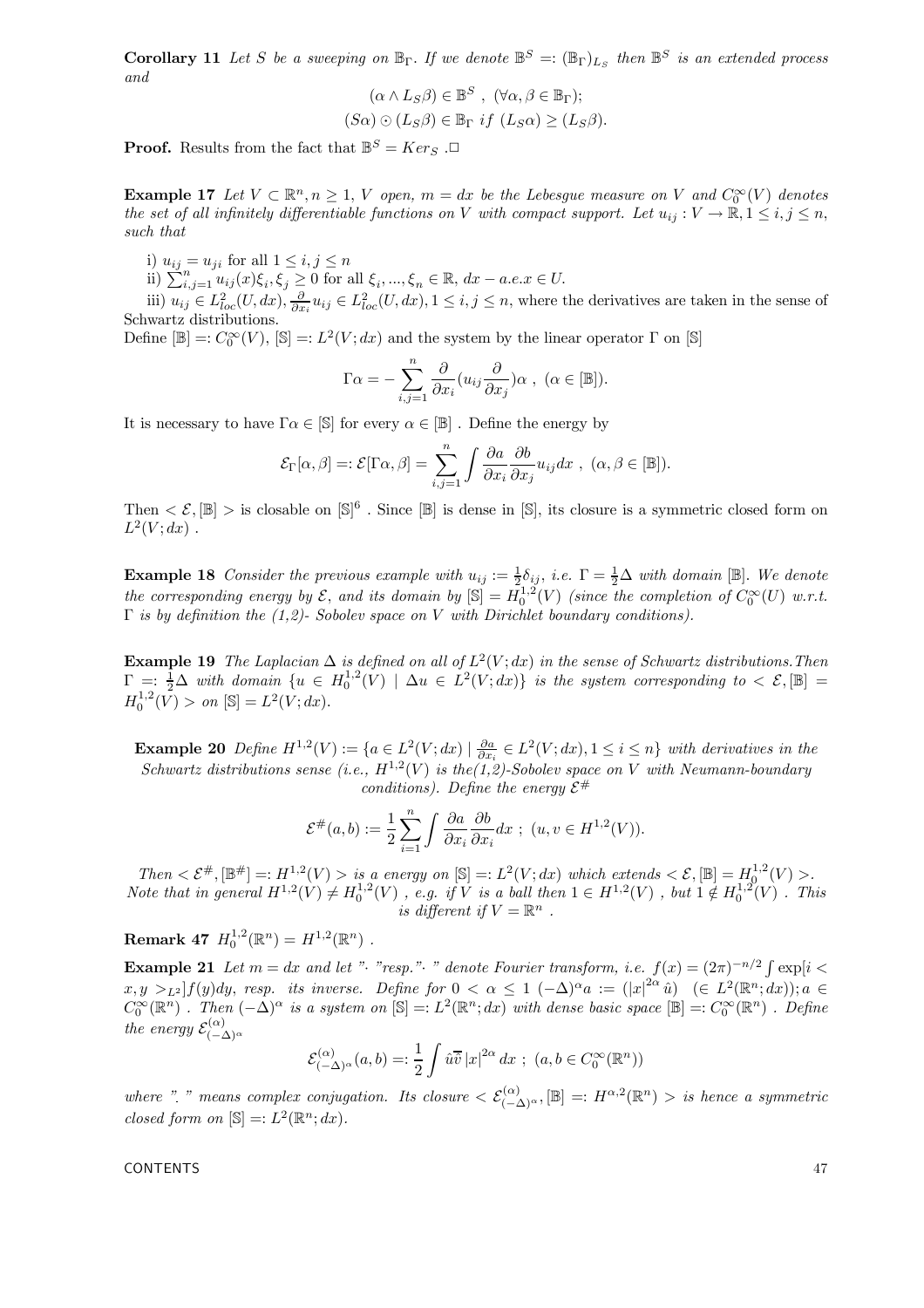**Example 22** If  $0 < \alpha < 1$  then  $a \in [\mathbb{B}]$  if and only if  $\int \int \frac{|a(x)-a(y)|^2}{|x-y|^{2\alpha+n}}$  $\frac{a(x)-a(y)|^2}{|x-y|^{2\alpha+n}}dxdy < \infty$  and for  $a, b \in H^{\alpha,2}(\mathbb{R}^n)$ 

$$
\mathcal{E}[a,b] = K_{\alpha} \iint \frac{(a(x) - a(y))(b(x) - b(y))}{|x - y|^{2\alpha + n}} dx dy
$$

for some constant  $K_{\alpha}$  (independent of a, b).

**Example 23** Let  $\mathbb{B} := V \subset \mathbb{R}^n$ , V open,  $m := \sigma \cdot dx$  for some  $\sigma \in L^1_{loc}(V; dx)$ , such that  $\int_v \sigma dx > 0$ for all  $V \subset V$ , V open. Let  $\underline{p} := (p_1, ..., p_n)$  with  $p_i \in L^1_{loc}(V; dx)$ ,  $p_i \geq 0$  dx - a.e. and define for  $a, b \in C_0^{\infty}(V)$ .

$$
\mathcal{E}_{\underline{p}}(u,v):=\sum_{i=1}^n\int\frac{\partial u}{\partial x_i}\frac{\partial v}{\partial x_i}p_idx.
$$

Then  $\langle \mathcal{E}_p, [\mathbb{B}] =: C_0^{\infty}(V)$  is a densely defined symmetric positive definite bilinear form on  $L^2(V; \sigma \cdot dx)$ . We want to give conditions on  $p_i, \sigma$  so that  $\langle \mathcal{E}_{\underline{p}}, [\mathbb{B}] \rangle$  is closable on  $[\mathbb{S}] =: L^2(V; \sigma \cdot dx)$ . Define for  $p \in B^+(V)$ 

$$
R(p):=\{x\in V\mid \int_{\{y\in V\mid |x-y|\leq \varepsilon\}}p^{-1}(y)dy<\infty\ \ for\ some\ \varepsilon>0\}.
$$

Here we use the convention that  $\frac{a}{0} = (sign\ a) \cdot \infty$ . Then we ask  $R(p)$  is open and  $p > 0$  dx -a.e. on  $R(p)$  and  $R(p)$  is the largest open set  $U \subset V$  such that  $p^{-1} \in L^{1}_{loc}(U; dx)$ .

Because any local Dirichlet space is an energetic space, the previous theorem shows us how one can associate a local Dirichlet space to a von Neumann algebra.

**Definition 116** Let  $\mathbb{B}$  be a W-like process. The map  $\mathcal{E}_{\mathcal{C}} : [\mathbb{S}] \times [\mathbb{S}] \to R$  defined by

$$
\mathcal{E}_{\mathcal{C}}[\alpha,\beta] =: \frac{\mathcal{C}[\alpha,\beta] + \mathcal{C}[\beta,\alpha]}{2}
$$

is an energy which will be called the energy associated to the W-like process  $\mathbb B$ .

It is an easy exercise to verify that any symmetric Dirichlet form is an energy, and its associated potentials form a W-like process.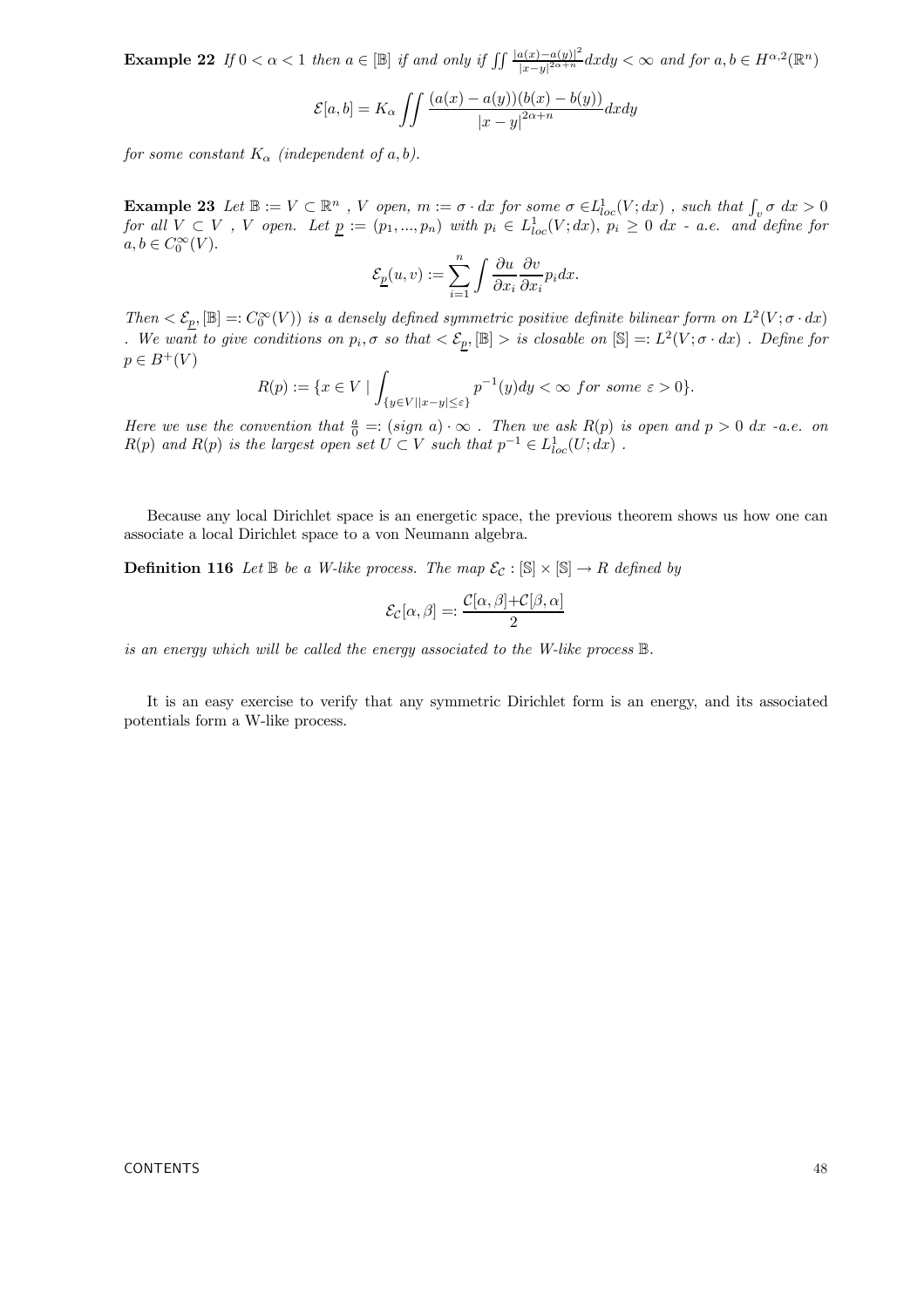## Chapter 5 Unified Theory of Deterministic and Stochastic Processes

### 5.1 Types of Continuous Processes

**Definition 117** An extended process  $\mathbb{B} = (B, \leq, 0, \infty, \prec)$  is called C-like (ces for short) if for any  $A \subset B$ with a specific order majorant we have:

 $(C_1)$   $\bigvee_{\odot} A$  is the specific order supremum of a countable subset of A ;

 $(C_2)$  if  $A'$  is the class of specific order majorants of A, then

 $\bigvee A \leq_{\odot} A^{'};$ 

**Definition 118** We shall introduce the unary internal operation  $\vert \cdot \vert$  on B such that

$$
\begin{array}{rcl} [a \odot b] & = & [a] \odot [b] \\ & \lfloor [a] \rfloor & = & [a] \end{array}
$$

**Remark 48** The previous definitions can be extended to arbitrary families of elements  $\Delta$ .

**Example 24** Let a be a positive superharmonic function on a set  $X$ , which has a subharmonic minorant. Then  $|a|$  is the greatest harmonic minorant

Example 25 Let  $\Delta = \{x_t(.) , F(.) , t \in T\}$  be a class of stochastic processes with a common linearly ordered parameter set T, on a common probability space, and adapted to a common filtration  $F(.)$ . Then  $|a|$  is the greatest martingale minorant.

Example 26 We assume a specified filtered probability space with an arbitrary linearly ordered parameter set T. Denote by  $(C, \leq)$  the lattice, in the essential order, of those stochastic process equivalence classes under standard modification which contain positive supermartingales. The space  $(|\mathcal{C}|, \leq)$  consists then of the stochastic process equivalence classes which contain supermartingales having positive supermartingale essential order majorants.( $\mathcal{C}, \leq 0, \infty, \preceq$ ) is a model for the C-like process.

Remark 49 The lattice ideas was first introduced in martingale theory by Kricksberg ([Kri 56]).

**Definition 119** A continuous extended process is an process  ${}^cC \subset C$  with the following properties:

 $C_1)$  the regularized act as an application  $\ddot{\cdot} : [\mathcal{C}] \to [{}^c\mathcal{C}]$  such that

- if  $a \leq_{\odot} b$  in [C] then  $\ddot{a} \leq_{\odot} \ddot{b}$  in [<sup>c</sup>C], ( $\forall a, b \in C$ )
- if  $a \in \mathcal{C}$  then  $\ddot{a} \in^c \mathcal{C}$ ,  $(\forall a \in \mathcal{C})$

 $C_2$ )a  $\leq_{\odot}$  b in [<sup>c</sup>C] iff a  $\leq_{\odot}$  b in [C], ( $\forall a, b \in C$ )

**Example 27** In the continuous parameter context the lattice  $({}^cC, <)$  consists of the equivalence classes containing positive right continuous supermartingales . If  $T = \mathbb{R}^+$  an equivalence class in [°C] contains a right continuous supermartingale if the class contains almost surely right continuous supermartingale and two almost surely right continuous supermartingales in the same equivalence class are indistinguishable. If  $a(\cdot) \in [\,^c\mathcal{C}]$  then the regularized has the form

$$
\ddot{a}(x) = \liminf_{r \downarrow t, r \in Q} a(r)
$$

**Remark 50** (Rao [MR 69]) An adapted almost surely right continuous  $L^1$  bounded process is a member of  $[{}^{\circ}C]$  iff it is a quasimartingale (as defined in Fisk 1965).

We can also exploit the correspondence from (Follmer [Fol 73]) between member of  $\lbrack \text{c} \rbrack$  and measures on the  $\sigma$  algebra of predictable sets determined by the filtration of quasimartingales.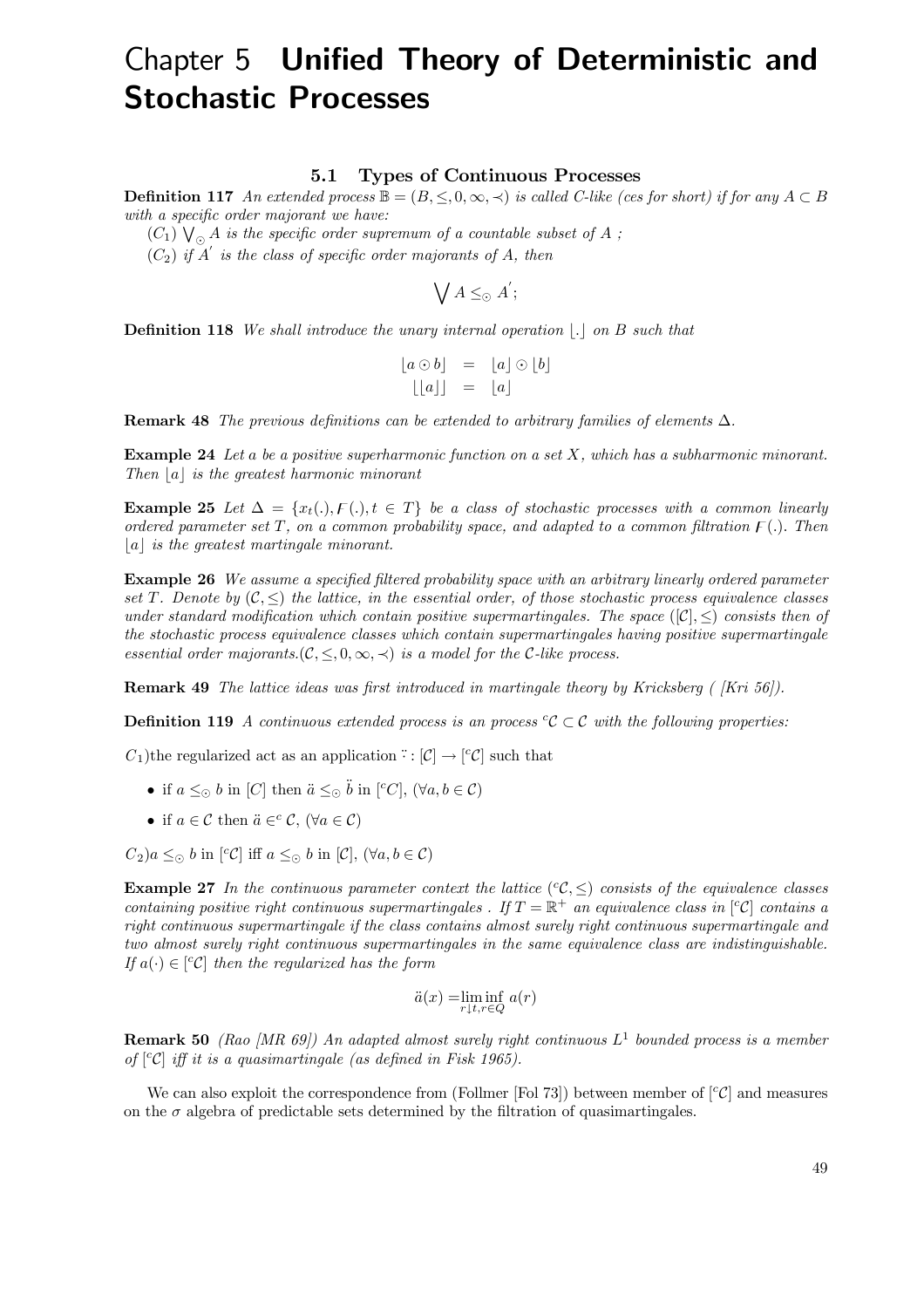**Example 28** Let D be a Greenian subset of  $\mathbb{R}^n$ ,  $n \geq 2$ . Denote by  $\mathcal{C}$  the class of positive superharmonic functions on  $D$ , in pointwise order and with addition. It follows that  $[{}^cC]$  is the class of superharmonic functions on D with positive superharmonic majorants, ordered by pointwise inequality and with addition.

**Proposition 53** ( $c \in \{-1, 1, \ldots\}$ ) with an causal order such that  $\odot$  is the usual superposition  $(+)$ , 0 as  $\perp$ ,  $\infty$  as deadlock is an continuous C-like process.

**Proof.** Axioms  $B_1$ ,  $B_3$ , and  $B_4$ ) are satisfied because  $({}^cC, \leq)$  is a vectorial lattice.

Axiom  $B_5$ ) (with  $\odot$  as the usual-linear-superposition): trivial for finite-valued functions, is true in general case because  $a = b$  on the set of finiteness of a; so  $a = b$  quasi-everywhere and therefore everywhere.

Axiom  $B_2$ ) : if  $A \subset^c C$  has an h-superharmonic minorant then according to the Fundamental Convergence Theorem, the lower semicontinuous smoothing of the pointwise infimum of A is superharmonic, and this function is  $\bigwedge A$ . If A has a superharmonic majorant then  $\vee A$  exists and is the  $({}^cC, \leq)$  infimum of the class of superharmonic majorants of A. Thus  $({}^cC, \leq)$  is a conditionally complete lattice.

Axiom  $B_6$ ): if A has an superharmonic majorant, some countable subset of A has the same  $({}^cC, \leq)$ supremum as A. If A is directed upward  $\bigvee A$  is the pointwise supremum; if A is not directed upward, we shall apply the result in the directed case to the set of  $({}^cC, \leq)$  suprema of finite subsets of A.

**Definition 120** The H-like process is a specific pseudoband  $H$  with the following properties:  $(H_1) \leq_{\odot}$  and  $\leq$  coincides on H

 $\leq_{\odot}$ <sub> $\mid$  $\mathcal{H}=\leq$  $\mid$  $\mathcal{H}$ </sub>

 $(H_2)$  If  $A \subset \mathcal{H}$  then  $\bigwedge_{\odot} A = \lfloor A \rfloor$ (H<sub>3</sub>) ( $H, \leq_H$ ) is a complete lattice

**Definition 121** An H-like continuous process is an H-like space  ${}^c\mathcal{H}$  which is a conditionally complete sublattice of  $({}^cC, \leq_{\odot})$ 

**Definition 122** Denote by  $\mathcal{H}(D)$  the set of all positive harmonic functions on D.

**Proposition 54**  $\mathcal{H}(D)$  is a model for  $\mathcal{H}\text{-like continuous extended processes.}$ 

Proof. A superharmonic function specific order majorized by an harmonic function is itself harmonic. Let H be a set of positive harmonic functions on D with  $\bigvee_{\bigcirc} H = h$ , then h is a specific order majorant of each member of H; so h is positive and superharmonic and its greatest harmonic minorant on D |h| is a specific order majorant of H. Hence  $h = [h]$  and h is harmonic. The essential and specific orders coincides on  $\mathcal{H}(D)$ .

**Proposition 55** The set of the finite signed measures on  $\partial D$  of the ball D is a model for H-like continuous extended processes.

Proof. The Riesz representation theorem establish a lattice isomorphism between the set of the finite signed measures on  $\partial D$  and  $\mathcal{H}(D)$ . $\square$ 

**Proposition 56** The set of stochastic process equivalence classes under standard modification which contain positive martingales is a model for H-like continuous extended processes.

**Definition 123** The B-like process is a specific closed specific pseudoband B such that

$$
\mathcal{B} = \mathcal{H}^{\perp} \text{ and } \mathcal{C} = \mathcal{H} \odot \mathcal{B}
$$

**Definition 124** The B-like continuous process is B-like space  ${}^cB$  which is a conditionally complete sublattice of  $({}^cC, \leq)$  such that

$$
{}^c\mathcal{B} = ({}^c\mathcal{H})^\perp \text{ and } {}^c\mathcal{C} = ({}^c\mathcal{H}) \odot ({}^c\mathcal{B}).
$$

**Proposition 57** The set of stochastic process equivalence classes under standard modification which contains positive supermartingale potentials (i.e. positive supermartingale a for which  $|a| = 0$ ) is a model for H-like extended processes.

**Remark 51** A martingale is in an  $H$  equivalence class iff the martingale is  $L^1$  bounded.

Proposition 58 The set of stochastic process equivalence classes under standard modification which contain right continuous positive supermartingale potentials is a model for H-like continuous extended processes.

 $\sim$  CONTENTS  $^{50}$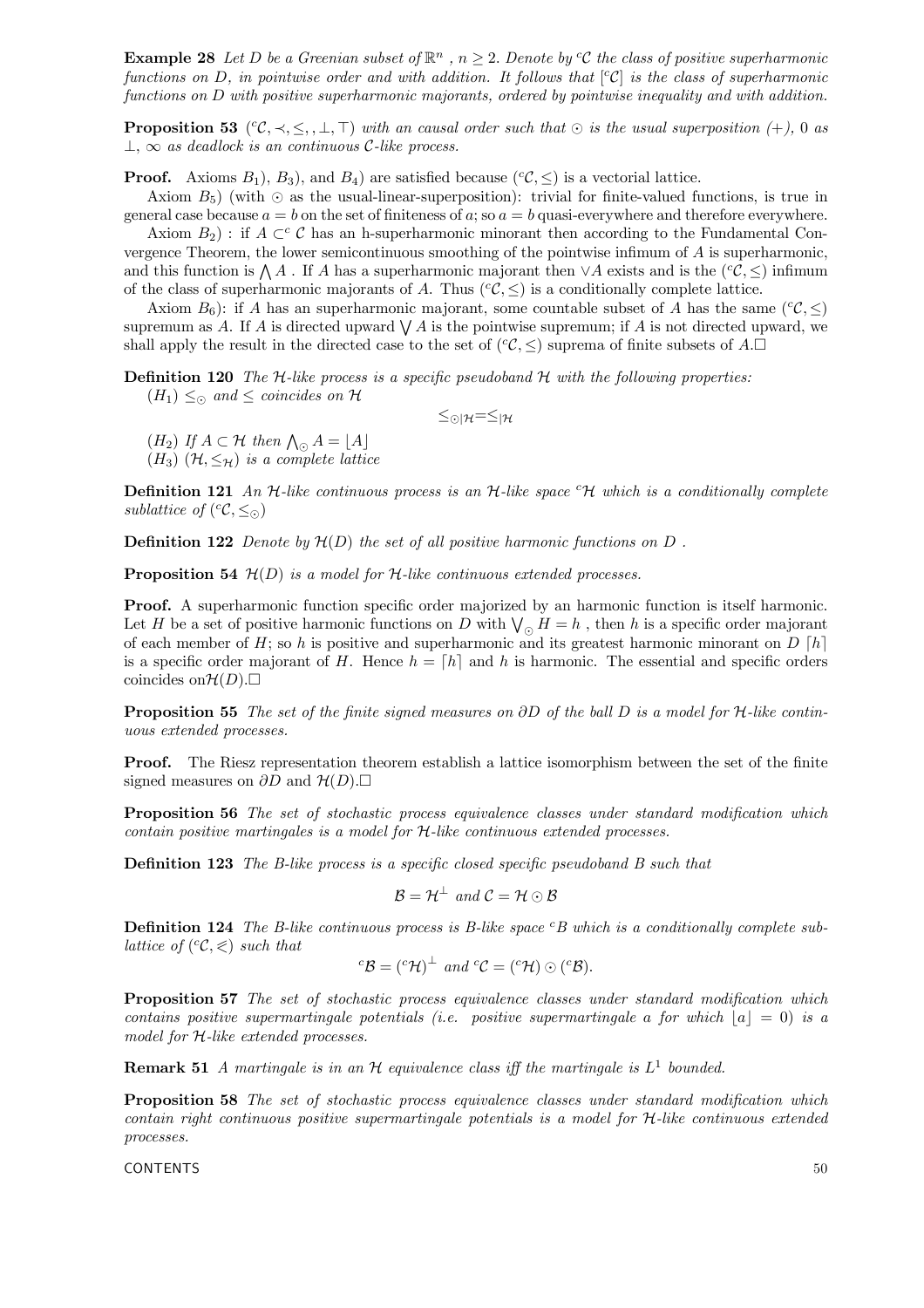**Remark 52** If a is  $L^1$  bounded almost surely right continuous martingale, then  $a \in \mathcal{H}$ .

**Proposition 59** The set of all positive superharmonic potentials on  $D$  (noted  $B(D)$ ) is a model for B-like continuous extended processes.

**Proof.** An element of  $B(D)$  specific order majorized by a superharmonic potential  $G_{D}\mu$  of a measure is itself such a potential. If A is a set of such potentials with  $\bigvee_{\odot} A = a$ , then s is a specific order majorant of each member of A ; so s is positive and superharmonic and the potential  $a : \overline{a}$  is also a specific order majorant of A and therefore must be a; that is, a is a potential.  $\square$ 

**Proposition 60** The set  $M_a^+$  of measures on D whose potentials are superharmonic is a model for B-like continuous extended processes.

**Proof.** The map  $\mu \mapsto G\mu$  is a one-to-one order preserving map from  $M_a^+$  onto  $B(D)$ .

Definition 125 An Qb-like process is a set like

$$
Q = \{a \in C \; ; \; a = \bigvee_{\odot} A, \; A \subset \mathcal{B} \text{ is a set of bounded elements } \}
$$

Proposition 61 The set of stochastic process equivalence classes under standard modification which contain quasi-bounded positive supermartingales is a model for Qb-like basic spaces.

**Proposition 62** An Qb-like continuous process is an Qb-like process which is a conditionally complete sublattice of  $({}^cC, \leq_{\odot})$ .

**Proposition 63** The set of stochastic process equivalence classes under standard modification which contain quasi-bounded positive supermartingales and all bounded positive supermartingales involved in definition are supposed to be almost surely right continuous is a model for Qb-like continuous process.

Proposition 64 If D is provided with a boundary ∂D by a metric compactification, then the Perron-Wiener-Brelot (PWB) method ([Bre 60, Doo 80) solutions for this boundary are model for the Qb-like process.

Remark 53 We have also a converse result for Prop. 64. If the boundary is internally resolutive then every element of Qb-like process is a PWB solution.

Definition 126 Define

$$
\mathcal{HQ} = \mathcal{H} \cap \mathcal{Q} \quad and \quad \mathcal{BQ} = \mathcal{B} \cap Q.
$$

**Remark 54**  $HQ$  is the band in the set of stochastic process equivalence classes under standard modification which contain quasi-bounded positive supermartingales generated by the equivalence class of process all of whose random variables are identically 1.

Proposition 65 We have

 $\mathcal{B}Q = (\mathcal{H}Q)^{\perp}$  and  $Q = \mathcal{B}Q \odot \mathcal{H}Q$ 

Definition 127 Define

 ${}^{c}\mathcal{H}Q = ({}^{c}\mathcal{H}) \cap ({}^{c}Q)$  and  ${}^{c}\mathcal{B}Q = ({}^{c}\mathcal{B}) \cap ({}^{c}Q).$ 

Proposition 66 We have

$$
{}^{c}\mathcal{B}Q = ({}^{c}\mathcal{H}Q)^{\perp} \text{ and } {}^{c}Q = ({}^{c}\mathcal{B}Q) \odot ({}^{c}\mathcal{H}Q)
$$

Definition 128 Let

$$
\begin{array}{rcl}\mathcal{R} & = & Q^{\perp}, \\
{}^{c}\mathcal{R} & = & ({}^{c}Q)^{\perp}.\n\end{array}
$$

Proposition 67 The class of stochastic process equivalence classes under standard modification for which every bounded C-specific order minorant is a standard modification of the identically zero process is a model for R.

The class of functions for which every bounded  $c^c$ -specific order minorant is the identically zero function is a model for  ${}^{c}\mathcal{R}$ .

#### $\sim$  CONTENTS  $\sim$  51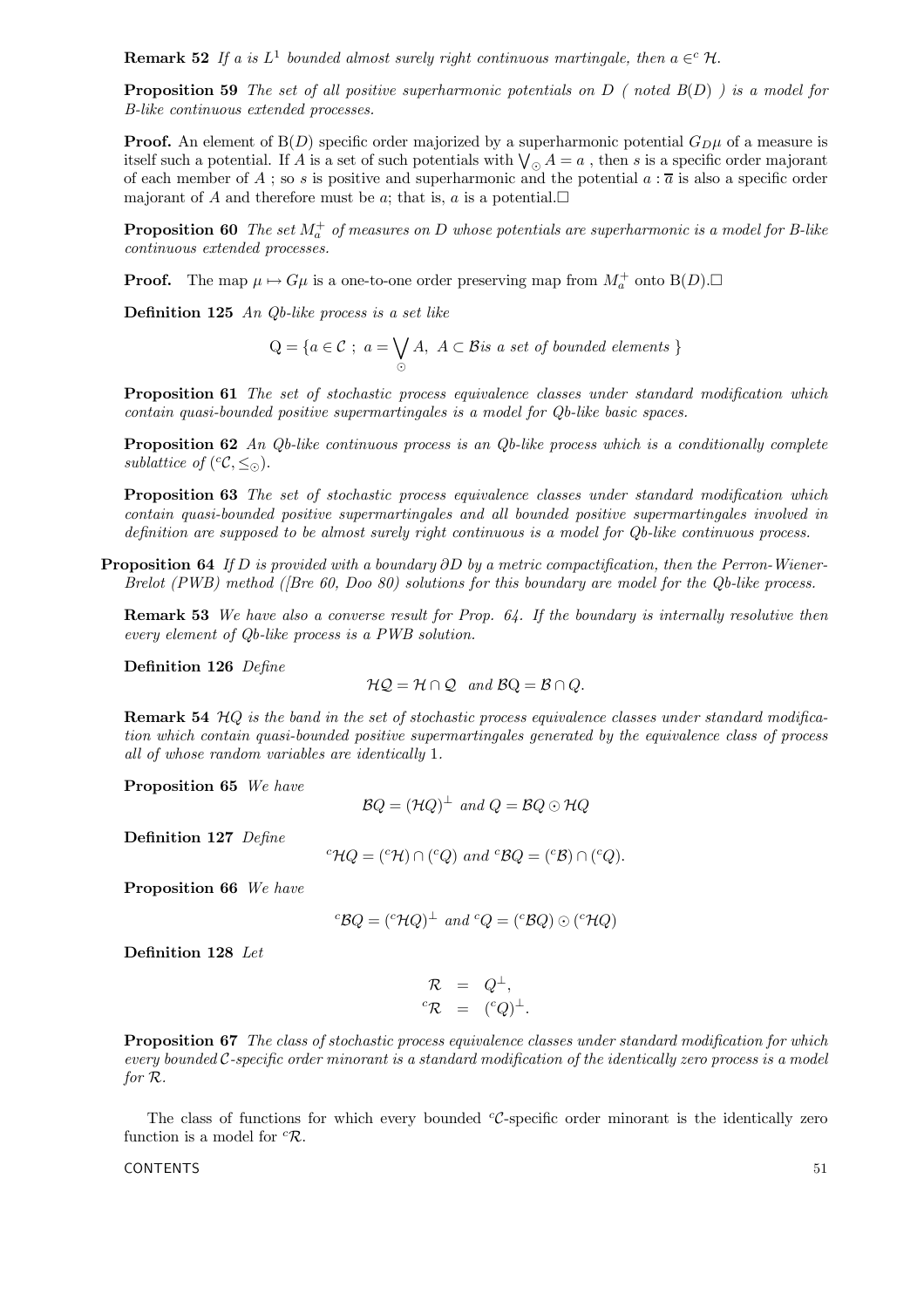Definition 129 Let

$$
\mathcal{HR} = \mathcal{H} \cap \mathcal{R}, \mathcal{BR} = \mathcal{B} \cap \mathcal{R}
$$
  
and  

$$
{}^{c}\mathcal{HR} = ({}^{c}\mathcal{H}) \cap ({}^{c}\mathcal{R}), {}^{c}\mathcal{BR} = ({}^{c}\mathcal{B}) \cap ({}^{c}\mathcal{R})
$$

**Proposition 68** A function a is member of the  ${}^c\mathcal{HR}$  model iff the Martin representation of a has a representing measure which is singular.

Proposition 69 A stochastic process is a member of BR iff it is local martingale (as defined by Ito and Watanabe in [IW 65]).

**Proposition 70** A necessary condition for  $h \in C^c$  H to belongs to  ${}^c\mathcal{HR}$  is  $h \wedge k \in C^c$  B for every strictly positive constant k and it is a sufficient condition if the above condition is satisfied for some strictly positive constant k

Definition 130 Let

$$
\mathcal{BR} = \mathcal{B} \cap \mathcal{R} \text{ and } {}^c \mathcal{BR} = ({}^c \mathcal{B}) \cap ({}^c \mathcal{R}).
$$

Proposition 71 We have

$$
\mathcal{C} = \mathcal{H}Q \odot \mathcal{H}\mathcal{R} \odot \mathcal{B}Q \odot \mathcal{B}\mathcal{R} \ \ and
$$
  

$$
{}^{c}\mathcal{C} = ({}^{c}\mathcal{H}Q) \odot ({}^{c}\mathcal{H}\mathcal{R}) \odot ({}^{c}\mathcal{B}Q) \odot ({}^{c}\mathcal{B}\mathcal{R}).
$$

**Definition 131** A discrete process is an process  ${}^dC \subset C$  with the following properties:

 $D_1$ ) the regularized act as an application  $\ddot{\cdot} : [\mathcal{C}] \to [{}^d\mathcal{C}]$  such that

- if  $a \leq_{\odot} b$  in [C] then  $\ddot{a} \leq_{\odot} \ddot{b}$  in [<sup>d</sup>C], ( $\forall a, b \in C$ )
- if  $a \in \mathcal{C}$  then  $\ddot{a} \in \dot{c}$ ,  $(\forall a \in \mathcal{C})$

 $D_2$   $a \leq_{\odot} b$  in  $\lbrack d \rbrack$  iff  $a \leq_{\odot} b$  in  $\lbrack d \rbrack$ ,  $(\forall a, b \in C)$ In the discrete parameter context  $T = \mathbb{Z}^+$ .

#### 5.2 Semantic Developments

**Definition 132** By an  $\mathcal{E}\text{-model}$  we mean a fixed connected Greenian set  $D \subset \mathbb{R}^n$  such that

|  | $\mathcal H$ means the class of all positive harmonic functions on $D$ |
|--|------------------------------------------------------------------------|
|  | <b>B</b> means the class of all positive superharmonic potentials on   |

|  | $\beta$ means the class of all positive superharmonic potentials on $D$        |
|--|--------------------------------------------------------------------------------|
|  | ${}^c\mathcal{C}$ means the class of all positive superharmonic functions on D |

Q means the class of all positive quasi-bounded functions on D

|                 | means | the class of all real valued Borel measurable functions u on D<br>for which if $\xi$ is in D and if $B_n$ is an increasing sequence of open<br>relatively compact subsets of $D$ with union $D$ then the sequence<br>$[u_{\vert \partial B_n}, \mu_{B_n}(\xi, \cdot)]_{n \in \mathbb{Z}^+}$<br>of coupled functions and measures is uniformly integrable. |
|-----------------|-------|-----------------------------------------------------------------------------------------------------------------------------------------------------------------------------------------------------------------------------------------------------------------------------------------------------------------------------------------------------------|
| $\mathcal{L}^m$ | means | the class of all real valued Borel measurable functions u on D<br>for which if $\xi$ is in D and if $B_n$ is an increasing sequence of open<br>relatively compact subsets of $D$ with union $D$ then<br>$sup_{n\in\mathbb{Z}^+}\mu_{B_n}(\xi, u ^m)<\infty$                                                                                               |

**Definition 133** By an M-model we mean stochastic processes with parameter set  $R^+$ , on a complete probability measure space  $(\Omega, \mathfrak{F}, Br)$  provided with a right continuous filtration  $\mathfrak{F}$  such that  $\mathfrak{F}(0)$  contains the null sets

| means | The class of stochastic process equivalence classes under standard     |
|-------|------------------------------------------------------------------------|
|       | modification which contain positive martingales,                       |
| means | The class of stochastic process equivalence classes under standard     |
|       | modification which contain positive supermartingale potentials,        |
| means | The class of stochastic process equivalence classes under standard     |
|       | modification which contain positive right continuous supermartingales, |
| means | The class of stochastic process equivalence classes under standard     |
|       | modification which contain quasi-bounded positive supermartingales.    |
|       |                                                                        |

 $\mathsf{CONTENTS} \hspace{1.5cm} 52$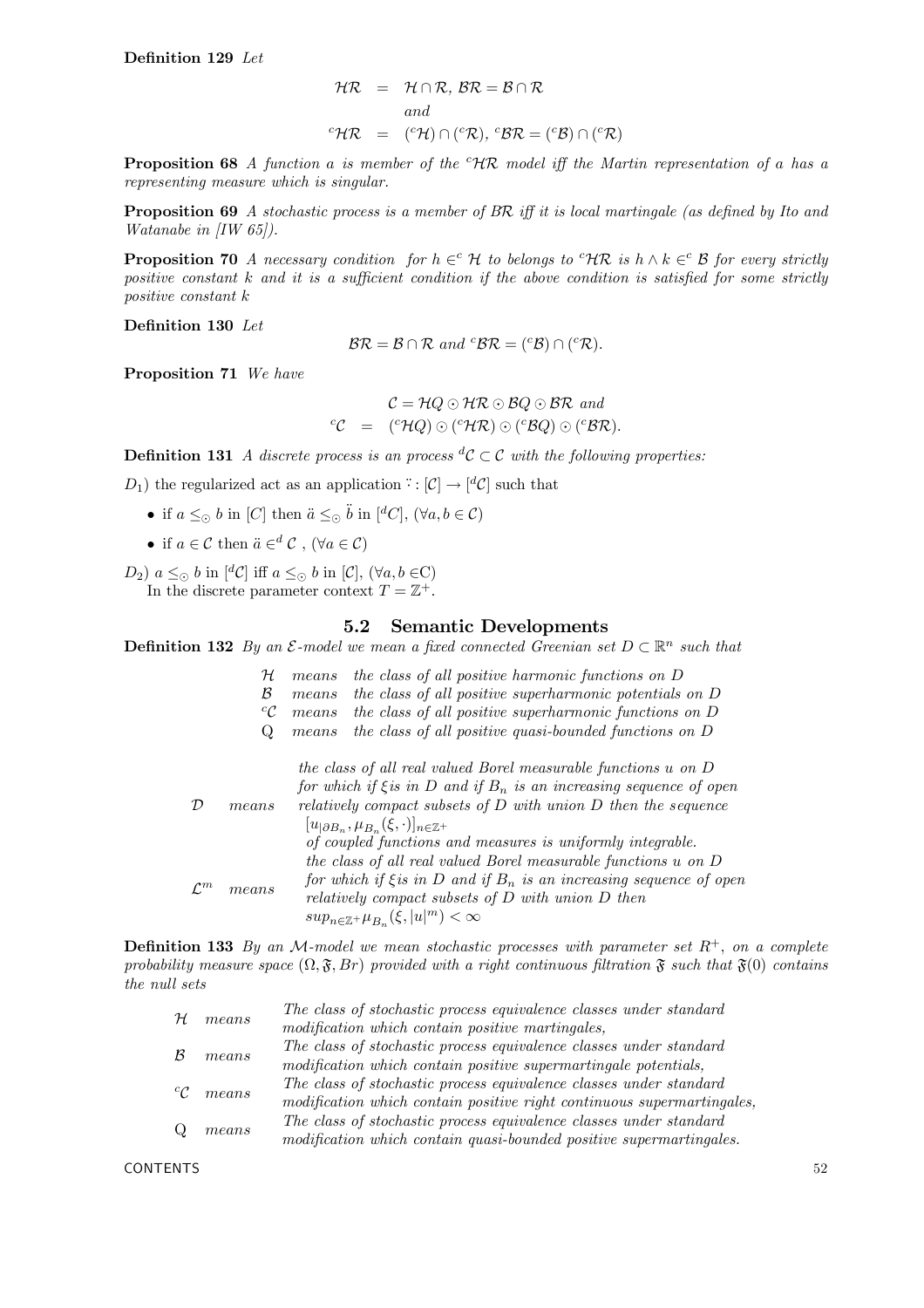|                 |       | the class of all stochastic processes $x(\cdot)$ for which the family                                                                                |
|-----------------|-------|------------------------------------------------------------------------------------------------------------------------------------------------------|
| $\mathcal{D}$   | means | ${x(T): T \text{ optional}, countable valued with values in I}$                                                                                      |
|                 |       | of random variables is uniformly integrable.                                                                                                         |
| $\mathcal{L}^m$ | means | the class of all stochastic processes $x(\cdot)$ for which<br>$sup{M( x(T) ^m) : T \text{ optional, countable valued with values in } I \} < \infty$ |
|                 |       |                                                                                                                                                      |

**Remark 55** For  $m > 1$  we have

 ${}^cC \subset \mathcal{L}^1$  in both M – model and  $\mathcal{E}$  – model<br> ${}^cC \cap \mathcal{L}^m \subset \mathcal{D}$  in both M – model and  $\mathcal{E}$  – model  $\mathcal{L}^m \subset \mathcal{D}$  in  $\mathcal{M}-model$ 

**Proposition 72** Let  $b \in Q$  and  $a \in C$ . Define the class of sets:  $X_r = \{b > r\}$  and the sweeping operator:  $\sigma_{X_r}[b] =: \bigvee$ x∈X  $(b \wedge x)$ . We have

- in the  $\mathcal{M}-model$ :  $\lim_{m \to \infty} (\sigma_{X_n}[b(\cdot)]) = 0$  except a set of null capacity.
- in the  $\mathcal{E}-model$ :  $lim (\sigma_{X_r}[b]) = 0$  except a set of null capacity.

**Proposition 73** Let  $h \in \mathcal{H}$ . We have

• in the  $\mathcal{M}$  – model a necessary condition for the stochastic process  $h(\cdot)$  to belongs to  $Q^{\perp}$  is

 $h(\cdot) \wedge k \in \mathcal{B}$ 

for every strictly positive constant  $k$  and it is a sufficient condition if the above condition is satisfied for some strictly positive constant  $k$ .

• in the  $\mathcal{E}-model$  a necessary condition for  $h \in \mathcal{Q}^{\perp}$  is

 $h \wedge k \in \mathcal{B}$ 

for every strictly positive constant  $k$  and it is a sufficient condition if the above condition is satisfied for some strictly positive constant  $k$  or equivalently

$$
\lim_{r \to \infty} b(r) = 0
$$
 a.s.

**Proposition 74** Let  $a \in \mathcal{C}$  with a component  $a_O \in Q^{\perp}$ . We have

- in the  $\mathcal{M}-model$ :  $\lim_{m \to \infty} (\sigma_{X_n}[a(\cdot)]) = a_Q$  except a set of null capacity.
- in the  $\mathcal{E}$  model :  $\lim_{r \to \infty} (\sigma_{X_r}[a]) = a_Q$  except a set of null capacity.

**Proposition 75** Let  $a \in \mathcal{C}$ . We have

- in the  $\mathcal{M}-model$  a necessary and sufficient condition for the stochastic process  $a(\cdot)$  to belongs to  $Q^{\perp}$  is  $\sigma_{X_n}[a(\cdot)] = a$  except a set of null capacity, for every strictly positive constant k.
- in the  $\mathcal{E}-model$  a necessary and sufficient condition for  $a \in Q^{\perp}$  is  $\sigma_{X_n}[a] = a$  for every strictly positive constant  $k$ .

**Proposition 76** Let  $a \in B$ . The following assertions are equivalent

• in the  $M-model$ 

i) the process  $a(\cdot)$  belongs to  $BQ$ ;

- ii) the process  $a(\cdot)$  belongs to D;
- iii)  $\lim_{n\to\infty} (\sigma_{X_n}[a(\cdot)]) = 0$  except a set of null capacity.
- in the  $\mathcal{E}$  model,  $a = G_D \mu$ 
	- i)  $a \in BQ$ ; ii)  $a \in D$ ;
	- iii)  $\lim_{k \to \infty} (\sigma_{X_k}[a]) = 0$  except a set of null capacity;
	- iv) μ vanishes on sets of null capacity.

#### $\sim$  CONTENTS  $^{53}$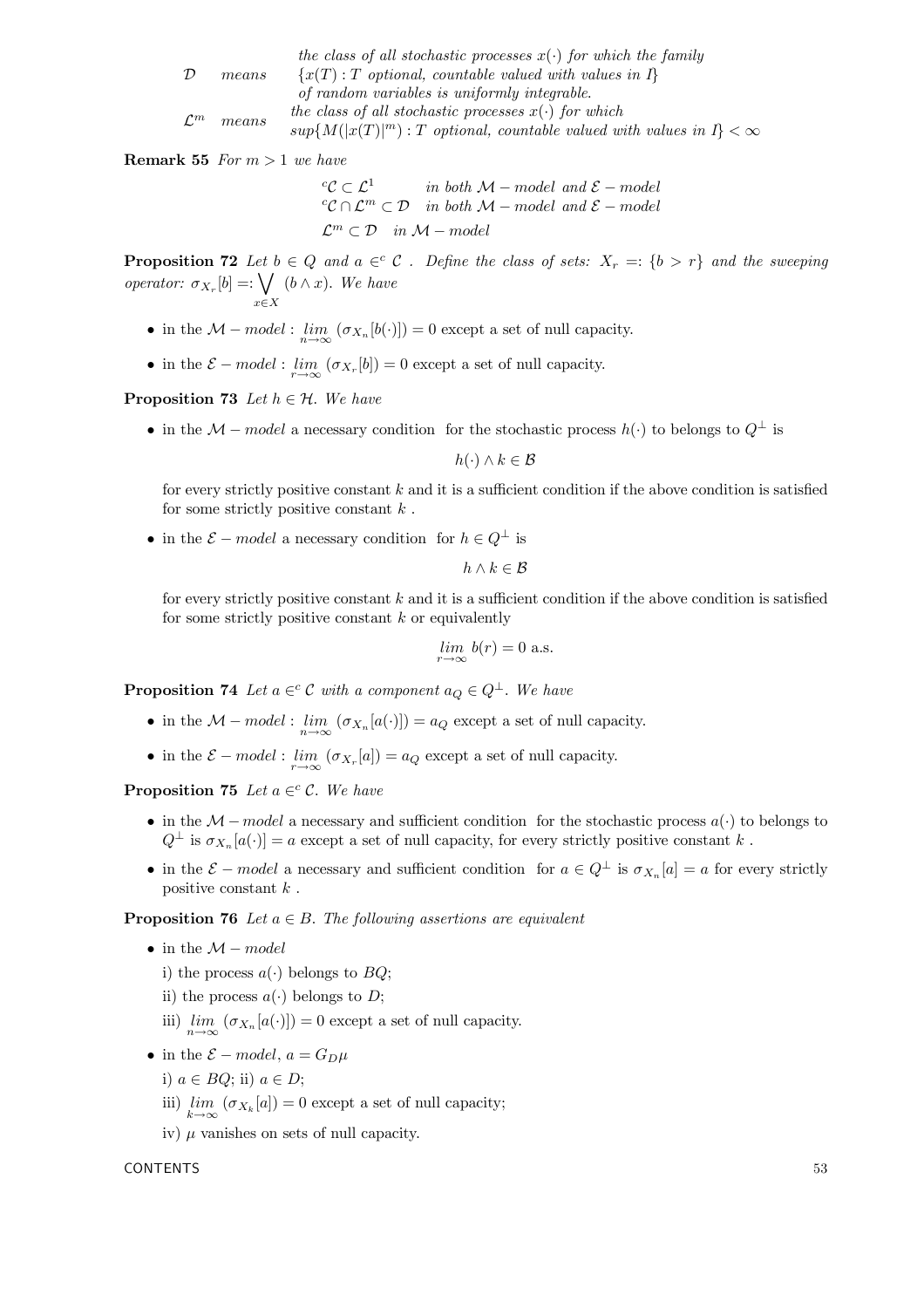## 5.3 Models from Biomedicine

This chapter is rather technical and intends to provide strong mathematical arguments that biopotentials appearing in human muscles and heart activity are models of our process algebra. We show these by a two step method: we show that the mathematical models of biopotentials are solutions of Laplace and Poisson equations, and thus potentials in the sense of classical potential theory. We gave in the previous chapters examples showing that potentials in axiomatic potential theory are models of continuous process algebra. The way potentials in classical potential theory are axiomatized in the modern approaches can be found in the potential theory literature.

#### 5.3.1  $\mathcal{H}$ B-like processes in cardiac electrogenesis

We want to express the fact that the basic occurrences of processes associated with concurrent biosystems such as the heart are modelled by potentials defined in  $H\text{B-like processes}$ . More concerns on parallel evolution and interaction between the basic occurrences will be considered in a forthcoming paper.

If we consider the body as an insulated volume conductor bounded by an irregular surface, containing intracardiac current sources, then the total current  $\overline{J}$  can be expressed everywhere in the volume conductor as the sum of a passive term  $\sigma \overrightarrow{E}$  and a source term  $\overrightarrow{J}_i$ , where  $\overrightarrow{E}$  is the electric field,  $\sigma$  is the conductivity for isotropic media and  $\overrightarrow{J}_i$ . Thus  $\overrightarrow{J} = \sigma \overrightarrow{E} + \overrightarrow{J}_i$ .

Since the electric field  $\overrightarrow{E}$  is conservative, it can be expressed as the gradient of a scalar **potential** function  $\overrightarrow{E} = -\nabla p$ 

$$
\overline{E}=-\nabla p
$$

The source term  $\overrightarrow{J_i}$ , where the index "i" stands for impressed current, represents the contribution of a non-conservative field which accounts for the locally generated current density due to conversion of chemical to electrical energy. This conversion occurs in the cell membrane.

The charge conservation law states that the rate of change of the quantity of charge within a volume v bounded by a fixed surface  $S$ , is always equal to the flux of change per unit time through this surface. The law may thus be written as  $\frac{dq}{dt} = -\int_S \overrightarrow{J} \cdot d\overrightarrow{S}$ . But  $\frac{dq}{dt} = \frac{d}{dt} \int_v \rho dv = \int_v \frac{\partial \rho}{\partial t} dv$  and by means of the divergence theorem for the vector  $\overrightarrow{J}$  we obtain  $\nabla \overrightarrow{J} + \frac{\partial \rho}{\partial t} = 0$  everywhere in v. The conductivity  $\sigma$  is a real quantity due to the resistive nature of biological tissues at the low frequencies contained in bioelectric signals. This is true everywhere in v except in the membrane,which has both resistive and capacitive properties. The bioelectric current field may then be treated as stationary since it does vary with time, but the time dependence adds no distinct source term. Then, under stationary conditions  $\nabla \vec{J} = 0$ . If the volume conductor is isotropic and if the membrane is an ideal surface with zero thickness, then  $\nabla \vec{J} = \nabla(-\sigma \nabla p + \vec{J}_i) = 0$ ,

$$
\nabla^2 a = \frac{\nabla \overrightarrow{J_i}}{\sigma} \tag{5.1}
$$

Thus a satisfies a **Poisson's equation** which reduces to the following **Laplace's equation** 

$$
\nabla^2 a = \Delta p = 0 \tag{5.2}
$$

in regions of the volume conductor where there are no sources. The source function  $-\nabla \vec{J}_i$  corresponds to the charge density as defined in electrostatics and  $-\nabla \vec{J}_i dv$ , where dv is a volume element,can be considered as contributing to the potential field in the same way as a point charge contributes to the electrostatic **potential** field. Since the current density  $\overrightarrow{J_i}$  refers to the active membrane and has a given volume distribution,then

$$
a(\overrightarrow{x}) = \frac{1}{4\pi\sigma} \int_{v} \frac{-\nabla \overrightarrow{J_i}}{d} dv
$$
\n(5.3)

where  $d = |\overrightarrow{x} - \overrightarrow{y}|$  and x, y refer to the field point and to the source element position respectively. The assumption is here made that the medium is infinite and homogeneous.

An equivalent expression for the **potential** can be obtained by using the vector identity  $\nabla(\overrightarrow{J_i} \cdot \frac{1}{d}) =$  $\frac{1}{d}\nabla \overrightarrow{J}_i + \overrightarrow{J}_i \nabla (\frac{1}{d})$  and by integrating both sides within a volume that completely contains all sources  $\overrightarrow{J}_i$ . By applying the divergence theorem the first volume integral reduces to a surface integral and since  $\overrightarrow{J}_i$  is

#### $\sim$  CONTENTS  $^{54}$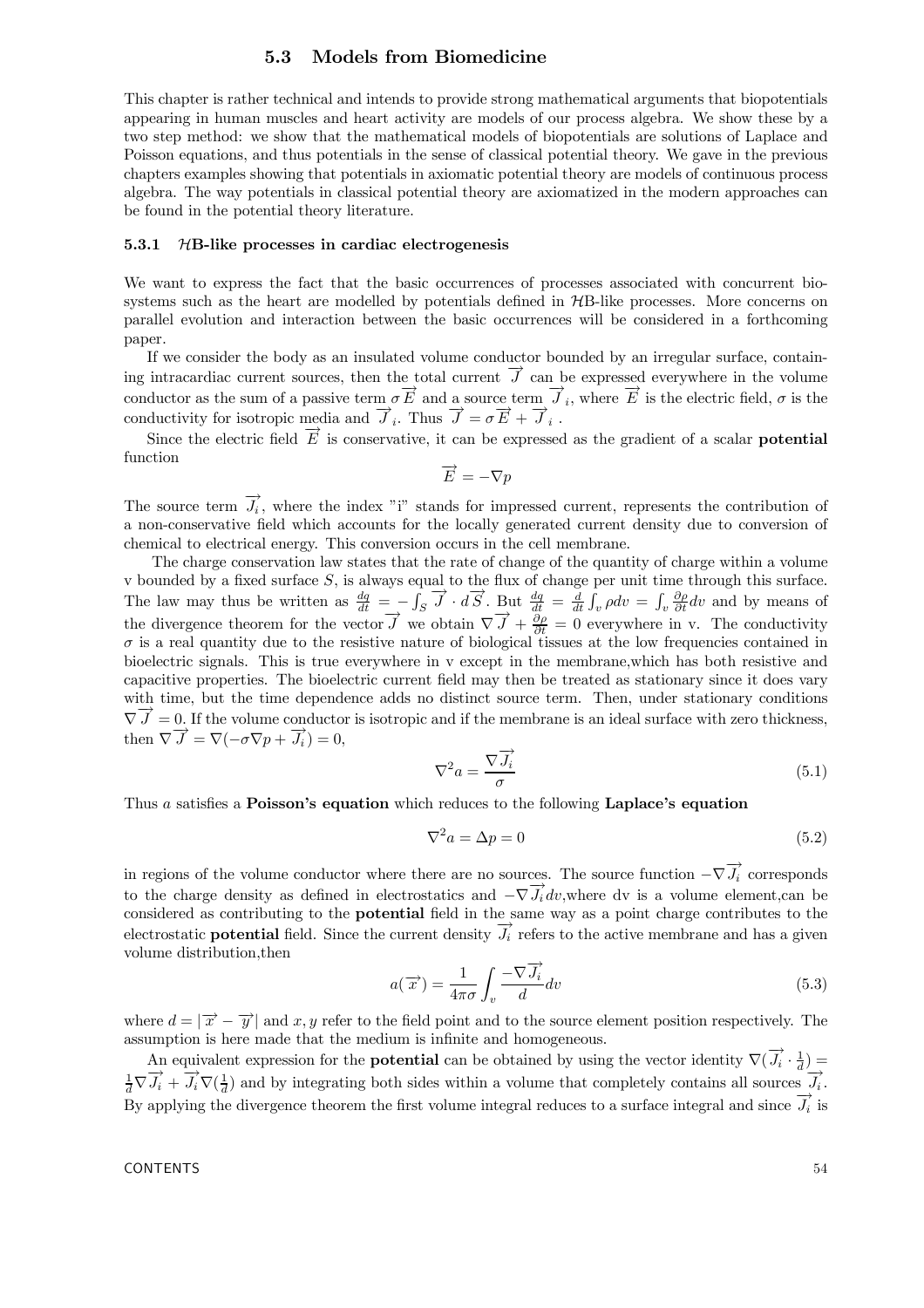necessarily zero over this bounding surface its contribution is zero:  $0 = \int_v \frac{\nabla \vec{J}_i}{d} dv + \int_v \vec{J}_i \cdot \nabla (\frac{1}{d}) dv$ . Then the **potential**  $a(\vec{x})$  is given by

$$
a(\overrightarrow{x}) = \frac{1}{4\pi\sigma} \int_{v} \overrightarrow{J_i} \cdot \nabla(\frac{1}{d}) dv
$$
\n(5.4)

In electrostatics the **potential** at a point  $\vec{x}$  due to a dipole at a point  $\vec{y}$  is obtained by the su**perposition** (i.e.  $\odot$ ) of the **potential** due to a positive point charge b at a point  $\overrightarrow{y}$ ,i.e. b/d with  $d = |\vec{x} - \vec{y}|$ , and the **potential** due to an equal charge of opposite sign  $-b$  at a very small distance from the first charge. Let this small distance be taken along one coordinate axis, e.g.  $\Delta y_1$ . Since the potential function of a point charge has a first order singularity at the position of the charge, i.e.  $x = y$ ,  $d = 0$ , then the new system of two charges has a higher order singularity at  $d = 0$ . This procedure is equivalent to differentiating the **potential** function  $q/r$  with respect to the source variable  $y_1$ . We note that this **potential** is also a solution of Laplace's equation since it is the derivative of one of its solutions. Then  $a(\vec{x}) = \frac{1}{4\pi\sigma}$  $\frac{\partial (b/d)}{\partial y_1} \Delta y_1 = \frac{q \Delta y_1}{4 \pi \sigma} \cdot \frac{x_1 - y_1}{d^3}$ . By defining

lim  $\lim_{b \to \infty, \Delta y_1 \to 0} b \cdot \Delta y_1 = \overrightarrow{a}$  as the dipole moment, then  $a(\overrightarrow{x}) = \frac{1}{4\pi\sigma} \overrightarrow{a} \cdot \nabla(\frac{1}{d})$  where  $\nabla$  is the gradient vector operator acting on source points  $\overrightarrow{y}$ .

We want to obtain an interpretation of the volume density distribution of the dipole moment. The sources are located in the cellular membrane. If we consider the membrane as a thin layer we can treat it as a mathematical surface separating two potential distributions just inside and outside of the cell membrane. In such a system the following conditions are satisfied:

- continuity of the normal component of the current density across the membrane  $\sigma_i \frac{\partial p}{\partial n} \mid_i = \sigma_o \frac{\partial p}{\partial n} \mid_o$  where  $\overrightarrow{n}$  is the normal unit vector to the membrane surface which is approached from inside (i) and o (o) respectively and  $\sigma_i$  and  $\sigma_o$  are the conductivities on both sides of the surface;
- the **potential** is discontinuous across the membrane  $a_m = a_i a_o$  where  $a_m$  is the transmembrane potential. For a single fiber immersed in an infinite volume conductor the scalar function  $\sigma p$ , with  $\sigma = \sigma_i$  inside the fiber, and  $\sigma = \sigma_o$  outside the fiber, satisfies the following **Laplace's equation**

$$
\nabla^2(\sigma p) = 0\tag{5.5}
$$

In addition, the function  $\sigma p$  is discontinuous across the fiber membrane and its normal derivative is continuous. These properties of the function  $\sigma p$  characterize the presence of a double layer on the surface element dS. The moment of the double layer is normal to dS, has strength  $(\sigma_o a_o - \sigma_i a_i) \cdot dS$ and is oriented according to the outward normal Then the function  $\sigma p$  is given by  $\sigma p(\vec{x}) =$  $\frac{1}{4\pi} \int_B (\sigma_o a_o - \sigma_i a_i) \cdot \nabla(\frac{1}{d}) \cdot d\overrightarrow{S}$  and the **potential function** is

$$
a(\overrightarrow{x}) = \frac{1}{4\pi\sigma} \int_{S} (\sigma_o a_o - \sigma_i a_i) \nabla(\frac{1}{d}) \cdot d\overrightarrow{S}
$$
 (5.6)

where  $\sigma = \sigma_o$  if the field point is external to the fiber and  $\sigma = \sigma_i$  if the field point is internal to the fiber. We note that  $\nabla(1/d) \cdot d\vec{S} = d\Omega$  is the solid angle subtended by the source element dS at the field point  $\overrightarrow{x}$ .

$$
a(\overrightarrow{x}) = \frac{1}{4\pi\sigma} \int_{S} (\sigma_o a_o - \sigma_i a_i) d\Omega
$$

In the extracellular volume the **potential** due to an active fiber is given by a dipole layer source covering the membrane. The dipole moment magnitude per unit area is given by the discontinuity of the function  $\sigma p$  across the membrane surface.

Whenever there is an electrical source distribution on a given surface  $S$  (single layer for charge distribution, double layer for dipole distribution) then the source magnitude is determined by the associated scalar or vector function which is discontinuous across the surface S. The value of the discontinuity of the function is proportional to the magnitude of the surface distribution. The function which is discontinuous across the surface is the one which contains the product of the source magnitude times a term which is the solid angle subtended at a point by the surface element. For the single layer the charge distribution is proportional to the discontinuity of the normal derivative of the potential (normal component of the electric field ) at the surface S.

If we consider an idealized uniform cylindrical fiber in an infinite, homogeneous conducting medium, then the equation may be transformed into

$$
a(\overrightarrow{x}) = \frac{1}{4\pi\sigma_o} \int_v \frac{I_m}{d} dv
$$
\n(5.7)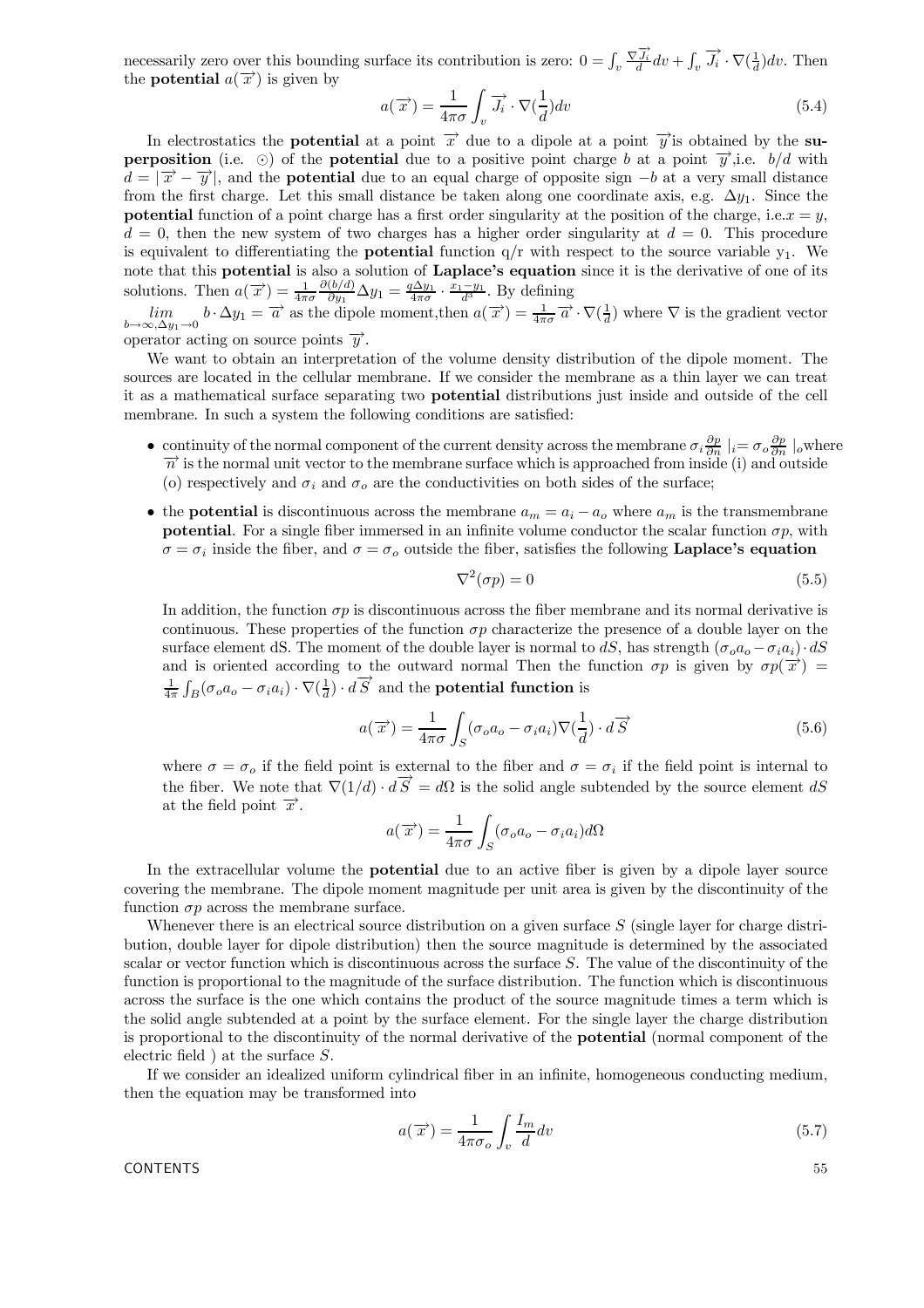where  $I_m$  is the transmembrane current density and the volume of integration is that of the cylinder. This result is obtained by assuming the core conductor model to be valid for the cylindrical fiber. Under this assumption the transmembrane current density  $I<sub>m</sub>$  is given by the spatial change of the intracellular longitudinal current I. From linear cable theory, in a cylinder oriented along coordinate axis  $x_1$  it is  $I_m = -\frac{\partial I_{x_1}}{\partial x_1}$ . The intracellular current density  $I_{x_1}$  is generated by a spatial gradient of the intracellular **potential**  $a_i : I_{x_1} = -\sigma x_1 \frac{\partial p_i}{\partial x_1}$  where  $\sigma_{x_1}$  is the intracellular conductivity along the cylinder axis. Thus  $I_m = \sigma_{x_1} \frac{\partial^2 a_i}{\partial x_1^2}$  is proportional to the second derivative of the intracellular **potential** and is constant over any cross section of the cylinder.

#### Remark 56 Inverse and Forward Models in Electrocardiology

It is the purpose of clinical electrocardiology to obtain some information on the intracardiac electrical events from body surface measurements. Over a century ago Helmholtz showed that an endless variety of electrical generators (electro-motive forces) located within a volume conductor can produce one and the same potential distribution at its surface. This statement can be proved by the following reasoning. Let an arbitrary surface S, internal to a volume conductor, surround all current sources so that no current source exists outside or on the surface  $S$ . On the surface  $S$  it is always possible to spread a double layer distribution and leave the sources inside so that no current will flow outside the volume bounded by S. When this is done, surface  $S$  behaves as the boundary between a conductor and an insulator. Let  $a$  be the **potential** function of the real sources in the absence of the double layer on  $S$ , and  $b$  the **potential** function of the double layer on  $S$  which would prevent the currents generated by the internal sources from flowing through S. The **superposition**  $a \odot b$  of a and b must satisfy the following conditions within the entire volume conductor

$$
\nabla^2 a = \frac{\nabla \overrightarrow{J}_i}{\sigma} \text{ at points occupied by sources} \qquad (5.8)
$$

$$
\nabla^2 b = -\frac{\mu}{\sigma} at the surface S of the double layer \tag{5.9}
$$

$$
\nabla^2(a \odot b) = 0 \text{ elsewhere} \tag{5.10}
$$

$$
\frac{\partial (a \odot b)}{\partial n} = 0 \text{ on } S \tag{5.11}
$$

where  $\nabla \vec{J}_i$  is the internal source function and  $\mu$  is the magnitude of the double layer density distribution normal to S and oriented along the outward normal. Both  $b$  and  $a$  are **harmonic functions** outside  $S$ and due to condition (5.10), according to a general theorem (Kellog 1926), it must be

$$
a \odot b = const \tag{5.12}
$$

outside S, or  $a = -b$  but for an additive constant which can be assumed to be zero, i.e.  $\frac{1}{4\pi\sigma} \int_v \frac{-\nabla \vec{J}_i}{d} dv =$  $-\frac{1}{4\pi\sigma}\int_{S}\mu\nabla(\frac{1}{d})\cdot d\overrightarrow{S}$ .

This equations provide a pure biological model for our extended processes.

At a point  $x$  of the surface  $S$  the **potential** function  $a$  is continuous while the **potential** function b has a discontinuity which equals the strength of the double layer, i.e.  $\frac{\mu(S)}{\sigma} = \Phi_S(S)$ , where  $\Phi_S$  is the potential measured at the surface S. It follows from Eq that the potential outside S can be given either by potential function

$$
a = \frac{1}{4\pi\sigma} \int_{v} \frac{-\nabla \overrightarrow{J_i}}{d} dv
$$
\n(5.13)

relating to internal sources or by the potential function

$$
-b = \frac{1}{4\pi\sigma} \int_{S} \Phi_S \nabla (\frac{1}{d}) d\overrightarrow{S}
$$
 (5.14)

relating to the non-homogeneous double layer normal to  $S$ , and oriented as the outward normal. Since the surface S has been chosen in an arbitrary manner with the only restraint that all sources be internal to it, then an infinite number of double layer distributions, each on a different surface, will generate the same potential field in the volume conductor external to all of them.

It follows from the Helmoltz theorem that the distribution of electrical generators within the cardiac muscle cannot be uniquely reconstructed from electrical signals recorded at the surface of the human body. However, this is only true if we have no a priori knowledge of the generator. Practically, physiological

#### $\sim$  CONTENTS  $^{56}$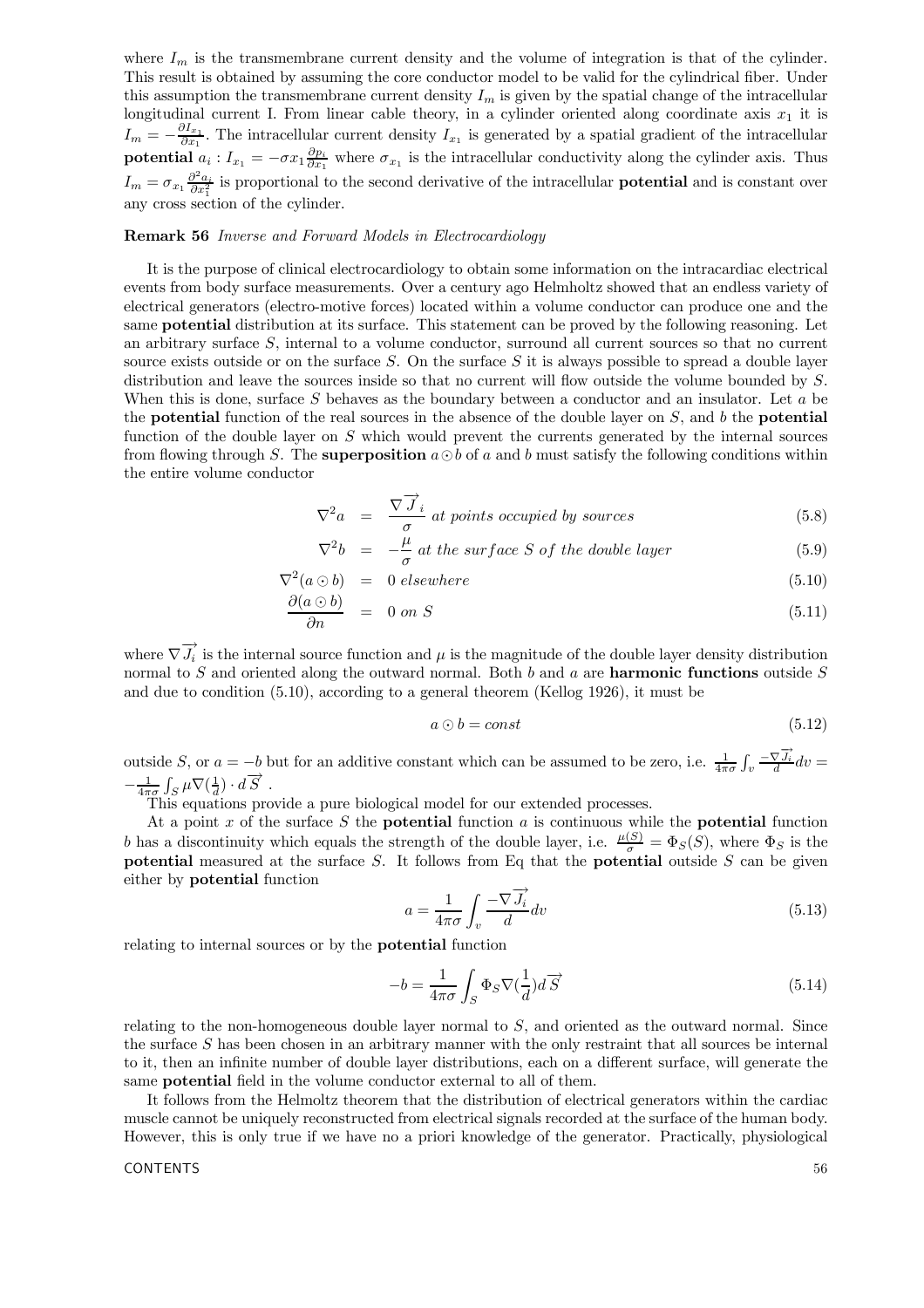constraints may greatly reduce the theoretical indeterminacy. The problem of gaining some insight into the distribution of intracardiac events from external measurements is called the "inverse problem" of electrocardiology.

The counterpart of the inverse problem can be stated as follows: given the distribution of intracardiac generators, find the potential distribution within the body and on its surface. The problem is referred to as the "forward problem" of electrocardiology. There is a fundamental problem between these two problems. In the forward problem, a complete knowledge of the cardiac electrical generators and the properties of the surrounding medium enables us to determine an unique surface potential distribution (within a constant). To achieve this purpose one must have a quantitative knowledge of torso geometry, inhomogeneities and anisotropy of the body tissues. The forward approach plays an important role in electrocardiology in that it makes possible to evaluate the performance of different models of cardiac generators. In addition, the forward approach is a necessary intermediate step in the solution of the inverse problem.

#### 5.3.2 Anisotropy of Cardiac Muscle and Conduction of Excitation

The theory which assumes a uniform double (dipole) layer as an equivalent current generator during cardiac excitation has been recently challenged by experimental evidence. In 1977, Corbin and Scher proposed an "axial" double layer model for the depolarization wavefront where the dipole moment density is oriented along the axis of the fibers. The potential distribution generated by such an axial model was in qualitative agreement with three dimensional **potential** patterns measured in the thickness of the ventricular walls after epicardial or midwall stimulation, in open chest dogs. Current was flowing toward resting tissue from those portions of the front that moved along fiber direction. Spach developed a three dimensional model where the cardiac sources are represented by transmembrane currents of non uniform distribution due to anisotropic intracellular conductivity. The **potential**  $a_0$  in the intracellular homogeneous volume of conductivity  $\sigma_0$  is given by eq. For a three dimensional network of myocardial fibers the volume density of the transmembrane current is given by

 $I_m = -(\frac{\partial I_{y_1}}{\partial y_1})$  $\frac{\partial I_{y_1}}{\partial y_1} + \frac{\partial I_{y_2}}{\partial y_2} + \frac{\partial I_{y_3}}{\partial y_3}$   $= \frac{\partial}{\partial y_1} (\sigma_{i_{y_1}} \frac{\partial p_i}{\partial y_1}) + \frac{\partial}{\partial y_2} (\sigma_{i_{y_2}} \frac{\partial p_i}{\partial y_2}) + \frac{\partial}{\partial y_3} (\sigma_{i_{y_3}} \frac{\partial p_i}{\partial y_3})$ 

where  $\sigma_{i_{y_1}}, \sigma_{i_{y_2}}, \sigma_{i_{y_3}}$  are the intracellular conductivities along three orthogonal axes, and  $I_{y_1}, I_{y_2}, I_{y_3}$  are the intracellular curent densities along the same directions. When the arrangement of myocardial fibers has axial symmetry  $\sigma_{1=\sigma_{i_{y_1}}}$  and  $\sigma_t = \sigma_{i_{y_1}} = \sigma_{i_{y_3}}$  where  $\sigma_1$  and  $\sigma_t$  represent the longitudinal and transverse fiber conductivities respectively. The extracellular **potentials** simulated by Spach showed good agreement with the potentials measured on a stimulated two dimensional sheet of ventricular muscle in a tissue bath. The intracellular gradients were measured by means of intracellular needles and the conductivities were deduced from measured conduction velocities by applying Hodgkin equation.

#### The Forward Problem: The Integral Equation Approach

As stated above, the forward problem deals with the computation of the potential distribution within the body and at its surface, when the distribution of intracardiac current sources is known. Let us, at first, consider a homogeneous volume conductor v with internal current sources, bounded by a surface S at the conductor-air interface. According to Green's second identity it is  $\int_{v} (p\nabla^2 \psi - \psi \nabla^2 a) dv =$ S at the conductor-air interface. According to Green's second identity it is  $\int_v (p\nabla^2 \psi - \psi \nabla^2 a) dv =$ <br> $\int_S (p\nabla \psi - \psi \nabla p) \cdot d\vec{S}$  where a and  $\psi$  are harmonic functions in the domain considered. If a is the potential function and  $\psi = 1/d$  then  $\int_{\mathcal{V}} p \nabla^2(\frac{1}{d}) dv - \int_{\mathcal{V}} \frac{\nabla^2 a}{d} dv = \int_{S} p \nabla(\frac{1}{d}) \cdot d\overrightarrow{S} - \int_{S} \frac{\nabla p}{d} \cdot d\overrightarrow{S}$ . It can be shown that the volume integral  $\int_v p \nabla^2(\frac{1}{d}) dv$  equals  $-4\pi p$  within volume  $v, -2ap$  on the surface S and zero outside volume v. In eq the last surface integral is zero because the surface is insulated. For the field points belonging to the surface  $S$ , eq is then transformed into

$$
-2\pi p(\overrightarrow{x}) - \int_{v} \frac{\nabla^{2} a}{d} dv = \int_{S} a(\overrightarrow{y}) \nabla(\frac{1}{d}) \cdot d\overrightarrow{S},
$$

$$
a(\overrightarrow{x}) = \frac{1}{2\pi} \int_{v} \frac{-\nabla^{2} a}{d} dv - \frac{1}{2\pi} \int_{S} a(\overrightarrow{y}) \nabla(\frac{1}{d}) \cdot d\overrightarrow{S}
$$
(5.15)

where  $\vec{x}$  is the point vector defining the point on surface S where we are computing the **potential** and  $\overrightarrow{y}$  is the point vector defining all the elements of area on surface S. In eq the volume integral represents the source term, i.e. the **potential** we would measure at the surface  $S$  if the medium were infinite and homogeneous  $a_{im}(\vec{x}) = \frac{1}{4\pi} \int_v \frac{-\nabla^2 a}{d} dv$ , where  $a_{im}(\vec{x})$  stands for "infinite medium" **potential** on surface

#### $\sim$  CONTENTS  $^{57}$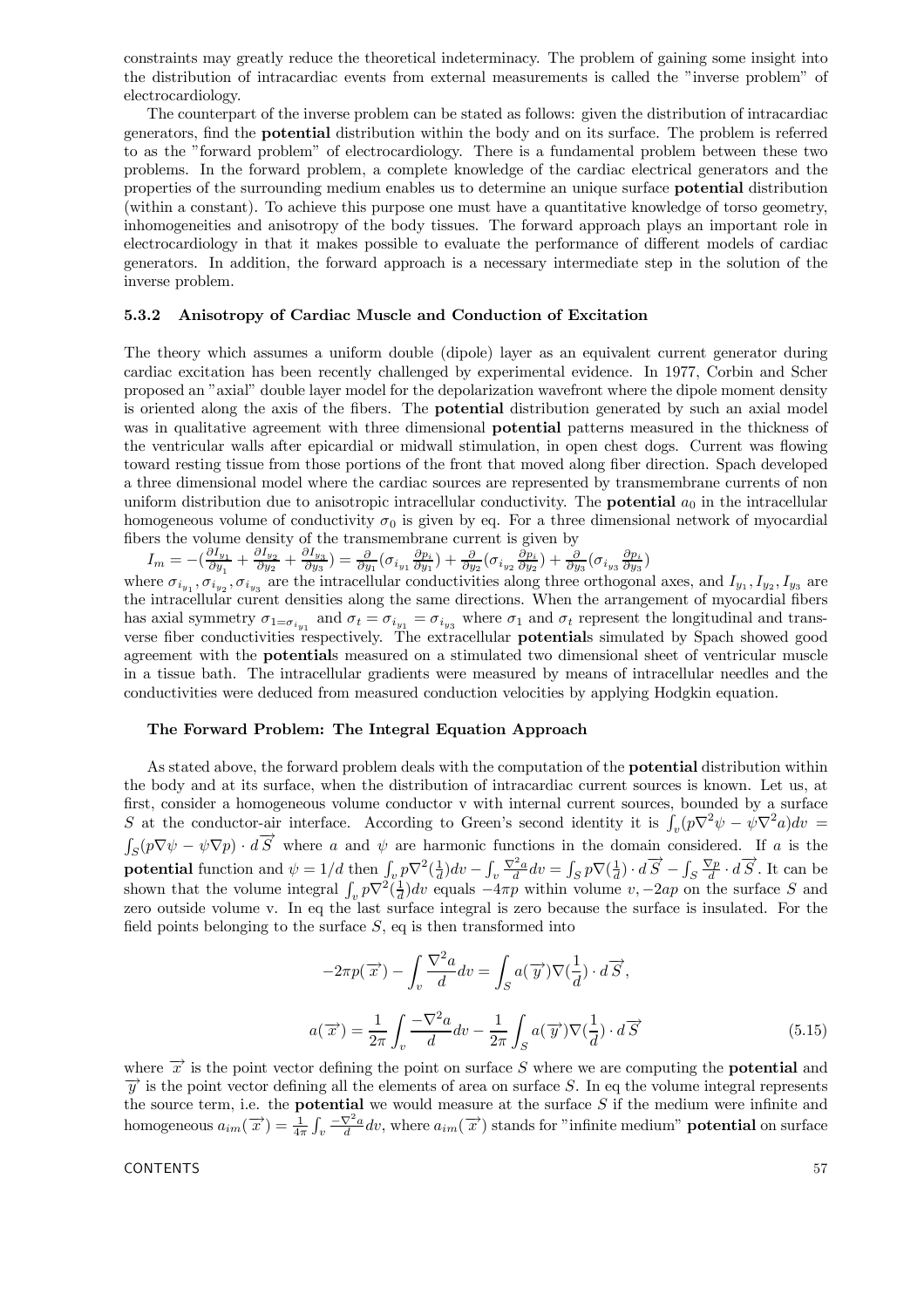.

$$
a(\overrightarrow{x}) = 2p_{im}(\overrightarrow{x}) + \int_{S} a(\overrightarrow{y})d\Omega
$$
\n(5.16)

where  $d\Omega = \nabla(1/d) \cdot d\overrightarrow{S}$  is the solid angle subtended by  $\overrightarrow{dS}$  at point $\overrightarrow{x}$ . This is an Fredholm equation. Let the surface  $S = S_1$  contain n internal regions of non-homogeneity, each region homogeneous and bounded by a close surface  $S_j$  (j = 2, ..., n). It can be shown that for  $\overrightarrow{x}$  belonging to surface  $S_d = (d = 1, 2, ..., n)$ ,

$$
a(\overrightarrow{x}) = 2p_{im}(\overrightarrow{x}) + \sum_{S=1}^{n} \left(-\frac{1}{2\pi}\right) \frac{\sigma_S^i - \sigma_S^0}{\sigma_d^i + \sigma_d^o} \int_{S_S} a(\overrightarrow{y}) \frac{\partial}{\partial n} \left(\frac{1}{d}\right) dS,
$$

with  $\overrightarrow{y}$  point of  $S_S$  and  $\sigma_S^i$ ,  $\sigma_S^0$  internal and external conductivities of surface  $S_S$  respectively. If all surfaces are discretized into triangular elements the integral equation is transformed into a system of linear equations which can be solved numerically with particular procedures due to the fact that this system is singular. Once the integral equation is solved and the **potential** is known on all surfaces  $S_d(d = 1, 2, ..., n)$  then the **potential** at points  $\vec{x}$  of the volume conductor bounded by  $S_d$  is computed as

$$
a(\overrightarrow{x}) = a_{im}(\overrightarrow{x}) + \sum_{S=1}^{n} \left(-\frac{1}{4\pi}\right) \frac{\sigma_S^i - \sigma_S^0}{\sigma_d^i + \sigma_d^o} \int_{S_S} a(\overrightarrow{y}) \frac{\partial}{\partial n} \left(\frac{1}{d}\right) dS,\tag{5.17}
$$

where  $a(\vec{x})$  is given by known quantities. The forward problem for the **potential** function is then completely defined: given the internal sources, it is always possible to compute the potential anywhere in the volume conductor and at its surface.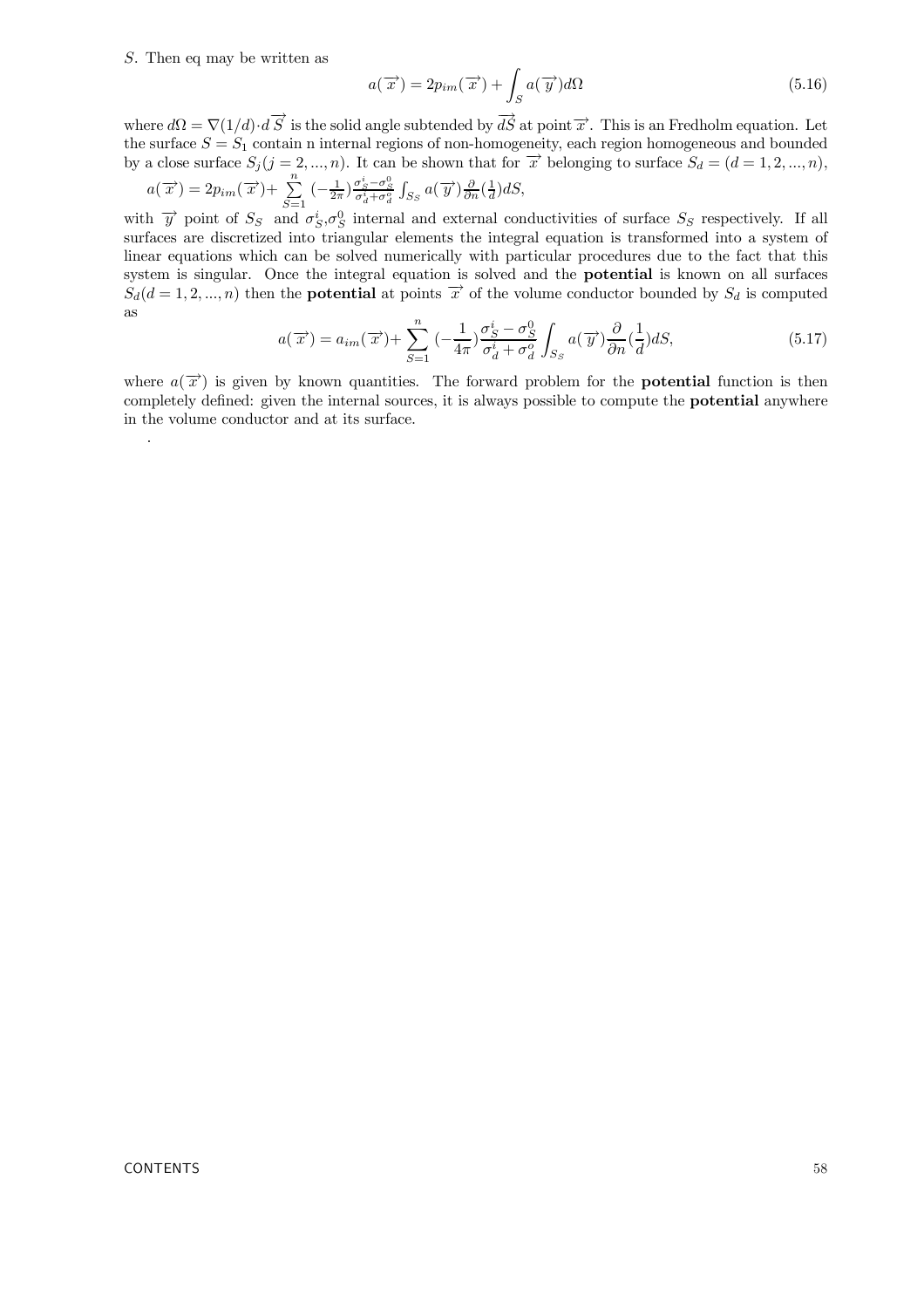## Chapter 6 Conclusions

In this paper we have proposed a computer science perspective on processes associated traditionally with continuous mathematics is really beneficial. As result, we have established the computability of very general structures and founded them in a more constructive logic. We have presented the Hilbert machine as computational model and the weak commutative linear logic as a logical framework for the stochastic analysis, in its axiomatic form of Dirichlet spaces. A general process algebra, named continuous process algebra or continuous information processing systems has been developed. An important application of this process algebra is that we can associate a Dirichlet space and a weak commutative phase space (a linear logic) to each von Neumann algebra, and therefore to any Hilbert machine of it.

Other important applications include hybrid systems [BB 01 c], [BB 01 d], models in biomedicine [Buj 01 e] and the mathematical knowledge representation [BB 02 a], [Buj 01 e]. Future developments will include quantum mechanics [Buj 01 d] and financial mathematics applications [BB 01 b].

An important conclusion of this mathematical experiment is that partial orders constitute a very powerful modelling tool, for studying structures arising from both stochastic analysis and computer science. They provide us a rich semantic domain and we believe it is possible to extend the approach towards verification.

This work is still in its early stages. It is pioneering in trying to interrelate very different in nature mathematical disciplines. We have tried not being superfluous by avoiding too much mathematical text and not risk transforming our ideas into cheap speculations. The price is this document is very technical and less intuitive. Our choice was motivated by the need of providing a document, which can serve as a basis for further more concise developments and presentations.

This work was initiated in the first author's MSc thesis [Buj 98 a] and further developed in [BB 01 a], [BB 01 d], [BB 02 a] and other presentations cited in the bibliography. We want to point out here some important related approaches. A similar program was initiated by Herbert Wiklicky in [Wik 96] and further developed in [Wik 98]. His work and Jean Yves Girard's Geometry of Interaction program were great sources of inspiration for us. Michele Abrusci's work [Abr 91] in non-commutative LL was essential in letting us continuing the mentioned programs and to interrelate them with our previous work in axiomatic stochastic analysis.

The axiomatic trend in stochastic analysis was explosively developing in the last 50 years. It generated new and very rich mathematical theories like harmonic spaces (Brelot, Bucur, Constantinescu, Cornea see the monographs [CC 72] and [Bre 70] for a full exposition), Dirichlet spaces (Beurling, Deny [BD 59], Ma, Rockner [MR 92]) and H-Cones (Boboc, Bucur, Cornea [BBC 81]). We consider that the most general approach is that based on H-cones. H-cones can be associated to both harmonic spaces and Dirichlet forms. Their theory combines lattice theory ([Bir 68]) with functional analysis, and has applications to both differential equations and Markov processes. It allows us to abstract the continuous mathematics machinery, hardly inaccessible to logicians and computer scientists. The direction was even further developed by Arsove and Leutwiller in [AL 74], [AL 80]. For a foundation approach to stochastic analysis, this work is priceless. The theory of H-cones is the most straightforward way to give models to our algebraic theory. Anyway, this work helps only partially our needs. For an axiomatic representative of stochastic analysis, we have chosen the theory of Dirichlet spaces. We have taken as an abstraction of Dirichlet spaces the work from [BBC 81] and [AL 80] as a starting point, but our developments followed a different direction.

The idea of modelling dynamics of concurrent systems with partial orders comes from the theory of Petri nets (see the monograph [BF 90] for many detailed explanations). The decomposition of a causal order into sequential and concurrency relations was used for the first time in [Ste 96].

A following accompanying paper will present some important omissions, like applications to hybrid systems and control theory. Hybrid systems mix continuous and discrete behaviours, and their semantics should provide a uniform treatment to all components. We have provided above, references to our work in using this theory as a semantic domain for (stochastic) hybrid systems. Also, the interpretation of this work as a way of representing the (continuous) mathematical knowledge in linear logic has not been exposed here. Possible applications in data mining also deserves more explanations.

Important applications can also be done in the fields of software engineering. The presentation [BB 02 a] sketches some applications of LL in software testing of stochastic and/or hybrid systems. We believe the theory can be fruitfully applied to the control of stochastic hybrid systems, as well to their formal specification.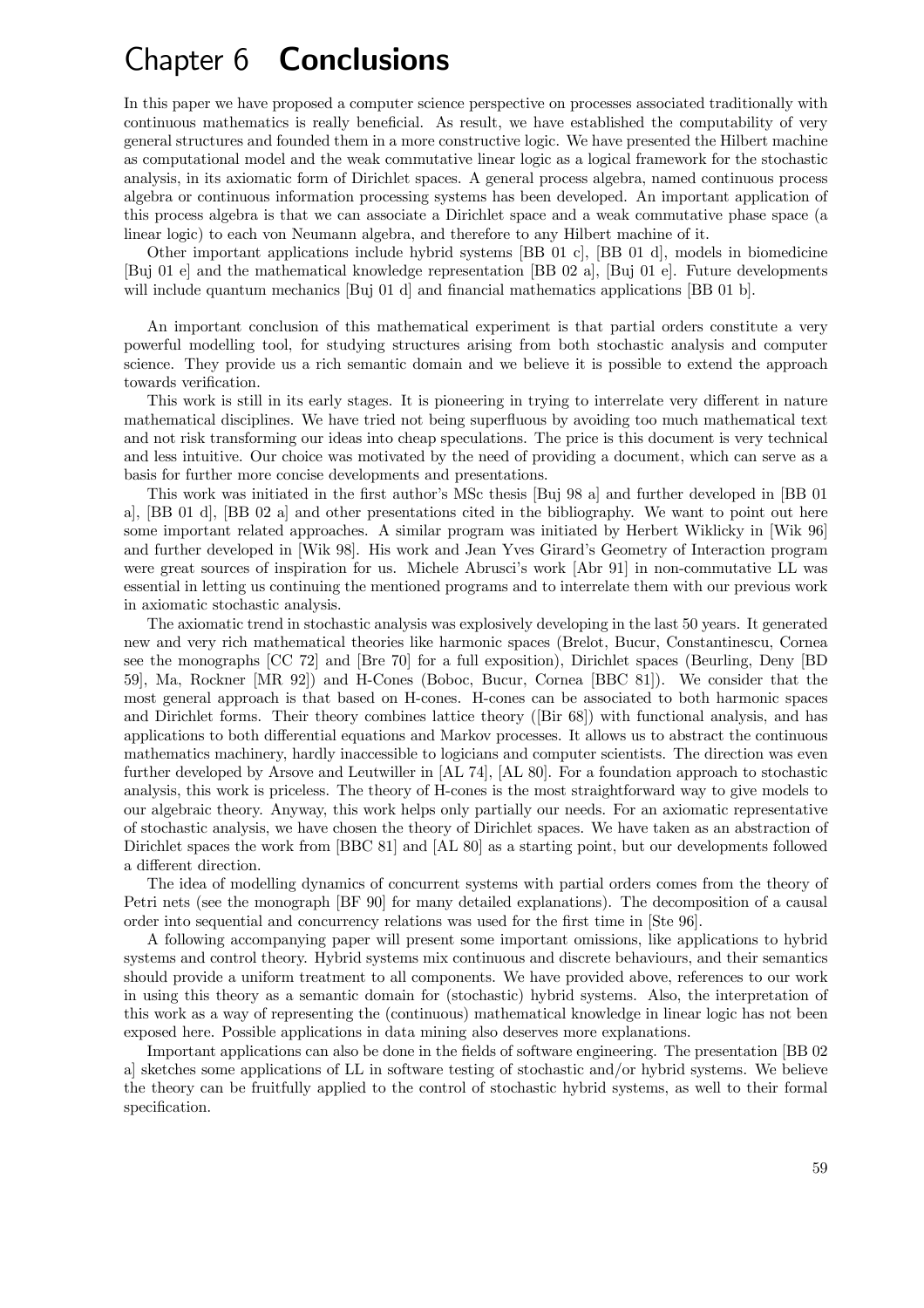# Bibliography

- [Abr 91] M.C. Abrusci Phase Semantics and Sequent Calculus for Pure Noncommutative Classical Linear Propositional Logic Journal of Symbolic Logic Vol. 56, Nr. 4, 1991
- [AL 74] M. Arsove , H. Leutwiller Quasi bounded and Singular Functions, Trans. Amer. Math. Soc. 189, pp. 275-302, 1974.
- [AL 80] M. Arsove, H. Leutwiller **Algebraic Potential Theory** Memoirs of the Amer. Math. Soc., Vol. 23, No. 226, January 1980.
- [Bee 85] M. Beeson Foundations of Constructive Mathematics , Springer Verlag, 1985.
- [BF 90] E. Best, C. Fernandez Non-Sequential Processes EATCS Monograph in Theoretical Computer Science, Springer-Verlag, 1990.
- [BD 59] A.Beurling, J.Deny Dirichlet spaces Proc. Nat. Acad. Sci. U.S.A., 45, pp. 208-215, 1959.
- [Bir 67] G. Birkhoff Lattice Theory AMS Colloquium Publications Vol. 25, 3rd ed., Rhode Island, 1967.
- [Bis 67] Bishop E. Foundations of Constructive Analysis, McGraw Hill , 1967.
- [BBC 81] N. Boboc, G. Bucur, A. Cornea Order and Convexity in Potential Theory. H-Cones Lecture Notes in Math, vol 853, Springer Verlag, Berlin, 1981.
- [Bre 60] M. Brelot Elements de la Theorie Classique du Potentiel Centre de Documentation Universitaire, Sorbonne, 1960.
- [Bri 79] D. Bridges Constructive Functional Analysis , Pitman Publ. London, 1979.
- [BR 87] D. Bridges, F. Ricchman Varieties of Constructive Mathematics , Cambridges University Press, 1987.
- [Buj 02] M.L. Bujorianu Some Results in the Lattice of Capacities to appear in 'Studii si Cercetari Matematice', University of Bacau, Romania, 2002
- [BB 02 a] M.C. Bujorianu, M.L. Bujorianu Linear Logic: From Stochastic Analysis to Software Testing BCTCS18, British Colloquium for Theoretical Computer Science, Bristol, UK, 2002.
- [BB 02 b] M.L. Bujorianu, M.C. Bujorianu A Product of Dirichlet Spaces BAMC 2002, Warwick 2002.
- [BB 02 c] M.C. Bujorianu and M.L. Bujorianu Constructive Potential Theory: A Linear Logic Approach AMS-UNI Joint International Meeting Pisa, Italy, June 12-16, 2002
- [Buj 01 a] M.L. Bujorianu A Product of Quasi-Topologies 5th Galway Colloquium on General Topology, 2001.
- [Buj 01 b] M.L. Bujorianu A Gentle Introduction to Dirichlet Spaces Department of Computing Science and Mathematics, University of Stirling, 2001.
- [Buj 01 c] M.L. Bujorianu Logical Foundations of Potential Analysis British Logic Colloquium 2001.
- [Buj 01 d] M.L. Bujorianu Mathematical Highlights on the Geometry of Interaction, Proof and System Reliability, NATO ASI Symposium, Maktoberdorf (in conjunction with the International Summer School), 2001.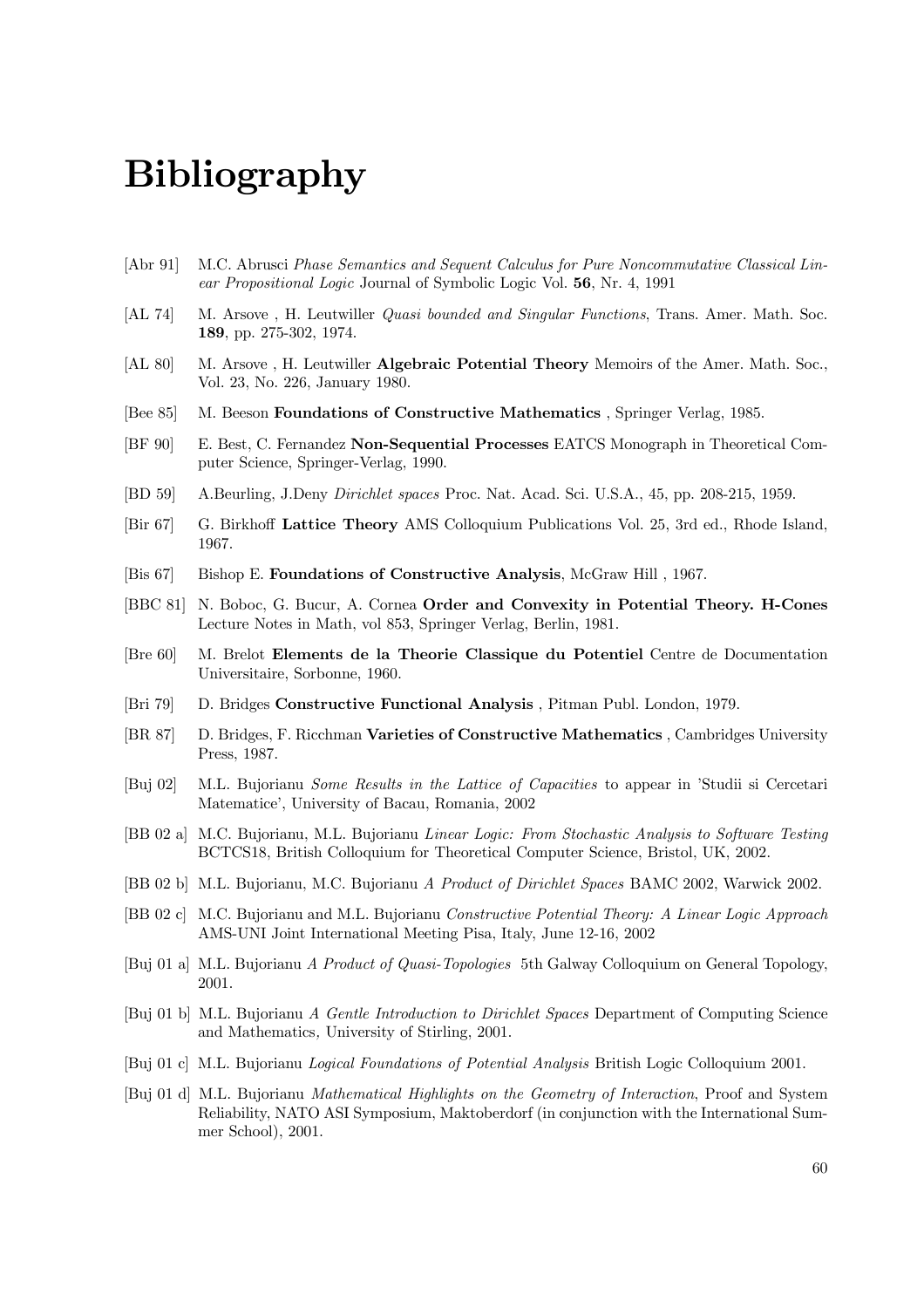- [Buj 01 e] M.L. Bujorianu Mathematical Nottingham, October 2001.
- [BB 01 a] M.L. Bujorianu, M.C. Bujorianu Constructive Foundations of Stochastic Analysis in Linear Logic BCTCS 17 British Colloquium for Theoretical Computer Science, Glasgow, Scotland, 2001.
- [BB 01 b] M.L. Bujorianu and M.C. Bujorianu An Algebraic Axiomatiomatization of Discrete Potential Theory and its Models Algebra and Discrete Mathematics - EuroConference on Classification- , Non-Classification- and Independence Results for Modules, Groups and Model Theory , Hattingen, Germany, 2001.
- [BB 01 c] M.C. Bujorianu, M.L. Bujorianu Lattice Theoretic Topologies in an Algebraic Formalization of Hybrid Systems 5th Galway Colloquium on General Topology, Hull, England, 2001.
- [BB 01 d] M.C. Bujorianu, M.L. Bujorianu An Abstract Domains for Probabilistic Hybrid Systems BCTCS 17 British Colloquium for Theoretical Computer Science, 2001.
- [Buj 98 a] M.C. Bujorianu Partial Orders Based Models of Concurrent Processes , MSc Thesis, Computer Science Departament, "A.I. Cuza" University, Iasi, Romania, 1998.
- [Buj 98 b] M.L. Bujorianu Quasicontinuous Functions Department of Mathematics, 'A.I. Cuza' University, Iasi, Romania, 1998.
- [Buj 95] M.L. Bujorianu Spaces of Capacities The Centennial Anniversary Symposium of Romanian Mathematical Society, 1995.
- [BB] M.C. Bujorianu, M.L. Bujorianu Continuous Information Systems submitted to publication.
- [Cal 95] C. Calude Constructive Mathematics (in romanian) Editura Stiintifica, Bucuresti, Romania.
- [Car 66] P. Caraman A new definition of n-dimensional quasiconformal mappings, Nagoya Math. J., 28 , pp. 145-165, 1966.
- [Cha 77] Y-K Chan Constructive Foundations of Potential Theory Pacific J. Math. 71, pp. 405-418, 1977.
- [Cha 72] Y-K Chan A Constructive Approach to the Theory of Stochastic Processes Trans. Amer. Math. Soc. 165, pp. 37-44, 1972.
- [CC 72] C. Constantinescu, A. Cornea Potential Theory of Harmonic Spaces Springer Verlag, Berlin, 1972.
- [DR 95] V. Danos and L. Regnier. Proof Nets and the Hilbert Space. In Girard et al. [GLR 95], pages 307—328.
- [Doo 80] J.L. Doob Classical Potential Theory and its Probabilistic Counterpart. Springer Verlag, Berlin, 1980.
- [Doo 54] Doob J.L. Semimartingales and Subharmonic Functions, Trans. Amer. Math. Soc. 77, pp. 86-121, 1954.
- [Dyn 60] B.E. Dynkin Foundations of the Theory of Markov Processes Oxford, Pergamon, 1960.
- [Eda 97] A. Edalat Domains for Computation in Mathematics, Physics, and Exact Real Arithmetic Bull. of Symbolic Logic 3, pp. 401-452, 1997.
- [Fis 65] D.L. Fisk Quasimartingales, Trans. Amer. Math. Soc. 120, pp. 369-389, 1965
- [Fol 73] Follmer H. On the representation of semimartingales, Ann. Probb. 1, pp. 580-589, 1973.
- [Hel 70] L.L. Helms Introduction to Potential Theory Wiley, New York, 1970.
- [Hun 57] G.A. Hunt Markoff Processes and Potentials I, II, III in Ill. J. Math. 1, pp. 44-93, pp. 316-369, 1958 - 2, pp. 151-213, 1957.
- [Fuk 80] M. Fukushima Dirichlet Forms and Markov Processes North Holland, 1980.

[Gir 89 a] BIBLIOGRAPHY 61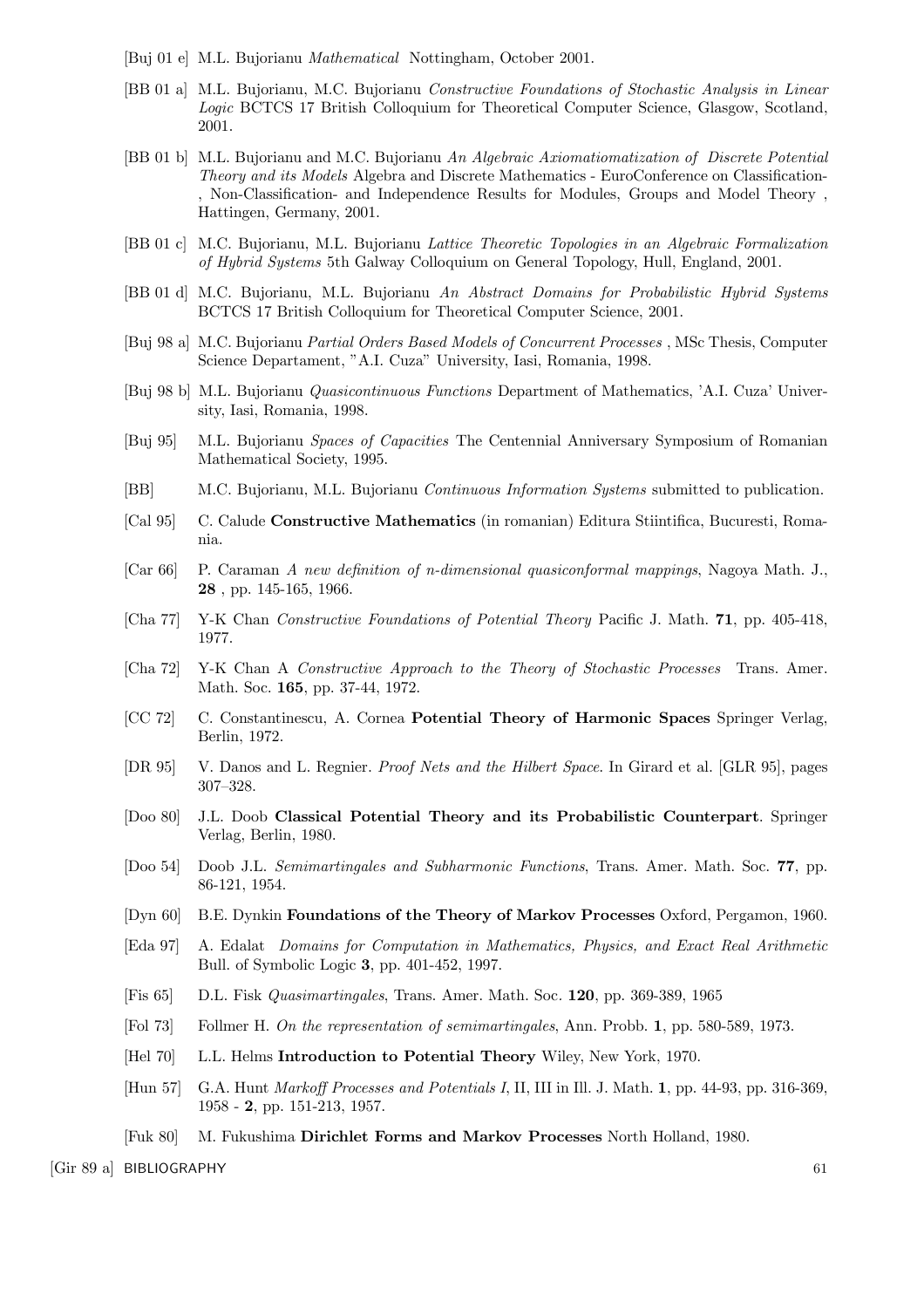[GLR 95] J.Y. Girard, Y. Lafont, and L. Regnier, editors. Advances in Linear Logics, volume 222 of London Mathematical Society Lecture Note Series. Cambridge University Press, Cambridge, 1995.

> J.Y. Girard. Towards a Geometry of Interaction. In J. W. Gray and A. Scedrov, editors, Categories in Computer Science and Logic, volume 92 of Contemporary Mathematics, American Mathematical Society, pages 69—108, 1989.

- [Gir 89 b] J.Y. Girard. Geometry of Interaction 1: Interpretation of System F. In Ferro, Bonotto, Valentini, and Zanardo, editors, Logic Colloquium '88, North Holland, pages 221— 260, 1989.
- [Gir 88] J.Y. Girard. Geometry of Interaction 2: Deadlockfree algorithms. In P. MartinLof and G. Mints, editors, International Conference on Computer Logic, COLOG 88, volume 417 of Lecture Notes in Computer Science, SpringerVerlag, pages 76—93, 1988.
- [Gir 94] J.Y. Girard. Geometry of Interaction 3: Accommodating the additives. Technical report, Laboratoire de Mathematiques Discretes, CNRS, September 1994.
- [GM 72] Goodman N., Myhill J. The Formalisation of Bishop's Constructive Mathematics in Toposes, Algebraic Geometry and Logic pp. 83-96, LNM 274, Springer Verlag, 1972.
- [Grz 55] Grzegorczyk A. Computable Functionals , Fundamenta Mathematicae , 42, pp. 168—202, 1955.
- [Ham 92] M.L. Hamza Alternative Theorems in Convex Analysis, MSc Thesis, Mathematics Departament, "A.I. Cuza" University, Iasi, Romania, 1992.
- [IW 74] Ito K., Watanabe S., Diffusion Processes and their sample paths Springer Verlag, Berlin, 1974.
- [Ito 91] T. Ito Logic of Execution, TACS '91, LNCS 256, Springer Verlag, 1991.
- [KR 83] R.V. Kadison, J.R. Ringrose. **Fundamentals of the Theory of Operator Algebras** volume I — Elementary Theory of Pure and Applied Mathematics. Academic Press, New York — London, 1983.
- [Kel 29] Kellog O.D. **Foundations of Potential Theory** Berlin, Springer Verlag, 1929.
- [Koz 81] D. Kozen Semantics of Probabilistic Programs Journal of Computer and System Science 22, pp. 328-350, 1981.
- [Kri 56] Krickeberg K. Convergence of martingales with a directed index set, Trans. Amer. Math. Soc. 83, pp. 313-357, 1956.
- [Lam 71] Lamb C.W. A note on harmonic functions and martingales, Ann. Math. Stat. 42, pp. 2044-2049, 1971.
- [MR 90] M. Ma, M. Rockner The Theory of (Non-Symmetric) Dirichlet Forms and Markov Processes Springer Verlag, Berlin, 1990.
- [MR 69] K. Murali-Rao *Quasimartingales* Math. Scan. **24**, pp. 79-92, 1969.
- [Pet 82] C.A. Petri State Transition Structures in Physics and in Computation International Journal of Theoretical Physics, 21, pp. 979-992, 1982.
- [Pop 80] E. Popa Localisation and Tensorisation of Standard H-Cones Revue Roumaine de Mathematique Pures et Applique, 1980.
- [PP 82] T.C. Pilkington, R. Plonsey Engineering Contributions to Biophysical Electrocardiography IEEE Press, 1982.
- [PR 89] M. Pour-El, J.I. Richards Computability in Analysis and Physics Springer Verlag, 1989.
- [PR 79] M. Pour-El, J.I. Richards A Computable Ordinary Differential Equations Which Possesses no Computable Solution Ann. Math. Logic 17, pp. 61-90, 1979.
- [Ric 81] F. Richman (ed.) Constructive Mathematics Springer Verlag 1981, LNM 873.

BIBLIOGRAPHY 62